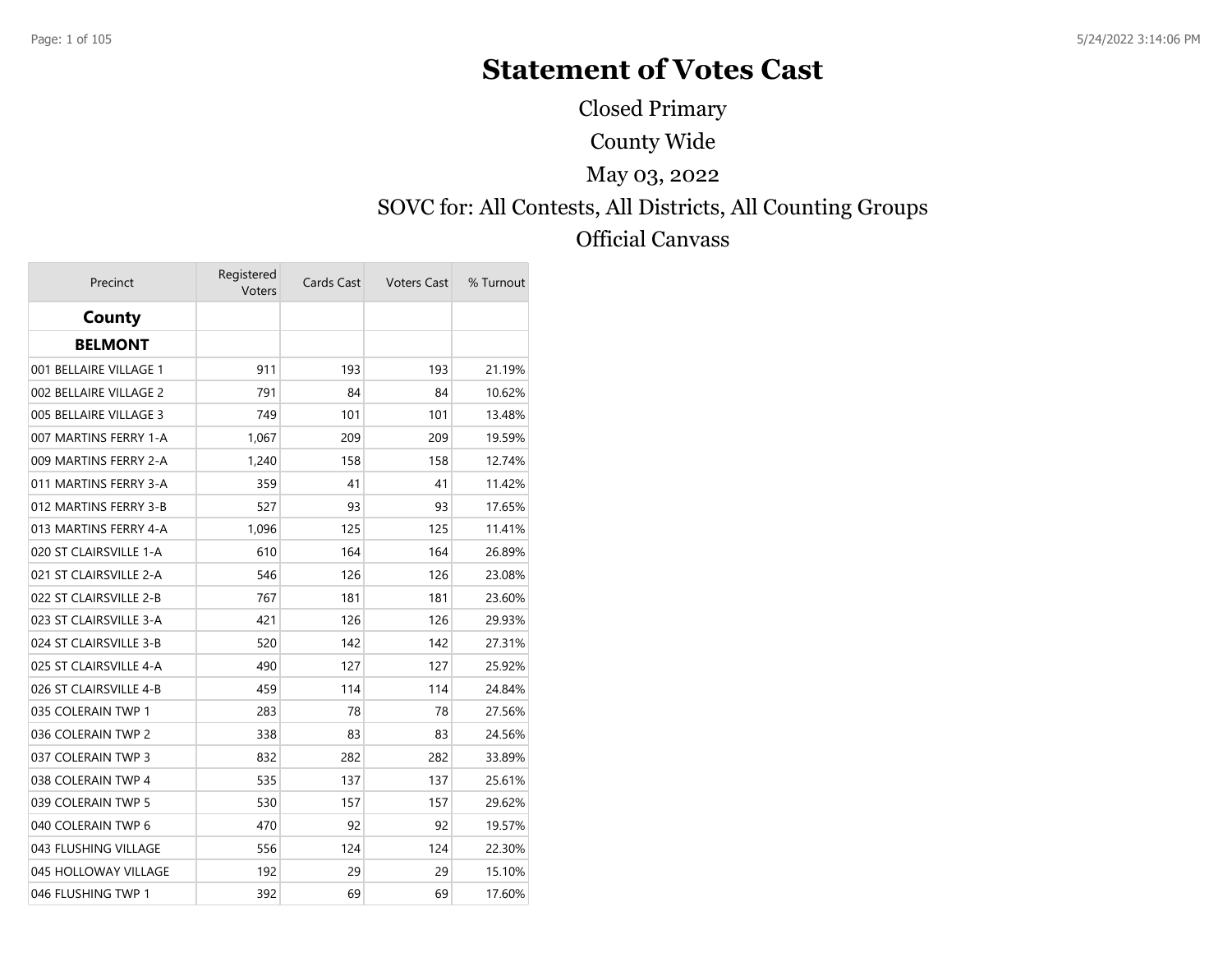**College** 

| Precinct                 | Registered<br>Voters | Cards Cast | <b>Voters Cast</b> | % Turnout |
|--------------------------|----------------------|------------|--------------------|-----------|
| 047 FLUSHING TWP 2       | 92                   | 25         | 25                 | 27.17%    |
| 048 BELMONT VILLAGE      | 314                  | 74         | 74                 | 23.57%    |
| 049 BETHESDA VILLAGE     | 800                  | 176        | 176                | 22.00%    |
| 050 GOSHEN TWP           | 1,004                | 256        | 256                | 25.50%    |
| 052 KIRKWOOD TWP         | 250                  | 56         | 56                 | 22.40%    |
| 053 SHADYSIDE VILLAGE 1  | 812                  | 179        | 179                | 22.04%    |
| 054 SHADYSIDE VILLAGE 2  | 971                  | 238        | 238                | 24.51%    |
| 057 SHADYSIDE VILLAGE 3  | 700                  | 164        | 164                | 23.43%    |
| 061 MEAD TWP 1           | 941                  | 209        | 209                | 22.21%    |
| 063 MEAD TWP 2           | 526                  | 132        | 132                | 25.10%    |
| 064 BRIDGEPORT VILLAGE 1 | 664                  | 76         | 76                 | 11.45%    |
| 066 BRIDGEPORT VILLAGE 2 | 484                  | 70         | 70                 | 14.46%    |
| 071 BROOKSIDE VILLAGE    | 419                  | 99         | 99                 | 23.63%    |
| 072 PEASE TWP 1          | 943                  | 184        | 184                | 19.51%    |
| 073 PEASE TWP 2          | 831                  | 110        | 110                | 13.24%    |
| 076 PEASE TWP 3          | 305                  | 70         | 70                 | 22.95%    |
| 077 YORKVILLE VILLAGE    | 283                  | 45         | 45                 | 15.90%    |
| 078 PEASE TWP 4          | 587                  | 123        | 123                | 20.95%    |
| 079 PEASE TWP 5          | 198                  | 62         | 62                 | 31.31%    |
| 083 PULTNEY TWP 1        | 261                  | 59         | 59                 | 22.61%    |
| 084 PULTNEY TWP 2        | 1,099                | 221        | 221                | 20.11%    |
| 085 PULTNEY TWP 3        | 800                  | 188        | 188                | 23.50%    |
| 087 PULTNEY TWP 4        | 801                  | 211        | 211                | 26.34%    |
| 097 RICHLAND TWP 1       | 689                  | 176        | 176                | 25.54%    |
| 098 RICHLAND TWP 2       | 766                  | 183        | 183                | 23.89%    |
| 099 RICHLAND TWP 3       | 637                  | 115        | 115                | 18.05%    |
| 100 RICHLAND TWP 4       | 827                  | 226        | 226                | 27.33%    |
| 101 RICHLAND TWP 5       | 774                  | 271        | 271                | 35.01%    |
| 102 RICHLAND TWP 6       | 961                  | 261        | 261                | 27.16%    |
| 103 RICHLAND TWP 7       | 536                  | 111        | 111                | 20.71%    |
| 105 SMITH TWP            | 972                  | 226        | 226                | 23.25%    |
| 107 SOMERSET TWP 1       | 488                  | 104        | 104                | 21.31%    |
| 108 SOMERSET TWP 2       | 239                  | 47         | 47                 | 19.67%    |
| 109 MORRISTOWN VILLAGE   | 183                  | 34         | 34                 | 18.58%    |
| 110 UNION TWP 1          | 392                  | 82         | 82                 | 20.92%    |
| 111 UNION TWP 2          | 1,076                | 234        | 234                | 21.75%    |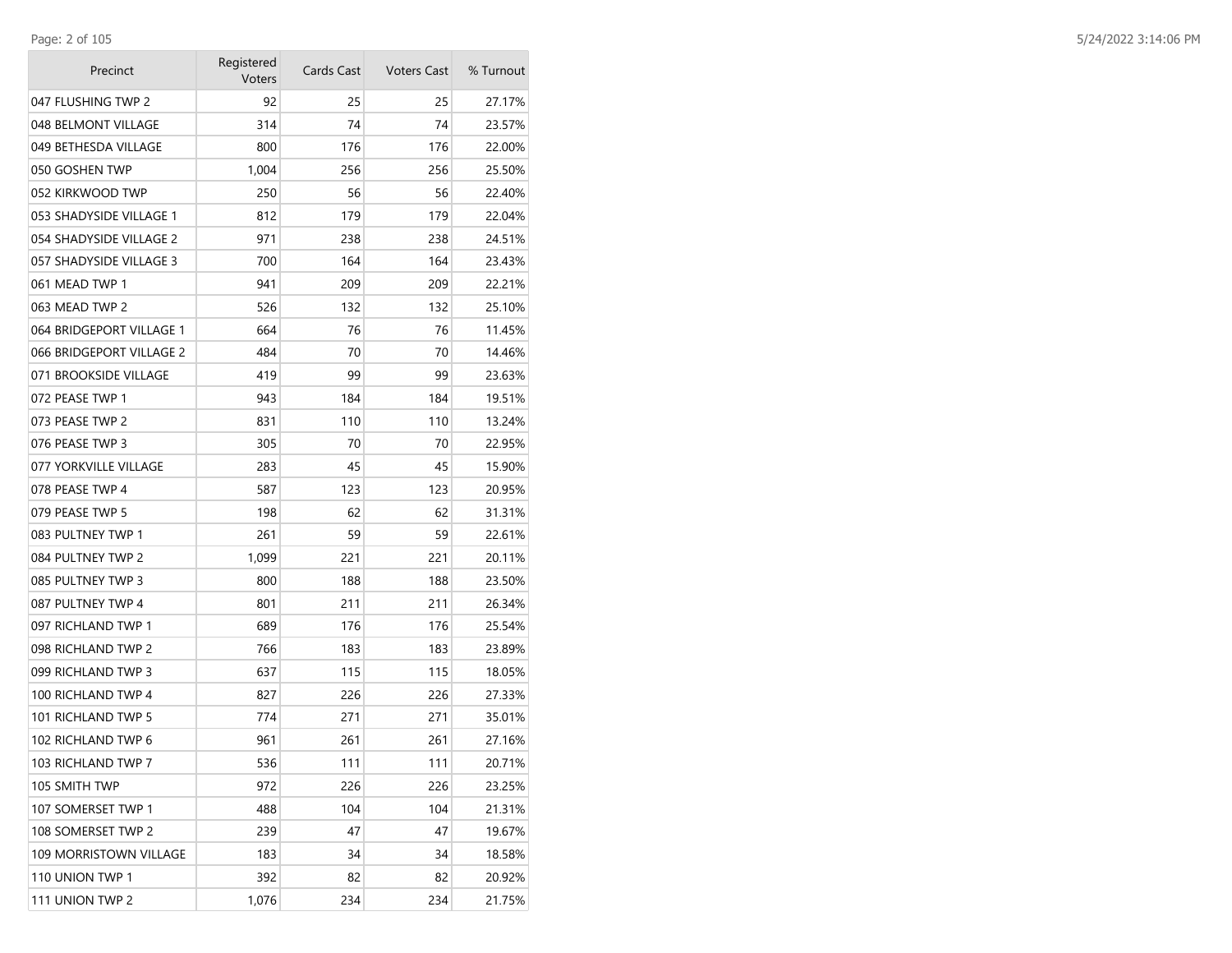| Precinct                                    | Registered<br>Voters | Cards Cast | <b>Voters Cast</b> | % Turnout |
|---------------------------------------------|----------------------|------------|--------------------|-----------|
| 112 BARNESVILLE VILLAGE 1                   | 1,208                | 233        | 233                | 19.29%    |
| 114 BARNESVILLE VILLAGE 2                   | 737                  | 142        | 142                | 19.27%    |
| 115 BARNESVILLE VILLAGE 3                   | 595                  | 93         | 93                 | 15.63%    |
| 120 WARREN TWP                              | 1,247                | 293        | 293                | 23.50%    |
| 122 WASHINGTON TWP                          | 341                  | 74         | 74                 | 21.70%    |
| 123 WAYNE TWP                               | 472                  | 123        | 123                | 26.06%    |
| 124 WHEELING TWP 1                          | 578                  | 129        | 129                | 22.32%    |
| 125 WHEELING TWP 2                          | 616                  | 102        | 102                | 16.56%    |
| <b>127 POWHATAN POINT</b><br><b>VILLAGE</b> | 945                  | 154        | 154                | 16.30%    |
| 129 YORK TWP                                | 613                  | 129        | 129                | 21.04%    |
| <b>BELMONT - Total</b>                      | 44,658               | 9,604      | 9,604              | 21.51%    |
| <b>Cumulative</b>                           |                      |            |                    |           |
| Cumulative                                  | 0                    | 0          | $\Omega$           | N/A       |
| Cumulative - Total                          | 0                    | $\Omega$   | $\Omega$           | N/A       |
| County - Total                              | 44,658               | 9,604      | 9,604              | 21.51%    |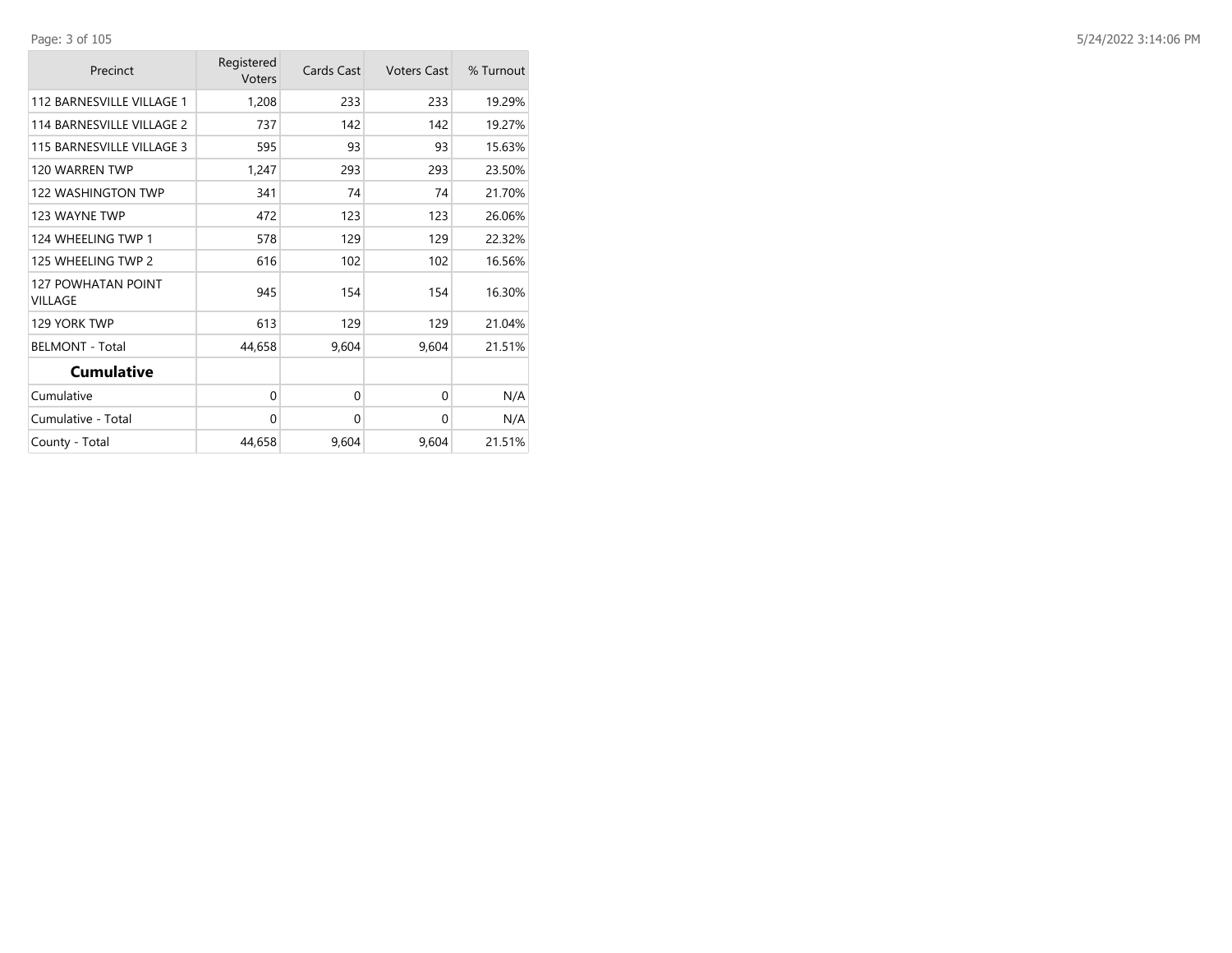## **Democratic Governor / Lt. Governor (Vote for 1) Dem**

|                        | <b>Times Cast</b> | eqistered |
|------------------------|-------------------|-----------|
| Precinct               |                   |           |
| County                 |                   |           |
| <b>BELMONT</b>         |                   |           |
| 001 BELLAIRE VILLAGE 1 | 60                | 108       |
| 002 BELLAIRE VILLAGE 2 | 36                | 60        |
| 005 BELLAIRE VILLAGE 3 | 32                | 62        |
| 007 MARTINS FERRY 1-A  | 95                | 143       |
| 009 MARTINS FERRY 2-A  | 65                | 111       |
| 011 MARTINS FERRY 3-A  | 9                 | 22        |
| 012 MARTINS FERRY 3-B  | 27                | 62        |
| 013 MARTINS FERRY 4-A  | 55                | 145       |
| 020 ST CLAIRSVILLE 1-A | 41                | 81        |
| 021 ST CLAIRSVILLE 2-A | 45                | 56        |
| 022 ST CLAIRSVILLE 2-B | 50                | 101       |
| 023 ST CLAIRSVILLE 3-A | 41                | 72        |
| 024 ST CLAIRSVILLE 3-B | 57                | 95        |
| 025 ST CLAIRSVILLE 4-A | 44                | 66        |
| 026 ST CLAIRSVILLE 4-B | 40                | 64        |
| 035 COLERAIN TWP 1     | 14                | 24        |
| 036 COLERAIN TWP 2     | 18                | 38        |
| 037 COLERAIN TWP 3     | 69                | 133       |
| 038 COLERAIN TWP 4     | 49                | 91        |
| 039 COLERAIN TWP 5     | 38                | 66        |
| 040 COLERAIN TWP 6     | 30                | 52        |
| 043 FLUSHING VILLAGE   | 26                | 38        |
| 045 HOLLOWAY VILLAGE   | 5                 | 8         |
| 046 FLUSHING TWP 1     | 14                | 36        |
| 047 FLUSHING TWP 2     | 4                 | 6         |
| 048 BELMONT VILLAGE    | 18                | 33        |
| 049 BETHESDA VILLAGE   | 39                | 47        |
| 050 GOSHEN TWP         | 44                | 84        |

| Precinct               | John Cranley and<br>Teresa Fedor | (Dem) | Cheryl L. Stephens<br>Nan Whaley and | (Dem) | <b>Total Votes</b> |
|------------------------|----------------------------------|-------|--------------------------------------|-------|--------------------|
| County                 |                                  |       |                                      |       |                    |
| <b>BELMONT</b>         |                                  |       |                                      |       |                    |
| 001 BELLAIRE VILLAGE 1 | 18                               |       | 31                                   |       | 49                 |
| 002 BELLAIRE VILLAGE 2 | 9                                |       | 26                                   |       | 35                 |
| 005 BELLAIRE VILLAGE 3 | 14                               |       | 18                                   |       | 32                 |
| 007 MARTINS FERRY 1-A  | 24                               |       | 60                                   |       | 84                 |
| 009 MARTINS FERRY 2-A  | 25                               |       | 36                                   |       | 61                 |
| 011 MARTINS FERRY 3-A  | 4                                |       | 5                                    |       | 9                  |
| 012 MARTINS FERRY 3-B  | 7                                |       | 18                                   |       | 25                 |
| 013 MARTINS FERRY 4-A  | 14                               |       | 34                                   |       | 48                 |
| 020 ST CLAIRSVILLE 1-A | 10                               |       | 27                                   |       | 37                 |
| 021 ST CLAIRSVILLE 2-A | 19                               |       | 23                                   |       | 42                 |
| 022 ST CLAIRSVILLE 2-B | 18                               |       | 28                                   |       | 46                 |
| 023 ST CLAIRSVILLE 3-A | 8                                |       | 26                                   |       | 34                 |
| 024 ST CLAIRSVILLE 3-B | 25                               |       | 29                                   |       | 54                 |
| 025 ST CLAIRSVILLE 4-A | 11                               |       | 30                                   |       | 41                 |
| 026 ST CLAIRSVILLE 4-B | 12                               |       | 25                                   |       | 37                 |
| 035 COLERAIN TWP 1     | 5                                |       | 9                                    |       | 14                 |
| 036 COLERAIN TWP 2     | 9                                |       | 8                                    |       | 17                 |
| 037 COLERAIN TWP 3     | 26                               |       | 40                                   |       | 66                 |
| 038 COLERAIN TWP 4     | 20                               |       | 28                                   |       | 48                 |
| 039 COLERAIN TWP 5     | 12                               |       | 23                                   |       | 35                 |
| 040 COLERAIN TWP 6     | 8                                |       | 19                                   |       | 27                 |
| 043 FLUSHING VILLAGE   | 5                                |       | 20                                   |       | 25                 |
| 045 HOLLOWAY VILLAGE   | 3                                |       | 2                                    |       | 5                  |
| 046 FLUSHING TWP 1     | 3                                |       | 9                                    |       | 12                 |
| 047 FLUSHING TWP 2     | 3                                |       | 1                                    |       | 4                  |
| 048 BELMONT VILLAGE    | 3                                |       | 14                                   |       | 17                 |
| 049 BETHESDA VILLAGE   | 12                               |       | 26                                   |       | 38                 |
| 050 GOSHEN TWP         | 12                               |       | 29                                   |       | 41                 |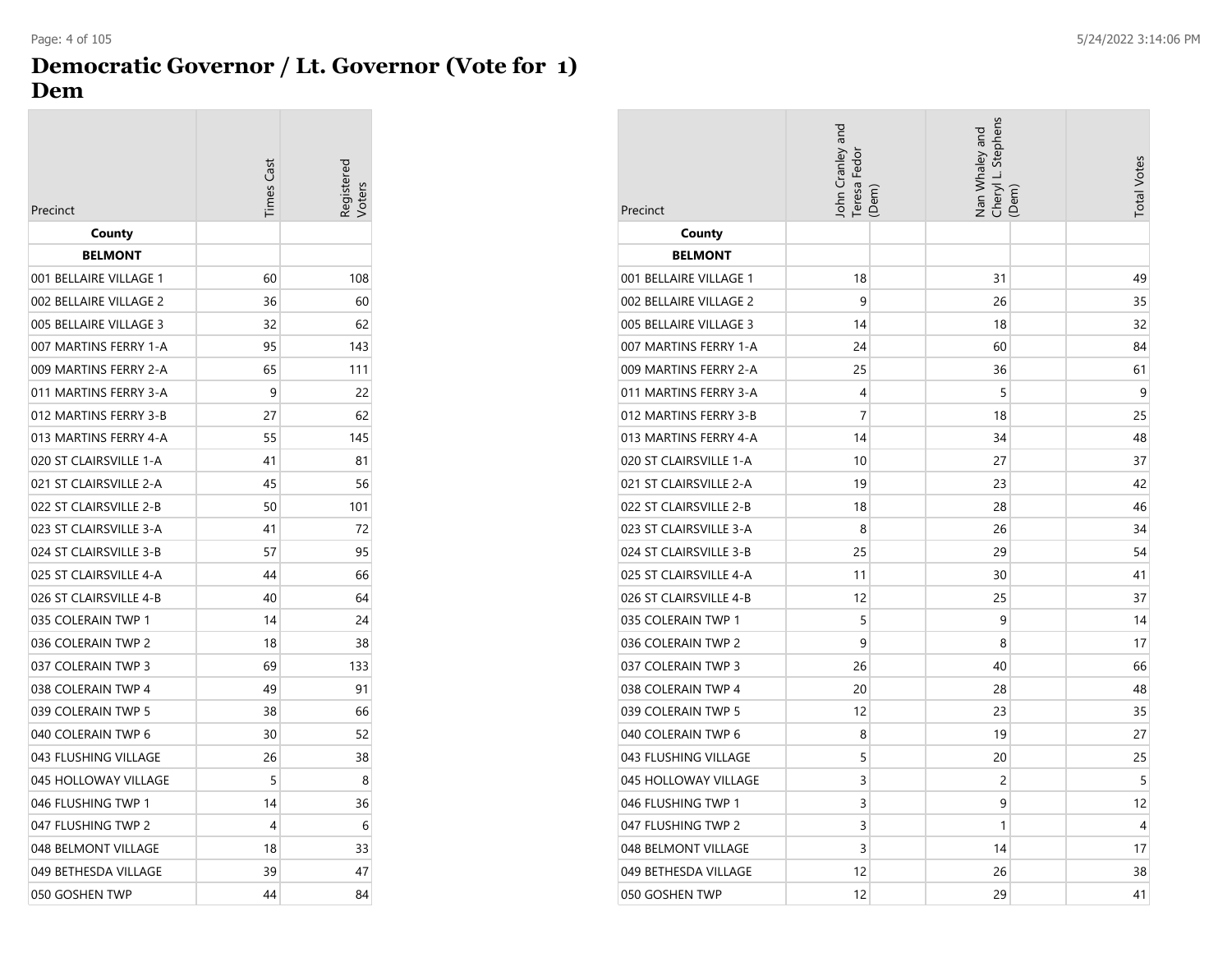|                        | nresolv |
|------------------------|---------|
| Precinct               |         |
| County                 |         |
| BELMONT                |         |
| 001 BELLAIRE VILLAGE 1 | 0       |
| 002 BELLAIRE VILLAGE 2 | 0       |
| 005 BELLAIRE VILLAGE 3 | 0       |
| 007 MARTINS FERRY 1-A  | 0       |
| 009 MARTINS FERRY 2-A  | 0       |
| 011 MARTINS FERRY 3-A  | 0       |
| 012 MARTINS FERRY 3-B  | 0       |
| 013 MARTINS FERRY 4-A  | 0       |
| 020 ST CLAIRSVILLE 1-A | 0       |
| 021 ST CLAIRSVILLE 2-A | 0       |
| 022 ST CLAIRSVILLE 2-B | 0       |
| 023 ST CLAIRSVILLE 3-A | 0       |
| 024 ST CLAIRSVILLE 3-B | 0       |
| 025 ST CLAIRSVILLE 4-A | 0       |
| 026 ST CLAIRSVILLE 4-B | 0       |
| 035 COLERAIN TWP 1     | 0       |
| 036 COLERAIN TWP 2     | 0       |
| 037 COLERAIN TWP 3     | 0       |
| 038 COLERAIN TWP 4     | 0       |
| 039 COLERAIN TWP 5     | 0       |
| 040 COLERAIN TWP 6     | 0       |
| 043 FLUSHING VILLAGE   | 0       |
| 045 HOLLOWAY VILLAGE   | 0       |
| 046 FLUSHING TWP 1     | 0       |
| 047 FLUSHING TWP 2     | 0       |
| 048 BELMONT VILLAGE    | 0       |
| 049 BETHESDA VILLAGE   | 0       |
| 050 GOSHEN TWP         | 0       |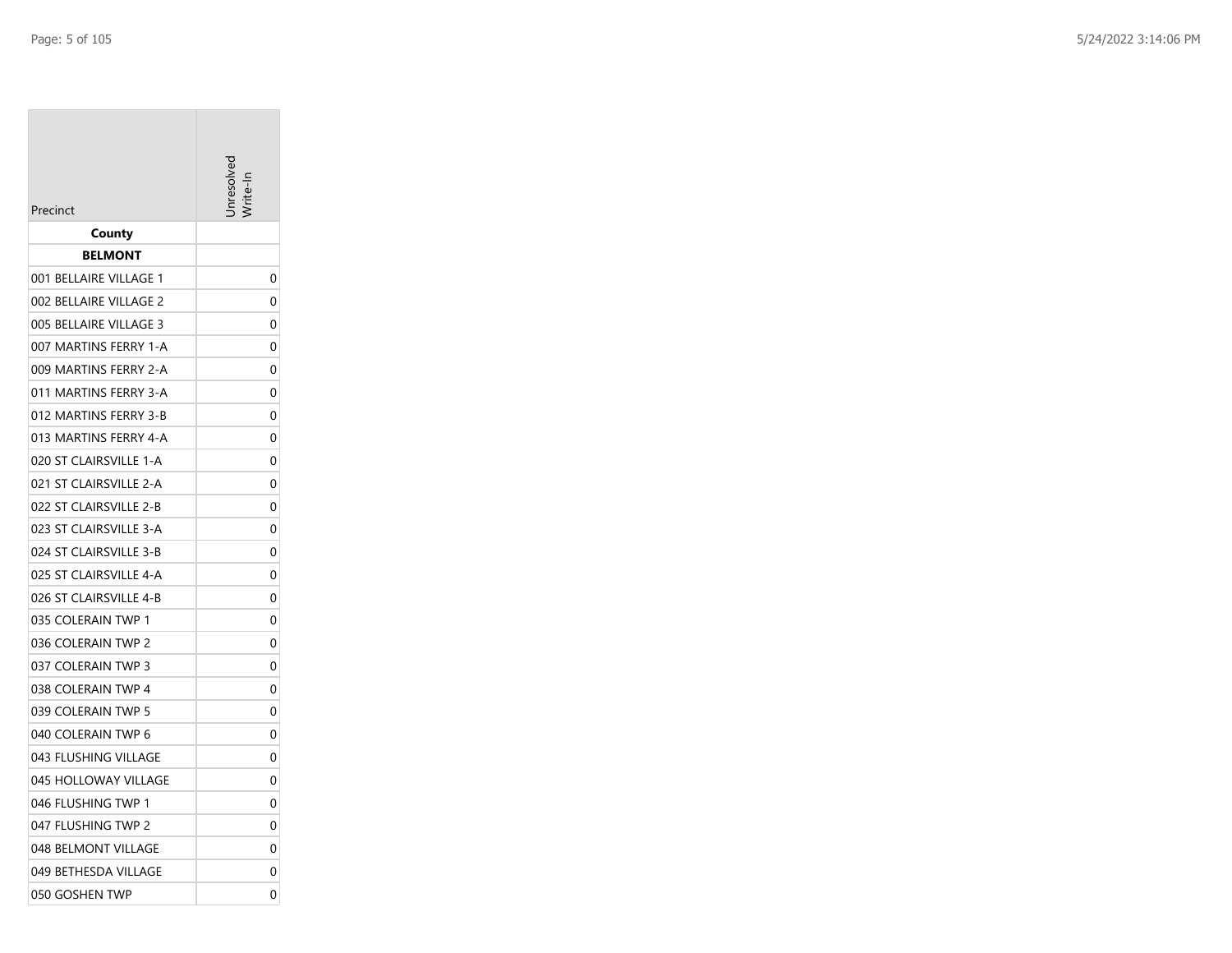| Precinct                  | <b>Times Cast</b> | Registerec |
|---------------------------|-------------------|------------|
| 052 KIRKWOOD TWP          | $\overline{c}$    | 5          |
| 053 SHADYSIDE VILLAGE 1   | 62                | 98         |
| 054 SHADYSIDE VILLAGE 2   | 82                | 113        |
| 057 SHADYSIDE VILLAGE 3   | 61                | 94         |
| 061 MEAD TWP 1            | 64                | 109        |
| 063 MEAD TWP 2            | 40                | 59         |
| 064 BRIDGEPORT VILLAGE 1  | 25                | 41         |
| 066 BRIDGEPORT VILLAGE 2  | 35                | 67         |
| 071 BROOKSIDE VILLAGE     | 30                | 53         |
| 072 PEASE TWP 1           | 72                | 119        |
| 073 PEASE TWP 2           | 39                | 78         |
| 076 PEASE TWP 3           | 22                | 34         |
| 077 YORKVILLE VILLAGE     | 12                | 31         |
| 078 PEASE TWP 4           | 26                | 63         |
| 079 PEASE TWP 5           | 35                | 48         |
| 083 PULTNEY TWP 1         | 11                | 37         |
| 084 PULTNEY TWP 2         | 65                | 151        |
| 085 PULTNEY TWP 3         | 55                | 128        |
| 087 PULTNEY TWP 4         | 55                | 107        |
| 097 RICHLAND TWP 1        | 33                | 61         |
| 098 RICHLAND TWP 2        | 43                | 97         |
| 099 RICHLAND TWP 3        | 21                | 64         |
| 100 RICHLAND TWP 4        | 35                | 77         |
| 101 RICHLAND TWP 5        | 47                | 84         |
| 102 RICHLAND TWP 6        | 62                | 134        |
| 103 RICHLAND TWP 7        | 20                | 35         |
| 105 SMITH TWP             | 26                | 85         |
| 107 SOMERSET TWP 1        | 13                | 28         |
| 108 SOMERSET TWP 2        | 9                 | 12         |
| 109 MORRISTOWN VILLAGE    | 3                 | 14         |
| 110 UNION TWP 1           | 10                | 41         |
| 111 UNION TWP 2           | 47                | 123        |
| 112 BARNESVILLE VILLAGE 1 | 62                | 89         |

|                              | John Cranley and<br>Teresa Fedor<br>(Dem) | Cheryl L. Stephens<br>Nan Whaley and<br>(Dem) | <b>Total Votes</b> |
|------------------------------|-------------------------------------------|-----------------------------------------------|--------------------|
| Precinct<br>052 KIRKWOOD TWP | $\mathbf{1}$                              | 1                                             | $\overline{c}$     |
| 053 SHADYSIDE VILLAGE 1      | 27                                        | 28                                            | 55                 |
| 054 SHADYSIDE VILLAGE 2      | 36                                        | 41                                            | 77                 |
| 057 SHADYSIDE VILLAGE 3      | 15                                        | 40                                            | 55                 |
| 061 MEAD TWP 1               | 26                                        | 33                                            | 59                 |
| 063 MEAD TWP 2               | 13                                        | 26                                            | 39                 |
| 064 BRIDGEPORT VILLAGE 1     | 7                                         | 17                                            | 24                 |
| 066 BRIDGEPORT VILLAGE 2     | 11                                        | 21                                            | 32                 |
| 071 BROOKSIDE VILLAGE        | 8                                         | 21                                            | 29                 |
| 072 PEASE TWP 1              | 27                                        | 37                                            | 64                 |
| 073 PEASE TWP 2              | 18                                        | 19                                            | 37                 |
| 076 PEASE TWP 3              | 5                                         | 15                                            | 20                 |
| 077 YORKVILLE VILLAGE        | 6                                         | 6                                             | 12                 |
| 078 PEASE TWP 4              | 16                                        | 8                                             | 24                 |
| 079 PEASE TWP 5              | 9                                         | 24                                            | 33                 |
| 083 PULTNEY TWP 1            | 3                                         | 5                                             | 8                  |
| 084 PULTNEY TWP 2            | 24                                        | 38                                            | 62                 |
| 085 PULTNEY TWP 3            | 9                                         | 38                                            | 47                 |
| 087 PULTNEY TWP 4            | 17                                        | 36                                            | 53                 |
| 097 RICHLAND TWP 1           | 10                                        | 13                                            | 23                 |
| 098 RICHLAND TWP 2           | 19                                        | 20                                            | 39                 |
| 099 RICHLAND TWP 3           | 5                                         | 15                                            | 20                 |
| 100 RICHLAND TWP 4           | 17                                        | 14                                            | 31                 |
| 101 RICHLAND TWP 5           | 14                                        | 31                                            | 45                 |
| 102 RICHLAND TWP 6           | 21                                        | 34                                            | 55                 |
| 103 RICHLAND TWP 7           | 8                                         | 10                                            | 18                 |
| 105 SMITH TWP                | 7                                         | 19                                            | 26                 |
| 107 SOMERSET TWP 1           | $\overline{2}$                            | 11                                            | 13                 |
| 108 SOMERSET TWP 2           | 0                                         | 8                                             | 8                  |
| 109 MORRISTOWN VILLAGE       | 0                                         | 3                                             | 3                  |
| 110 UNION TWP 1              | 3                                         | 7                                             | 10                 |
| 111 UNION TWP 2              | 17                                        | 30                                            | 47                 |
| 112 BARNESVILLE VILLAGE 1    | 20                                        | 38                                            | 58                 |

m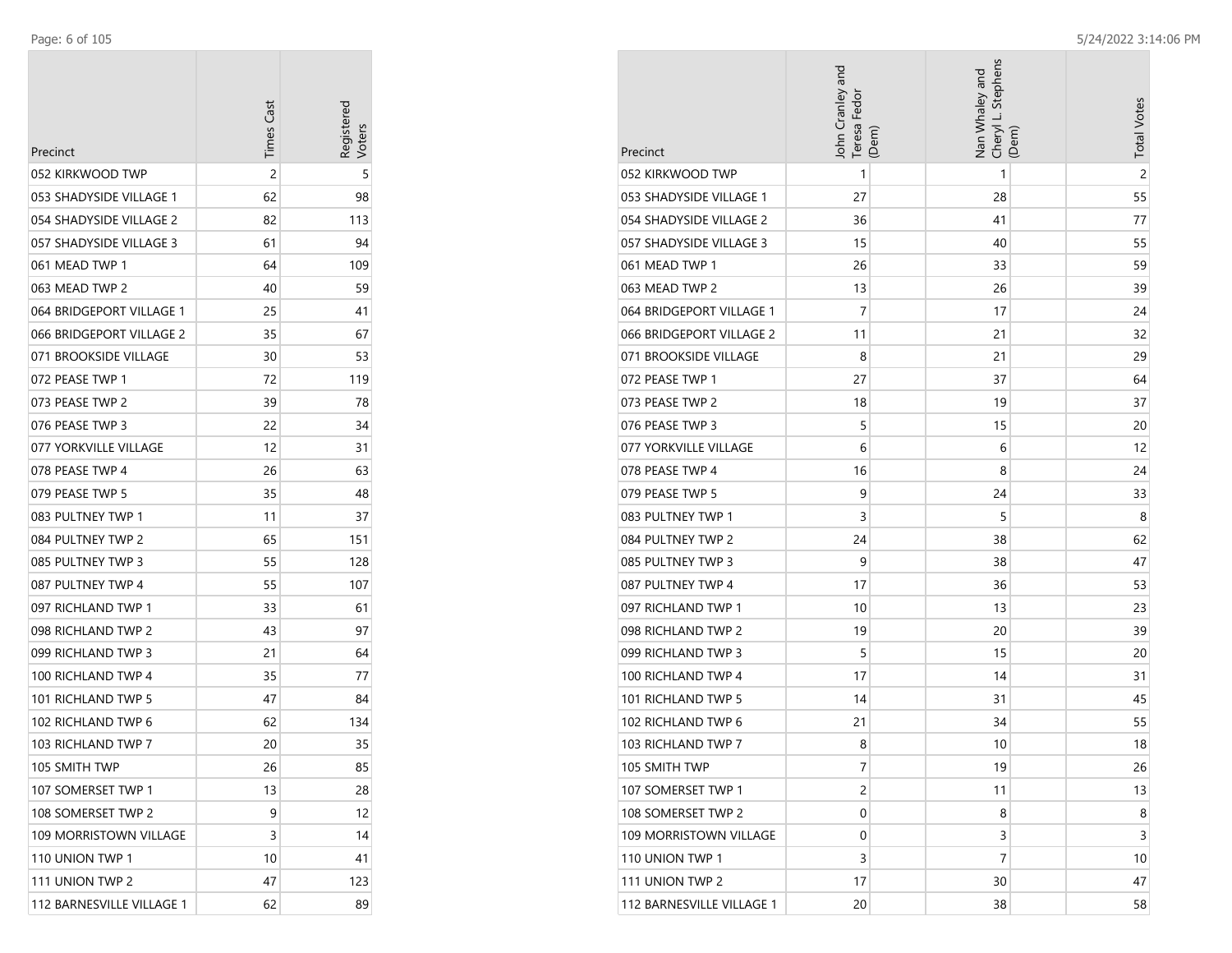| Precinct                  | nresolve |
|---------------------------|----------|
| 052 KIRKWOOD TWP          | 0        |
| 053 SHADYSIDE VILLAGE 1   | 0        |
| 054 SHADYSIDE VILLAGE 2   | 0        |
| 057 SHADYSIDE VILLAGE 3   | 0        |
| 061 MEAD TWP 1            | 0        |
| 063 MEAD TWP 2            | 0        |
| 064 BRIDGEPORT VILLAGE 1  | 0        |
| 066 BRIDGEPORT VILLAGE 2  | 0        |
| 071 BROOKSIDE VILLAGE     | 0        |
| 072 PEASE TWP 1           | 0        |
| 073 PEASE TWP 2           | 0        |
| 076 PEASE TWP 3           | 0        |
| 077 YORKVILLE VILLAGE     | 0        |
| 078 PEASE TWP 4           | 0        |
| 079 PEASE TWP 5           | 0        |
| 083 PULTNEY TWP 1         | 0        |
| 084 PULTNEY TWP 2         | 0        |
| 085 PULTNEY TWP 3         | 0        |
| 087 PULTNEY TWP 4         | 0        |
| 097 RICHLAND TWP 1        | 0        |
| 098 RICHLAND TWP 2        | 0        |
| 099 RICHLAND TWP 3        | 0        |
| 100 RICHLAND TWP 4        | 0        |
| 101 RICHLAND TWP 5        | 0        |
| 102 RICHLAND TWP 6        | 0        |
| 103 RICHLAND TWP 7        | 0        |
| 105 SMITH TWP             | 0        |
| 107 SOMERSET TWP 1        | 0        |
| 108 SOMERSET TWP 2        | 0        |
| 109 MORRISTOWN VILLAGE    | 0        |
| 110 UNION TWP 1           | 0        |
| 111 UNION TWP 2           | 0        |
| 112 BARNESVILLE VILLAGE 1 | 0        |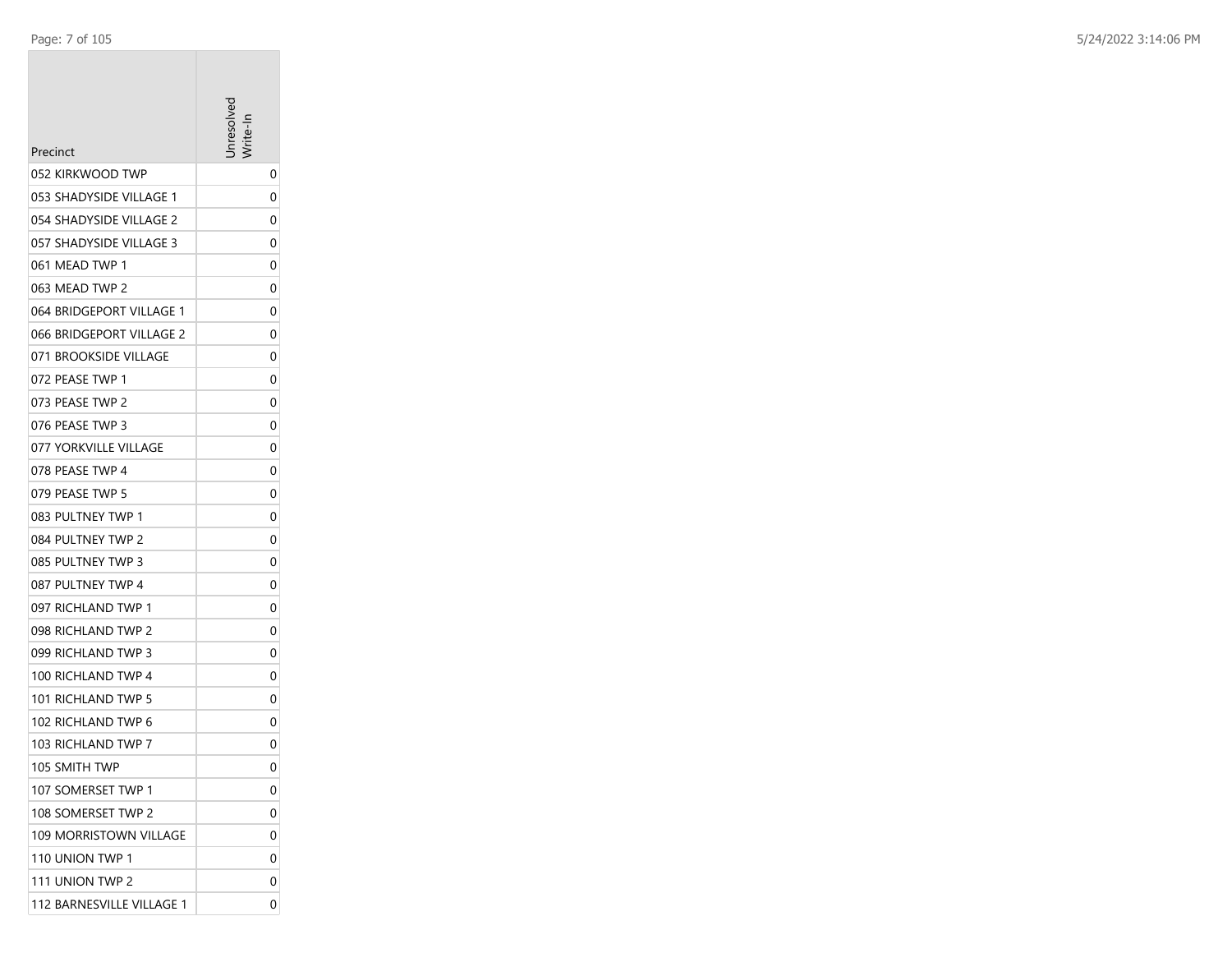**College** 

| Precinct                             | <b>Times Cast</b> | Registered<br>Voters |
|--------------------------------------|-------------------|----------------------|
| 114 BARNESVILLE VILLAGE 2            | 39                | 46                   |
| 115 BARNESVILLE VILLAGE 3            | 22                | 39                   |
| 120 WARREN TWP                       | 57                | 119                  |
| 122 WASHINGTON TWP                   | 18                | 33                   |
| 123 WAYNE TWP                        | 20                | 32                   |
| 124 WHEELING TWP 1                   | 37                | 53                   |
| 125 WHEELING TWP 2                   | 21                | 37                   |
| <b>127 POWHATAN POINT</b><br>VILLAGE | 66                | 99                   |
| 129 YORK TWP                         | 37                | 62                   |
| <b>BELMONT - Total</b>               | 2,606             | 4,803                |
| <b>Cumulative</b>                    |                   |                      |
| Cumulative                           | 0                 | 0                    |
| Cumulative - Total                   | 0                 | 0                    |
| County - Total                       | 2,606             | 4,803                |

| Precinct                                    | John Cranley and<br>Teresa Fedor | (Dem) | Stephens<br>Nan Whaley and<br>Cheryl L. | (Dem) | <b>Total Votes</b> |
|---------------------------------------------|----------------------------------|-------|-----------------------------------------|-------|--------------------|
| 114 BARNESVILLE VILLAGE 2                   | 20                               |       | 18                                      |       | 38                 |
| 115 BARNESVILLE VILLAGE 3                   | 8                                |       | 12                                      |       | 20                 |
| 120 WARREN TWP                              | 13                               |       | 39                                      |       | 52                 |
| 122 WASHINGTON TWP                          | 5                                |       | 12                                      |       | 17                 |
| 123 WAYNE TWP                               | 3                                |       | 16                                      |       | 19                 |
| 124 WHEELING TWP 1                          | 18                               |       | 15                                      |       | 33                 |
| 125 WHEELING TWP 2                          | 6                                |       | 14                                      |       | 20                 |
| <b>127 POWHATAN POINT</b><br><b>VILLAGE</b> | 26                               |       | 35                                      |       | 61                 |
| 129 YORK TWP                                | 11                               |       | 24                                      |       | 35                 |
| <b>BELMONT - Total</b>                      | 870                              |       | 1,536                                   |       | 2,406              |
| <b>Cumulative</b>                           |                                  |       |                                         |       |                    |
| Cumulative                                  | $\mathbf 0$                      |       | $\Omega$                                |       | 0                  |
| Cumulative - Total                          | 0                                |       | $\Omega$                                |       | $\Omega$           |
| County - Total                              | 870                              |       | 1,536                                   |       | 2,406              |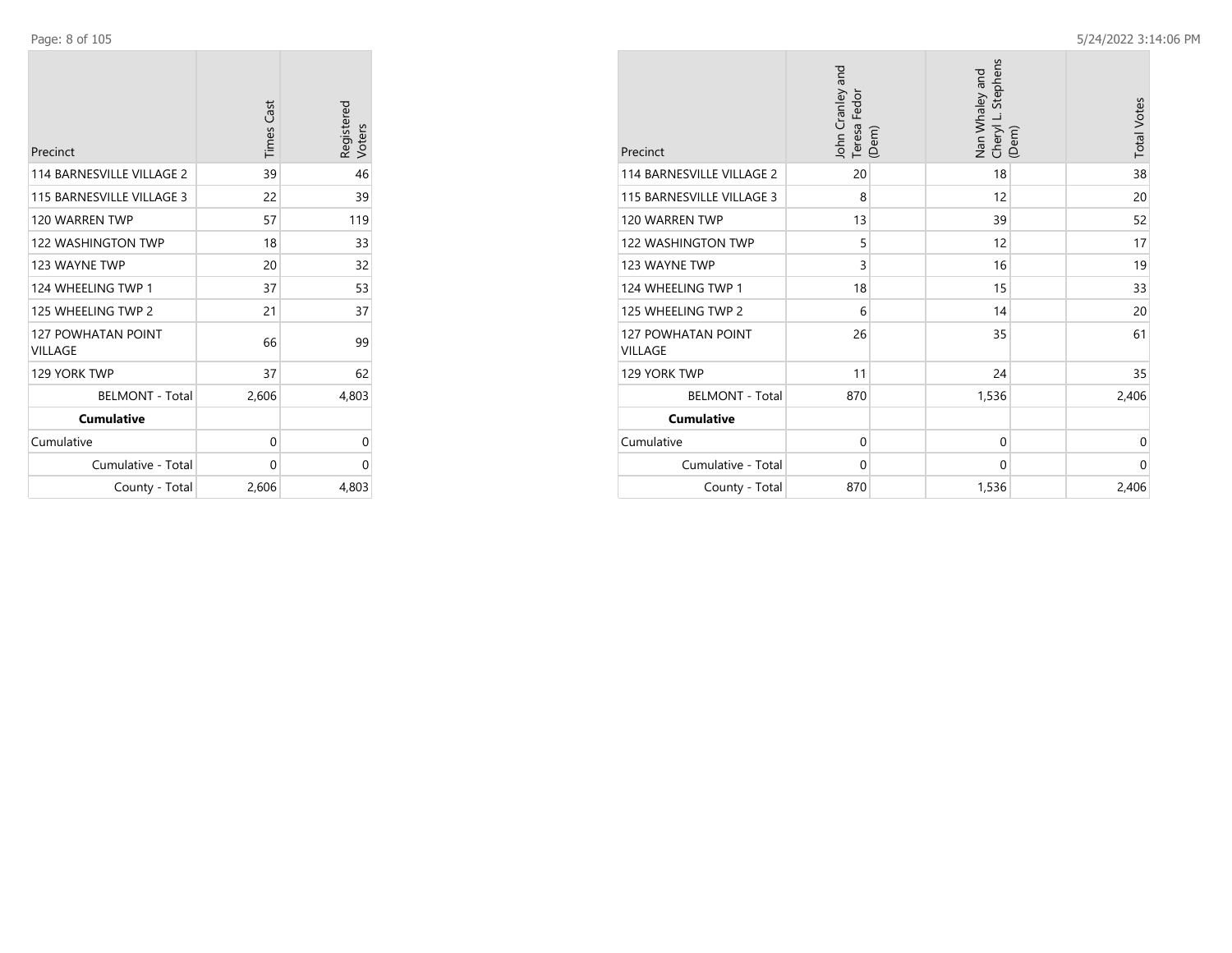| Precinct                             | Jnresolved<br>'rite-ln |
|--------------------------------------|------------------------|
| 114 BARNESVILLE VILLAGE 2            | 0                      |
| 115 BARNESVILLE VILLAGE 3            | 0                      |
| 120 WARRFN TWP                       | 0                      |
| 122 WASHINGTON TWP                   | 0                      |
| 123 WAYNE TWP                        | 0                      |
| 124 WHEFI ING TWP 1                  | 0                      |
| 125 WHEELING TWP 2                   | 0                      |
| <b>127 POWHATAN POINT</b><br>VILLAGE | 0                      |
| 129 YORK TWP                         | 0                      |
| <b>BELMONT - Total</b>               | 0                      |
| <b>Cumulative</b>                    |                        |
| Cumulative                           | 0                      |
| Cumulative - Total                   | 0                      |
| County - Total                       | 0                      |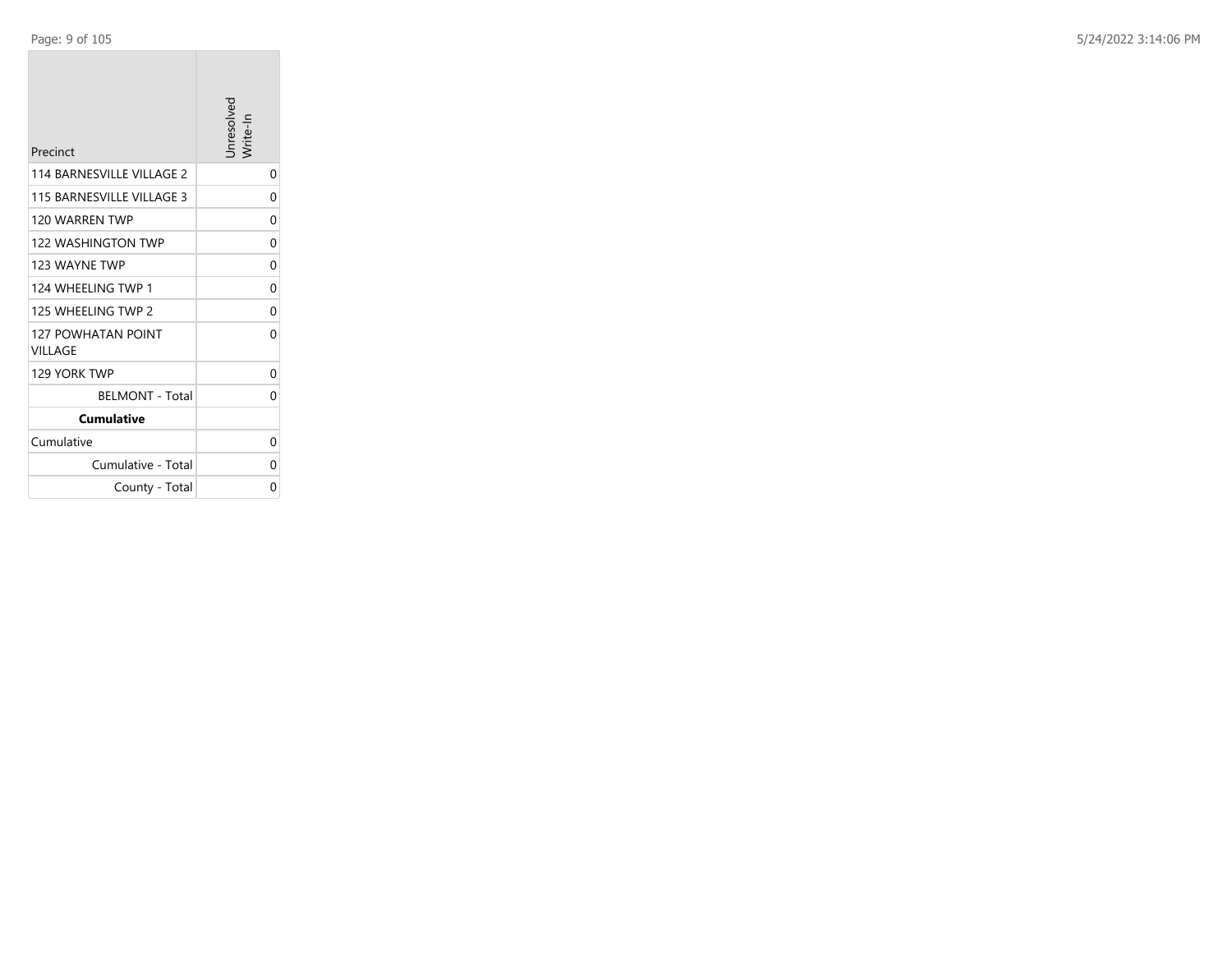#### **Republican Governor / Lt. Governor (Vote for 1) Rep**

| Precinct               | <b>Times</b> Cast | Registerec<br>/oters |
|------------------------|-------------------|----------------------|
| County                 |                   |                      |
| <b>BELMONT</b>         |                   |                      |
| 001 BELLAIRE VILLAGE 1 | 133               | 55                   |
| 002 BELLAIRE VILLAGE 2 | 48                | 41                   |
| 005 BELLAIRE VILLAGE 3 | 69                | 24                   |
| 007 MARTINS FERRY 1-A  | 114               | 75                   |
| 009 MARTINS FERRY 2-A  | 93                | 76                   |
| 011 MARTINS FERRY 3-A  | 32                | 21                   |
| 012 MARTINS FERRY 3-B  | 66                | 37                   |
| 013 MARTINS FERRY 4-A  | 70                | 46                   |
| 020 ST CLAIRSVILLE 1-A | 123               | 71                   |
| 021 ST CLAIRSVILLE 2-A | 81                | 47                   |
| 022 ST CLAIRSVILLE 2-B | 131               | 102                  |
| 023 ST CLAIRSVILLE 3-A | 85                | 53                   |
| 024 ST CLAIRSVILLE 3-B | 85                | 62                   |
| 025 ST CLAIRSVILLE 4-A | 83                | 39                   |
| 026 ST CLAIRSVILLE 4-B | 74                | 51                   |
| 035 COLERAIN TWP 1     | 64                | 41                   |
| 036 COLERAIN TWP 2     | 65                | 38                   |
| 037 COLERAIN TWP 3     | 213               | 92                   |
| 038 COLERAIN TWP 4     | 88                | 40                   |
| 039 COLERAIN TWP 5     | 119               | 84                   |
| 040 COLERAIN TWP 6     | 62                | 39                   |
| 043 FLUSHING VILLAGE   | 98                | 60                   |
| 045 HOLLOWAY VILLAGE   | 24                | 11                   |
| 046 FLUSHING TWP 1     | 55                | 31                   |
| 047 FLUSHING TWP 2     | 21                | 20                   |
| 048 BELMONT VILLAGE    | 56                | 40                   |
| 049 BETHESDA VILLAGE   | 137               | 77                   |
| 050 GOSHEN TWP         | 212               | 163                  |

| Precinct               | loe Blystone and<br>Jeremiah W<br>Workman<br>(Rep) | Mike DeWine and<br>Jon Hustec<br>(Rep) |
|------------------------|----------------------------------------------------|----------------------------------------|
| County                 |                                                    |                                        |
| <b>BELMONT</b>         |                                                    |                                        |
| 001 BELLAIRE VILLAGE 1 | 47                                                 | 74                                     |
| 002 BELLAIRE VILLAGE 2 | 16                                                 | 23                                     |
| 005 BELLAIRE VILLAGE 3 | 6                                                  | 44                                     |
| 007 MARTINS FERRY 1-A  | 37                                                 | 49                                     |
| 009 MARTINS FERRY 2-A  | 29                                                 | 39                                     |
| 011 MARTINS FERRY 3-A  | 5                                                  | 21                                     |
| 012 MARTINS FERRY 3-B  | 24                                                 | 20                                     |
| 013 MARTINS FERRY 4-A  | 15                                                 | 36                                     |
| 020 ST CLAIRSVILLE 1-A | 22                                                 | 79                                     |
| 021 ST CLAIRSVILLE 2-A | 24                                                 | 37                                     |
| 022 ST CLAIRSVILLE 2-B | 30                                                 | 85                                     |
| 023 ST CLAIRSVILLE 3-A | 22                                                 | 44                                     |
| 024 ST CLAIRSVILLE 3-B | 11                                                 | 54                                     |
| 025 ST CLAIRSVILLE 4-A | 16                                                 | 50                                     |
| 026 ST CLAIRSVILLE 4-B | 14                                                 | 46                                     |
| 035 COLERAIN TWP 1     | 16                                                 | 35                                     |
| 036 COLERAIN TWP 2     | 27                                                 | 22                                     |
| 037 COLERAIN TWP 3     | 64                                                 | 117                                    |
| 038 COLERAIN TWP 4     | 39                                                 | 30                                     |
| 039 COLERAIN TWP 5     | 44                                                 | 56                                     |
| 040 COLERAIN TWP 6     | 22                                                 | 26                                     |
| 043 FLUSHING VILLAGE   | 36                                                 | 48                                     |
| 045 HOLLOWAY VILLAGE   | 17                                                 | 6                                      |
| 046 FLUSHING TWP 1     | 20                                                 | 23                                     |
| 047 FLUSHING TWP 2     | 7                                                  | 10                                     |
| 048 BELMONT VILLAGE    | 27                                                 | 22                                     |
| 049 BETHESDA VILLAGE   | 60                                                 | 46                                     |
| 050 GOSHEN TWP         | 113                                                | 76                                     |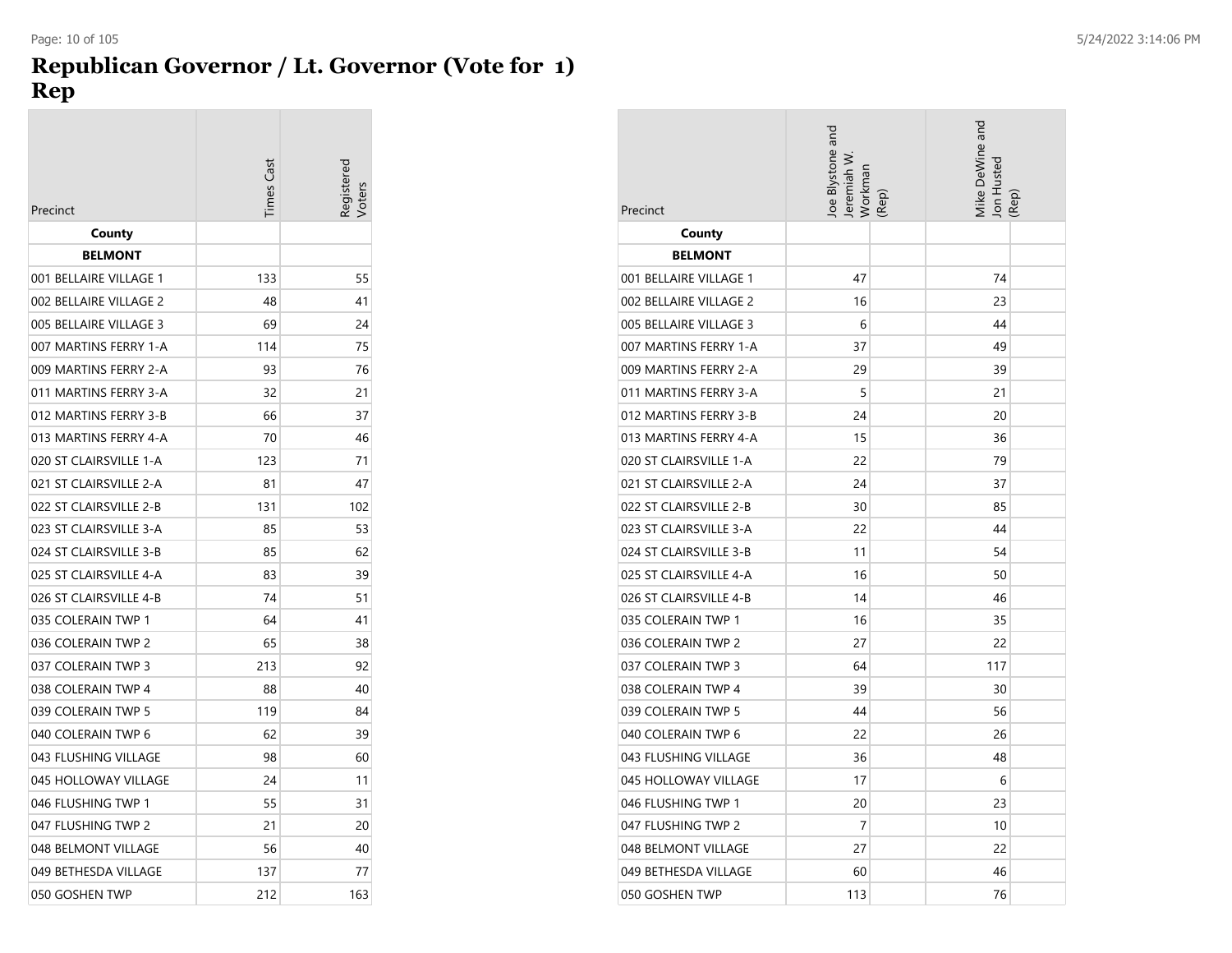| Precinct               | Ron Hood and<br>Canice Keller | Jim Renacci and<br>Joe Knopp<br>(Rep) | <b>Total Votes</b><br>(Rep) | Unresolved<br>Write-In |
|------------------------|-------------------------------|---------------------------------------|-----------------------------|------------------------|
| County                 |                               |                                       |                             |                        |
| <b>BELMONT</b>         |                               |                                       |                             |                        |
| 001 BELLAIRE VILLAGE 1 | 1                             | 11                                    | 133                         | $\mathbf 0$            |
| 002 BELLAIRE VILLAGE 2 | 0                             | 8                                     | 47                          | $\mathbf 0$            |
| 005 BELLAIRE VILLAGE 3 | 2                             | 15                                    | 67                          | $\boldsymbol{0}$       |
| 007 MARTINS FERRY 1-A  | 4                             | 22                                    | 112                         | $\mathbf 0$            |
| 009 MARTINS FERRY 2-A  | 6                             | 15                                    | 89                          | $\boldsymbol{0}$       |
| 011 MARTINS FERRY 3-A  | 0                             | 6                                     | 32                          | $\mathbf 0$            |
| 012 MARTINS FERRY 3-B  | 4                             | 15                                    | 63                          | $\mathbf 0$            |
| 013 MARTINS FERRY 4-A  | 3                             | 13                                    | 67                          | $\mathbf 0$            |
| 020 ST CLAIRSVILLE 1-A | $\mathbf{1}$                  | 13                                    | 115                         | $\mathbf 0$            |
| 021 ST CLAIRSVILLE 2-A | $\mathbf{1}$                  | 15                                    | 77                          | $\mathbf 0$            |
| 022 ST CLAIRSVILLE 2-B | 1                             | 14                                    | 130                         | $\mathbf 0$            |
| 023 ST CLAIRSVILLE 3-A | 3                             | 15                                    | 84                          | $\mathbf 0$            |
| 024 ST CLAIRSVILLE 3-B | 3                             | 14                                    | 82                          | $\mathbf 0$            |
| 025 ST CLAIRSVILLE 4-A | $\overline{c}$                | 12                                    | 80                          | $\boldsymbol{0}$       |
| 026 ST CLAIRSVILLE 4-B | $\overline{c}$                | 12                                    | 74                          | $\boldsymbol{0}$       |
| 035 COLERAIN TWP 1     | 0                             | 10                                    | 61                          | $\boldsymbol{0}$       |
| 036 COLERAIN TWP 2     | 4                             | 12                                    | 65                          | $\mathbf 0$            |
| 037 COLERAIN TWP 3     | 6                             | 23                                    | 210                         | $\mathbf 0$            |
| 038 COLERAIN TWP 4     | 3                             | 15                                    | 87                          | $\mathbf 0$            |
| 039 COLERAIN TWP 5     | $\mathbf{1}$                  | 16                                    | 117                         | $\mathbf 0$            |
| 040 COLERAIN TWP 6     | 0                             | 14                                    | 62                          | $\mathbf 0$            |
| 043 FLUSHING VILLAGE   | 4                             | 9                                     | 97                          | $\mathbf 0$            |
| 045 HOLLOWAY VILLAGE   | 0                             | 1                                     | 24                          | $\mathbf 0$            |
| 046 FLUSHING TWP 1     | $\overline{c}$                | $\overline{7}$                        | 52                          | $\mathbf 0$            |
| 047 FLUSHING TWP 2     | 0                             | 4                                     | 21                          | $\mathbf 0$            |
| 048 BELMONT VILLAGE    | $\mathbf{1}$                  | 4                                     | 54                          | $\mathbf 0$            |
| 049 BETHESDA VILLAGE   | 2                             | 26                                    | 134                         | $\mathbf 0$            |
| 050 GOSHEN TWP         | $\overline{c}$                | 18                                    | 209                         | $\mathbf 0$            |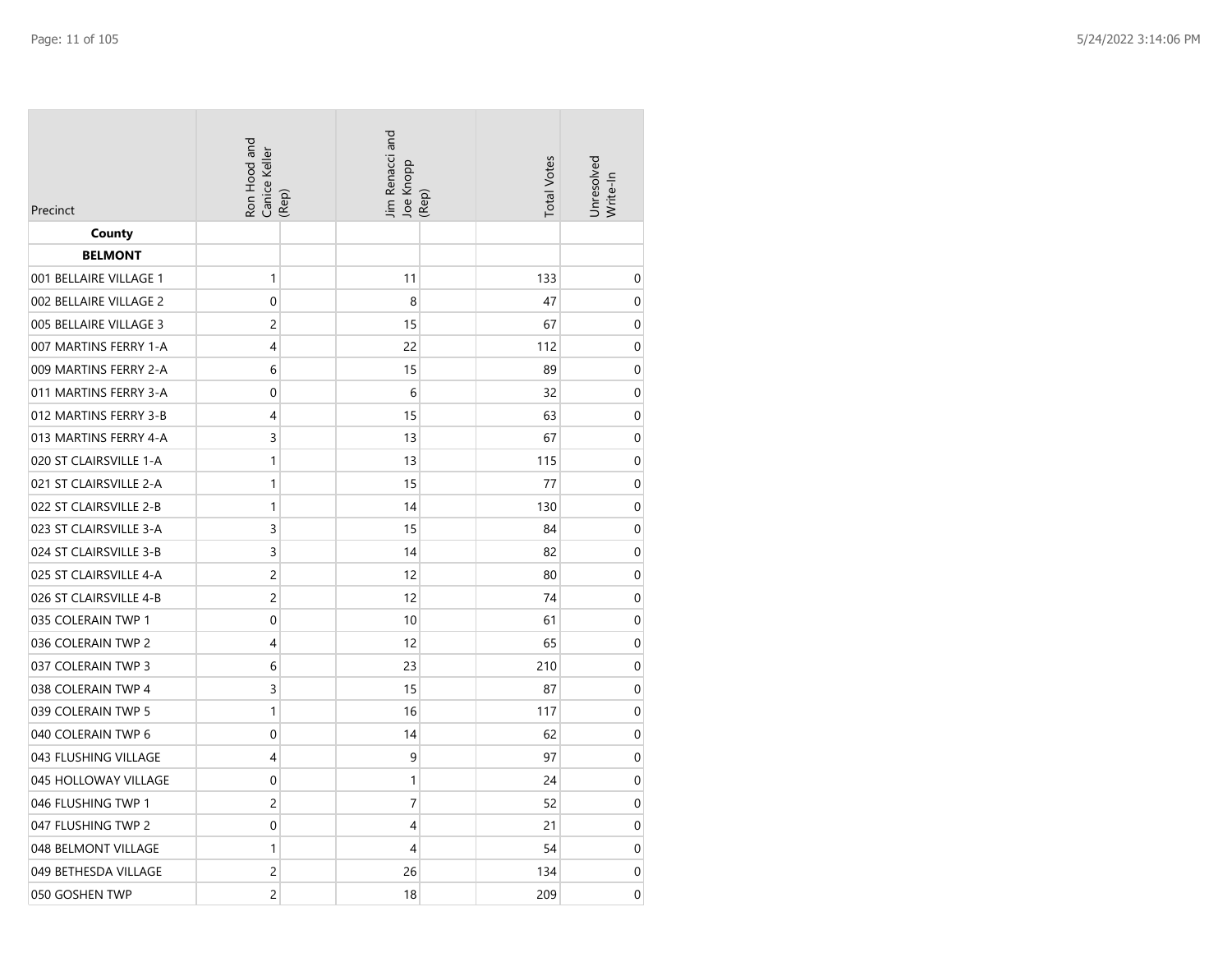$\sim$ 

| Precinct                  | <b>Times Cast</b> | Registered |
|---------------------------|-------------------|------------|
| 052 KIRKWOOD TWP          | 54                | 37         |
| 053 SHADYSIDE VILLAGE 1   | 117               | 71         |
| 054 SHADYSIDE VILLAGE 2   | 156               | 95         |
| 057 SHADYSIDE VILLAGE 3   | 103               | 54         |
| 061 MEAD TWP 1            | 145               | 112        |
| 063 MEAD TWP 2            | 92                | 61         |
| 064 BRIDGEPORT VILLAGE 1  | 51                | 37         |
| 066 BRIDGEPORT VILLAGE 2  | 35                | 32         |
| 071 BROOKSIDE VILLAGE     | 69                | 39         |
| 072 PEASE TWP 1           | 112               | 84         |
| 073 PEASE TWP 2           | 71                | 32         |
| 076 PEASE TWP 3           | 48                | 40         |
| 077 YORKVILLE VILLAGE     | 33                | 20         |
| 078 PEASE TWP 4           | 97                | 60         |
| 079 PEASE TWP 5           | 27                | 15         |
| 083 PULTNEY TWP 1         | 48                | 22         |
| 084 PULTNEY TWP 2         | 156               | 100        |
| 085 PULTNEY TWP 3         | 133               | 114        |
| 087 PULTNEY TWP 4         | 156               | 70         |
| 097 RICHLAND TWP 1        | 143               | 99         |
| 098 RICHLAND TWP 2        | 140               | 98         |
| 099 RICHLAND TWP 3        | 94                | 71         |
| 100 RICHLAND TWP 4        | 191               | 129        |
| 101 RICHLAND TWP 5        | 224               | 135        |
| 102 RICHLAND TWP 6        | 199               | 157        |
| 103 RICHLAND TWP 7        | 91                | 59         |
| 105 SMITH TWP             | 200               | 145        |
| 107 SOMERSET TWP 1        | 91                | 63         |
| 108 SOMERSET TWP 2        | 38                | 36         |
| 109 MORRISTOWN VILLAGE    | 31                | 11         |
| 110 UNION TWP 1           | 72                | 46         |
| 111 UNION TWP 2           | 187               | 121        |
| 112 BARNESVILLE VILLAGE 1 | 171               | 117        |

| Precinct                  | Joe Blystone and<br>Jeremiah W<br>Workman<br>(Rep) | Mike DeWine and<br>Jon Hustec<br>(Rep) |
|---------------------------|----------------------------------------------------|----------------------------------------|
| 052 KIRKWOOD TWP          | 33                                                 | 18                                     |
| 053 SHADYSIDE VILLAGE 1   | 27                                                 | 61                                     |
| 054 SHADYSIDE VILLAGE 2   | 36                                                 | 79                                     |
| 057 SHADYSIDE VILLAGE 3   | 27                                                 | 62                                     |
| 061 MEAD TWP 1            | 57                                                 | 64                                     |
| 063 MEAD TWP 2            | 36                                                 | 42                                     |
| 064 BRIDGEPORT VILLAGE 1  | 10                                                 | 24                                     |
| 066 BRIDGEPORT VILLAGE 2  | 5                                                  | 20                                     |
| 071 BROOKSIDE VILLAGE     | 21                                                 | 38                                     |
| 072 PEASE TWP 1           | 25                                                 | 63                                     |
| 073 PEASE TWP 2           | 17                                                 | 35                                     |
| 076 PEASE TWP 3           | 11                                                 | 25                                     |
| 077 YORKVILLE VILLAGE     | 8                                                  | 16                                     |
| 078 PEASE TWP 4           | 34                                                 | 34                                     |
| 079 PEASE TWP 5           | 8                                                  | 14                                     |
| 083 PULTNEY TWP 1         | 24                                                 | 18                                     |
| 084 PULTNEY TWP 2         | 53                                                 | 69                                     |
| 085 PULTNEY TWP 3         | 33                                                 | 70                                     |
| 087 PULTNEY TWP 4         | 35                                                 | 94                                     |
| 097 RICHLAND TWP 1        | 43                                                 | 82                                     |
| 098 RICHLAND TWP 2        | 26                                                 | 68                                     |
| 099 RICHLAND TWP 3        | 40                                                 | 40                                     |
| 100 RICHLAND TWP 4        | 67                                                 | 92                                     |
| 101 RICHLAND TWP 5        | 60                                                 | 120                                    |
| 102 RICHLAND TWP 6        | 67                                                 | 92                                     |
| 103 RICHLAND TWP 7        | 34                                                 | 39                                     |
| 105 SMITH TWP             | 99                                                 | 63                                     |
| 107 SOMERSET TWP 1        | 66                                                 | 18                                     |
| 108 SOMERSET TWP 2        | 23                                                 | 10                                     |
| 109 MORRISTOWN VILLAGE    | 18                                                 | 9                                      |
| 110 UNION TWP 1           | 33                                                 | 27                                     |
| 111 UNION TWP 2           | 90                                                 | 75                                     |
| 112 BARNESVILLE VILLAGE 1 | 87                                                 | 64                                     |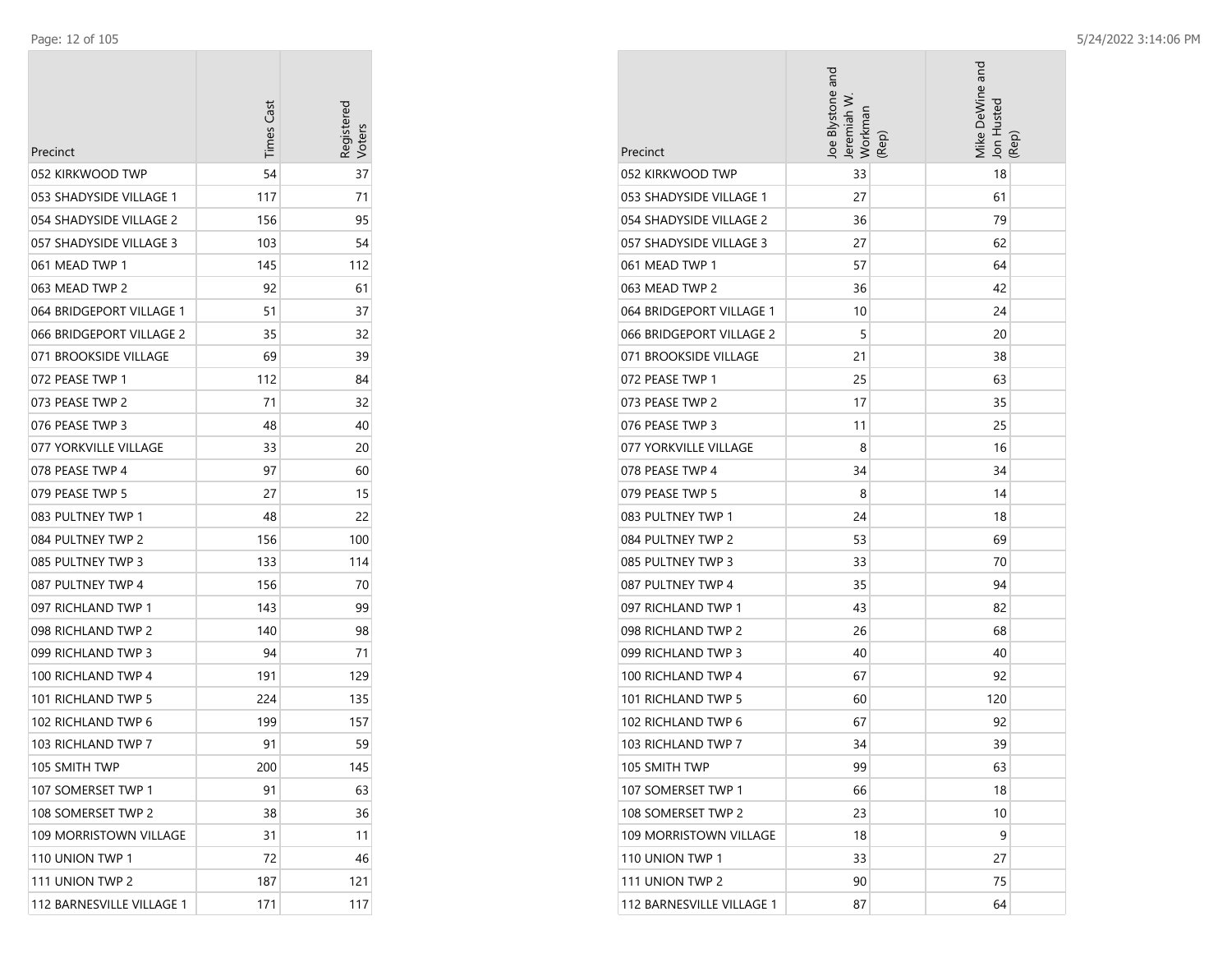| Precinct                  | Ron Hood and<br>Canice Keller<br>(Rep) | Jim Renacci and<br>Joe Knopp | (Rep) | <b>Total Votes</b> | Unresolved<br>Write-In |
|---------------------------|----------------------------------------|------------------------------|-------|--------------------|------------------------|
| 052 KIRKWOOD TWP          | 1                                      | 1                            |       | 53                 | 0                      |
| 053 SHADYSIDE VILLAGE 1   | 6                                      | 20                           |       | 114                | 0                      |
| 054 SHADYSIDE VILLAGE 2   | 4                                      | 29                           |       | 148                | 0                      |
| 057 SHADYSIDE VILLAGE 3   | 3                                      | 10                           |       | 102                | 0                      |
| 061 MEAD TWP 1            | 2                                      | 20                           |       | 143                | 0                      |
| 063 MEAD TWP 2            | 2                                      | 12                           |       | 92                 | 0                      |
| 064 BRIDGEPORT VILLAGE 1  | 4                                      | 9                            |       | 47                 | 0                      |
| 066 BRIDGEPORT VILLAGE 2  | 1                                      | 9                            |       | 35                 | 0                      |
| 071 BROOKSIDE VILLAGE     | 2                                      | 7                            |       | 68                 | 0                      |
| 072 PEASE TWP 1           | 6                                      | 17                           |       | 111                | 0                      |
| 073 PEASE TWP 2           | 6                                      | 12                           |       | 70                 | 0                      |
| 076 PEASE TWP 3           | 0                                      | 10                           |       | 46                 | 0                      |
| 077 YORKVILLE VILLAGE     | 1                                      | $\overline{7}$               |       | 32                 | 0                      |
| 078 PEASE TWP 4           | 7                                      | 19                           |       | 94                 | 0                      |
| 079 PEASE TWP 5           | 1                                      | 4                            |       | 27                 | 0                      |
| 083 PULTNEY TWP 1         | 1                                      | 4                            |       | 47                 | 0                      |
| 084 PULTNEY TWP 2         | 1                                      | 24                           |       | 147                | 0                      |
| 085 PULTNEY TWP 3         | 8                                      | 21                           |       | 132                | 0                      |
| 087 PULTNEY TWP 4         | 3                                      | 20                           |       | 152                | 0                      |
| 097 RICHLAND TWP 1        | 3                                      | 13                           |       | 141                | 0                      |
| 098 RICHLAND TWP 2        | 6                                      | 38                           |       | 138                | 0                      |
| 099 RICHLAND TWP 3        | 1                                      | 12                           |       | 93                 | 0                      |
| 100 RICHLAND TWP 4        | 2                                      | 28                           |       | 189                | 0                      |
| 101 RICHLAND TWP 5        | 5                                      | 36                           |       | 221                | 0                      |
| 102 RICHLAND TWP 6        | 4                                      | 36                           |       | 199                | 0                      |
| 103 RICHLAND TWP 7        | 1                                      | 16                           |       | 90                 | 0                      |
| 105 SMITH TWP             | 3                                      | 33                           |       | 198                | 0                      |
| 107 SOMERSET TWP 1        | 1                                      | 6                            |       | 91                 | 0                      |
| 108 SOMERSET TWP 2        | 0                                      | 5                            |       | 38                 | 0                      |
| 109 MORRISTOWN VILLAGE    | 1                                      | 3                            |       | 31                 | 0                      |
| 110 UNION TWP 1           | 3                                      | 9                            |       | 72                 | 0                      |
| 111 UNION TWP 2           | 2                                      | 18                           |       | 185                | 0                      |
| 112 BARNESVILLE VILLAGE 1 | 5                                      | 13                           |       | 169                | 0                      |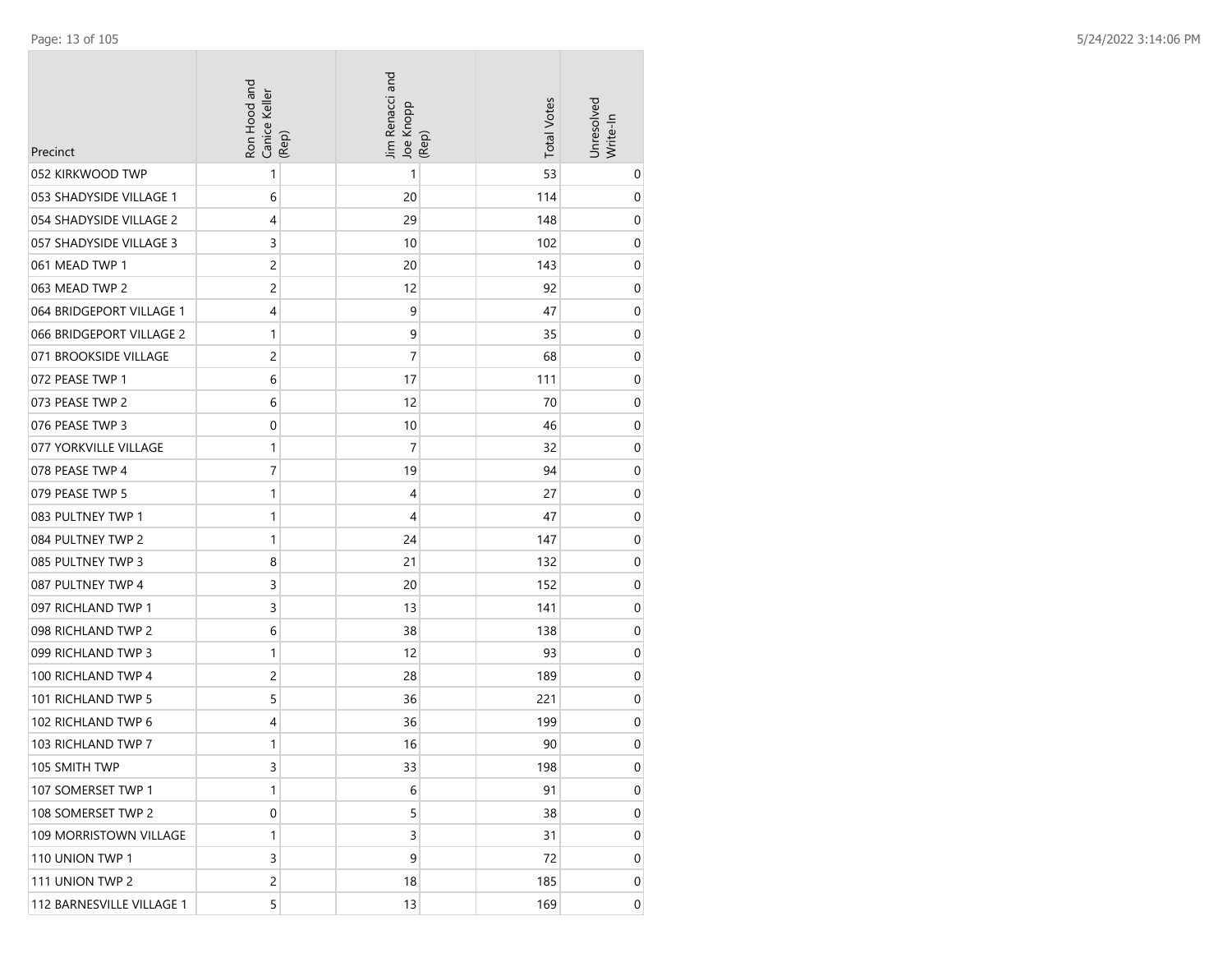$\sim$ 

| Precinct                             | <b>Times Cast</b> | Registered<br>Voters |
|--------------------------------------|-------------------|----------------------|
| 114 BARNESVILLE VILLAGE 2            | 103               | 84                   |
| 115 BARNESVILLE VILLAGE 3            | 71                | 42                   |
| 120 WARREN TWP                       | 236               | 160                  |
| <b>122 WASHINGTON TWP</b>            | 56                | 29                   |
| 123 WAYNE TWP                        | 103               | 68                   |
| 124 WHEELING TWP 1                   | 92                | 72                   |
| 125 WHEELING TWP 2                   | 81                | 59                   |
| <b>127 POWHATAN POINT</b><br>VILLAGE | 88                | 67                   |
| 129 YORK TWP                         | 92                | 71                   |
| <b>BELMONT - Total</b>               | 6,998             | 4,570                |
| <b>Cumulative</b>                    |                   |                      |
| Cumulative                           | 0                 | 0                    |
| Cumulative - Total                   | 0                 | 0                    |
| County - Total                       | 6,998             | 4,570                |

| Precinct                                    | loe Blystone and<br>Jeremiah W<br>Workman<br>(Rep) | Mike DeWine and<br>Jon Husted<br>(Rep) |
|---------------------------------------------|----------------------------------------------------|----------------------------------------|
| 114 BARNESVILLE VILLAGE 2                   | 52                                                 | 40                                     |
| 115 BARNESVILLE VILLAGE 3                   | 32                                                 | 31                                     |
| 120 WARREN TWP                              | 114                                                | 96                                     |
| 122 WASHINGTON TWP                          | 32                                                 | 16                                     |
| 123 WAYNE TWP                               | 75                                                 | 15                                     |
| 124 WHEELING TWP 1                          | 42                                                 | 26                                     |
| 125 WHEELING TWP 2                          | 34                                                 | 28                                     |
| <b>127 POWHATAN POINT</b><br><b>VILLAGE</b> | 31                                                 | 34                                     |
| 129 YORK TWP                                | 50                                                 | 23                                     |
| <b>BELMONT - Total</b>                      | 2,525                                              | 3,172                                  |
| <b>Cumulative</b>                           |                                                    |                                        |
| Cumulative                                  | $\mathbf{0}$                                       | $\mathbf{0}$                           |
| Cumulative - Total                          | $\Omega$                                           | 0                                      |
| County - Total                              | 2,525                                              | 3,172                                  |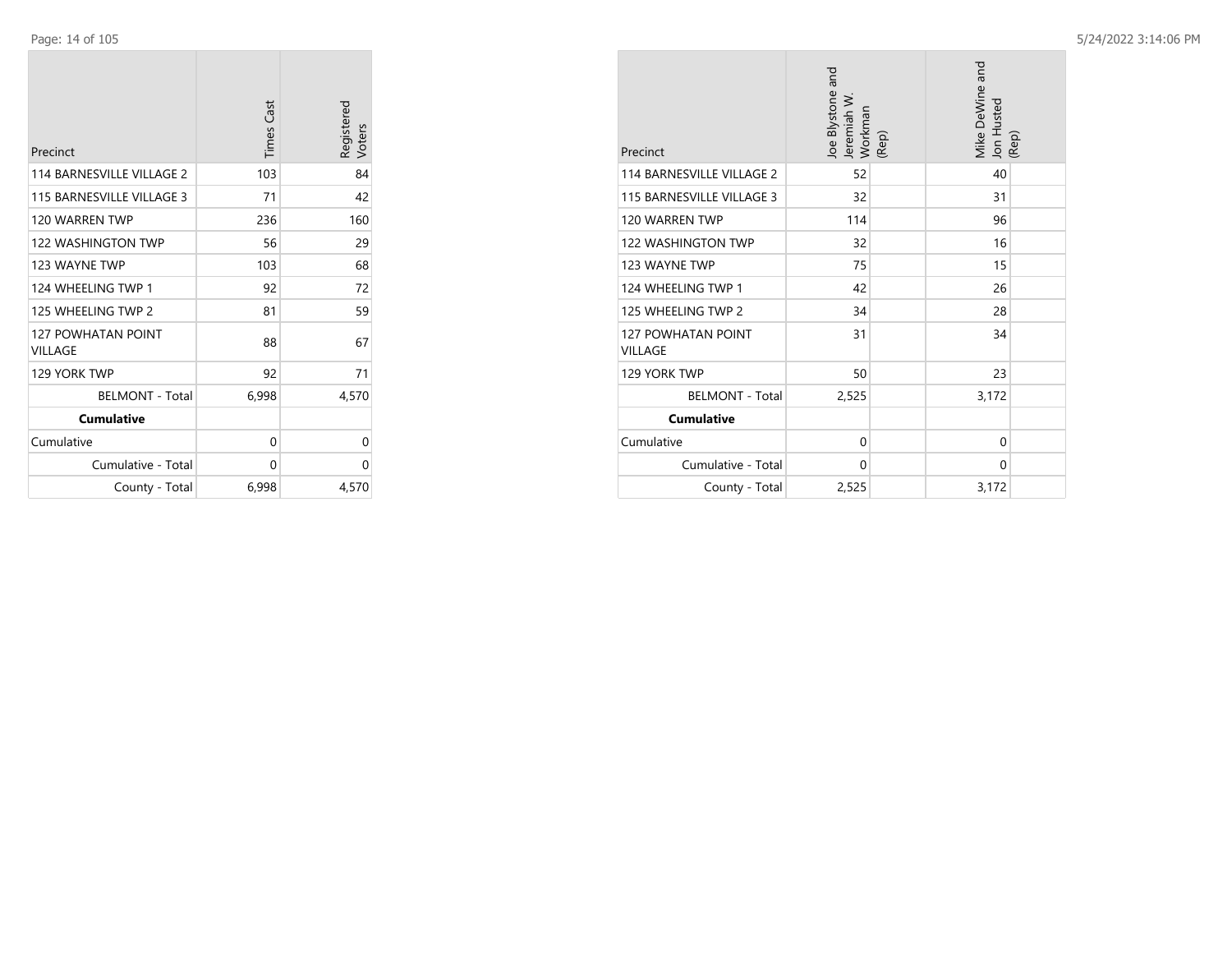| Precinct                                    | Ron Hood and<br>Canice Keller<br>(Rep) | Jim Renacci and<br>Joe Knopp<br>(Rep) | <b>Total Votes</b> | Unresolved<br>Write-In |
|---------------------------------------------|----------------------------------------|---------------------------------------|--------------------|------------------------|
| 114 BARNESVILLE VILLAGE 2                   | $\overline{c}$                         | 7                                     | 101                | 0                      |
| 115 BARNESVILLE VILLAGE 3                   | $\Omega$                               | 8                                     | 71                 | $\mathbf 0$            |
| 120 WARREN TWP                              | $\overline{c}$                         | 21                                    | 233                | $\mathbf 0$            |
| 122 WASHINGTON TWP                          | 0                                      | $\overline{7}$                        | 55                 | $\mathbf 0$            |
| 123 WAYNE TWP                               | 1                                      | 10                                    | 101                | $\mbox{O}$             |
| 124 WHEELING TWP 1                          | $\overline{c}$                         | 21                                    | 91                 | $\pmb{0}$              |
| 125 WHEELING TWP 2                          | 4                                      | 14                                    | 80                 | $\boldsymbol{0}$       |
| <b>127 POWHATAN POINT</b><br><b>VILLAGE</b> | 9                                      | 11                                    | 85                 | $\mathbf 0$            |
| 129 YORK TWP                                | 2                                      | 16                                    | 91                 | $\mathbf 0$            |
| <b>BELMONT - Total</b>                      | 176                                    | 995                                   | 6,868              | $\boldsymbol{0}$       |
| <b>Cumulative</b>                           |                                        |                                       |                    |                        |
| Cumulative                                  | $\mathbf 0$                            | $\mathbf 0$                           | 0                  | $\mathbf 0$            |
| Cumulative - Total                          | 0                                      | $\mathbf 0$                           | 0                  | $\mathbf 0$            |
| County - Total                              | 176                                    | 995                                   | 6,868              | $\mathbf 0$            |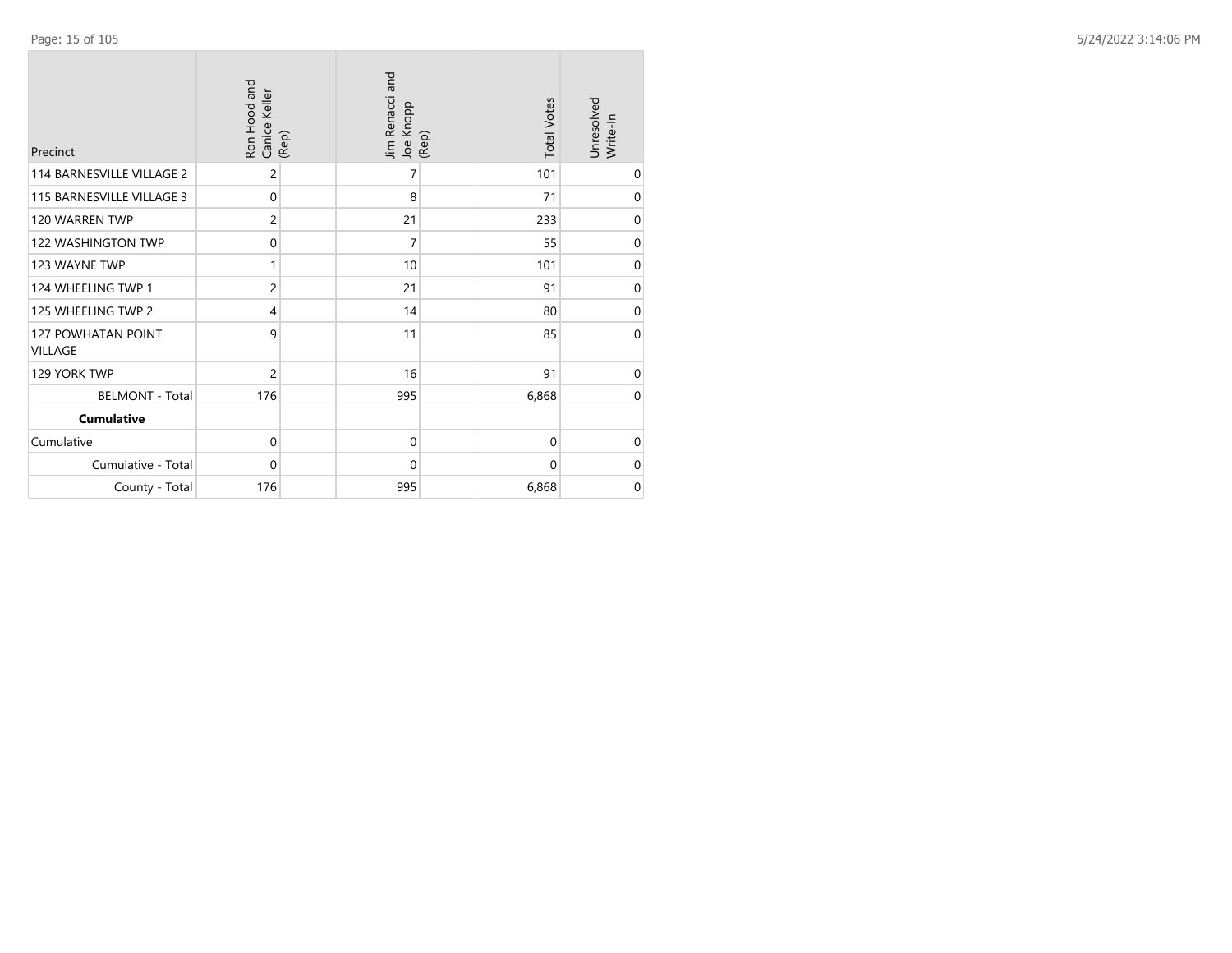## **Democratic Attorney General (Vote for 1) Dem**

| Precinct               | <b>Times Cast</b> | Registered |
|------------------------|-------------------|------------|
| County                 |                   |            |
| <b>BELMONT</b>         |                   |            |
| 001 BELLAIRE VILLAGE 1 | 60                | 108        |
| 002 BELLAIRE VILLAGE 2 | 36                | 60         |
| 005 BELLAIRE VILLAGE 3 | 32                | 62         |
| 007 MARTINS FERRY 1-A  | 95                | 143        |
| 009 MARTINS FERRY 2-A  | 65                | 111        |
| 011 MARTINS FERRY 3-A  | 9                 | 22         |
| 012 MARTINS FERRY 3-B  | 27                | 62         |
| 013 MARTINS FERRY 4-A  | 55                | 145        |
| 020 ST CLAIRSVILLE 1-A | 41                | 81         |
| 021 ST CLAIRSVILLE 2-A | 45                | 56         |
| 022 ST CLAIRSVILLE 2-B | 50                | 101        |
| 023 ST CLAIRSVILLE 3-A | 41                | 72         |
| 024 ST CLAIRSVILLE 3-B | 57                | 95         |
| 025 ST CLAIRSVILLE 4-A | 44                | 66         |
| 026 ST CLAIRSVILLE 4-B | 40                | 64         |
| 035 COLERAIN TWP 1     | 14                | 24         |
| 036 COLERAIN TWP 2     | 18                | 38         |
| 037 COLERAIN TWP 3     | 69                | 133        |
| 038 COLERAIN TWP 4     | 49                | 91         |
| 039 COLERAIN TWP 5     | 38                | 66         |
| 040 COLERAIN TWP 6     | 30                | 52         |
| 043 FLUSHING VILLAGE   | 26                | 38         |
| 045 HOLLOWAY VILLAGE   | 5                 | 8          |
| 046 FLUSHING TWP 1     | 14                | 36         |
| 047 FLUSHING TWP 2     | 4                 | 6          |
| 048 BELMONT VILLAGE    | 18                | 33         |
| 049 BETHESDA VILLAGE   | 39                | 47         |
| 050 GOSHEN TWP         | 44                | 84         |

| Precinct               | Jeffrey A.<br>Crossman<br>(Dem) | <b>Total Votes</b> | Jnresolved<br>Write-In |
|------------------------|---------------------------------|--------------------|------------------------|
| County                 |                                 |                    |                        |
| <b>BELMONT</b>         |                                 |                    |                        |
| 001 BELLAIRE VILLAGE 1 | 44                              | 44                 | 0                      |
| 002 BELLAIRE VILLAGE 2 | 28                              | 28                 | 0                      |
| 005 BELLAIRE VILLAGE 3 | 28                              | 28                 | 0                      |
| 007 MARTINS FERRY 1-A  | 69                              | 69                 | 0                      |
| 009 MARTINS FERRY 2-A  | 46                              | 46                 | 0                      |
| 011 MARTINS FERRY 3-A  | 9                               | 9                  | 0                      |
| 012 MARTINS FERRY 3-B  | 19                              | 19                 | 0                      |
| 013 MARTINS FERRY 4-A  | 39                              | 39                 | 0                      |
| 020 ST CLAIRSVILLE 1-A | 30                              | 30                 | 0                      |
| 021 ST CLAIRSVILLE 2-A | 40                              | 40                 | 0                      |
| 022 ST CLAIRSVILLE 2-B | 40                              | 40                 | 0                      |
| 023 ST CLAIRSVILLE 3-A | 34                              | 34                 | 0                      |
| 024 ST CLAIRSVILLE 3-B | 38                              | 38                 | 0                      |
| 025 ST CLAIRSVILLE 4-A | 36                              | 36                 | 0                      |
| 026 ST CLAIRSVILLE 4-B | 32                              | 32                 | 0                      |
| 035 COLERAIN TWP 1     | 13                              | 13                 | 0                      |
| 036 COLERAIN TWP 2     | 12                              | 12                 | 0                      |
| 037 COLERAIN TWP 3     | 63                              | 63                 | 0                      |
| 038 COLERAIN TWP 4     | 42                              | 42                 | 0                      |
| 039 COLERAIN TWP 5     | 33                              | 33                 | 0                      |
| 040 COLERAIN TWP 6     | 24                              | 24                 | 0                      |
| 043 FLUSHING VILLAGE   | 25                              | 25                 | 0                      |
| 045 HOLLOWAY VILLAGE   | 5                               | 5                  | 0                      |
| 046 FLUSHING TWP 1     | 10                              | 10                 | 0                      |
| 047 FLUSHING TWP 2     | 3                               | 3                  | 0                      |
| 048 BELMONT VILLAGE    | 15                              | 15                 | 0                      |
| 049 BETHESDA VILLAGE   | 31                              | 31                 | 0                      |
| 050 GOSHEN TWP         | 39                              | 39                 | 0                      |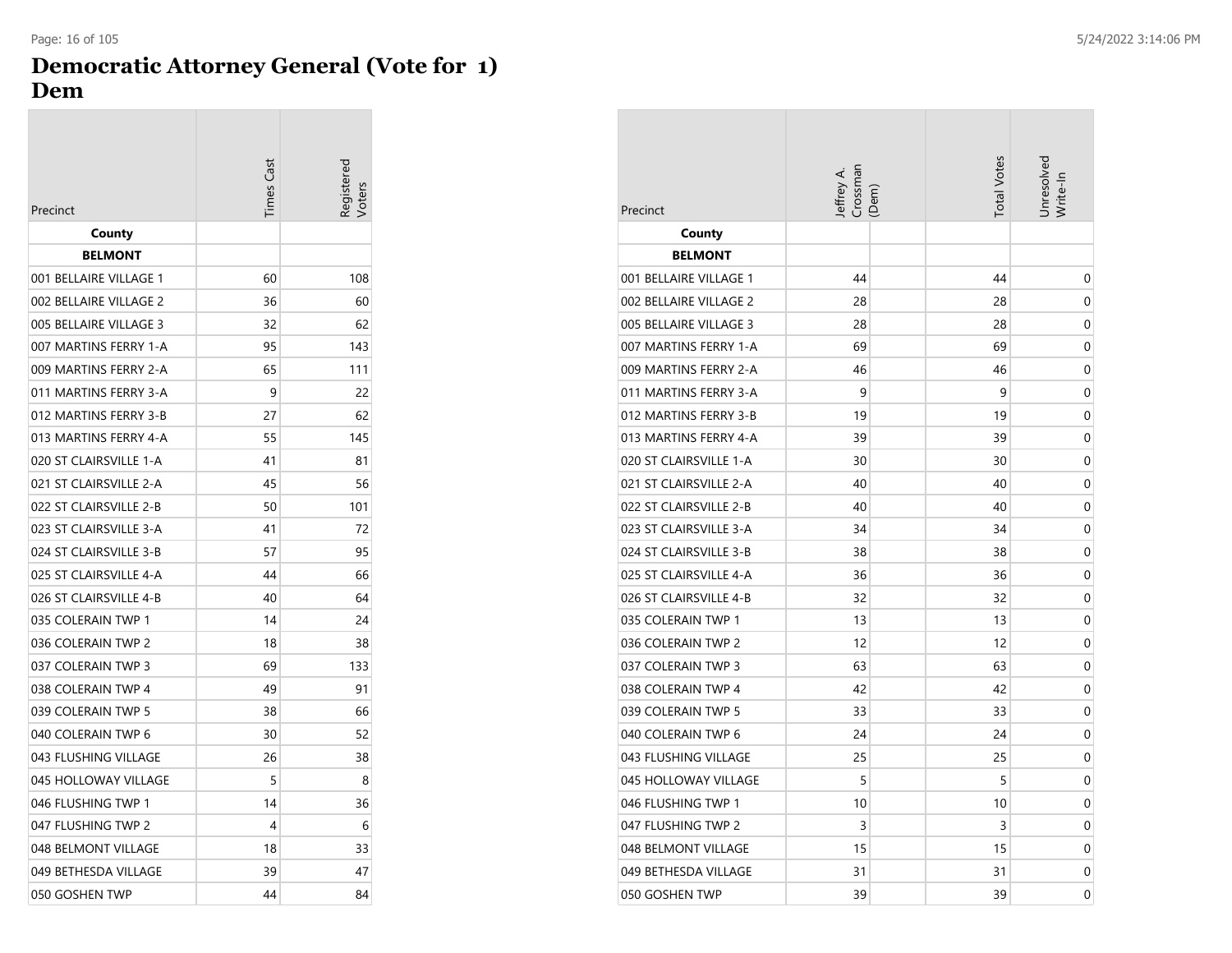$\overline{\phantom{a}}$ 

|                           | <b>Times Cast</b> | Registerec |
|---------------------------|-------------------|------------|
| Precinct                  |                   |            |
| 052 KIRKWOOD TWP          | 2                 | 5          |
| 053 SHADYSIDE VILLAGE 1   | 62                | 98         |
| 054 SHADYSIDE VILLAGE 2   | 82                | 113        |
| 057 SHADYSIDE VILLAGE 3   | 61                | 94         |
| 061 MEAD TWP 1            | 64                | 109        |
| 063 MEAD TWP 2            | 40                | 59         |
| 064 BRIDGEPORT VILLAGE 1  | 25                | 41         |
| 066 BRIDGEPORT VILLAGE 2  | 35                | 67         |
| 071 BROOKSIDE VILLAGE     | 30                | 53         |
| 072 PEASE TWP 1           | 72                | 119        |
| 073 PEASE TWP 2           | 39                | 78         |
| 076 PEASE TWP 3           | 22                | 34         |
| 077 YORKVILLE VILLAGE     | 12                | 31         |
| 078 PEASE TWP 4           | 26                | 63         |
| 079 PEASE TWP 5           | 35                | 48         |
| 083 PULTNEY TWP 1         | 11                | 37         |
| 084 PULTNEY TWP 2         | 65                | 151        |
| 085 PULTNEY TWP 3         | 55                | 128        |
| 087 PULTNEY TWP 4         | 55                | 107        |
| 097 RICHLAND TWP 1        | 33                | 61         |
| 098 RICHLAND TWP 2        | 43                | 97         |
| 099 RICHLAND TWP 3        | 21                | 64         |
| 100 RICHLAND TWP 4        | 35                | 77         |
| 101 RICHLAND TWP 5        | 47                | 84         |
| 102 RICHLAND TWP 6        | 62                | 134        |
| 103 RICHLAND TWP 7        | 20                | 35         |
| 105 SMITH TWP             | 26                | 85         |
| 107 SOMERSET TWP 1        | 13                | 28         |
| 108 SOMERSET TWP 2        | 9                 | 12         |
| 109 MORRISTOWN VILLAGE    | 3                 | 14         |
| 110 UNION TWP 1           | 10                | 41         |
| 111 UNION TWP 2           | 47                | 123        |
| 112 BARNESVILLE VILLAGE 1 | 62                | 89         |

|                                           | Crossman<br>Jeffrey A<br>(Dem) | <b>Total Votes</b> | Unresolved<br>Write-In |
|-------------------------------------------|--------------------------------|--------------------|------------------------|
| Precinct<br>052 KIRKWOOD TWP              | 2                              | 2                  |                        |
| 053 SHADYSIDE VILLAGE 1                   | 48                             | 48                 | 0<br>0                 |
| 054 SHADYSIDE VILLAGE 2                   | 66                             | 66                 | 0                      |
| 057 SHADYSIDE VILLAGE 3                   | 49                             | 49                 | 0                      |
| 061 MEAD TWP 1                            | 51                             | 51                 | 0                      |
| 063 MEAD TWP 2                            | 33                             | 33                 | 0                      |
| 064 BRIDGEPORT VILLAGE 1                  | 21                             | 21                 | 0                      |
| 066 BRIDGEPORT VILLAGE 2                  | 33                             | 33                 |                        |
| 071 BROOKSIDE VILLAGE                     | 22                             | 22                 | 0<br>0                 |
| 072 PEASE TWP 1                           |                                |                    |                        |
| 073 PEASE TWP 2                           | 57                             | 57                 | 0                      |
| 076 PEASE TWP 3                           | 36                             | 36                 | 0                      |
|                                           | 19<br>10                       | 19<br>10           | 0                      |
| 077 YORKVILLE VILLAGE<br>078 PEASE TWP 4  | 24                             | 24                 | 0                      |
| 079 PEASE TWP 5                           | 27                             | 27                 | 0<br>0                 |
| 083 PULTNEY TWP 1                         | 7                              | 7                  |                        |
| 084 PULTNEY TWP 2                         | 52                             | 52                 | 0                      |
| 085 PULTNEY TWP 3                         | 36                             |                    | 0                      |
| 087 PULTNEY TWP 4                         |                                | 36                 | 0                      |
| 097 RICHLAND TWP 1                        | 40<br>19                       | 40<br>19           | 0<br>0                 |
| 098 RICHLAND TWP 2                        | 35                             |                    |                        |
|                                           |                                | 35                 | 0                      |
| 099 RICHLAND TWP 3<br>100 RICHLAND TWP 4  | 20<br>29                       | 20<br>29           | 0                      |
| 101 RICHLAND TWP 5                        | 34                             | 34                 | 0                      |
|                                           |                                |                    | 0                      |
| 102 RICHLAND TWP 6<br>103 RICHLAND TWP 7  | 53<br>15                       | 53<br>15           | 0                      |
| 105 SMITH TWP                             | 21                             | 21                 | 0                      |
|                                           | 12                             | 12                 | 0                      |
| 107 SOMERSET TWP 1                        | 7                              | 7                  | 0                      |
| 108 SOMERSET TWP 2                        | $\overline{c}$                 |                    | 0                      |
| 109 MORRISTOWN VILLAGE<br>110 UNION TWP 1 | 9                              | 2<br>9             | 0                      |
| 111 UNION TWP 2                           | 40                             | 40                 | 0                      |
| 112 BARNESVILLE VILLAGE 1                 | 52                             | 52                 | 0<br>0                 |
|                                           |                                |                    |                        |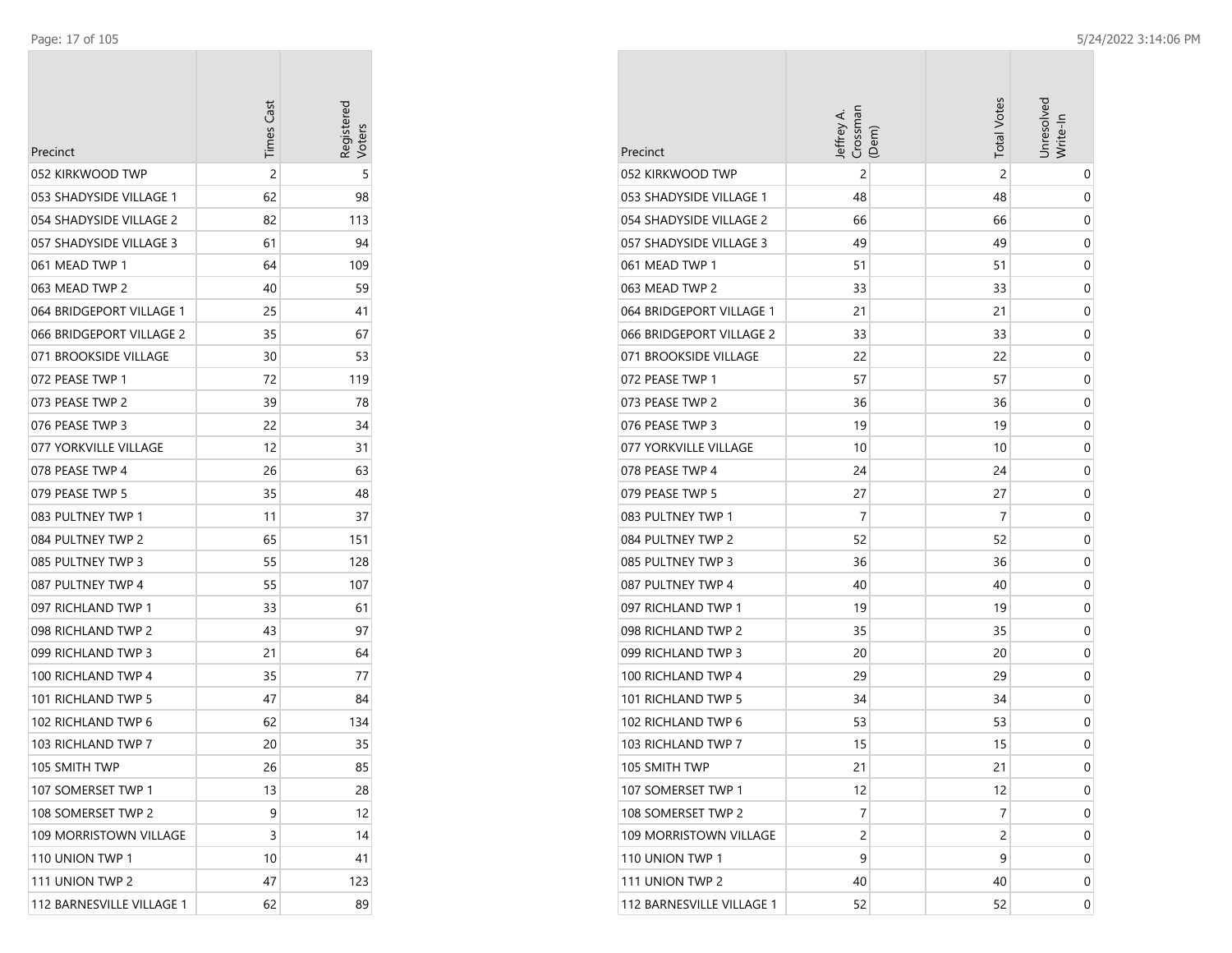| Precinct                                    | <b>Times Cast</b> | Registered<br>Voters |
|---------------------------------------------|-------------------|----------------------|
| 114 BARNESVILLE VILLAGE 2                   | 39                | 46                   |
| 115 BARNESVILLE VILLAGE 3                   | 22                | 39                   |
| 120 WARREN TWP                              | 57                | 119                  |
| <b>122 WASHINGTON TWP</b>                   | 18                | 33                   |
| 123 WAYNE TWP                               | 20                | 32                   |
| 124 WHEELING TWP 1                          | 37                | 53                   |
| 125 WHEELING TWP 2                          | 21                | 37                   |
| <b>127 POWHATAN POINT</b><br><b>VILLAGE</b> | 66                | 99                   |
| 129 YORK TWP                                | 37                | 62                   |
| <b>BELMONT - Total</b>                      | 2,606             | 4,803                |
| <b>Cumulative</b>                           |                   |                      |
| Cumulative                                  | 0                 | 0                    |
| Cumulative - Total                          | 0                 | 0                    |
| County - Total                              | 2,606             | 4,803                |

| Precinct                                    | Crossman<br>Jeffrey A.<br>(Dem) | <b>Total Votes</b> | Unresolved<br>Write-In |
|---------------------------------------------|---------------------------------|--------------------|------------------------|
| 114 BARNESVILLE VILLAGE 2                   | 32                              | 32                 | $\mathbf 0$            |
| 115 BARNESVILLE VILLAGE 3                   | 18                              | 18                 | 0                      |
| 120 WARREN TWP                              | 47                              | 47                 | 0                      |
| 122 WASHINGTON TWP                          | 13                              | 13                 | 0                      |
| 123 WAYNE TWP                               | 15                              | 15                 | 0                      |
| 124 WHEELING TWP 1                          | 27                              | 27                 | 0                      |
| 125 WHEELING TWP 2                          | 17                              | 17                 | $\Omega$               |
| <b>127 POWHATAN POINT</b><br><b>VILLAGE</b> | 59                              | 59                 | $\Omega$               |
| 129 YORK TWP                                | 34                              | 34                 | 0                      |
| <b>BELMONT - Total</b>                      | 2,090                           | 2,090              | 0                      |
| <b>Cumulative</b>                           |                                 |                    |                        |
| Cumulative                                  | $\mathbf 0$                     | $\Omega$           | 0                      |
| Cumulative - Total                          | $\Omega$                        | $\Omega$           | $\Omega$               |
| County - Total                              | 2,090                           | 2,090              | $\Omega$               |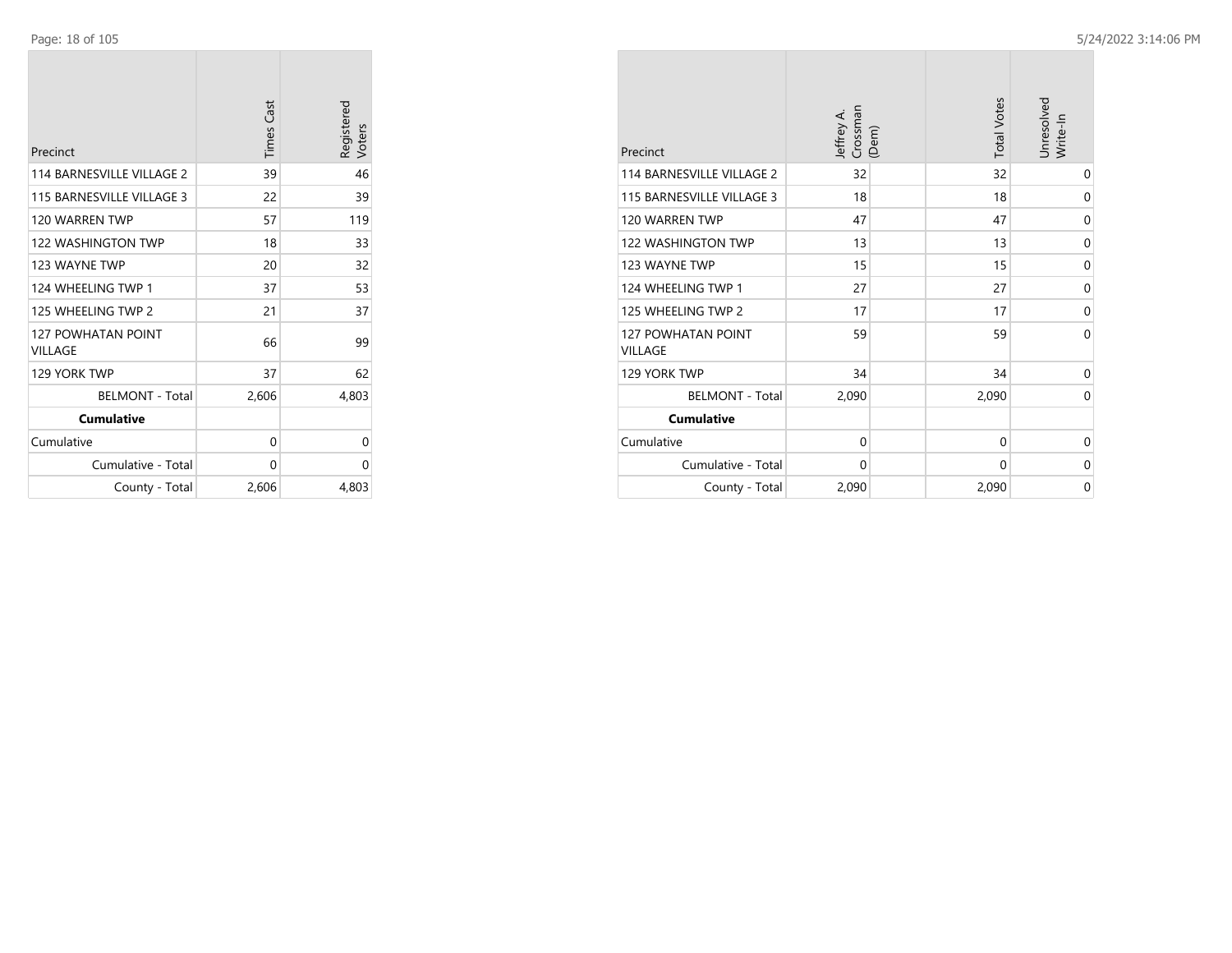### **Republican Attorney General (Vote for 1) Rep**

| Precinct               | Times Cas | Registered<br>/oters |
|------------------------|-----------|----------------------|
| County                 |           |                      |
| <b>BELMONT</b>         |           |                      |
| 001 BELLAIRE VILLAGE 1 | 133       | 55                   |
| 002 BELLAIRE VILLAGE 2 | 48        | 41                   |
| 005 BELLAIRE VILLAGE 3 | 69        | 24                   |
| 007 MARTINS FERRY 1-A  | 114       | 75                   |
| 009 MARTINS FERRY 2-A  | 93        | 76                   |
| 011 MARTINS FERRY 3-A  | 32        | 21                   |
| 012 MARTINS FERRY 3-B  | 66        | 37                   |
| 013 MARTINS FERRY 4-A  | 70        | 46                   |
| 020 ST CLAIRSVILLE 1-A | 123       | 71                   |
| 021 ST CLAIRSVILLE 2-A | 81        | 47                   |
| 022 ST CLAIRSVILLE 2-B | 131       | 102                  |
| 023 ST CLAIRSVILLE 3-A | 85        | 53                   |
| 024 ST CLAIRSVILLE 3-B | 85        | 62                   |
| 025 ST CLAIRSVILLE 4-A | 83        | 39                   |
| 026 ST CLAIRSVILLE 4-B | 74        | 51                   |
| 035 COLERAIN TWP 1     | 64        | 41                   |
| 036 COLERAIN TWP 2     | 65        | 38                   |
| 037 COLERAIN TWP 3     | 213       | 92                   |
| 038 COLERAIN TWP 4     | 88        | 40                   |
| 039 COLERAIN TWP 5     | 119       | 84                   |
| 040 COLERAIN TWP 6     | 62        | 39                   |
| 043 FLUSHING VILLAGE   | 98        | 60                   |
| 045 HOLLOWAY VILLAGE   | 24        | 11                   |
| 046 FLUSHING TWP 1     | 55        | 31                   |
| 047 FLUSHING TWP 2     | 21        | 20                   |
| 048 BELMONT VILLAGE    | 56        | 40                   |
| 049 BETHESDA VILLAGE   | 137       | 77                   |
| 050 GOSHEN TWP         | 212       | 163                  |

| Precinct               | David Yost<br>(Rep) |  | <b>Total Votes</b> | Jnresolvea<br>Write-In |
|------------------------|---------------------|--|--------------------|------------------------|
| County                 |                     |  |                    |                        |
| <b>BELMONT</b>         |                     |  |                    |                        |
| 001 BELLAIRE VILLAGE 1 | 96                  |  | 96                 | 0                      |
| 002 BELLAIRE VILLAGE 2 | 36                  |  | 36                 | 0                      |
| 005 BELLAIRE VILLAGE 3 | 48                  |  | 48                 | 0                      |
| 007 MARTINS FERRY 1-A  | 87                  |  | 87                 | 0                      |
| 009 MARTINS FERRY 2-A  | 61                  |  | 61                 | 0                      |
| 011 MARTINS FERRY 3-A  | 26                  |  | 26                 | 0                      |
| 012 MARTINS FERRY 3-B  | 49                  |  | 49                 | 0                      |
| 013 MARTINS FERRY 4-A  | 47                  |  | 47                 | 0                      |
| 020 ST CLAIRSVILLE 1-A | 78                  |  | 78                 | 0                      |
| 021 ST CLAIRSVILLE 2-A | 58                  |  | 58                 | 0                      |
| 022 ST CLAIRSVILLE 2-B | 92                  |  | 92                 | 0                      |
| 023 ST CLAIRSVILLE 3-A | 64                  |  | 64                 | 0                      |
| 024 ST CLAIRSVILLE 3-B | 63                  |  | 63                 | 0                      |
| 025 ST CLAIRSVILLE 4-A | 62                  |  | 62                 | 0                      |
| 026 ST CLAIRSVILLE 4-B | 55                  |  | 55                 | 0                      |
| 035 COLERAIN TWP 1     | 52                  |  | 52                 | 0                      |
| 036 COLERAIN TWP 2     | 55                  |  | 55                 | 0                      |
| 037 COLERAIN TWP 3     | 161                 |  | 161                | 0                      |
| 038 COLERAIN TWP 4     | 71                  |  | 71                 | 0                      |
| 039 COLERAIN TWP 5     | 87                  |  | 87                 | 0                      |
| 040 COLERAIN TWP 6     | 44                  |  | 44                 | 0                      |
| 043 FLUSHING VILLAGE   | 78                  |  | 78                 | 0                      |
| 045 HOLLOWAY VILLAGE   | 21                  |  | 21                 | 0                      |
| 046 FLUSHING TWP 1     | 44                  |  | 44                 | 0                      |
| 047 FLUSHING TWP 2     | 18                  |  | 18                 | 0                      |
| 048 BELMONT VILLAGE    | 47                  |  | 47                 | 0                      |
| 049 BETHESDA VILLAGE   | 112                 |  | 112                | 0                      |
| 050 GOSHEN TWP         | 148                 |  | 148                | 0                      |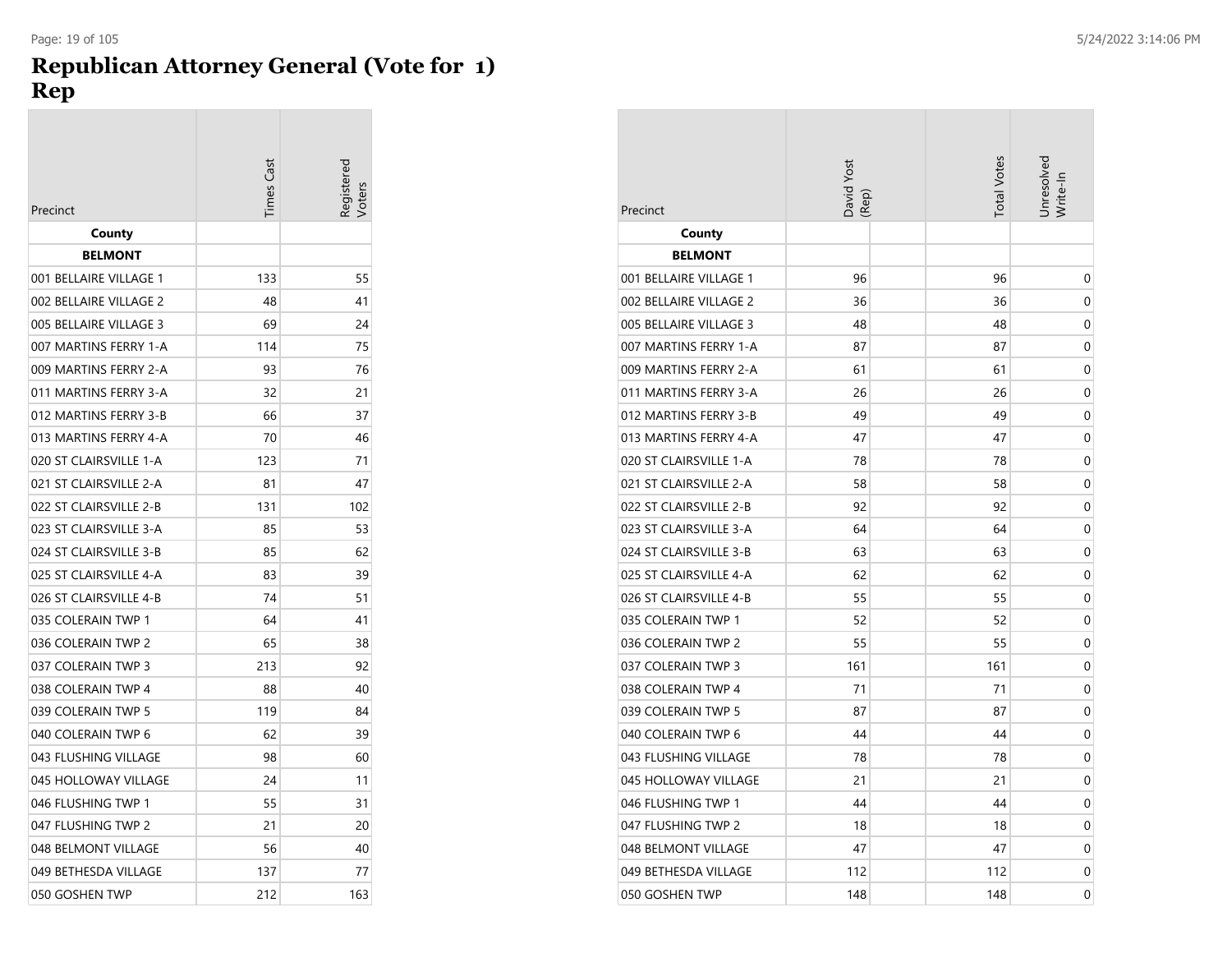| Precinct                  | Times Cast | Registered<br>Voters |
|---------------------------|------------|----------------------|
| 052 KIRKWOOD TWP          | 54         | 37                   |
| 053 SHADYSIDE VILLAGE 1   | 117        | 71                   |
| 054 SHADYSIDE VILLAGE 2   | 156        | 95                   |
| 057 SHADYSIDE VILLAGE 3   | 103        | 54                   |
| 061 MEAD TWP 1            | 145        | 112                  |
| 063 MEAD TWP 2            | 92         | 61                   |
| 064 BRIDGEPORT VILLAGE 1  | 51         | 37                   |
| 066 BRIDGEPORT VILLAGE 2  | 35         | 32                   |
| 071 BROOKSIDE VILLAGE     | 69         | 39                   |
| 072 PEASE TWP 1           | 112        | 84                   |
| 073 PEASE TWP 2           | 71         | 32                   |
| 076 PEASE TWP 3           | 48         | 40                   |
| 077 YORKVILLE VILLAGE     | 33         | 20                   |
| 078 PEASE TWP 4           | 97         | 60                   |
| 079 PEASE TWP 5           | 27         | 15                   |
| 083 PULTNEY TWP 1         | 48         | 22                   |
| 084 PULTNEY TWP 2         | 156        | 100                  |
| 085 PULTNEY TWP 3         | 133        | 114                  |
| 087 PULTNEY TWP 4         | 156        | 70                   |
| 097 RICHLAND TWP 1        | 143        | 99                   |
| 098 RICHLAND TWP 2        | 140        | 98                   |
| 099 RICHLAND TWP 3        | 94         | 71                   |
| 100 RICHLAND TWP 4        | 191        | 129                  |
| 101 RICHLAND TWP 5        | 224        | 135                  |
| 102 RICHLAND TWP 6        | 199        | 157                  |
| 103 RICHLAND TWP 7        | 91         | 59                   |
| 105 SMITH TWP             | 200        | 145                  |
| 107 SOMERSET TWP 1        | 91         | 63                   |
| 108 SOMERSET TWP 2        | 38         | 36                   |
| 109 MORRISTOWN VILLAGE    | 31         | 11                   |
| 110 UNION TWP 1           | 72         | 46                   |
| 111 UNION TWP 2           | 187        | 121                  |
| 112 BARNESVILLE VILLAGE 1 | 171        | 117                  |

|                           | David Yost<br>(Rep) | <b>Total Votes</b> | Unresolved<br>Write-In |
|---------------------------|---------------------|--------------------|------------------------|
| Precinct                  |                     |                    |                        |
| 052 KIRKWOOD TWP          | 48                  | 48                 | 0                      |
| 053 SHADYSIDE VILLAGE 1   | 81                  | 81                 | 0                      |
| 054 SHADYSIDE VILLAGE 2   | 107                 | 107                | 0                      |
| 057 SHADYSIDE VILLAGE 3   | 74                  | 74                 | 0                      |
| 061 MEAD TWP 1            | 105                 | 105                | 0                      |
| 063 MEAD TWP 2            | 70                  | 70                 | 0                      |
| 064 BRIDGEPORT VILLAGE 1  | 32                  | 32                 | 0                      |
| 066 BRIDGEPORT VILLAGE 2  | 28                  | 28                 | 0                      |
| 071 BROOKSIDE VILLAGE     | 50                  | 50                 | 0                      |
| 072 PEASE TWP 1           | 86                  | 86                 | 0                      |
| 073 PEASE TWP 2           | 54                  | 54                 | 0                      |
| 076 PEASE TWP 3           | 39                  | 39                 | 0                      |
| 077 YORKVILLE VILLAGE     | 22                  | 22                 | 0                      |
| 078 PEASE TWP 4           | 78                  | 78                 | 0                      |
| 079 PEASE TWP 5           | 23                  | 23                 | 0                      |
| 083 PULTNEY TWP 1         | 34                  | 34                 | 0                      |
| 084 PULTNEY TWP 2         | 97                  | 97                 | 0                      |
| 085 PULTNEY TWP 3         | 88                  | 88                 | 0                      |
| 087 PULTNEY TWP 4         | 107                 | 107                | 0                      |
| 097 RICHLAND TWP 1        | 113                 | 113                | 0                      |
| 098 RICHLAND TWP 2        | 100                 | 100                | 0                      |
| 099 RICHLAND TWP 3        | 72                  | 72                 | 0                      |
| 100 RICHLAND TWP 4        | 141                 | 141                | 0                      |
| 101 RICHLAND TWP 5        | 177                 | 177                | 0                      |
| 102 RICHLAND TWP 6        | 151                 | 151                | 0                      |
| 103 RICHLAND TWP 7        | 72                  | 72                 | 0                      |
| 105 SMITH TWP             | 154                 | 154                | 0                      |
| 107 SOMERSET TWP 1        | 65                  | 65                 | 0                      |
| 108 SOMERSET TWP 2        | 32                  | 32                 | 0                      |
| 109 MORRISTOWN VILLAGE    | 28                  | 28                 | 0                      |
| 110 UNION TWP 1           | 61                  | 61                 | 0                      |
| 111 UNION TWP 2           | 143                 | 143                | 0                      |
| 112 BARNESVILLE VILLAGE 1 | 142                 | 142                | 0                      |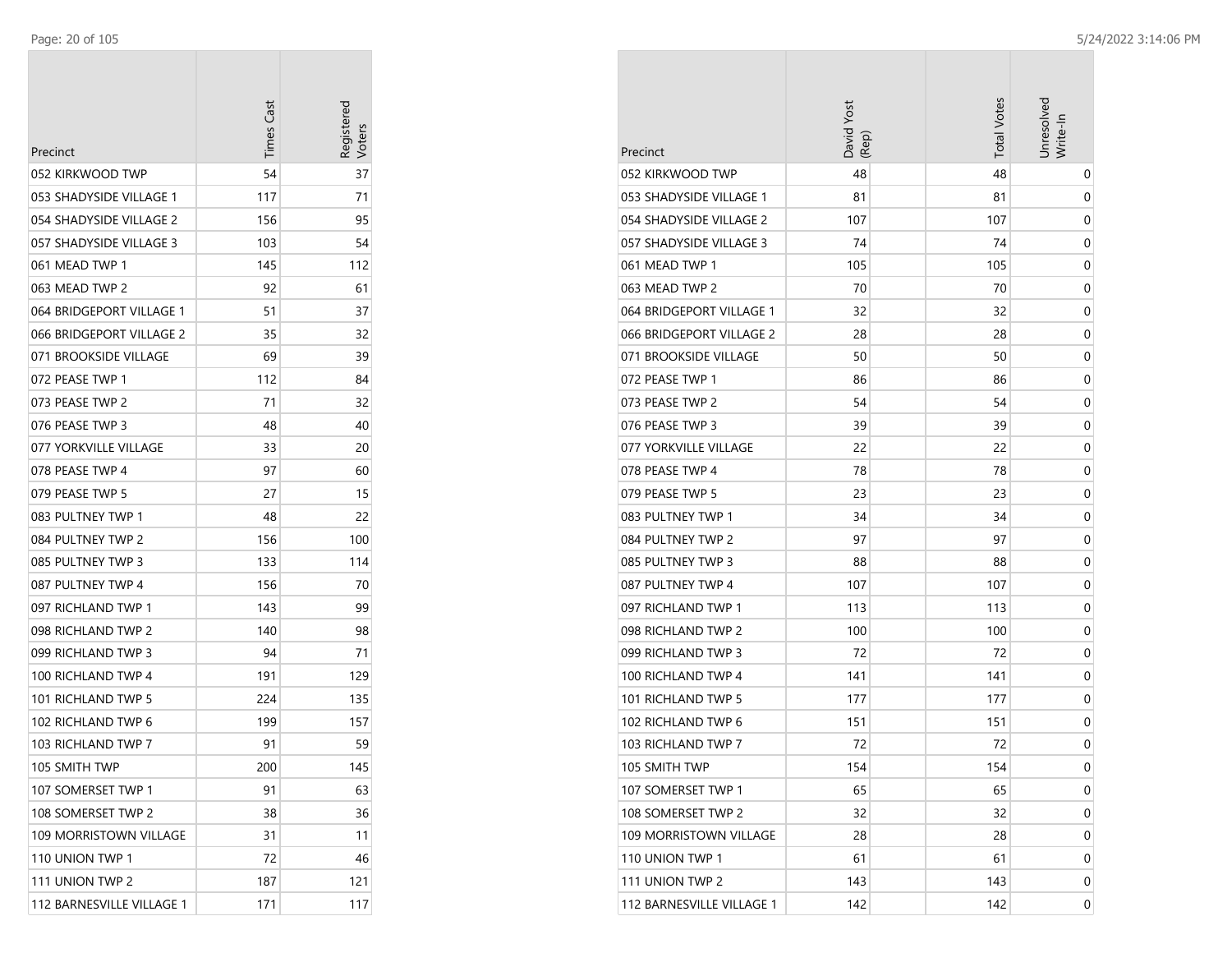| Precinct                                    | <b>Times Cast</b> | Registered<br>Voters |
|---------------------------------------------|-------------------|----------------------|
| 114 BARNESVILLE VILLAGE 2                   | 103               | 84                   |
| 115 BARNESVILLE VILLAGE 3                   | 71                | 42                   |
| 120 WARREN TWP                              | 236               | 160                  |
| <b>122 WASHINGTON TWP</b>                   | 56                | 29                   |
| 123 WAYNE TWP                               | 103               | 68                   |
| 124 WHEELING TWP 1                          | 92                | 72                   |
| 125 WHEELING TWP 2                          | 81                | 59                   |
| <b>127 POWHATAN POINT</b><br><b>VILLAGE</b> | 88                | 67                   |
| 129 YORK TWP                                | 92                | 71                   |
| <b>BELMONT - Total</b>                      | 6,998             | 4,570                |
| <b>Cumulative</b>                           |                   |                      |
| Cumulative                                  | 0                 | 0                    |
| Cumulative - Total                          | 0                 | 0                    |
| County - Total                              | 6,998             | 4,570                |

| Precinct                                    | David Yost<br>(Rep) | <b>Total Votes</b> | Unresolved<br>Write-In |
|---------------------------------------------|---------------------|--------------------|------------------------|
| 114 BARNESVILLE VILLAGE 2                   | 84                  | 84                 | 0                      |
| 115 BARNESVILLE VILLAGE 3                   | 59                  | 59                 | 0                      |
| 120 WARREN TWP                              | 185                 | 185                | 0                      |
| <b>122 WASHINGTON TWP</b>                   | 35                  | 35                 | $\mathbf 0$            |
| 123 WAYNE TWP                               | 70                  | 70                 | $\mathbf 0$            |
| 124 WHEELING TWP 1                          | 76                  | 76                 | 0                      |
| 125 WHEELING TWP 2                          | 61                  | 61                 | 0                      |
| <b>127 POWHATAN POINT</b><br><b>VILLAGE</b> | 66                  | 66                 | $\Omega$               |
| 129 YORK TWP                                | 70                  | 70                 | $\mathbf 0$            |
| <b>BELMONT - Total</b>                      | 5,240               | 5,240              | $\mathbf 0$            |
| <b>Cumulative</b>                           |                     |                    |                        |
| Cumulative                                  | $\mathbf 0$         | $\mathbf 0$        | 0                      |
| Cumulative - Total                          | $\mathbf 0$         | 0                  | 0                      |
| County - Total                              | 5,240               | 5,240              | $\mathbf 0$            |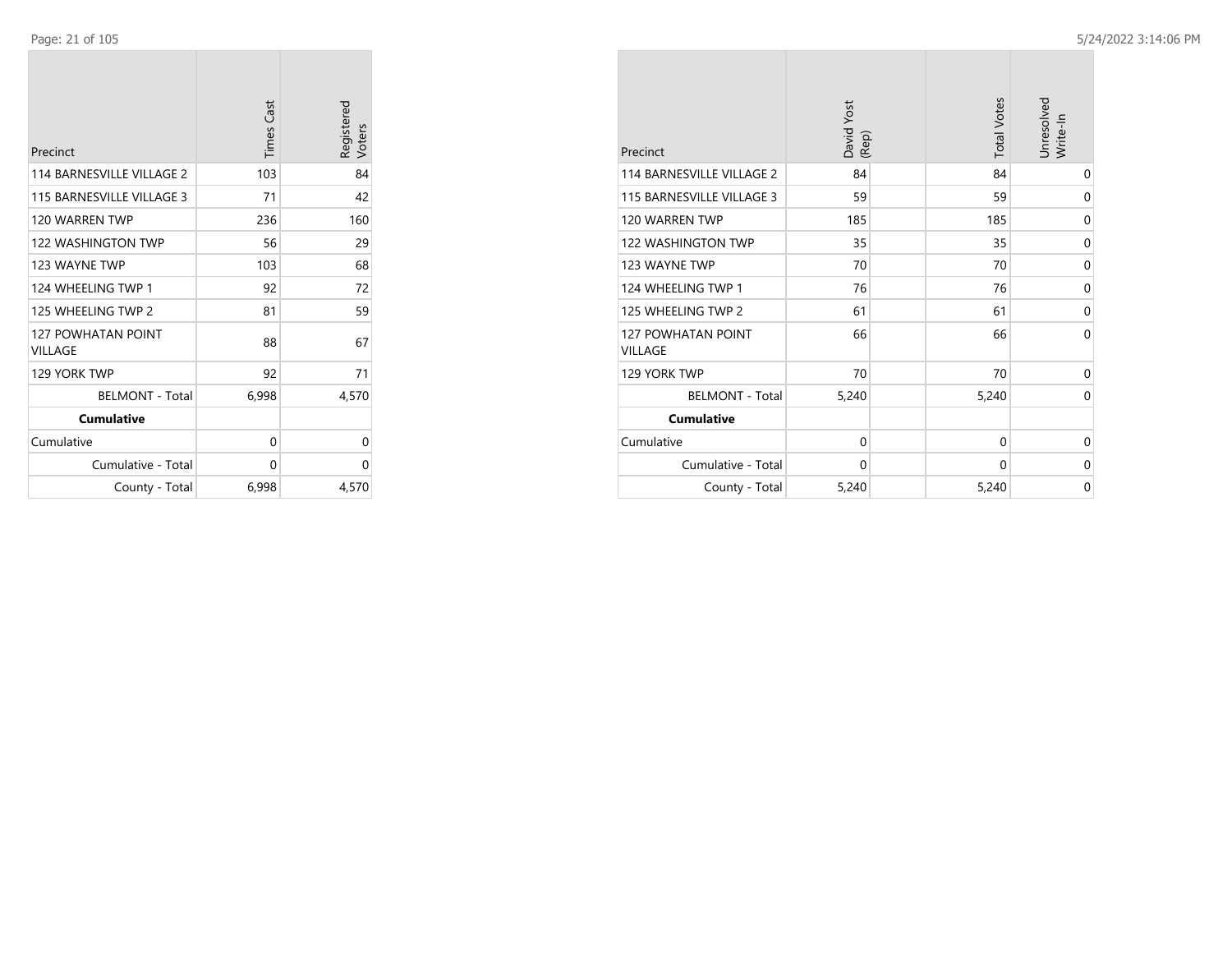### **Democratic Auditor Of State (Vote for 1) Dem**

| Precinct               | Times Cast | eqistered |
|------------------------|------------|-----------|
| County                 |            |           |
| <b>BELMONT</b>         |            |           |
| 001 BELLAIRE VILLAGE 1 | 60         | 108       |
| 002 BELLAIRE VILLAGE 2 | 36         | 60        |
| 005 BELLAIRE VILLAGE 3 | 32         | 62        |
| 007 MARTINS FERRY 1-A  | 95         | 143       |
| 009 MARTINS FERRY 2-A  | 65         | 111       |
| 011 MARTINS FERRY 3-A  | 9          | 22        |
| 012 MARTINS FERRY 3-B  | 27         | 62        |
| 013 MARTINS FERRY 4-A  | 55         | 145       |
| 020 ST CLAIRSVILLE 1-A | 41         | 81        |
| 021 ST CLAIRSVILLE 2-A | 45         | 56        |
| 022 ST CLAIRSVILLE 2-B | 50         | 101       |
| 023 ST CLAIRSVILLE 3-A | 41         | 72        |
| 024 ST CLAIRSVILLE 3-B | 57         | 95        |
| 025 ST CLAIRSVILLE 4-A | 44         | 66        |
| 026 ST CLAIRSVILLE 4-B | 40         | 64        |
| 035 COLERAIN TWP 1     | 14         | 24        |
| 036 COLERAIN TWP 2     | 18         | 38        |
| 037 COLERAIN TWP 3     | 69         | 133       |
| 038 COLERAIN TWP 4     | 49         | 91        |
| 039 COLERAIN TWP 5     | 38         | 66        |
| 040 COLERAIN TWP 6     | 30         | 52        |
| 043 FLUSHING VILLAGE   | 26         | 38        |
| 045 HOLLOWAY VILLAGE   | 5          | 8         |
| 046 FLUSHING TWP 1     | 14         | 36        |
| 047 FLUSHING TWP 2     | 4          | 6         |
| 048 BELMONT VILLAGE    | 18         | 33        |
| 049 BETHESDA VILLAGE   | 39         | 47        |
| 050 GOSHEN TWP         | 44         | 84        |

| Precinct               | Taylor Sappington<br>(Dem | <b>Total Votes</b> | Jnresolvea<br>Write-In |
|------------------------|---------------------------|--------------------|------------------------|
| County                 |                           |                    |                        |
| <b>BELMONT</b>         |                           |                    |                        |
| 001 BELLAIRE VILLAGE 1 | 44                        | 44                 | 0                      |
| 002 BELLAIRE VILLAGE 2 | 28                        | 28                 | 0                      |
| 005 BELLAIRE VILLAGE 3 | 27                        | 27                 | 0                      |
| 007 MARTINS FERRY 1-A  | 66                        | 66                 | 0                      |
| 009 MARTINS FERRY 2-A  | 45                        | 45                 | 0                      |
| 011 MARTINS FERRY 3-A  | 9                         | 9                  | 0                      |
| 012 MARTINS FERRY 3-B  | 18                        | 18                 | 0                      |
| 013 MARTINS FERRY 4-A  | 40                        | 40                 | 0                      |
| 020 ST CLAIRSVILLE 1-A | 29                        | 29                 | 0                      |
| 021 ST CLAIRSVILLE 2-A | 38                        | 38                 | 0                      |
| 022 ST CLAIRSVILLE 2-B | 40                        | 40                 | 0                      |
| 023 ST CLAIRSVILLE 3-A | 33                        | 33                 | 0                      |
| 024 ST CLAIRSVILLE 3-B | 39                        | 39                 | 0                      |
| 025 ST CLAIRSVILLE 4-A | 36                        | 36                 | 0                      |
| 026 ST CLAIRSVILLE 4-B | 32                        | 32                 | 0                      |
| 035 COLERAIN TWP 1     | 14                        | 14                 | 0                      |
| 036 COLERAIN TWP 2     | 12                        | 12                 | 0                      |
| 037 COLERAIN TWP 3     | 61                        | 61                 | 0                      |
| 038 COLERAIN TWP 4     | 41                        | 41                 | 0                      |
| 039 COLERAIN TWP 5     | 33                        | 33                 | 0                      |
| 040 COLERAIN TWP 6     | 24                        | 24                 | 0                      |
| 043 FLUSHING VILLAGE   | 24                        | 24                 | 0                      |
| 045 HOLLOWAY VILLAGE   | 5                         | 5                  | 0                      |
| 046 FLUSHING TWP 1     | 9                         | 9                  | 0                      |
| 047 FLUSHING TWP 2     | 3                         | 3                  | 0                      |
| 048 BELMONT VILLAGE    | 15                        | 15                 | 0                      |
| 049 BETHESDA VILLAGE   | 30                        | 30                 | 0                      |
| 050 GOSHEN TWP         | 37                        | 37                 | 0                      |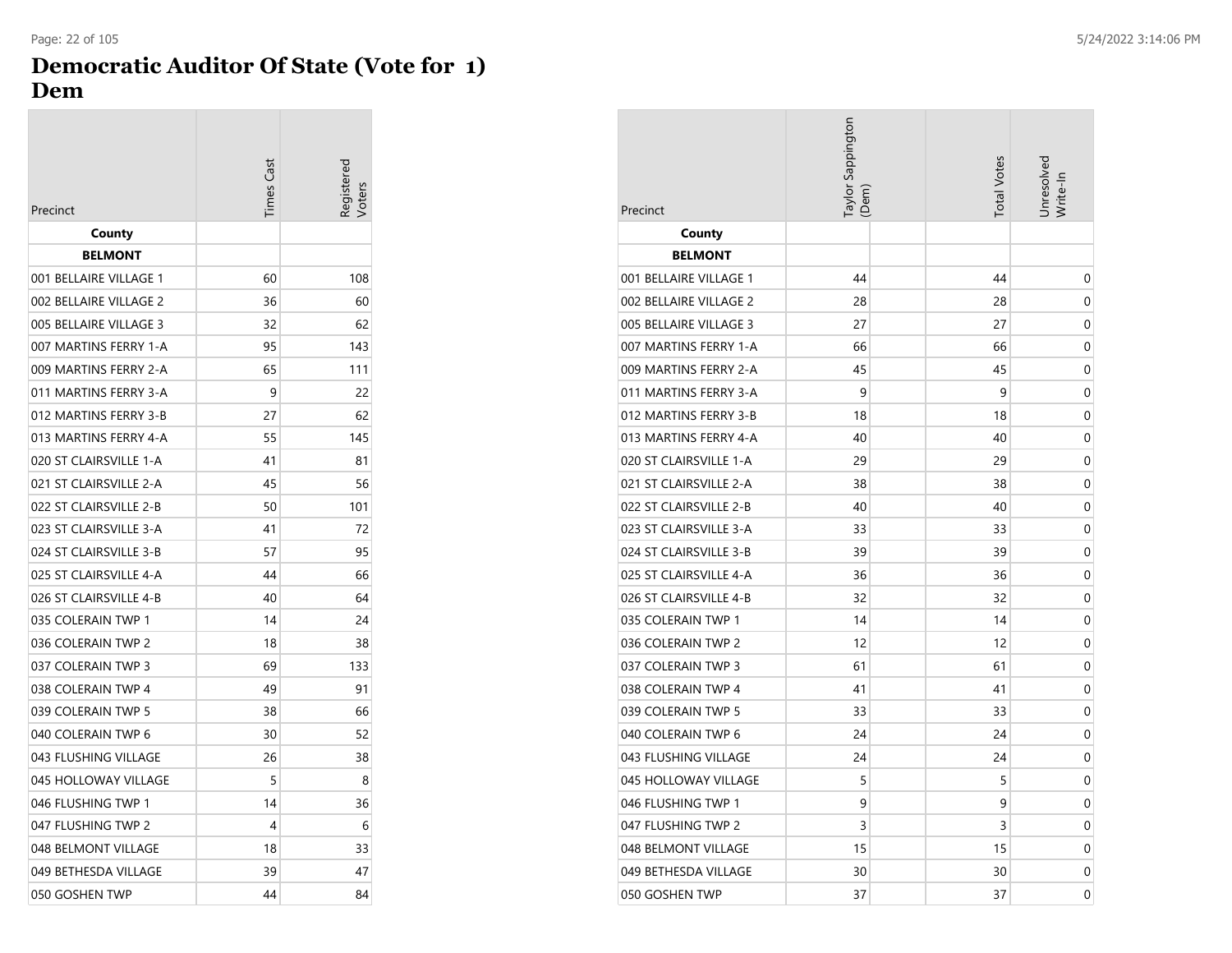| Precinct                  | <b>Times Cast</b> | Registerec<br>/oters |
|---------------------------|-------------------|----------------------|
| 052 KIRKWOOD TWP          | 2                 | 5                    |
| 053 SHADYSIDE VILLAGE 1   | 62                | 98                   |
| 054 SHADYSIDE VILLAGE 2   | 82                | 113                  |
| 057 SHADYSIDE VILLAGE 3   | 61                | 94                   |
| 061 MEAD TWP 1            | 64                | 109                  |
| 063 MEAD TWP 2            | 40                | 59                   |
| 064 BRIDGEPORT VILLAGE 1  | 25                | 41                   |
| 066 BRIDGEPORT VILLAGE 2  | 35                | 67                   |
| 071 BROOKSIDE VILLAGE     | 30                | 53                   |
| 072 PEASE TWP 1           | 72                | 119                  |
| 073 PEASE TWP 2           | 39                | 78                   |
| 076 PEASE TWP 3           | 22                | 34                   |
| 077 YORKVILLE VILLAGE     | 12                | 31                   |
| 078 PEASE TWP 4           | 26                | 63                   |
| 079 PEASE TWP 5           | 35                | 48                   |
| 083 PULTNEY TWP 1         | 11                | 37                   |
| 084 PULTNEY TWP 2         | 65                | 151                  |
| 085 PULTNEY TWP 3         | 55                | 128                  |
| 087 PULTNEY TWP 4         | 55                | 107                  |
| 097 RICHLAND TWP 1        | 33                | 61                   |
| 098 RICHLAND TWP 2        | 43                | 97                   |
| 099 RICHLAND TWP 3        | 21                | 64                   |
| 100 RICHLAND TWP 4        | 35                | 77                   |
| 101 RICHLAND TWP 5        | 47                | 84                   |
| 102 RICHLAND TWP 6        | 62                | 134                  |
| 103 RICHLAND TWP 7        | 20                | 35                   |
| 105 SMITH TWP             | 26                | 85                   |
| 107 SOMERSET TWP 1        | 13                | 28                   |
| 108 SOMERSET TWP 2        | 9                 | 12                   |
| 109 MORRISTOWN VILLAGE    | 3                 | 14                   |
| 110 UNION TWP 1           | 10                | 41                   |
| 111 UNION TWP 2           | 47                | 123                  |
| 112 BARNESVILLE VILLAGE 1 | 62                | 89                   |

| Precinct                  | Taylor Sappington<br>(Dem) | <b>Total Votes</b> | Jnresolved<br>Write-In |
|---------------------------|----------------------------|--------------------|------------------------|
| 052 KIRKWOOD TWP          | $\overline{c}$             | 2                  | 0                      |
| 053 SHADYSIDE VILLAGE 1   | 48                         | 48                 | 0                      |
| 054 SHADYSIDE VILLAGE 2   | 64                         | 64                 | 0                      |
| 057 SHADYSIDE VILLAGE 3   | 49                         | 49                 | 0                      |
| 061 MEAD TWP 1            | 51                         | 51                 | 0                      |
| 063 MEAD TWP 2            | 33                         | 33                 | 0                      |
| 064 BRIDGEPORT VILLAGE 1  | 19                         | 19                 | 0                      |
| 066 BRIDGEPORT VILLAGE 2  | 31                         | 31                 | 0                      |
| 071 BROOKSIDE VILLAGE     | 22                         | 22                 | 0                      |
| 072 PEASE TWP 1           | 56                         | 56                 | 0                      |
| 073 PEASE TWP 2           | 37                         | 37                 | 0                      |
| 076 PEASE TWP 3           | 19                         | 19                 | 0                      |
| 077 YORKVILLE VILLAGE     | 9                          | 9                  | 0                      |
| 078 PEASE TWP 4           | 21                         | 21                 | 0                      |
| 079 PEASE TWP 5           | 27                         | 27                 | 0                      |
| 083 PULTNEY TWP 1         | 7                          | 7                  | 0                      |
| 084 PULTNEY TWP 2         | 51                         | 51                 | 0                      |
| 085 PULTNEY TWP 3         | 34                         | 34                 | 0                      |
| 087 PULTNEY TWP 4         | 40                         | 40                 | 0                      |
| 097 RICHLAND TWP 1        | 17                         | 17                 | 0                      |
| 098 RICHLAND TWP 2        | 35                         | 35                 | 0                      |
| 099 RICHLAND TWP 3        | 20                         | 20                 | 0                      |
| 100 RICHLAND TWP 4        | 29                         | 29                 | 0                      |
| 101 RICHLAND TWP 5        | 34                         | 34                 | 0                      |
| 102 RICHLAND TWP 6        | 52                         | 52                 | 0                      |
| 103 RICHLAND TWP 7        | 14                         | 14                 | 0                      |
| 105 SMITH TWP             | 22                         | 22                 | 0                      |
| 107 SOMERSET TWP 1        | 12                         | 12                 | 0                      |
| 108 SOMERSET TWP 2        | 8                          | 8                  | 0                      |
| 109 MORRISTOWN VILLAGE    | 1                          | 1                  | 0                      |
| 110 UNION TWP 1           | 9                          | 9                  | 0                      |
| 111 UNION TWP 2           | 41                         | 41                 | 0                      |
| 112 BARNESVILLE VILLAGE 1 | 50                         | 50                 | 0                      |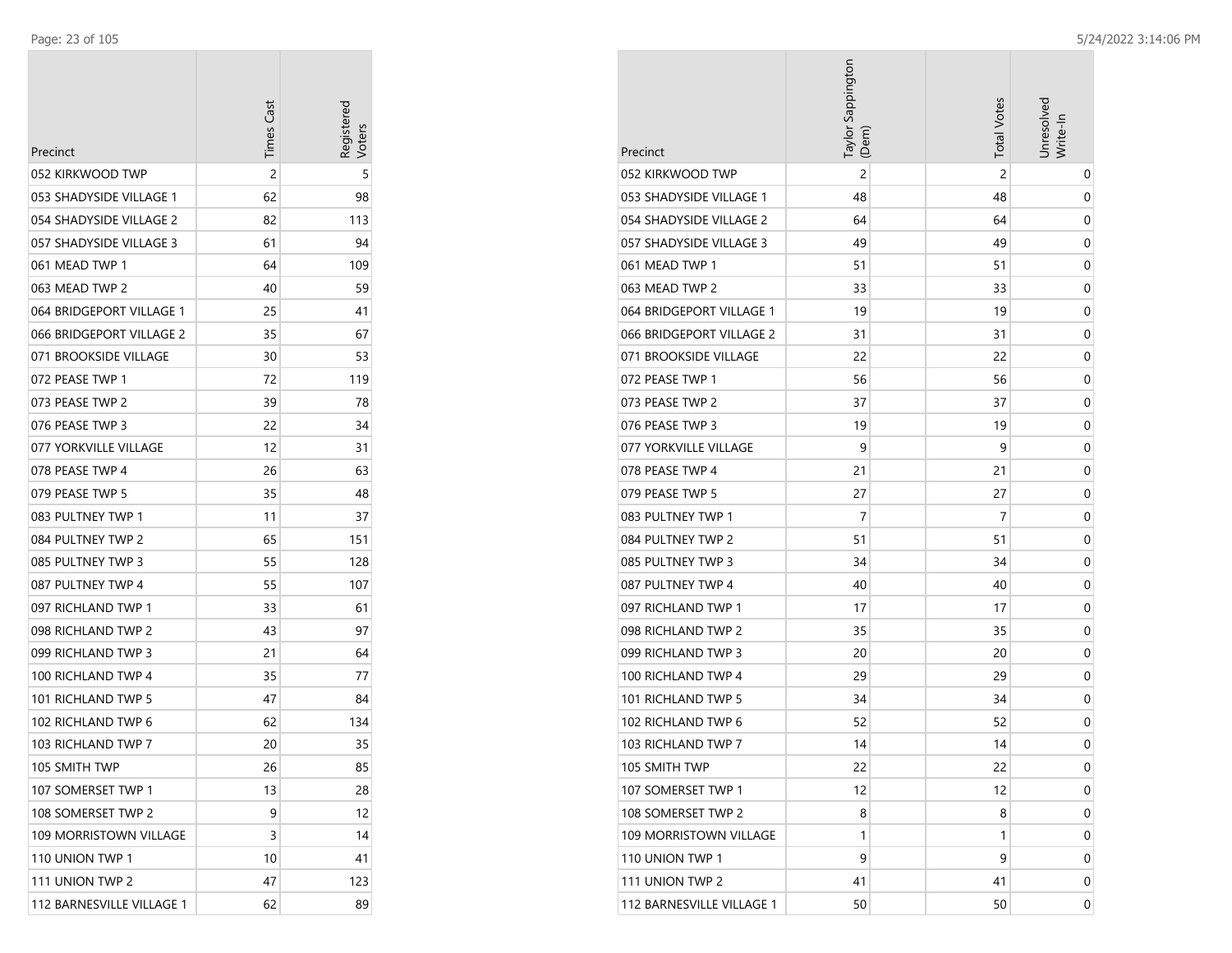| Precinct                             | <b>Times Cast</b> | Registered<br>Voters |
|--------------------------------------|-------------------|----------------------|
| 114 BARNESVILLE VILLAGE 2            | 39                | 46                   |
| 115 BARNESVILLE VILLAGE 3            | 22                | 39                   |
| 120 WARREN TWP                       | 57                | 119                  |
| <b>122 WASHINGTON TWP</b>            | 18                | 33                   |
| 123 WAYNE TWP                        | 20                | 32                   |
| 124 WHEELING TWP 1                   | 37                | 53                   |
| 125 WHEELING TWP 2                   | 21                | 37                   |
| <b>127 POWHATAN POINT</b><br>VILLAGE | 66                | 99                   |
| 129 YORK TWP                         | 37                | 62                   |
| <b>BELMONT - Total</b>               | 2,606             | 4,803                |
| <b>Cumulative</b>                    |                   |                      |
| Cumulative                           | 0                 | 0                    |
| Cumulative - Total                   | 0                 | 0                    |
| County - Total                       | 2,606             | 4,803                |

| Precinct                                    | Taylor Sappington<br>(Dem) | <b>Total Votes</b> | Unresolved<br>Write-In |
|---------------------------------------------|----------------------------|--------------------|------------------------|
| 114 BARNESVILLE VILLAGE 2                   | 34                         | 34                 | 0                      |
| 115 BARNESVILLE VILLAGE 3                   | 18                         | 18                 | 0                      |
| 120 WARREN TWP                              | 45                         | 45                 | $\mathbf 0$            |
| <b>122 WASHINGTON TWP</b>                   | 12                         | 12                 | 0                      |
| 123 WAYNE TWP                               | 14                         | 14                 | 0                      |
| 124 WHEELING TWP 1                          | 26                         | 26                 | $\mathbf 0$            |
| 125 WHEELING TWP 2                          | 17                         | 17                 | 0                      |
| <b>127 POWHATAN POINT</b><br><b>VILLAGE</b> | 58                         | 58                 | 0                      |
| 129 YORK TWP                                | 34                         | 34                 | 0                      |
| <b>BELMONT - Total</b>                      | 2,054                      | 2,054              | 0                      |
| <b>Cumulative</b>                           |                            |                    |                        |
| Cumulative                                  | $\mathbf 0$                | 0                  | 0                      |
| Cumulative - Total                          | 0                          | 0                  | 0                      |
| County - Total                              | 2,054                      | 2,054              | $\mathbf 0$            |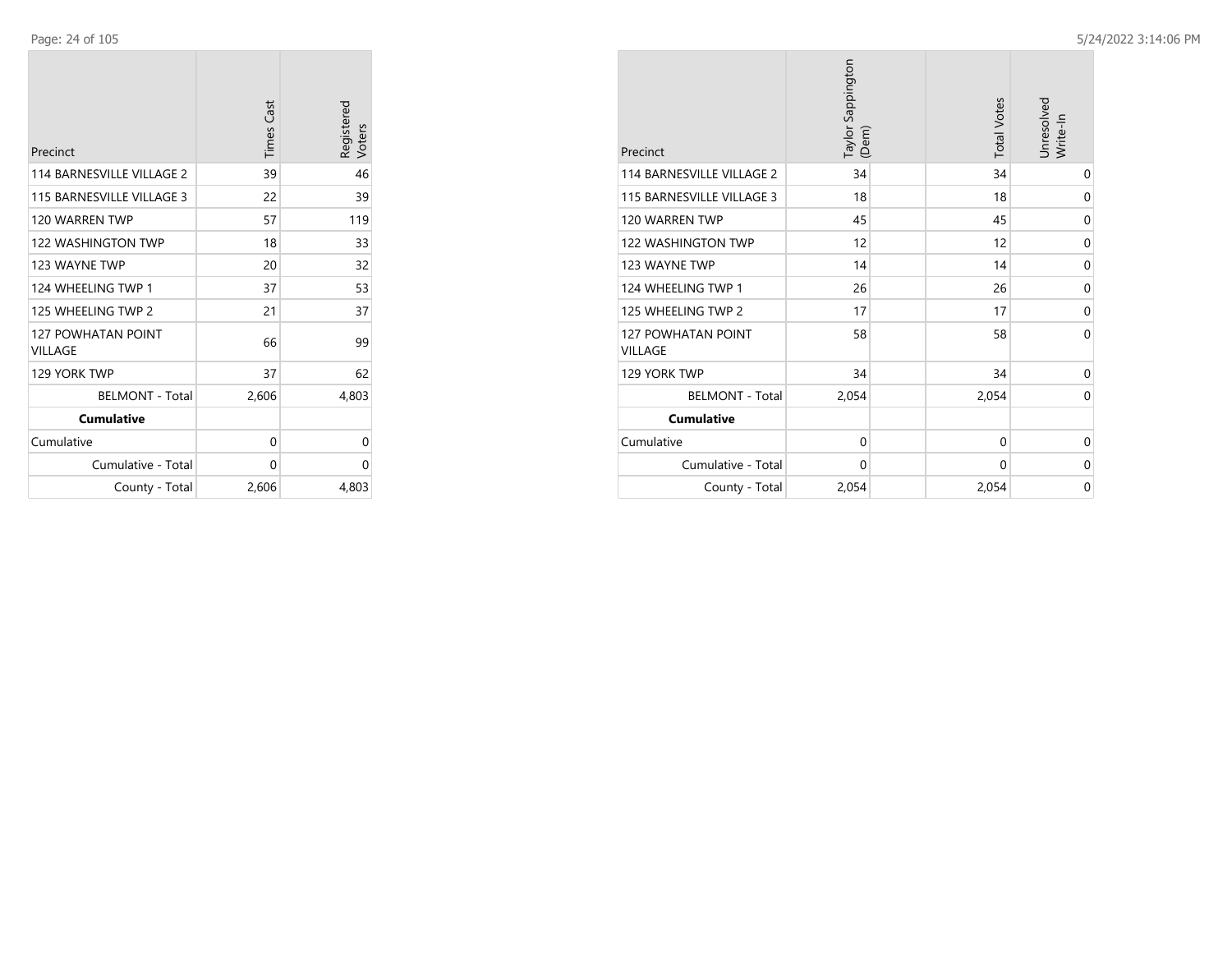## **Republican Auditor Of State (Vote for 1) Rep**

|                        | imes Cast | oters |
|------------------------|-----------|-------|
| Precinct               |           |       |
| County                 |           |       |
| <b>BELMONT</b>         | 133       |       |
| 001 BELLAIRE VILLAGE 1 |           | 55    |
| 002 BELLAIRE VILLAGE 2 | 48        | 41    |
| 005 BELLAIRE VILLAGE 3 | 69        | 24    |
| 007 MARTINS FERRY 1-A  | 114       | 75    |
| 009 MARTINS FERRY 2-A  | 93        | 76    |
| 011 MARTINS FERRY 3-A  | 32        | 21    |
| 012 MARTINS FERRY 3-B  | 66        | 37    |
| 013 MARTINS FERRY 4-A  | 70        | 46    |
| 020 ST CLAIRSVILLE 1-A | 123       | 71    |
| 021 ST CLAIRSVILLE 2-A | 81        | 47    |
| 022 ST CLAIRSVILLE 2-B | 131       | 102   |
| 023 ST CLAIRSVILLE 3-A | 85        | 53    |
| 024 ST CLAIRSVILLE 3-B | 85        | 62    |
| 025 ST CLAIRSVILLE 4-A | 83        | 39    |
| 026 ST CLAIRSVILLE 4-B | 74        | 51    |
| 035 COLERAIN TWP 1     | 64        | 41    |
| 036 COLERAIN TWP 2     | 65        | 38    |
| 037 COLERAIN TWP 3     | 213       | 92    |
| 038 COLERAIN TWP 4     | 88        | 40    |
| 039 COLERAIN TWP 5     | 119       | 84    |
| 040 COLERAIN TWP 6     | 62        | 39    |
| 043 FLUSHING VILLAGE   | 98        | 60    |
| 045 HOLLOWAY VILLAGE   | 24        | 11    |
| 046 FLUSHING TWP 1     | 55        | 31    |
| 047 FLUSHING TWP 2     | 21        | 20    |
| 048 BELMONT VILLAGE    | 56        | 40    |
| 049 BETHESDA VILLAGE   | 137       | 77    |
| 050 GOSHEN TWP         | 212       | 163   |

| Precinct               | Keith Faber<br>(Rep) | <b>Total Votes</b> | Unresolved<br>Write-In |
|------------------------|----------------------|--------------------|------------------------|
| County                 |                      |                    |                        |
| <b>BELMONT</b>         |                      |                    |                        |
| 001 BELLAIRE VILLAGE 1 | 86                   | 86                 | 0                      |
| 002 BELLAIRE VILLAGE 2 | 36                   | 36                 | 0                      |
| 005 BELLAIRE VILLAGE 3 | 40                   | 40                 | 0                      |
| 007 MARTINS FERRY 1-A  | 86                   | 86                 | 0                      |
| 009 MARTINS FERRY 2-A  | 58                   | 58                 | 0                      |
| 011 MARTINS FERRY 3-A  | 26                   | 26                 | 0                      |
| 012 MARTINS FERRY 3-B  | 44                   | 44                 | 0                      |
| 013 MARTINS FERRY 4-A  | 45                   | 45                 | 0                      |
| 020 ST CLAIRSVILLE 1-A | 70                   | 70                 | 0                      |
| 021 ST CLAIRSVILLE 2-A | 51                   | 51                 | 0                      |
| 022 ST CLAIRSVILLE 2-B | 90                   | 90                 | 0                      |
| 023 ST CLAIRSVILLE 3-A | 60                   | 60                 | 0                      |
| 024 ST CLAIRSVILLE 3-B | 57                   | 57                 | 0                      |
| 025 ST CLAIRSVILLE 4-A | 56                   | 56                 | 0                      |
| 026 ST CLAIRSVILLE 4-B | 52                   | 52                 | 0                      |
| 035 COLERAIN TWP 1     | 47                   | 47                 | 0                      |
| 036 COLERAIN TWP 2     | 48                   | 48                 | 0                      |
| 037 COLERAIN TWP 3     | 149                  | 149                | $\mathbf 0$            |
| 038 COLERAIN TWP 4     | 66                   | 66                 | 0                      |
| 039 COLERAIN TWP 5     | 82                   | 82                 | 0                      |
| 040 COLERAIN TWP 6     | 42                   | 42                 | 0                      |
| 043 FLUSHING VILLAGE   | 74                   | 74                 | 0                      |
| 045 HOLLOWAY VILLAGE   | 19                   | 19                 | 0                      |
| 046 FLUSHING TWP 1     | 43                   | 43                 | 0                      |
| 047 FLUSHING TWP 2     | 17                   | 17                 | 0                      |
| 048 BELMONT VILLAGE    | 41                   | 41                 | 0                      |
| 049 BETHESDA VILLAGE   | 102                  | 102                | 0                      |
| 050 GOSHEN TWP         | 145                  | 145                | 0                      |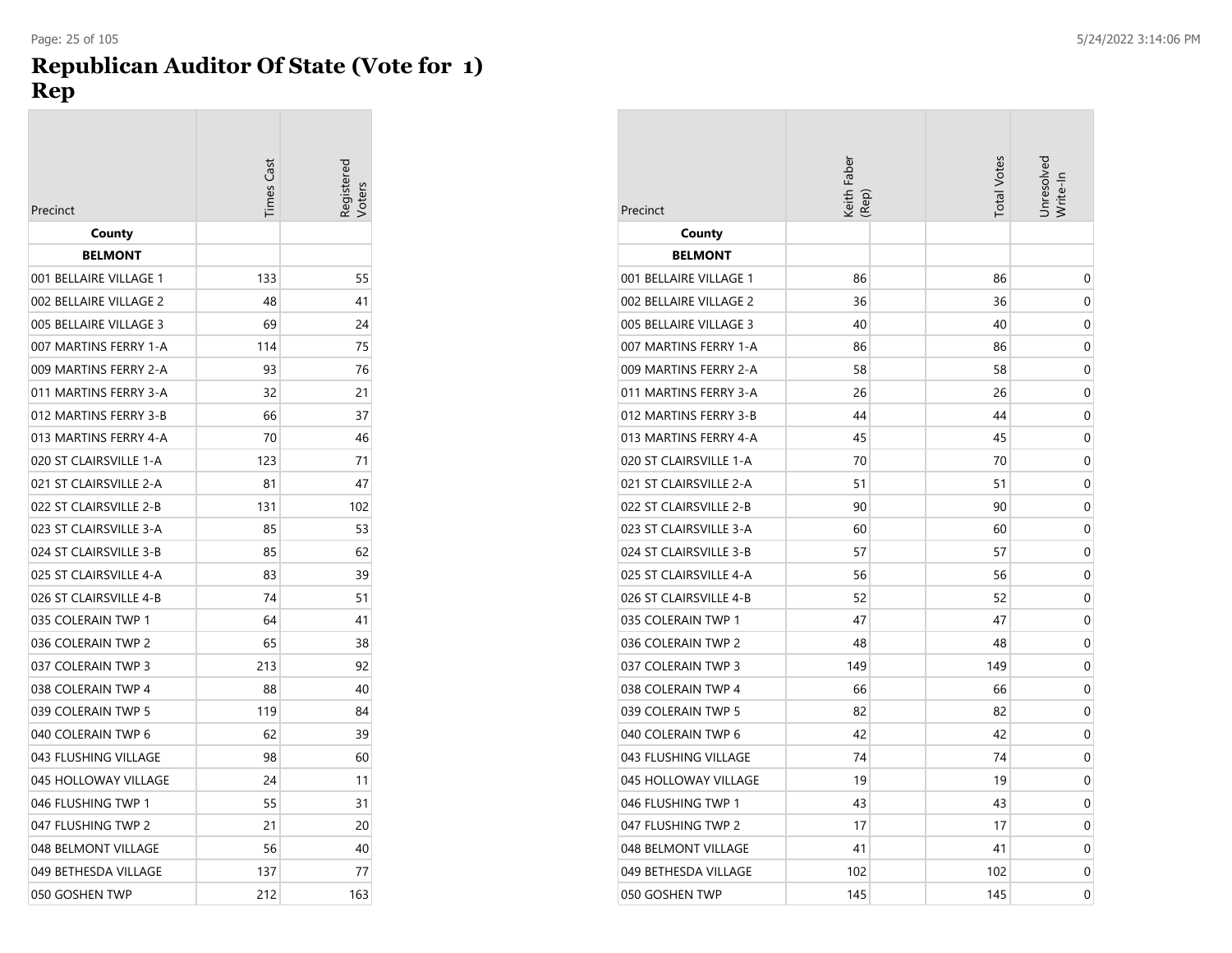÷

| Precinct                  | <b>Times Cast</b> | Registerec<br>Voters |
|---------------------------|-------------------|----------------------|
| 052 KIRKWOOD TWP          | 54                | 37                   |
| 053 SHADYSIDE VILLAGE 1   | 117               | 71                   |
| 054 SHADYSIDE VILLAGE 2   | 156               | 95                   |
| 057 SHADYSIDE VILLAGE 3   | 103               | 54                   |
| 061 MEAD TWP 1            | 145               | 112                  |
| 063 MEAD TWP 2            | 92                | 61                   |
| 064 BRIDGEPORT VILLAGE 1  | 51                | 37                   |
| 066 BRIDGEPORT VILLAGE 2  | 35                | 32                   |
| 071 BROOKSIDE VILLAGE     | 69                | 39                   |
| 072 PFASF TWP 1           | 112               | 84                   |
| 073 PEASE TWP 2           | 71                | 32                   |
| 076 PEASE TWP 3           | 48                | 40                   |
| 077 YORKVILLE VILLAGE     | 33                | 20                   |
| 078 PEASE TWP 4           | 97                | 60                   |
| 079 PEASE TWP 5           | 27                | 15                   |
| 083 PULTNEY TWP 1         | 48                | 22                   |
| 084 PULTNEY TWP 2         | 156               | 100                  |
| 085 PULTNEY TWP 3         | 133               | 114                  |
| 087 PULTNEY TWP 4         | 156               | 70                   |
| 097 RICHLAND TWP 1        | 143               | 99                   |
| 098 RICHLAND TWP 2        | 140               | 98                   |
| 099 RICHLAND TWP 3        | 94                | 71                   |
| 100 RICHLAND TWP 4        | 191               | 129                  |
| 101 RICHLAND TWP 5        | 224               | 135                  |
| 102 RICHLAND TWP 6        | 199               | 157                  |
| 103 RICHLAND TWP 7        | 91                | 59                   |
| 105 SMITH TWP             | 200               | 145                  |
| 107 SOMERSET TWP 1        | 91                | 63                   |
| 108 SOMERSET TWP 2        | 38                | 36                   |
| 109 MORRISTOWN VILLAGE    | 31                | 11                   |
| 110 UNION TWP 1           | 72                | 46                   |
| 111 UNION TWP 2           | 187               | 121                  |
| 112 BARNESVILLE VILLAGE 1 | 171               | 117                  |

|                           | Keith Faber<br>(Rep) | <b>Total Votes</b> | Jnresolved<br>Write-In |
|---------------------------|----------------------|--------------------|------------------------|
| Precinct                  |                      |                    |                        |
| 052 KIRKWOOD TWP          | 43                   | 43                 | 0                      |
| 053 SHADYSIDE VILLAGE 1   | 76                   | 76                 | 0                      |
| 054 SHADYSIDE VILLAGE 2   | 102                  | 102                | 0                      |
| 057 SHADYSIDE VILLAGE 3   | 69                   | 69                 | 0                      |
| 061 MEAD TWP 1            | 102                  | 102                | 0                      |
| 063 MEAD TWP 2            | 66                   | 66                 | 0                      |
| 064 BRIDGEPORT VILLAGE 1  | 32                   | 32                 | 0                      |
| 066 BRIDGEPORT VILLAGE 2  | 28                   | 28                 | 0                      |
| 071 BROOKSIDE VILLAGE     | 47                   | 47                 | 0                      |
| 072 PEASE TWP 1           | 79                   | 79                 | 0                      |
| 073 PEASE TWP 2           | 48                   | 48                 | 0                      |
| 076 PEASE TWP 3           | 37                   | 37                 | 0                      |
| 077 YORKVILLE VILLAGE     | 21                   | 21                 | 0                      |
| 078 PEASE TWP 4           | 73                   | 73                 | 0                      |
| 079 PEASE TWP 5           | 21                   | 21                 | 0                      |
| 083 PULTNEY TWP 1         | 28                   | 28                 | 0                      |
| 084 PULTNEY TWP 2         | 95                   | 95                 | 0                      |
| 085 PULTNEY TWP 3         | 83                   | 83                 | 0                      |
| 087 PULTNEY TWP 4         | 97                   | 97                 | 0                      |
| 097 RICHLAND TWP 1        | 107                  | 107                | 0                      |
| 098 RICHLAND TWP 2        | 94                   | 94                 | 0                      |
| 099 RICHLAND TWP 3        | 68                   | 68                 | 0                      |
| 100 RICHLAND TWP 4        | 130                  | 130                | 0                      |
| 101 RICHLAND TWP 5        | 161                  | 161                | 0                      |
| 102 RICHLAND TWP 6        | 137                  | 137                | 0                      |
| 103 RICHLAND TWP 7        | 69                   | 69                 | 0                      |
| 105 SMITH TWP             | 150                  | 150                | 0                      |
| 107 SOMERSET TWP 1        | 59                   | 59                 | 0                      |
| 108 SOMERSET TWP 2        | 29                   | 29                 | 0                      |
| 109 MORRISTOWN VILLAGE    | 25                   | 25                 | 0                      |
| 110 UNION TWP 1           | 56                   | 56                 | 0                      |
| 111 UNION TWP 2           | 137                  | 137                | 0                      |
| 112 BARNESVILLE VILLAGE 1 | 129                  | 129                | 0                      |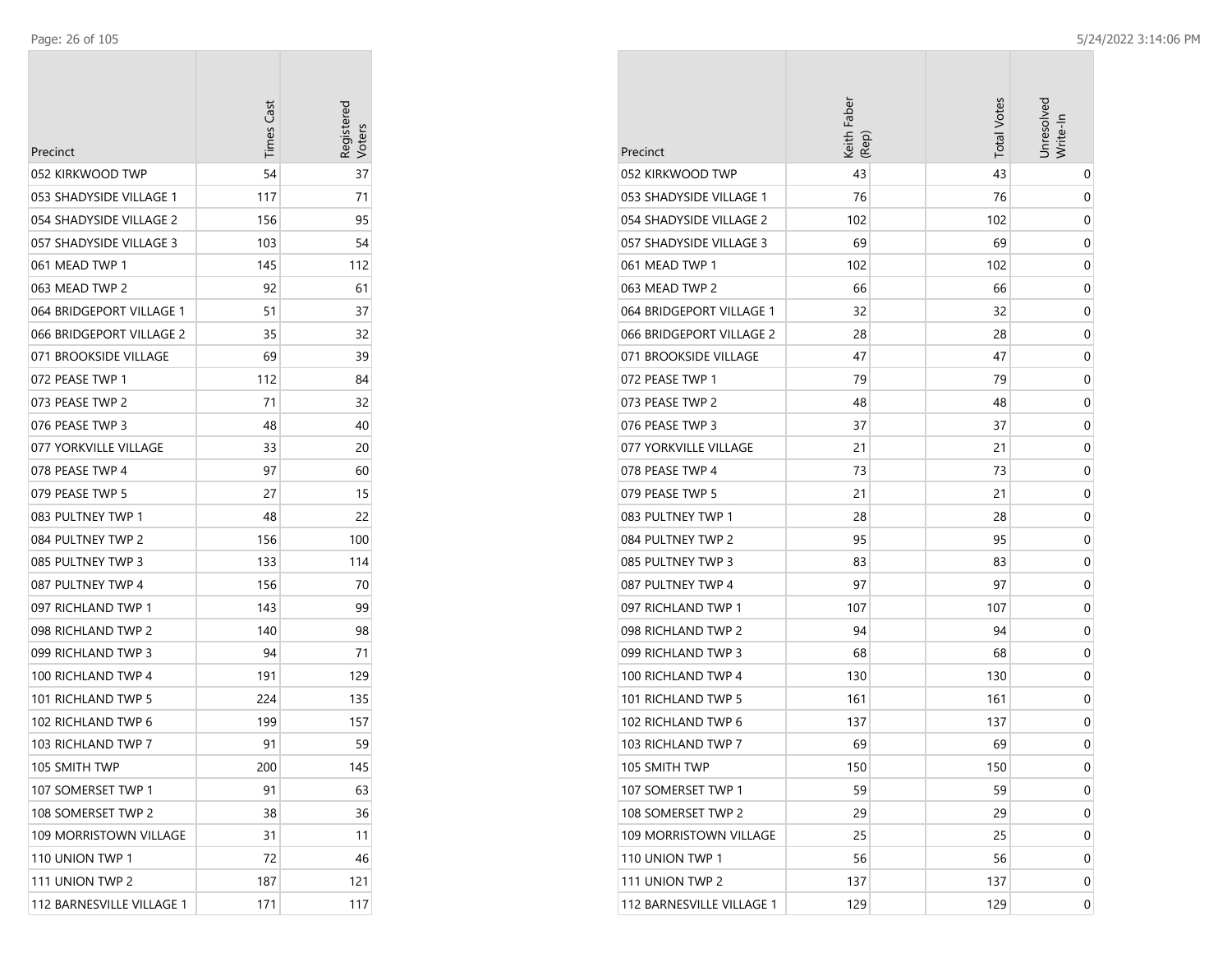| Precinct                                    | <b>Times Cast</b> | Registered<br>Voters |
|---------------------------------------------|-------------------|----------------------|
| 114 BARNESVILLE VILLAGE 2                   | 103               | 84                   |
| 115 BARNESVILLE VILLAGE 3                   | 71                | 42                   |
| 120 WARREN TWP                              | 236               | 160                  |
| <b>122 WASHINGTON TWP</b>                   | 56                | 29                   |
| 123 WAYNE TWP                               | 103               | 68                   |
| 124 WHEELING TWP 1                          | 92                | 72                   |
| 125 WHEELING TWP 2                          | 81                | 59                   |
| <b>127 POWHATAN POINT</b><br><b>VILLAGE</b> | 88                | 67                   |
| 129 YORK TWP                                | 92                | 71                   |
| <b>BELMONT - Total</b>                      | 6,998             | 4,570                |
| <b>Cumulative</b>                           |                   |                      |
| Cumulative                                  | 0                 | 0                    |
| Cumulative - Total                          | 0                 | 0                    |
| County - Total                              | 6,998             | 4,570                |

| Precinct                                    | Keith Faber<br>(Rep) | <b>Total Votes</b> | Unresolved<br>Write-In |
|---------------------------------------------|----------------------|--------------------|------------------------|
| 114 BARNESVILLE VILLAGE 2                   | 79                   | 79                 | 0                      |
| 115 BARNESVILLE VILLAGE 3                   | 57                   | 57                 | $\mathbf 0$            |
| 120 WARREN TWP                              | 174                  | 174                | 0                      |
| <b>122 WASHINGTON TWP</b>                   | 31                   | 31                 | 0                      |
| 123 WAYNE TWP                               | 61                   | 61                 | 0                      |
| 124 WHEELING TWP 1                          | 70                   | 70                 | 0                      |
| 125 WHEELING TWP 2                          | 55                   | 55                 | $\mathbf 0$            |
| <b>127 POWHATAN POINT</b><br><b>VILLAGE</b> | 62                   | 62                 | $\Omega$               |
| 129 YORK TWP                                | 67                   | 67                 | $\mathbf 0$            |
| <b>BELMONT - Total</b>                      | 4,886                | 4,886              | $\mathbf 0$            |
| <b>Cumulative</b>                           |                      |                    |                        |
| Cumulative                                  | $\mathbf 0$          | $\mathbf 0$        | 0                      |
| Cumulative - Total                          | 0                    | 0                  | 0                      |
| County - Total                              | 4,886                | 4,886              | 0                      |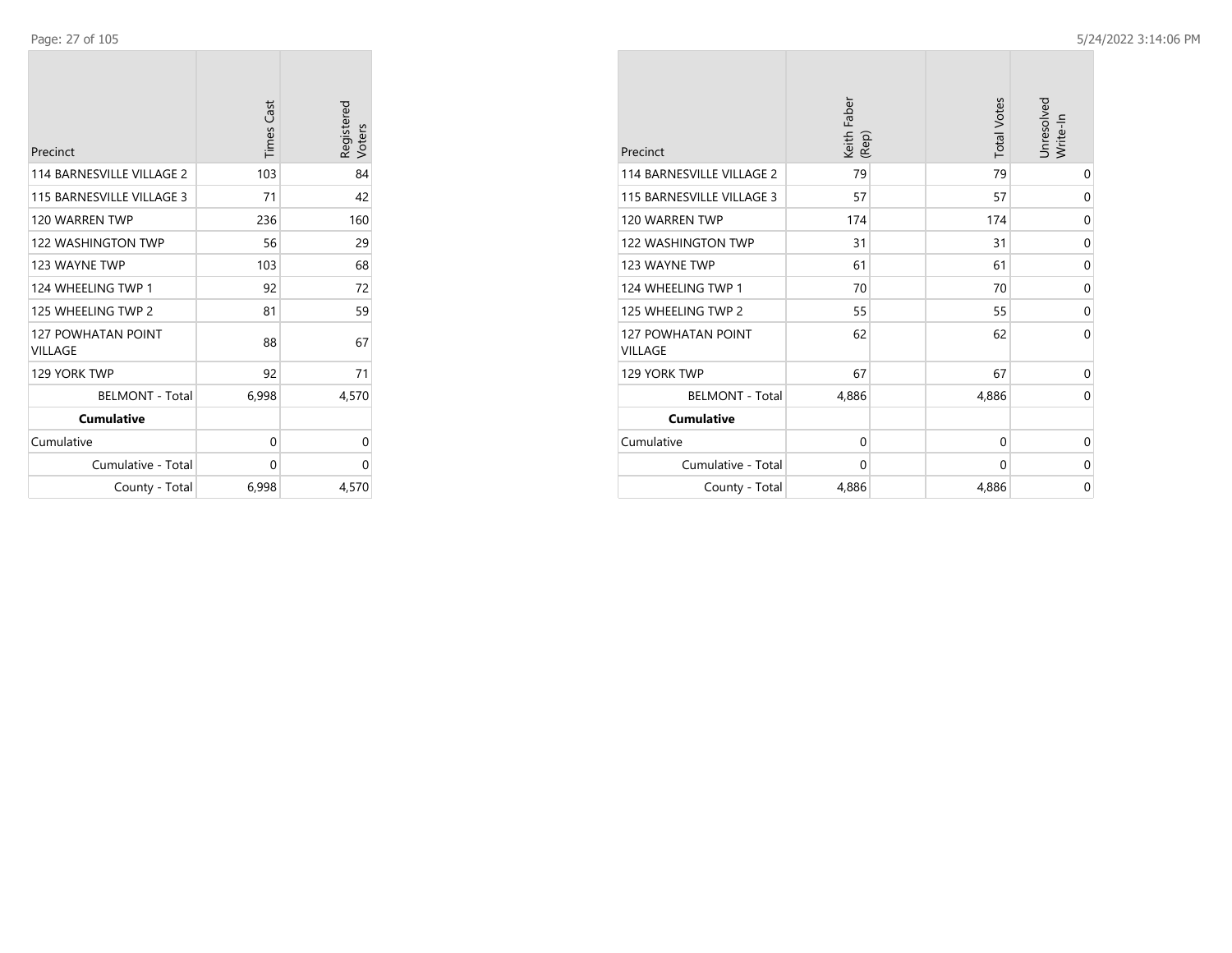## **Democratic Secretary Of State (Vote for 1) Dem**

|                        | <b>Times Cast</b> | eqistered<br>'oter |
|------------------------|-------------------|--------------------|
| Precinct               |                   |                    |
| County                 |                   |                    |
| <b>BELMONT</b>         |                   |                    |
| 001 BELLAIRE VILLAGE 1 | 60                | 108                |
| 002 BELLAIRE VILLAGE 2 | 36                | 60                 |
| 005 BELLAIRE VILLAGE 3 | 32                | 62                 |
| 007 MARTINS FERRY 1-A  | 95                | 143                |
| 009 MARTINS FERRY 2-A  | 65                | 111                |
| 011 MARTINS FERRY 3-A  | 9                 | 22                 |
| 012 MARTINS FERRY 3-B  | 27                | 62                 |
| 013 MARTINS FERRY 4-A  | 55                | 145                |
| 020 ST CLAIRSVILLE 1-A | 41                | 81                 |
| 021 ST CLAIRSVILLE 2-A | 45                | 56                 |
| 022 ST CLAIRSVILLE 2-B | 50                | 101                |
| 023 ST CLAIRSVILLE 3-A | 41                | 72                 |
| 024 ST CLAIRSVILLE 3-B | 57                | 95                 |
| 025 ST CLAIRSVILLE 4-A | 44                | 66                 |
| 026 ST CLAIRSVILLE 4-B | 40                | 64                 |
| 035 COLERAIN TWP 1     | 14                | 24                 |
| 036 COLERAIN TWP 2     | 18                | 38                 |
| 037 COLERAIN TWP 3     | 69                | 133                |
| 038 COLERAIN TWP 4     | 49                | 91                 |
| 039 COLERAIN TWP 5     | 38                | 66                 |
| 040 COLERAIN TWP 6     | 30                | 52                 |
| 043 FLUSHING VILLAGE   | 26                | 38                 |
| 045 HOLLOWAY VILLAGE   | 5                 | 8                  |
| 046 FLUSHING TWP 1     | 14                | 36                 |
| 047 FLUSHING TWP 2     | 4                 | 6                  |
| 048 BELMONT VILLAGE    | 18                | 33                 |
| 049 BETHESDA VILLAGE   | 39                | 47                 |
| 050 GOSHEN TWP         | 44                | 84                 |

| Precinct               | Chelsea Clark<br>(Dem) | <b>Total Votes</b> | Unresolved<br>Write-In |
|------------------------|------------------------|--------------------|------------------------|
| County                 |                        |                    |                        |
| <b>BELMONT</b>         |                        |                    |                        |
| 001 BELLAIRE VILLAGE 1 | 44                     | 44                 | 0                      |
| 002 BELLAIRE VILLAGE 2 | 30                     | 30                 | 0                      |
| 005 BELLAIRE VILLAGE 3 | 28                     | 28                 | 0                      |
| 007 MARTINS FERRY 1-A  | 71                     | 71                 | 0                      |
| 009 MARTINS FERRY 2-A  | 48                     | 48                 | $\mathbf 0$            |
| 011 MARTINS FERRY 3-A  | 9                      | 9                  | 0                      |
| 012 MARTINS FERRY 3-B  | 18                     | 18                 | 0                      |
| 013 MARTINS FERRY 4-A  | 40                     | 40                 | 0                      |
| 020 ST CLAIRSVILLE 1-A | 32                     | 32                 | 0                      |
| 021 ST CLAIRSVILLE 2-A | 38                     | 38                 | 0                      |
| 022 ST CLAIRSVILLE 2-B | 40                     | 40                 | 0                      |
| 023 ST CLAIRSVILLE 3-A | 33                     | 33                 | 0                      |
| 024 ST CLAIRSVILLE 3-B | 39                     | 39                 | 0                      |
| 025 ST CLAIRSVILLE 4-A | 33                     | 33                 | 0                      |
| 026 ST CLAIRSVILLE 4-B | 33                     | 33                 | 0                      |
| 035 COLERAIN TWP 1     | 13                     | 13                 | 0                      |
| 036 COLERAIN TWP 2     | 13                     | 13                 | 0                      |
| 037 COLERAIN TWP 3     | 63                     | 63                 | 0                      |
| 038 COLERAIN TWP 4     | 42                     | 42                 | 0                      |
| 039 COLERAIN TWP 5     | 33                     | 33                 | 0                      |
| 040 COLERAIN TWP 6     | 26                     | 26                 | 0                      |
| 043 FLUSHING VILLAGE   | 24                     | 24                 | 0                      |
| 045 HOLLOWAY VILLAGE   | 5                      | 5                  | 0                      |
| 046 FLUSHING TWP 1     | 10                     | 10                 | 0                      |
| 047 FLUSHING TWP 2     | 3                      | 3                  | 0                      |
| 048 BELMONT VILLAGE    | 15                     | 15                 | 0                      |
| 049 BETHESDA VILLAGE   | 30                     | 30                 | 0                      |
| 050 GOSHEN TWP         | 38                     | 38                 | 0                      |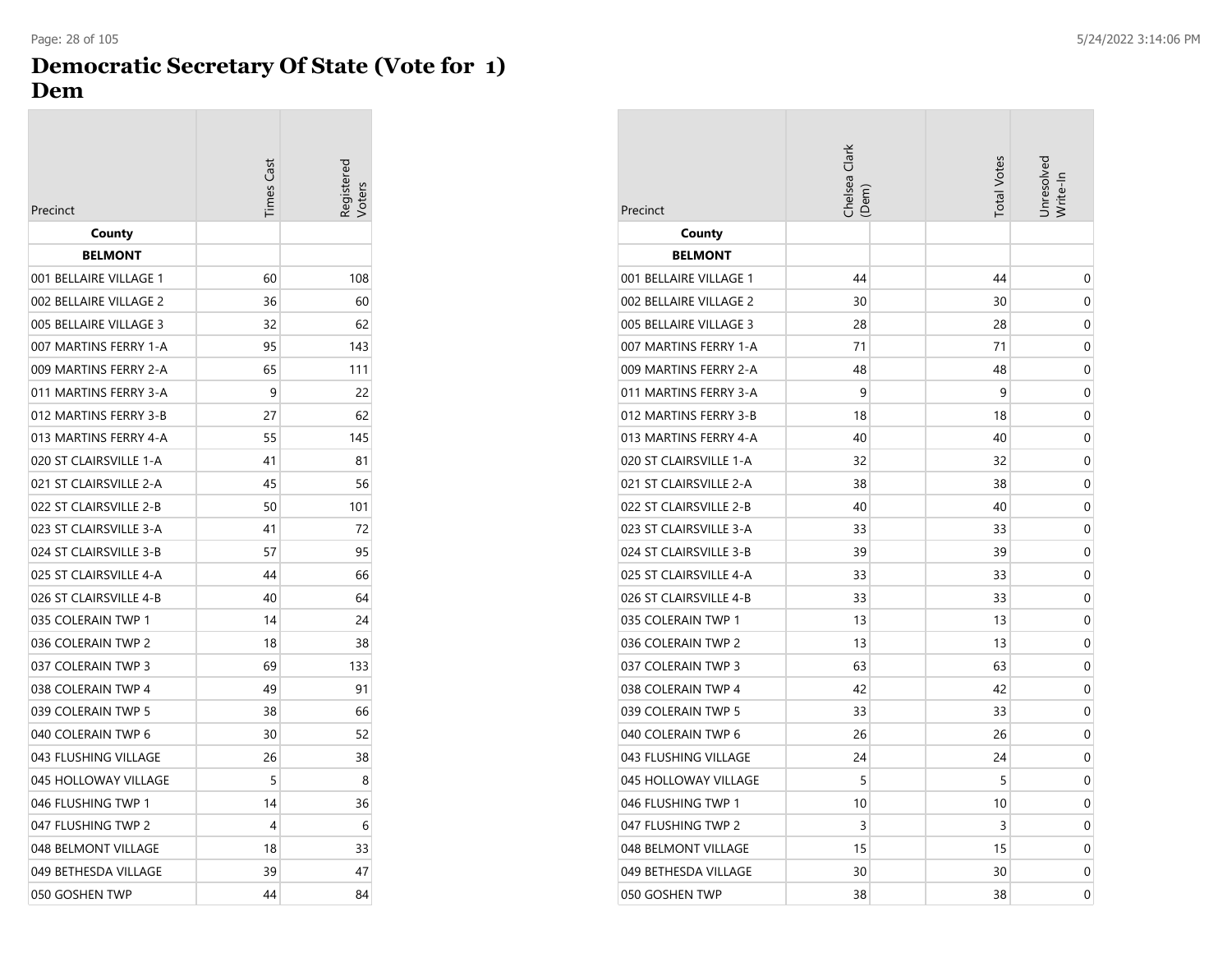| Precinct                  | <b>Times Cast</b> | Registerec |
|---------------------------|-------------------|------------|
| 052 KIRKWOOD TWP          | 2                 | 5          |
| 053 SHADYSIDE VILLAGE 1   | 62                | 98         |
| 054 SHADYSIDE VILLAGE 2   | 82                | 113        |
| 057 SHADYSIDE VILLAGE 3   | 61                | 94         |
| 061 MEAD TWP 1            | 64                | 109        |
| 063 MEAD TWP 2            | 40                | 59         |
| 064 BRIDGEPORT VILLAGE 1  | 25                | 41         |
| 066 BRIDGEPORT VILLAGE 2  | 35                | 67         |
| 071 BROOKSIDE VILLAGE     | 30                | 53         |
| 072 PEASE TWP 1           | 72                | 119        |
| 073 PEASE TWP 2           | 39                | 78         |
| 076 PEASE TWP 3           | 22                | 34         |
| 077 YORKVILLE VILLAGE     | 12                | 31         |
| 078 PEASE TWP 4           | 26                | 63         |
| 079 PEASE TWP 5           | 35                | 48         |
| 083 PULTNEY TWP 1         | 11                | 37         |
| 084 PULTNEY TWP 2         | 65                | 151        |
| 085 PULTNEY TWP 3         | 55                | 128        |
| 087 PULTNEY TWP 4         | 55                | 107        |
| 097 RICHLAND TWP 1        | 33                | 61         |
| 098 RICHLAND TWP 2        | 43                | 97         |
| 099 RICHLAND TWP 3        | 21                | 64         |
| 100 RICHLAND TWP 4        | 35                | 77         |
| 101 RICHLAND TWP 5        | 47                | 84         |
| 102 RICHLAND TWP 6        | 62                | 134        |
| 103 RICHLAND TWP 7        | 20                | 35         |
| 105 SMITH TWP             | 26                | 85         |
| 107 SOMERSET TWP 1        | 13                | 28         |
| 108 SOMERSET TWP 2        | 9                 | 12         |
| 109 MORRISTOWN VILLAGE    | 3                 | 14         |
| 110 UNION TWP 1           | 10                | 41         |
| 111 UNION TWP 2           | 47                | 123        |
| 112 BARNESVILLE VILLAGE 1 | 62                | 89         |

|                           | Chelsea Clark<br>(Dem) | <b>Total Votes</b> | Jnresolved<br>Write-In |
|---------------------------|------------------------|--------------------|------------------------|
| Precinct                  |                        |                    |                        |
| 052 KIRKWOOD TWP          | $\overline{c}$         | 2                  | 0                      |
| 053 SHADYSIDE VILLAGE 1   | 49                     | 49                 | 0                      |
| 054 SHADYSIDE VILLAGE 2   | 67                     | 67                 | 0                      |
| 057 SHADYSIDE VILLAGE 3   | 50                     | 50                 | 0                      |
| 061 MEAD TWP 1            | 53                     | 53                 | 0                      |
| 063 MEAD TWP 2            | 33                     | 33                 | 0                      |
| 064 BRIDGEPORT VILLAGE 1  | 22                     | 22                 | 0                      |
| 066 BRIDGEPORT VILLAGE 2  | 31                     | 31                 | 0                      |
| 071 BROOKSIDE VILLAGE     | 22                     | 22                 | 0                      |
| 072 PEASE TWP 1           | 58                     | 58                 | 0                      |
| 073 PEASE TWP 2           | 37                     | 37                 | 0                      |
| 076 PEASE TWP 3           | 19                     | 19                 | 0                      |
| 077 YORKVILLE VILLAGE     | 9                      | 9                  | 0                      |
| 078 PEASE TWP 4           | 24                     | 24                 | 0                      |
| 079 PEASE TWP 5           | 27                     | 27                 | 0                      |
| 083 PULTNEY TWP 1         | 9                      | 9                  | 0                      |
| 084 PULTNEY TWP 2         | 53                     | 53                 | 0                      |
| 085 PULTNEY TWP 3         | 37                     | 37                 | 0                      |
| 087 PULTNEY TWP 4         | 41                     | 41                 | 0                      |
| 097 RICHLAND TWP 1        | 19                     | 19                 | 0                      |
| 098 RICHLAND TWP 2        | 36                     | 36                 | 0                      |
| 099 RICHLAND TWP 3        | 20                     | 20                 | 0                      |
| 100 RICHLAND TWP 4        | 29                     | 29                 | 0                      |
| 101 RICHLAND TWP 5        | 35                     | 35                 | 0                      |
| 102 RICHLAND TWP 6        | 53                     | 53                 | 0                      |
| 103 RICHLAND TWP 7        | 13                     | 13                 | 0                      |
| 105 SMITH TWP             | 22                     | 22                 | 0                      |
| 107 SOMERSET TWP 1        | 12                     | 12                 | 0                      |
| 108 SOMERSET TWP 2        | 7                      | 7                  | 0                      |
| 109 MORRISTOWN VILLAGE    | 1                      | 1                  | 0                      |
| 110 UNION TWP 1           | 9                      | 9                  | 0                      |
| 111 UNION TWP 2           | 40                     | 40                 | 0                      |
| 112 BARNESVILLE VILLAGE 1 | 49                     | 49                 | 0                      |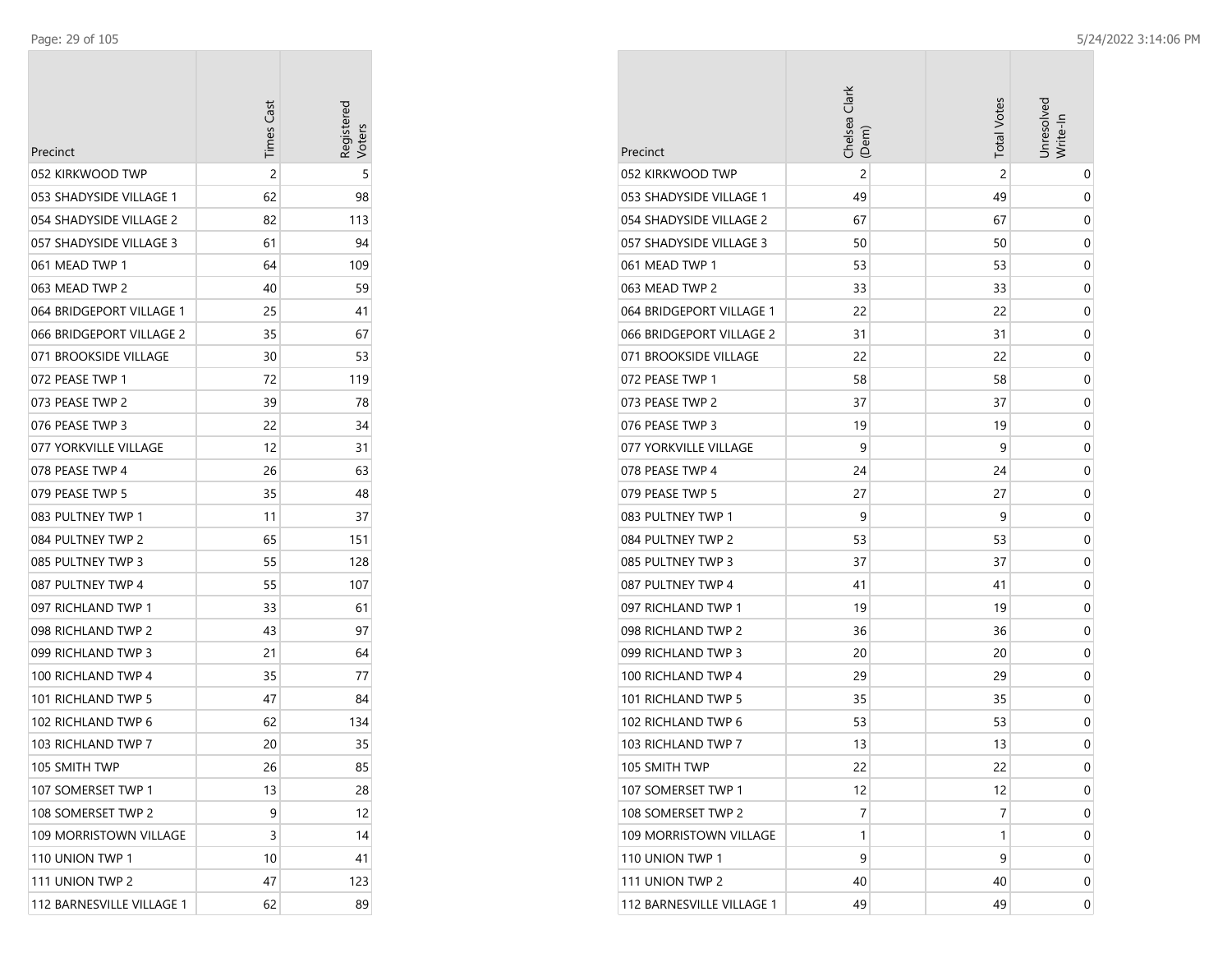| Precinct                                    | <b>Times Cast</b> | Registered<br>Voters |
|---------------------------------------------|-------------------|----------------------|
| 114 BARNESVILLE VILLAGE 2                   | 39                | 46                   |
| 115 BARNESVILLE VILLAGE 3                   | 22                | 39                   |
| 120 WARREN TWP                              | 57                | 119                  |
| <b>122 WASHINGTON TWP</b>                   | 18                | 33                   |
| 123 WAYNE TWP                               | 20                | 32                   |
| 124 WHEELING TWP 1                          | 37                | 53                   |
| 125 WHEELING TWP 2                          | 21                | 37                   |
| <b>127 POWHATAN POINT</b><br><b>VILLAGE</b> | 66                | 99                   |
| 129 YORK TWP                                | 37                | 62                   |
| <b>BELMONT - Total</b>                      | 2,606             | 4,803                |
| <b>Cumulative</b>                           |                   |                      |
| Cumulative                                  | 0                 | 0                    |
| Cumulative - Total                          | 0                 | 0                    |
| County - Total                              | 2,606             | 4,803                |

| Precinct                                    | Chelsea Clark<br>(Dem) |  | <b>Total Votes</b> | Jnresolved<br>Write-In |
|---------------------------------------------|------------------------|--|--------------------|------------------------|
| 114 BARNESVILLE VILLAGE 2                   | 32                     |  | 32                 | 0                      |
| 115 BARNESVILLE VILLAGE 3                   | 19                     |  | 19                 | 0                      |
| 120 WARREN TWP                              | 44                     |  | 44                 | 0                      |
| <b>122 WASHINGTON TWP</b>                   | 13                     |  | 13                 | $\mathbf 0$            |
| 123 WAYNE TWP                               | 14                     |  | 14                 | $\mathbf 0$            |
| 124 WHEELING TWP 1                          | 27                     |  | 27                 | 0                      |
| 125 WHEELING TWP 2                          | 17                     |  | 17                 | 0                      |
| <b>127 POWHATAN POINT</b><br><b>VILLAGE</b> | 59                     |  | 59                 | $\Omega$               |
| 129 YORK TWP                                | 35                     |  | 35                 | 0                      |
| <b>BELMONT - Total</b>                      | 2,099                  |  | 2,099              | $\mathbf 0$            |
| <b>Cumulative</b>                           |                        |  |                    |                        |
| Cumulative                                  | $\mathbf 0$            |  | 0                  | 0                      |
| Cumulative - Total                          | $\Omega$               |  | $\Omega$           | $\Omega$               |
| County - Total                              | 2,099                  |  | 2,099              | 0                      |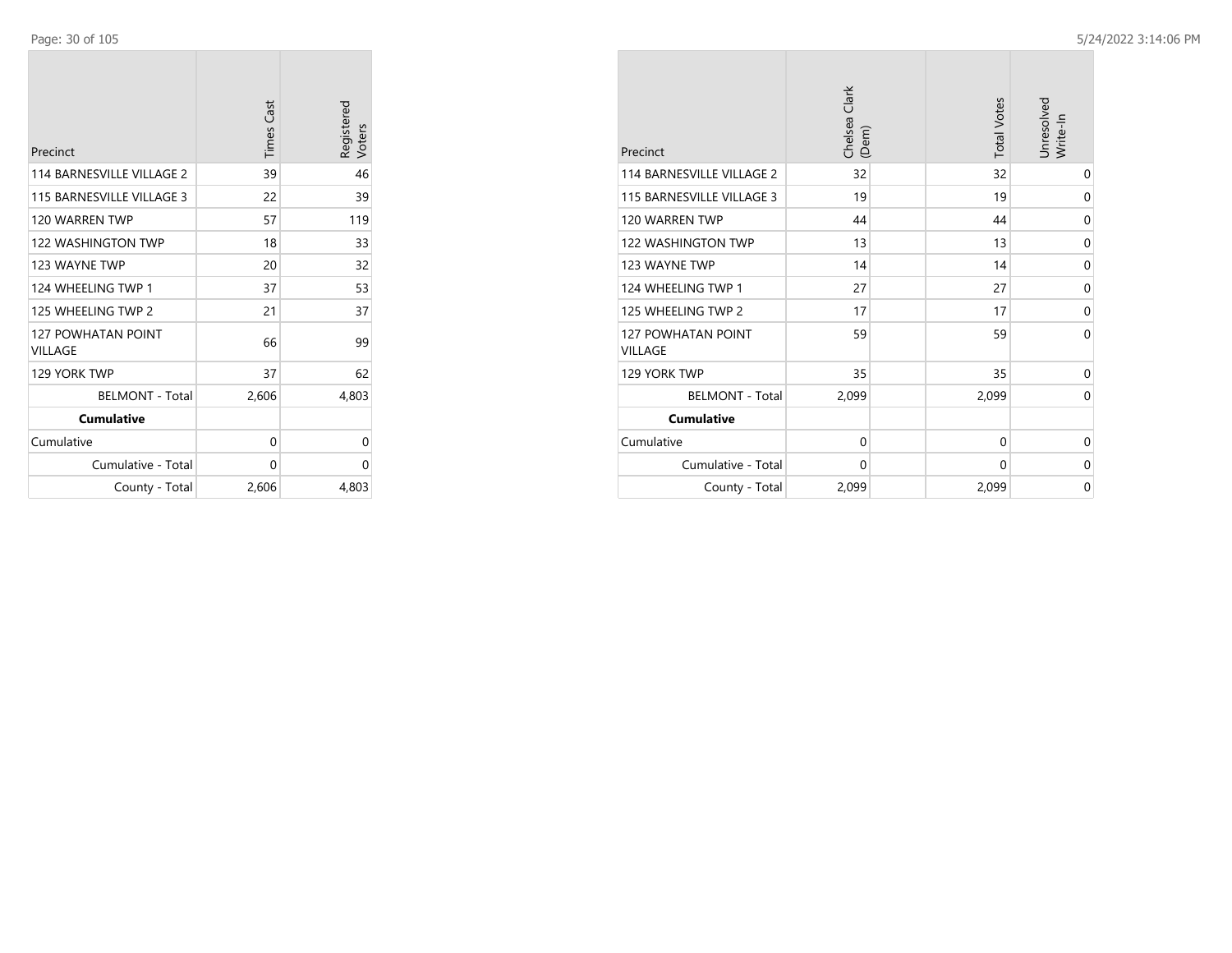### **Republican Secretary Of State (Vote for 1) Rep**

|                        | Times Cast | Registered<br>/oters |
|------------------------|------------|----------------------|
| Precinct               |            |                      |
| County                 |            |                      |
| <b>BELMONT</b>         |            |                      |
| 001 BELLAIRE VILLAGE 1 | 133        | 55                   |
| 002 BELLAIRE VILLAGE 2 | 48         | 41                   |
| 005 BELLAIRE VILLAGE 3 | 69         | 24                   |
| 007 MARTINS FERRY 1-A  | 114        | 75                   |
| 009 MARTINS FERRY 2-A  | 93         | 76                   |
| 011 MARTINS FERRY 3-A  | 32         | 21                   |
| 012 MARTINS FERRY 3-B  | 66         | 37                   |
| 013 MARTINS FERRY 4-A  | 70         | 46                   |
| 020 ST CLAIRSVILLE 1-A | 123        | 71                   |
| 021 ST CLAIRSVILLE 2-A | 81         | 47                   |
| 022 ST CLAIRSVILLE 2-B | 131        | 102                  |
| 023 ST CLAIRSVILLE 3-A | 85         | 53                   |
| 024 ST CLAIRSVILLE 3-B | 85         | 62                   |
| 025 ST CLAIRSVILLE 4-A | 83         | 39                   |
| 026 ST CLAIRSVILLE 4-B | 74         | 51                   |
| 035 COLERAIN TWP 1     | 64         | 41                   |
| 036 COLERAIN TWP 2     | 65         | 38                   |
| 037 COLERAIN TWP 3     | 213        | 92                   |
| 038 COLERAIN TWP 4     | 88         | 40                   |
| 039 COLERAIN TWP 5     | 119        | 84                   |
| 040 COLERAIN TWP 6     | 62         | 39                   |
| 043 FLUSHING VILLAGE   | 98         | 60                   |
| 045 HOLLOWAY VILLAGE   | 24         | 11                   |
| 046 FLUSHING TWP 1     | 55         | 31                   |
| 047 FLUSHING TWP 2     | 21         | 20                   |
| 048 BELMONT VILLAGE    | 56         | 40                   |
| 049 BETHESDA VILLAGE   | 137        | 77                   |
| 050 GOSHEN TWP         | 212        | 163                  |

|                        | John Adams | Frank LaRose | <b>Total Votes</b> |
|------------------------|------------|--------------|--------------------|
| Precinct               | (Rep)      | (Rep)        |                    |
| County                 |            |              |                    |
| <b>BELMONT</b>         |            |              |                    |
| 001 BELLAIRE VILLAGE 1 | 46         | 68           | 114                |
| 002 BELLAIRE VILLAGE 2 | 8          | 34           | 42                 |
| 005 BELLAIRE VILLAGE 3 | 14         | 34           | 48                 |
| 007 MARTINS FERRY 1-A  | 36         | 63           | 99                 |
| 009 MARTINS FERRY 2-A  | 43         | 38           | 81                 |
| 011 MARTINS FERRY 3-A  | 7          | 17           | 24                 |
| 012 MARTINS FERRY 3-B  | 21         | 32           | 53                 |
| 013 MARTINS FERRY 4-A  | 20         | 34           | 54                 |
| 020 ST CLAIRSVILLE 1-A | 40         | 58           | 98                 |
| 021 ST CLAIRSVILLE 2-A | 22         | 42           | 64                 |
| 022 ST CLAIRSVILLE 2-B | 53         | 67           | 120                |
| 023 ST CLAIRSVILLE 3-A | 33         | 40           | 73                 |
| 024 ST CLAIRSVILLE 3-B | 32         | 39           | 71                 |
| 025 ST CLAIRSVILLE 4-A | 23         | 44           | 67                 |
| 026 ST CLAIRSVILLE 4-B | 28         | 33           | 61                 |
| 035 COLERAIN TWP 1     | 20         | 36           | 56                 |
| 036 COLERAIN TWP 2     | 23         | 32           | 55                 |
| 037 COLERAIN TWP 3     | 60         | 114          | 174                |
| 038 COLERAIN TWP 4     | 29         | 44           | 73                 |
| 039 COLERAIN TWP 5     | 45         | 50           | 95                 |
| 040 COLERAIN TWP 6     | 22         | 34           | 56                 |
| 043 FLUSHING VILLAGE   | 35         | 51           | 86                 |
| 045 HOLLOWAY VILLAGE   | 9          | 14           | 23                 |
| 046 FLUSHING TWP 1     | 23         | 23           | 46                 |
| 047 FLUSHING TWP 2     | 11         | 8            | 19                 |
| 048 BELMONT VILLAGE    | 20         | 30           | 50                 |
| 049 BETHESDA VILLAGE   | 47         | 69           | 116                |
| 050 GOSHEN TWP         | 69         | 106          | 175                |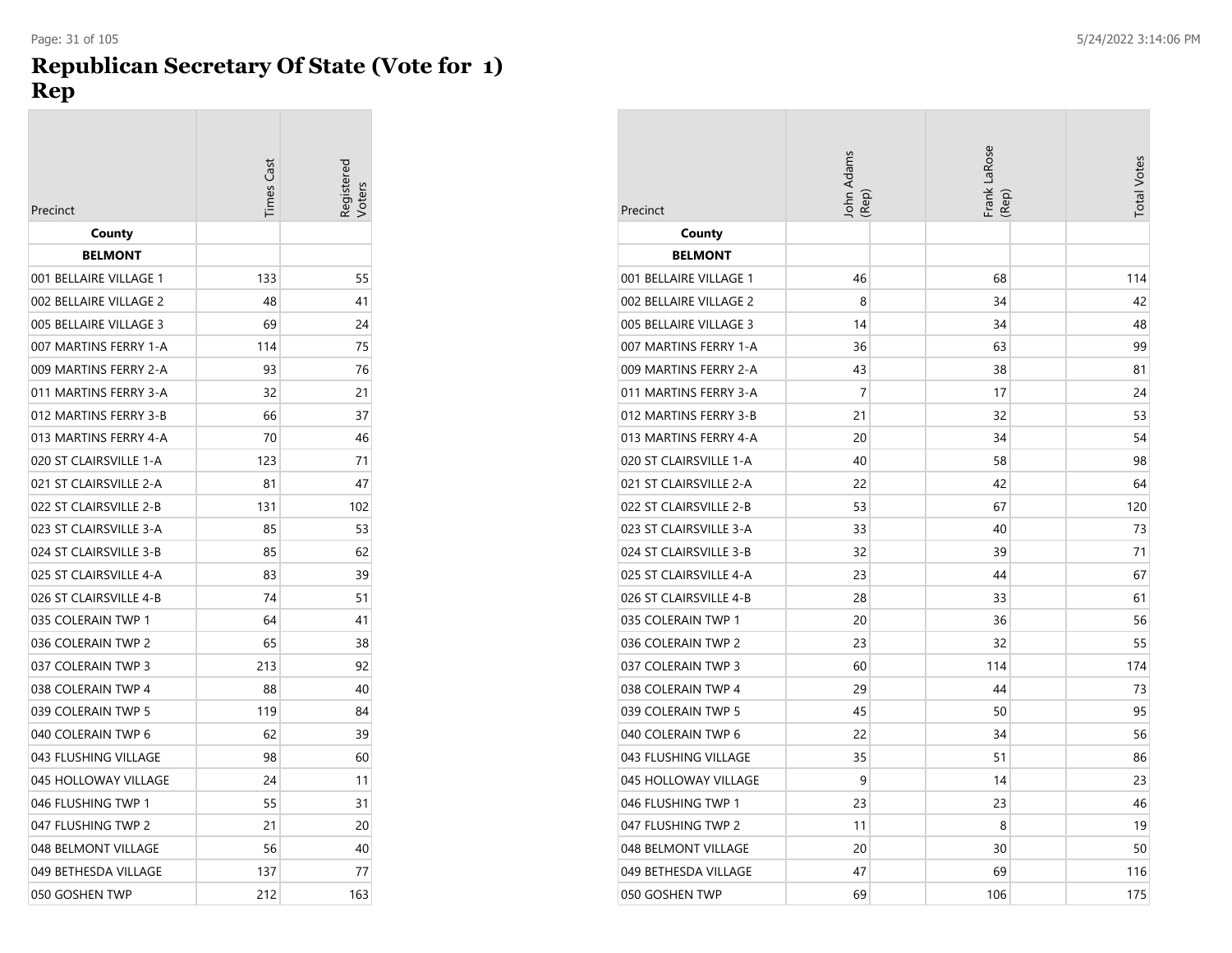| Precinct               |   |
|------------------------|---|
| County                 |   |
| <b>BELMONT</b>         |   |
| 001 BELLAIRE VILLAGE 1 | 0 |
| 002 BELLAIRE VILLAGE 2 | 0 |
| 005 BELLAIRE VILLAGE 3 | 0 |
| 007 MARTINS FERRY 1-A  | 0 |
| 009 MARTINS FERRY 2-A  | 0 |
| 011 MARTINS FERRY 3-A  | 0 |
| 012 MARTINS FERRY 3-B  | 0 |
| 013 MARTINS FERRY 4-A  | 0 |
| 020 ST CLAIRSVILLE 1-A | 0 |
| 021 ST CLAIRSVILLE 2-A | 0 |
| 022 ST CLAIRSVILLE 2-B | 0 |
| 023 ST CLAIRSVILLE 3-A | 0 |
| 024 ST CLAIRSVILLE 3-B | 0 |
| 025 ST CLAIRSVILLE 4-A | 0 |
| 026 ST CLAIRSVILLE 4-B | 0 |
| 035 COLERAIN TWP 1     | 0 |
| 036 COLERAIN TWP 2     | 0 |
| 037 COLERAIN TWP 3     | 0 |
| 038 COLERAIN TWP 4     | 0 |
| 039 COLERAIN TWP 5     | 0 |
| 040 COLERAIN TWP 6     | 0 |
| 043 FLUSHING VILLAGE   | 0 |
| 045 HOLLOWAY VILLAGE   | 0 |
| 046 FLUSHING TWP 1     | 0 |
| 047 FLUSHING TWP 2     | 0 |
| 048 BELMONT VILLAGE    | 0 |
| 049 BETHESDA VILLAGE   | 0 |
| 050 GOSHEN TWP         | 0 |
|                        |   |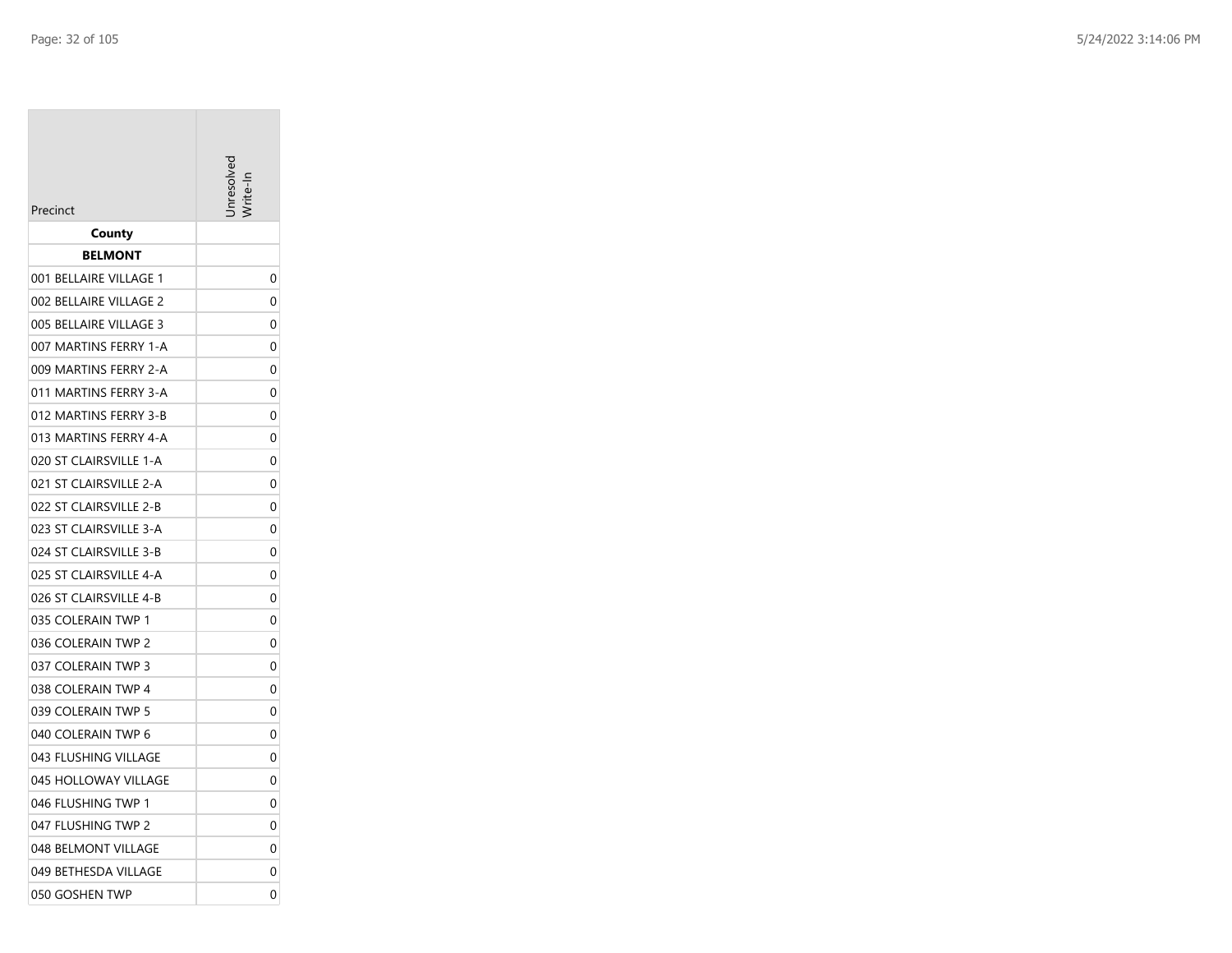|                              | <b>Times Cast</b> | Registerec |
|------------------------------|-------------------|------------|
| Precinct<br>052 KIRKWOOD TWP | 54                | 37         |
| 053 SHADYSIDE VILLAGE 1      | 117               | 71         |
| 054 SHADYSIDE VILLAGE 2      | 156               | 95         |
| 057 SHADYSIDE VILLAGE 3      | 103               | 54         |
| 061 MEAD TWP 1               | 145               | 112        |
| 063 MEAD TWP 2               | 92                | 61         |
| 064 BRIDGEPORT VILLAGE 1     | 51                | 37         |
| 066 BRIDGEPORT VILLAGE 2     | 35                | 32         |
| 071 BROOKSIDE VILLAGE        | 69                | 39         |
| 072 PEASE TWP 1              | 112               | 84         |
| 073 PEASE TWP 2              | 71                | 32         |
| 076 PEASE TWP 3              | 48                | 40         |
| 077 YORKVILLE VILLAGE        | 33                | 20         |
| 078 PEASE TWP 4              | 97                | 60         |
| 079 PEASE TWP 5              | 27                | 15         |
| 083 PULTNEY TWP 1            | 48                | 22         |
| 084 PULTNEY TWP 2            | 156               | 100        |
| 085 PULTNEY TWP 3            | 133               | 114        |
| 087 PULTNEY TWP 4            | 156               | 70         |
| 097 RICHLAND TWP 1           | 143               | 99         |
| 098 RICHLAND TWP 2           | 140               | 98         |
| 099 RICHLAND TWP 3           | 94                | 71         |
| 100 RICHLAND TWP 4           | 191               | 129        |
| 101 RICHLAND TWP 5           | 224               | 135        |
| 102 RICHLAND TWP 6           | 199               | 157        |
| 103 RICHLAND TWP 7           | 91                | 59         |
| 105 SMITH TWP                | 200               | 145        |
| 107 SOMERSET TWP 1           | 91                | 63         |
| 108 SOMERSET TWP 2           | 38                | 36         |
| 109 MORRISTOWN VILLAGE       | 31                | 11         |
| 110 UNION TWP 1              | 72                | 46         |
| 111 UNION TWP 2              | 187               | 121        |
| 112 BARNESVILLE VILLAGE 1    | 171               | 117        |

| Precinct                  | John Adams<br>(Rep) | Frank LaRose<br>(Rep) | <b>Total Votes</b> |
|---------------------------|---------------------|-----------------------|--------------------|
| 052 KIRKWOOD TWP          | 21                  | 26                    | 47                 |
| 053 SHADYSIDE VILLAGE 1   | 34                  | 55                    | 89                 |
| 054 SHADYSIDE VILLAGE 2   | 57                  | 72                    | 129                |
| 057 SHADYSIDE VILLAGE 3   | 26                  | 60                    | 86                 |
| 061 MEAD TWP 1            | 56                  | 64                    | 120                |
| 063 MEAD TWP 2            | 22                  | 58                    | 80                 |
| 064 BRIDGEPORT VILLAGE 1  | 18                  | 20                    | 38                 |
| 066 BRIDGEPORT VILLAGE 2  | 8                   | 22                    | 30                 |
| 071 BROOKSIDE VILLAGE     | 25                  | 31                    | 56                 |
| 072 PEASE TWP 1           | 33                  | 64                    | 97                 |
| 073 PEASE TWP 2           | 20                  | 39                    | 59                 |
| 076 PEASE TWP 3           | 13                  | 31                    | 44                 |
| 077 YORKVILLE VILLAGE     | 12                  | 15                    | 27                 |
| 078 PEASE TWP 4           | 40                  | 42                    | 82                 |
| 079 PEASE TWP 5           | 11                  | 13                    | 24                 |
| 083 PULTNEY TWP 1         | 15                  | 20                    | 35                 |
| 084 PULTNEY TWP 2         | 51                  | 68                    | 119                |
| 085 PULTNEY TWP 3         | 42                  | 68                    | 110                |
| 087 PULTNEY TWP 4         | 43                  | 82                    | 125                |
| 097 RICHLAND TWP 1        | 40                  | 83                    | 123                |
| 098 RICHLAND TWP 2        | 50                  | 72                    | 122                |
| 099 RICHLAND TWP 3        | 34                  | 49                    | 83                 |
| 100 RICHLAND TWP 4        | 69                  | 94                    | 163                |
| 101 RICHLAND TWP 5        | 68                  | 129                   | 197                |
| 102 RICHLAND TWP 6        | 68                  | 103                   | 171                |
| 103 RICHLAND TWP 7        | 42                  | 39                    | 81                 |
| 105 SMITH TWP             | 65                  | 105                   | 170                |
| 107 SOMERSET TWP 1        | 41                  | 41                    | 82                 |
| 108 SOMERSET TWP 2        | 14                  | 18                    | 32                 |
| 109 MORRISTOWN VILLAGE    | 16                  | 14                    | 30                 |
| 110 UNION TWP 1           | 20                  | 43                    | 63                 |
| 111 UNION TWP 2           | 55                  | 103                   | 158                |
| 112 BARNESVILLE VILLAGE 1 | 60                  | 90                    | 150                |

**COL**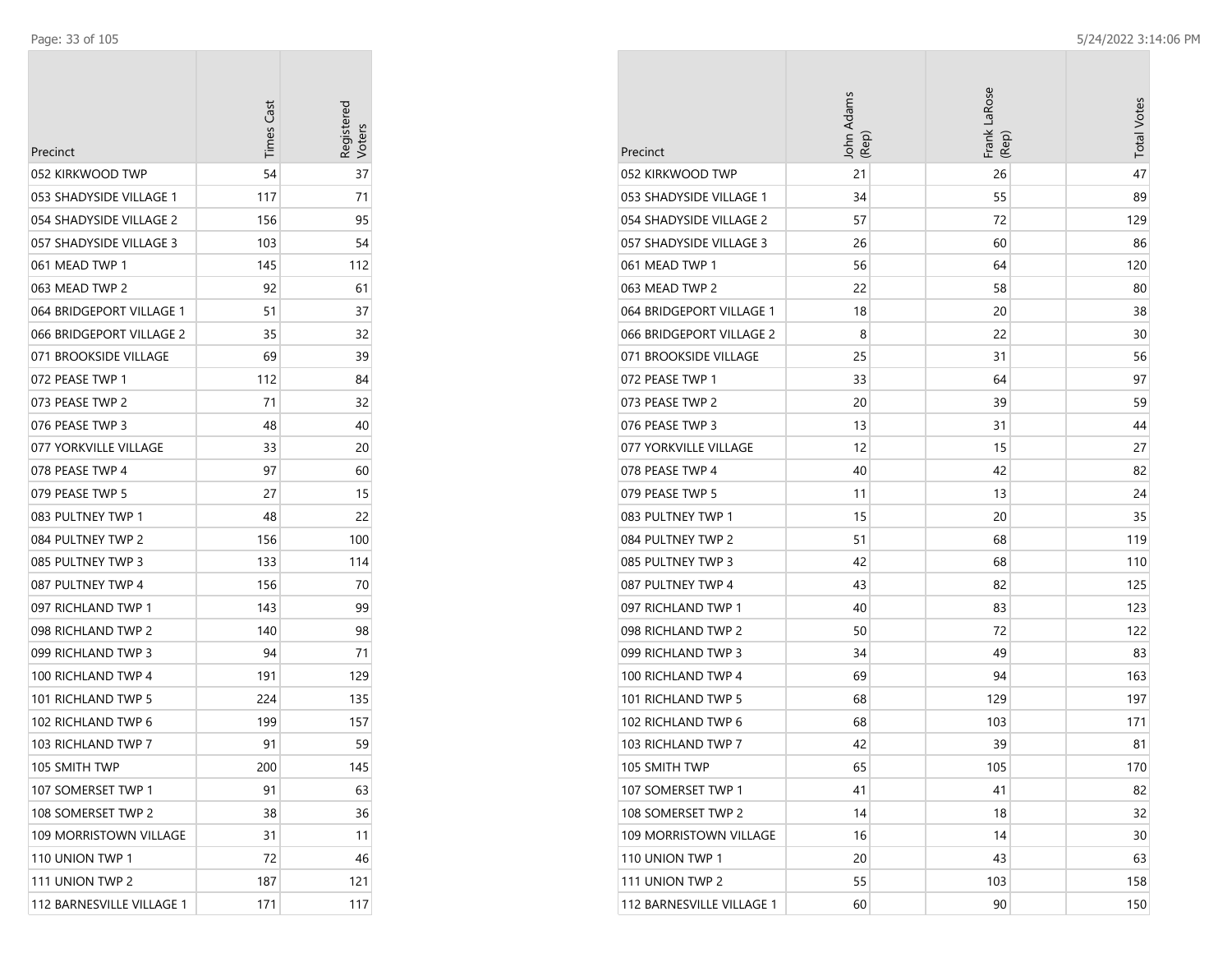| Precinct                  | aresolve |
|---------------------------|----------|
| 052 KIRKWOOD TWP          | 0        |
| 053 SHADYSIDE VILLAGE 1   | 0        |
| 054 SHADYSIDE VILLAGE 2   | 0        |
| 057 SHADYSIDE VILLAGE 3   | 0        |
| 061 MEAD TWP 1            | 0        |
| 063 MEAD TWP 2            | 0        |
| 064 BRIDGEPORT VILLAGE 1  | 0        |
| 066 BRIDGEPORT VILLAGE 2  | 0        |
| 071 BROOKSIDE VILLAGE     | 0        |
| 072 PEASE TWP 1           | 0        |
| 073 PEASE TWP 2           | 0        |
| 076 PEASE TWP 3           | 0        |
| 077 YORKVILLE VILLAGE     | 0        |
| 078 PEASE TWP 4           | 0        |
| 079 PEASE TWP 5           | 0        |
| 083 PULTNEY TWP 1         | 0        |
| 084 PULTNEY TWP 2         | 0        |
| 085 PULTNEY TWP 3         | 0        |
| 087 PULTNEY TWP 4         | 0        |
| 097 RICHLAND TWP 1        | 0        |
| 098 RICHLAND TWP 2        | 0        |
| 099 RICHLAND TWP 3        | 0        |
| 100 RICHLAND TWP 4        | 0        |
| 101 RICHLAND TWP 5        | 0        |
| 102 RICHLAND TWP 6        | 0        |
| 103 RICHLAND TWP 7        | 0        |
| 105 SMITH TWP             | 0        |
| 107 SOMERSET TWP 1        | 0        |
| 108 SOMERSET TWP 2        | 0        |
| 109 MORRISTOWN VILLAGE    | 0        |
| 110 UNION TWP 1           | 0        |
| 111 UNION TWP 2           | 0        |
| 112 BARNESVILLE VILLAGE 1 | 0        |
|                           |          |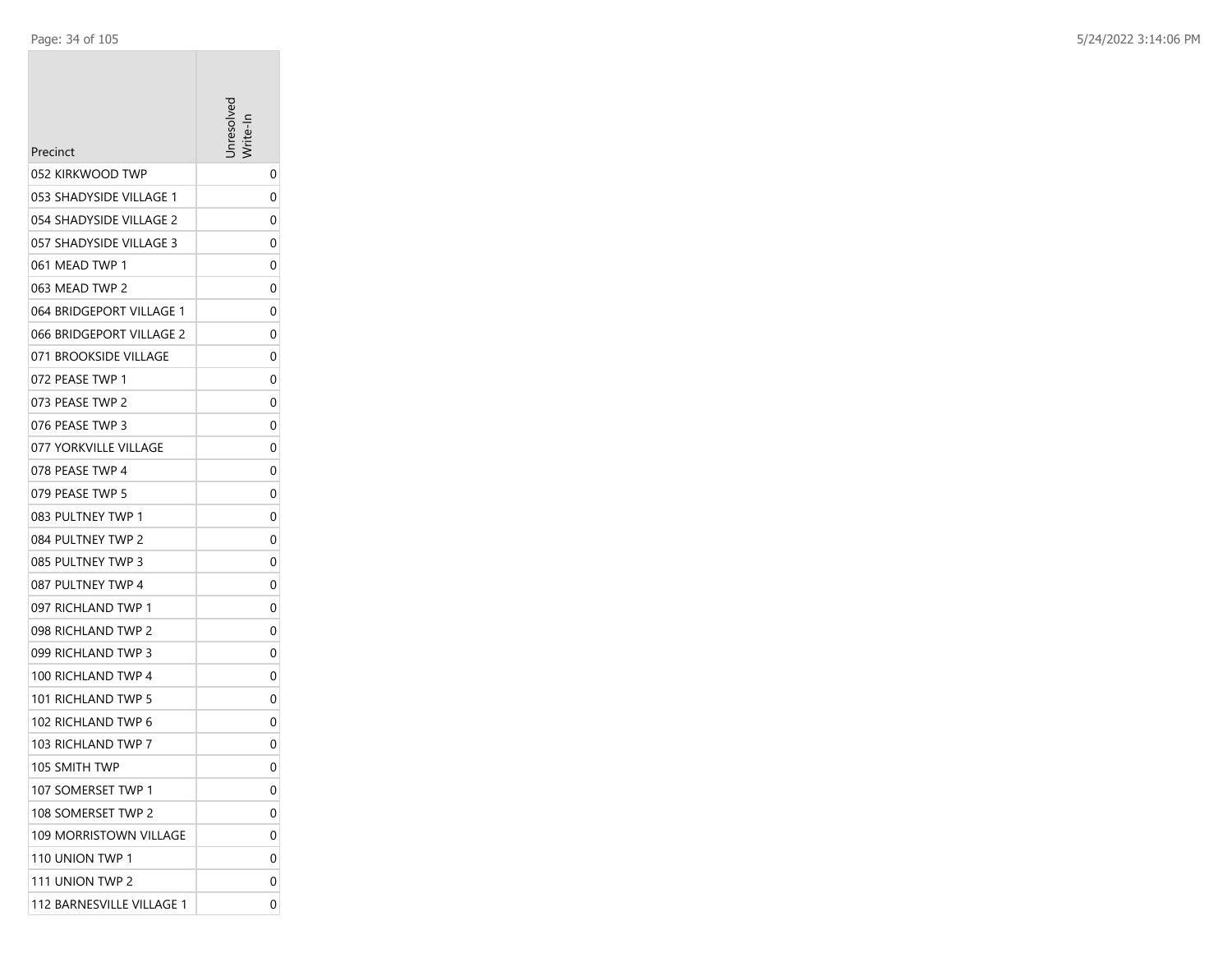| Precinct                             | <b>Times Cast</b> | Registered<br>Voters |
|--------------------------------------|-------------------|----------------------|
| 114 BARNESVILLE VILLAGE 2            | 103               | 84                   |
| 115 BARNESVILLE VILLAGE 3            | 71                | 42                   |
| 120 WARREN TWP                       | 236               | 160                  |
| 122 WASHINGTON TWP                   | 56                | 29                   |
| 123 WAYNE TWP                        | 103               | 68                   |
| 124 WHEELING TWP 1                   | 92                | 72                   |
| 125 WHEELING TWP 2                   | 81                | 59                   |
| <b>127 POWHATAN POINT</b><br>VILLAGE | 88                | 67                   |
| 129 YORK TWP                         | 92                | 71                   |
| <b>BELMONT - Total</b>               | 6,998             | 4,570                |
| <b>Cumulative</b>                    |                   |                      |
| Cumulative                           | 0                 | 0                    |
| Cumulative - Total                   | 0                 | 0                    |
| County - Total                       | 6,998             | 4,570                |

| Precinct                                    | John Adams<br>(Rep) | Frank LaRose<br>(Rep) | <b>Total Votes</b> |
|---------------------------------------------|---------------------|-----------------------|--------------------|
| 114 BARNESVILLE VILLAGE 2                   | 35                  | 54                    | 89                 |
| 115 BARNESVILLE VILLAGE 3                   | 29                  | 31                    | 60                 |
| 120 WARREN TWP                              | 89                  | 115                   | 204                |
| 122 WASHINGTON TWP                          | 24                  | 24                    | 48                 |
| 123 WAYNE TWP                               | 31                  | 48                    | 79                 |
| 124 WHEELING TWP 1                          | 33                  | 48                    | 81                 |
| 125 WHEELING TWP 2                          | 32                  | 40                    | 72                 |
| <b>127 POWHATAN POINT</b><br><b>VILLAGE</b> | 38                  | 42                    | 80                 |
| 129 YORK TWP                                | 31                  | 51                    | 82                 |
| <b>BELMONT - Total</b>                      | 2,370               | 3,540                 | 5,910              |
| <b>Cumulative</b>                           |                     |                       |                    |
| Cumulative                                  | $\mathbf 0$         | $\mathbf 0$           | $\mathbf 0$        |
| Cumulative - Total                          | $\mathbf 0$         | 0                     | 0                  |
| County - Total                              | 2,370               | 3,540                 | 5,910              |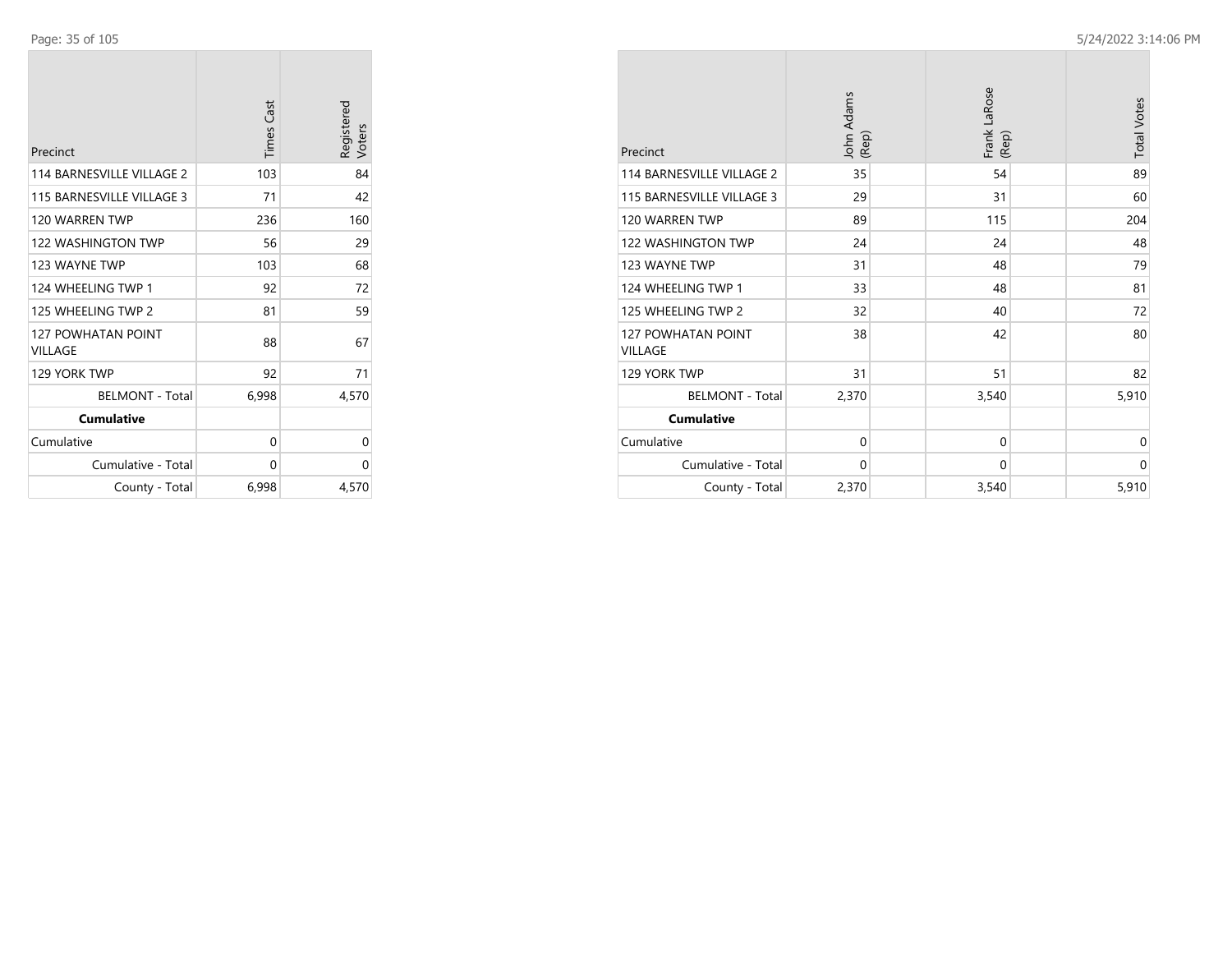| Precinct                             | Jnresolvec<br>Vrite-In |
|--------------------------------------|------------------------|
| 114 BARNESVILLE VILLAGE 2            | 0                      |
| 115 BARNESVILLE VILLAGE 3            | 0                      |
| 120 WARREN TWP                       | 0                      |
| <b>122 WASHINGTON TWP</b>            | 0                      |
| 123 WAYNF TWP                        | 0                      |
| 124 WHEELING TWP 1                   | 0                      |
| 125 WHEELING TWP 2                   | 0                      |
| <b>127 POWHATAN POINT</b><br>VILLAGE | 0                      |
| 129 YORK TWP                         | 0                      |
| <b>BELMONT - Total</b>               | 0                      |
| <b>Cumulative</b>                    |                        |
| Cumulative                           | 0                      |
| Cumulative - Total                   | 0                      |
| County - Total                       | 0                      |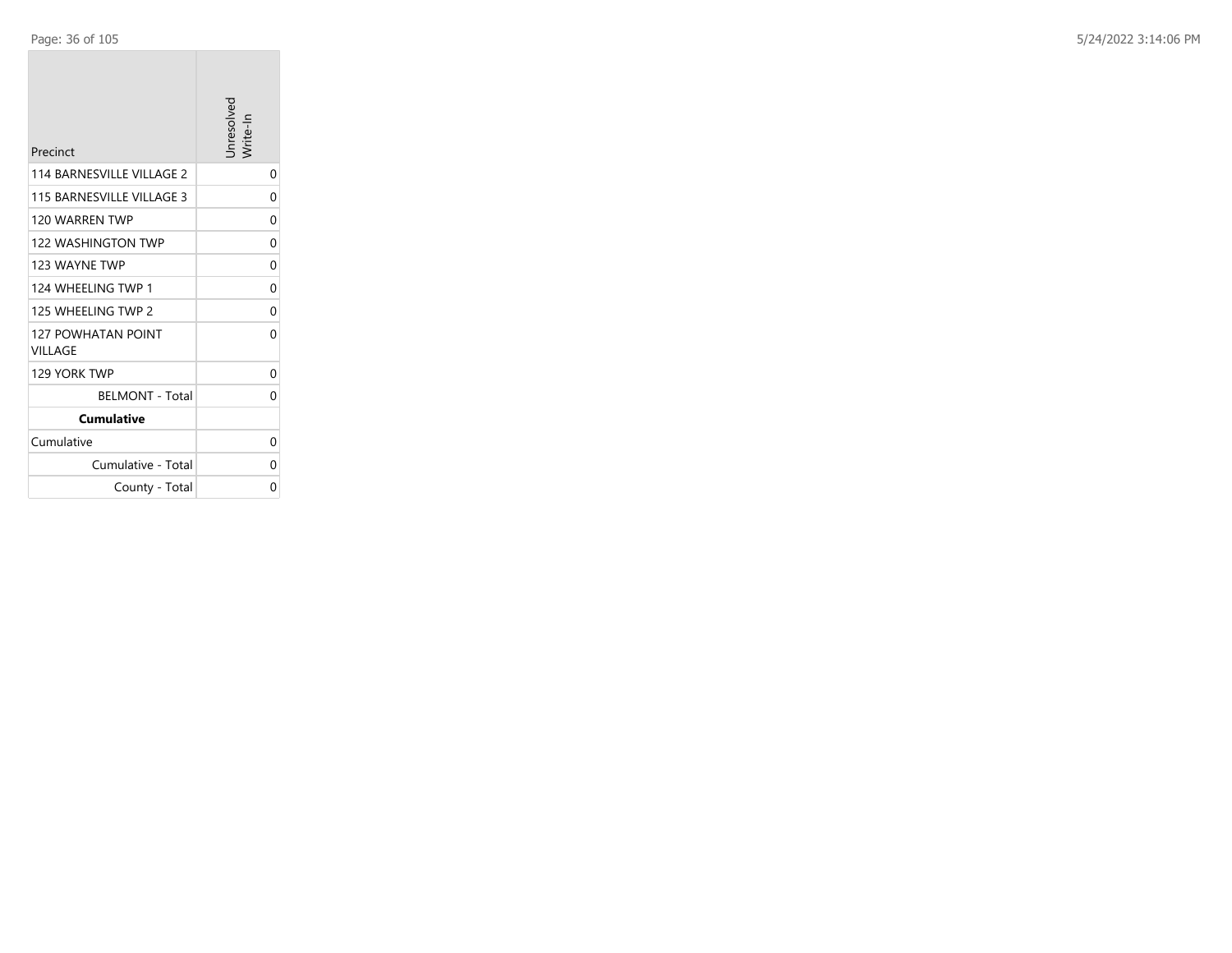## **Democratic Treasurer Of State (Vote for 1) Dem**

|                        | Times Cast | Registerec<br>'oter |
|------------------------|------------|---------------------|
| Precinct               |            |                     |
| County                 |            |                     |
| <b>BELMONT</b>         |            |                     |
| 001 BELLAIRE VILLAGE 1 | 60         | 108                 |
| 002 BELLAIRE VILLAGE 2 | 36         | 60                  |
| 005 BELLAIRE VILLAGE 3 | 32         | 62                  |
| 007 MARTINS FERRY 1-A  | 95         | 143                 |
| 009 MARTINS FERRY 2-A  | 65         | 111                 |
| 011 MARTINS FERRY 3-A  | 9          | 22                  |
| 012 MARTINS FERRY 3-B  | 27         | 62                  |
| 013 MARTINS FERRY 4-A  | 55         | 145                 |
| 020 ST CLAIRSVILLE 1-A | 41         | 81                  |
| 021 ST CLAIRSVILLE 2-A | 45         | 56                  |
| 022 ST CLAIRSVILLE 2-B | 50         | 101                 |
| 023 ST CLAIRSVILLE 3-A | 41         | 72                  |
| 024 ST CLAIRSVILLE 3-B | 57         | 95                  |
| 025 ST CLAIRSVILLE 4-A | 44         | 66                  |
| 026 ST CLAIRSVILLE 4-B | 40         | 64                  |
| 035 COLERAIN TWP 1     | 14         | 24                  |
| 036 COLERAIN TWP 2     | 18         | 38                  |
| 037 COLERAIN TWP 3     | 69         | 133                 |
| 038 COLERAIN TWP 4     | 49         | 91                  |
| 039 COLERAIN TWP 5     | 38         | 66                  |
| 040 COLERAIN TWP 6     | 30         | 52                  |
| 043 FLUSHING VILLAGE   | 26         | 38                  |
| 045 HOLLOWAY VILLAGE   | 5          | 8                   |
| 046 FLUSHING TWP 1     | 14         | 36                  |
| 047 FLUSHING TWP 2     | 4          | 6                   |
| 048 BELMONT VILLAGE    | 18         | 33                  |
| 049 BETHESDA VILLAGE   | 39         | 47                  |
| 050 GOSHEN TWP         | 44         | 84                  |

| Precinct               | Scott Schertzer<br>(Dem) | <b>Total Votes</b> | Jnresolvec<br>Write-In |
|------------------------|--------------------------|--------------------|------------------------|
| County                 |                          |                    |                        |
| <b>BELMONT</b>         |                          |                    |                        |
| 001 BELLAIRE VILLAGE 1 | 45                       | 45                 | 0                      |
| 002 BELLAIRE VILLAGE 2 | 26                       | 26                 | 0                      |
| 005 BELLAIRE VILLAGE 3 | 28                       | 28                 | 0                      |
| 007 MARTINS FERRY 1-A  | 64                       | 64                 | 0                      |
| 009 MARTINS FERRY 2-A  | 45                       | 45                 | 0                      |
| 011 MARTINS FERRY 3-A  | 9                        | 9                  | 0                      |
| 012 MARTINS FERRY 3-B  | 18                       | 18                 | 0                      |
| 013 MARTINS FERRY 4-A  | 39                       | 39                 | 0                      |
| 020 ST CLAIRSVILLE 1-A | 30                       | 30                 | 0                      |
| 021 ST CLAIRSVILLE 2-A | 38                       | 38                 | 0                      |
| 022 ST CLAIRSVILLE 2-B | 40                       | 40                 | 0                      |
| 023 ST CLAIRSVILLE 3-A | 33                       | 33                 | 0                      |
| 024 ST CLAIRSVILLE 3-B | 37                       | 37                 | 0                      |
| 025 ST CLAIRSVILLE 4-A | 32                       | 32                 | 0                      |
| 026 ST CLAIRSVILLE 4-B | 31                       | 31                 | 0                      |
| 035 COLERAIN TWP 1     | 14                       | 14                 | 0                      |
| 036 COLERAIN TWP 2     | 12                       | 12                 | 0                      |
| 037 COLERAIN TWP 3     | 61                       | 61                 | 0                      |
| 038 COLERAIN TWP 4     | 40                       | 40                 | 0                      |
| 039 COLERAIN TWP 5     | 33                       | 33                 | 0                      |
| 040 COLERAIN TWP 6     | 25                       | 25                 | 0                      |
| 043 FLUSHING VILLAGE   | 24                       | 24                 | 0                      |
| 045 HOLLOWAY VILLAGE   | 5                        | 5                  | 0                      |
| 046 FLUSHING TWP 1     | 11                       | 11                 | 0                      |
| 047 FLUSHING TWP 2     | 3                        | 3                  | 0                      |
| 048 BELMONT VILLAGE    | 16                       | 16                 | 0                      |
| 049 BETHESDA VILLAGE   | 29                       | 29                 | 0                      |
| 050 GOSHEN TWP         | 36                       | 36                 | 0                      |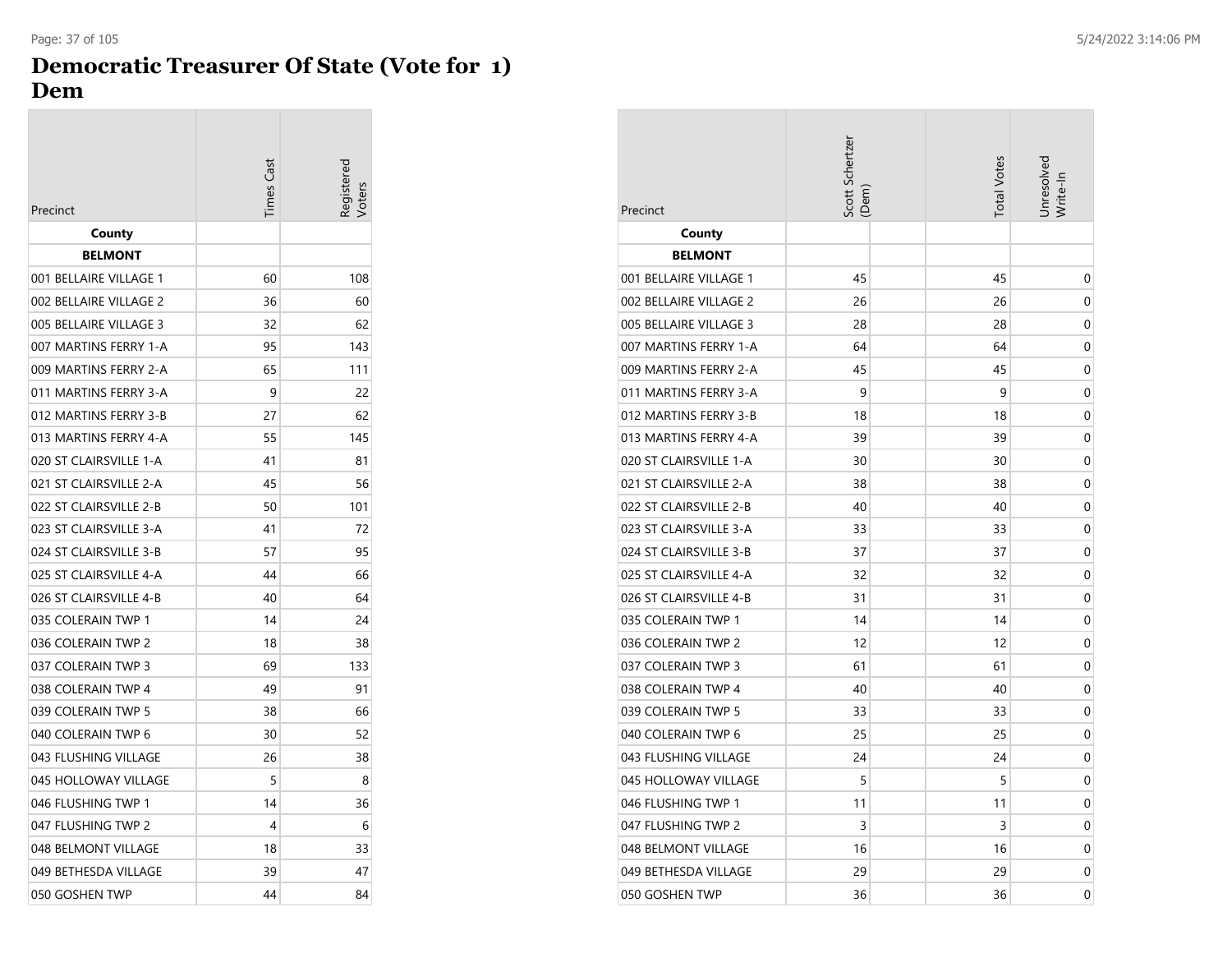÷

| Precinct                  | <b>Times Cast</b> | Registered<br>/oters |
|---------------------------|-------------------|----------------------|
| 052 KIRKWOOD TWP          | 2                 | 5                    |
| 053 SHADYSIDE VILLAGE 1   | 62                | 98                   |
| 054 SHADYSIDE VILLAGE 2   | 82                | 113                  |
| 057 SHADYSIDE VILLAGE 3   | 61                | 94                   |
| 061 MEAD TWP 1            | 64                | 109                  |
| 063 MEAD TWP 2            | 40                | 59                   |
| 064 BRIDGEPORT VILLAGE 1  | 25                | 41                   |
| 066 BRIDGEPORT VILLAGE 2  | 35                | 67                   |
| 071 BROOKSIDE VILLAGE     | 30                | 53                   |
| 072 PEASE TWP 1           | 72                | 119                  |
| 073 PEASE TWP 2           | 39                | 78                   |
| 076 PEASE TWP 3           | 22                | 34                   |
| 077 YORKVILLE VILLAGE     | 12                | 31                   |
| 078 PEASE TWP 4           | 26                | 63                   |
| 079 PEASE TWP 5           | 35                | 48                   |
| 083 PULTNEY TWP 1         | 11                | 37                   |
| 084 PULTNEY TWP 2         | 65                | 151                  |
| 085 PULTNEY TWP 3         | 55                | 128                  |
| 087 PULTNEY TWP 4         | 55                | 107                  |
| 097 RICHLAND TWP 1        | 33                | 61                   |
| 098 RICHLAND TWP 2        | 43                | 97                   |
| 099 RICHLAND TWP 3        | 21                | 64                   |
| 100 RICHLAND TWP 4        | 35                | 77                   |
| 101 RICHLAND TWP 5        | 47                | 84                   |
| 102 RICHLAND TWP 6        | 62                | 134                  |
| 103 RICHLAND TWP 7        | 20                | 35                   |
| 105 SMITH TWP             | 26                | 85                   |
| 107 SOMERSET TWP 1        | 13                | 28                   |
| 108 SOMERSET TWP 2        | 9                 | 12                   |
| 109 MORRISTOWN VILLAGE    | 3                 | 14                   |
| 110 UNION TWP 1           | 10                | 41                   |
| 111 UNION TWP 2           | 47                | 123                  |
| 112 BARNESVILLE VILLAGE 1 | 62                | 89                   |

| Precinct                  | Scott Schertzer<br>(Dem) | <b>Total Votes</b> | Jnresolved<br>Write-In |
|---------------------------|--------------------------|--------------------|------------------------|
| 052 KIRKWOOD TWP          | $\overline{2}$           | $\overline{2}$     | 0                      |
| 053 SHADYSIDE VILLAGE 1   | 46                       | 46                 | 0                      |
| 054 SHADYSIDE VILLAGE 2   | 63                       | 63                 | 0                      |
| 057 SHADYSIDE VILLAGE 3   | 47                       | 47                 | 0                      |
| 061 MEAD TWP 1            | 50                       | 50                 | 0                      |
| 063 MEAD TWP 2            | 33                       | 33                 | 0                      |
| 064 BRIDGEPORT VILLAGE 1  | 19                       | 19                 | 0                      |
| 066 BRIDGEPORT VILLAGE 2  | 30                       | 30                 | 0                      |
| 071 BROOKSIDE VILLAGE     | 22                       | 22                 | 0                      |
| 072 PEASE TWP 1           | 56                       | 56                 | 0                      |
| 073 PEASE TWP 2           | 37                       | 37                 | 0                      |
| 076 PEASE TWP 3           | 18                       | 18                 | 0                      |
| 077 YORKVILLE VILLAGE     | 9                        | 9                  | 0                      |
| 078 PEASE TWP 4           | 23                       | 23                 | 0                      |
| 079 PEASE TWP 5           | 28                       | 28                 | 0                      |
| 083 PULTNEY TWP 1         | 6                        | 6                  | 0                      |
| 084 PULTNEY TWP 2         | 49                       | 49                 | 0                      |
| 085 PULTNEY TWP 3         | 34                       | 34                 | 0                      |
| 087 PULTNEY TWP 4         | 41                       | 41                 | 0                      |
| 097 RICHLAND TWP 1        | 16                       | 16                 | 0                      |
| 098 RICHLAND TWP 2        | 35                       | 35                 | 0                      |
| 099 RICHLAND TWP 3        | 19                       | 19                 | 0                      |
| 100 RICHLAND TWP 4        | 28                       | 28                 | 0                      |
| 101 RICHLAND TWP 5        | 34                       | 34                 | 0                      |
| 102 RICHLAND TWP 6        | 52                       | 52                 | 0                      |
| 103 RICHLAND TWP 7        | 14                       | 14                 | 0                      |
| 105 SMITH TWP             | 21                       | 21                 | 0                      |
| 107 SOMERSET TWP 1        | 11                       | 11                 | 0                      |
| 108 SOMERSET TWP 2        | 8                        | 8                  | 0                      |
| 109 MORRISTOWN VILLAGE    | 1                        | 1                  | 0                      |
| 110 UNION TWP 1           | 9                        | 9                  | 0                      |
| 111 UNION TWP 2           | 40                       | 40                 | 0                      |
| 112 BARNESVILLE VILLAGE 1 | 48                       | 48                 | 0                      |

**COL**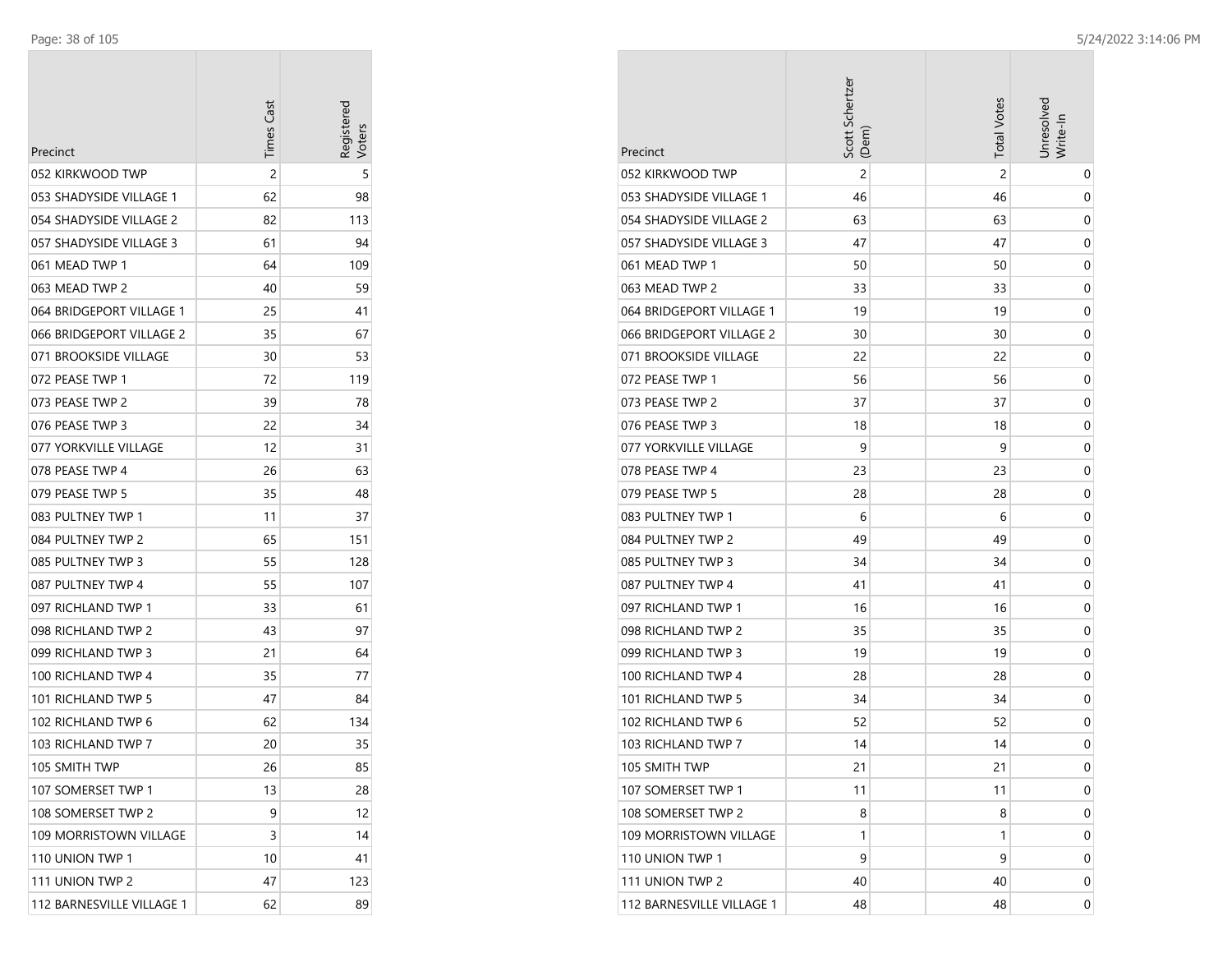| Precinct                             | <b>Times Cast</b> | Registered<br>Voters |
|--------------------------------------|-------------------|----------------------|
| 114 BARNESVILLE VILLAGE 2            | 39                | 46                   |
| 115 BARNESVILLE VILLAGE 3            | 22                | 39                   |
| 120 WARREN TWP                       | 57                | 119                  |
| <b>122 WASHINGTON TWP</b>            | 18                | 33                   |
| 123 WAYNE TWP                        | 20                | 32                   |
| 124 WHEELING TWP 1                   | 37                | 53                   |
| 125 WHEELING TWP 2                   | 21                | 37                   |
| <b>127 POWHATAN POINT</b><br>VILLAGE | 66                | 99                   |
| 129 YORK TWP                         | 37                | 62                   |
| <b>BELMONT - Total</b>               | 2,606             | 4,803                |
| <b>Cumulative</b>                    |                   |                      |
| Cumulative                           | 0                 | 0                    |
| Cumulative - Total                   | 0                 | 0                    |
| County - Total                       | 2,606             | 4,803                |

| Precinct                             | Scott Schertzer<br>(Dem) | <b>Total Votes</b> | Unresolved<br>Write-In |
|--------------------------------------|--------------------------|--------------------|------------------------|
| 114 BARNESVILLE VILLAGE 2            | 34                       | 34                 | $\mathbf 0$            |
| 115 BARNESVILLE VILLAGE 3            | 18                       | 18                 | 0                      |
| 120 WARREN TWP                       | 43                       | 43                 | 0                      |
| <b>122 WASHINGTON TWP</b>            | 12                       | 12                 | 0                      |
| 123 WAYNE TWP                        | 17                       | 17                 | $\mathbf 0$            |
| 124 WHEELING TWP 1                   | 24                       | 24                 | 0                      |
| 125 WHEELING TWP 2                   | 17                       | 17                 | 0                      |
| 127 POWHATAN POINT<br><b>VILLAGE</b> | 59                       | 59                 | $\Omega$               |
| 129 YORK TWP                         | 34                       | 34                 | 0                      |
| <b>BELMONT - Total</b>               | 2,031                    | 2,031              | $\Omega$               |
| <b>Cumulative</b>                    |                          |                    |                        |
| Cumulative                           | $\mathbf 0$              | 0                  | 0                      |
| Cumulative - Total                   | 0                        | 0                  | 0                      |
| County - Total                       | 2,031                    | 2,031              | $\mathbf 0$            |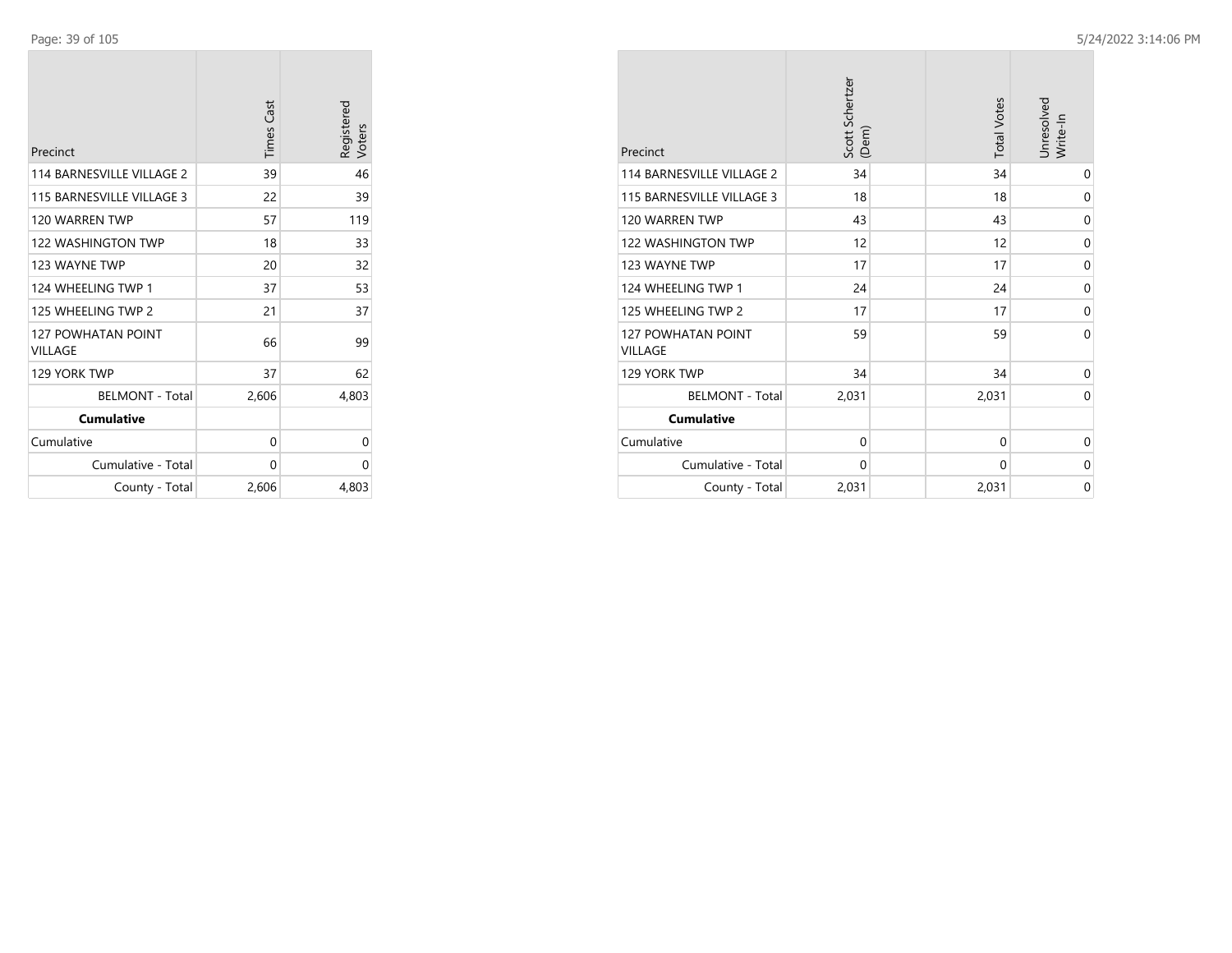### **Republican Treasurer Of State (Vote for 1) Rep**

|                        | <b>Times Cast</b> | eqistere<br>oters |
|------------------------|-------------------|-------------------|
| Precinct               |                   |                   |
| County                 |                   |                   |
| <b>BELMONT</b>         |                   |                   |
| 001 BELLAIRE VILLAGE 1 | 133               | 55                |
| 002 BELLAIRE VILLAGE 2 | 48                | 41                |
| 005 BELLAIRE VILLAGE 3 | 69                | 24                |
| 007 MARTINS FERRY 1-A  | 114               | 75                |
| 009 MARTINS FERRY 2-A  | 93                | 76                |
| 011 MARTINS FERRY 3-A  | 32                | 21                |
| 012 MARTINS FERRY 3-B  | 66                | 37                |
| 013 MARTINS FERRY 4-A  | 70                | 46                |
| 020 ST CLAIRSVILLE 1-A | 123               | 71                |
| 021 ST CLAIRSVILLE 2-A | 81                | 47                |
| 022 ST CLAIRSVILLE 2-B | 131               | 102               |
| 023 ST CLAIRSVILLE 3-A | 85                | 53                |
| 024 ST CLAIRSVILLE 3-B | 85                | 62                |
| 025 ST CLAIRSVILLE 4-A | 83                | 39                |
| 026 ST CLAIRSVILLE 4-B | 74                | 51                |
| 035 COLERAIN TWP 1     | 64                | 41                |
| 036 COLERAIN TWP 2     | 65                | 38                |
| 037 COLERAIN TWP 3     | 213               | 92                |
| 038 COLERAIN TWP 4     | 88                | 40                |
| 039 COLERAIN TWP 5     | 119               | 84                |
| 040 COLERAIN TWP 6     | 62                | 39                |
| 043 FLUSHING VILLAGE   | 98                | 60                |
| 045 HOLLOWAY VILLAGE   | 24                | 11                |
| 046 FLUSHING TWP 1     | 55                | 31                |
| 047 FLUSHING TWP 2     | 21                | 20                |
| 048 BELMONT VILLAGE    | 56                | 40                |
| 049 BETHESDA VILLAGE   | 137               | 77                |
| 050 GOSHEN TWP         | 212               | 163               |

| Precinct               | Robert Sprague<br>(Rep) | <b>Total Votes</b> | Jnresolvec<br>Write-In |
|------------------------|-------------------------|--------------------|------------------------|
| County                 |                         |                    |                        |
| <b>BELMONT</b>         |                         |                    |                        |
| 001 BELLAIRE VILLAGE 1 | 90                      | 90                 | 0                      |
| 002 BELLAIRE VILLAGE 2 | 36                      | 36                 | 0                      |
| 005 BELLAIRE VILLAGE 3 | 40                      | 40                 | 0                      |
| 007 MARTINS FERRY 1-A  | 87                      | 87                 | 0                      |
| 009 MARTINS FERRY 2-A  | 59                      | 59                 | 0                      |
| 011 MARTINS FERRY 3-A  | 25                      | 25                 | 0                      |
| 012 MARTINS FERRY 3-B  | 45                      | 45                 | 0                      |
| 013 MARTINS FERRY 4-A  | 46                      | 46                 | 0                      |
| 020 ST CLAIRSVILLE 1-A | 72                      | 72                 | 0                      |
| 021 ST CLAIRSVILLE 2-A | 54                      | 54                 | 0                      |
| 022 ST CLAIRSVILLE 2-B | 90                      | 90                 | 0                      |
| 023 ST CLAIRSVILLE 3-A | 62                      | 62                 | 0                      |
| 024 ST CLAIRSVILLE 3-B | 60                      | 60                 | 0                      |
| 025 ST CLAIRSVILLE 4-A | 56                      | 56                 | 0                      |
| 026 ST CLAIRSVILLE 4-B | 53                      | 53                 | 0                      |
| 035 COLERAIN TWP 1     | 50                      | 50                 | 0                      |
| 036 COLERAIN TWP 2     | 49                      | 49                 | 0                      |
| 037 COLERAIN TWP 3     | 154                     | 154                | 0                      |
| 038 COLERAIN TWP 4     | 62                      | 62                 | 0                      |
| 039 COLERAIN TWP 5     | 80                      | 80                 | 0                      |
| 040 COLERAIN TWP 6     | 44                      | 44                 | 0                      |
| 043 FLUSHING VILLAGE   | 75                      | 75                 | 0                      |
| 045 HOLLOWAY VILLAGE   | 17                      | 17                 | 0                      |
| 046 FLUSHING TWP 1     | 42                      | 42                 | 0                      |
| 047 FLUSHING TWP 2     | 16                      | 16                 | $\mathbf 0$            |
| 048 BELMONT VILLAGE    | 43                      | 43                 | 0                      |
| 049 BETHESDA VILLAGE   | 106                     | 106                | 0                      |
| 050 GOSHEN TWP         | 145                     | 145                | 0                      |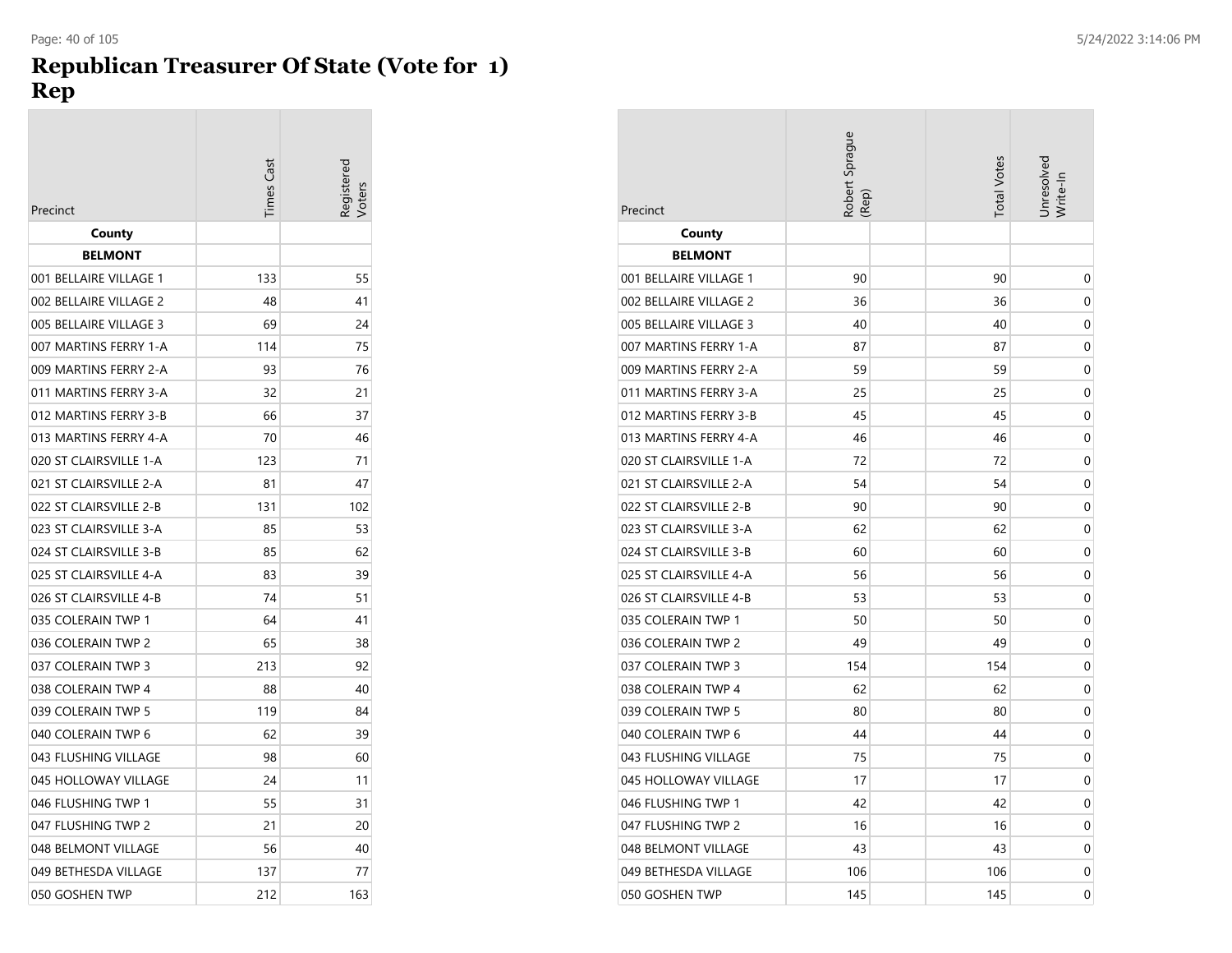| Precinct                  | <b>Times Cast</b> | Registerec<br>/oter |
|---------------------------|-------------------|---------------------|
| 052 KIRKWOOD TWP          | 54                | 37                  |
| 053 SHADYSIDE VILLAGE 1   | 117               | 71                  |
| 054 SHADYSIDE VILLAGE 2   | 156               | 95                  |
| 057 SHADYSIDE VILLAGE 3   | 103               | 54                  |
| 061 MEAD TWP 1            | 145               | 112                 |
| 063 MEAD TWP 2            | 92                | 61                  |
| 064 BRIDGEPORT VILLAGE 1  | 51                | 37                  |
| 066 BRIDGEPORT VILLAGE 2  | 35                | 32                  |
| 071 BROOKSIDE VILLAGE     | 69                | 39                  |
| 072 PEASE TWP 1           | 112               | 84                  |
| 073 PEASE TWP 2           | 71                | 32                  |
| 076 PEASE TWP 3           | 48                | 40                  |
| 077 YORKVILLE VILLAGE     | 33                | 20                  |
| 078 PEASE TWP 4           | 97                | 60                  |
| 079 PEASE TWP 5           | 27                | 15                  |
| 083 PULTNEY TWP 1         | 48                | 22                  |
| 084 PULTNEY TWP 2         | 156               | 100                 |
| 085 PULTNEY TWP 3         | 133               | 114                 |
| 087 PULTNEY TWP 4         | 156               | 70                  |
| 097 RICHLAND TWP 1        | 143               | 99                  |
| 098 RICHLAND TWP 2        | 140               | 98                  |
| 099 RICHLAND TWP 3        | 94                | 71                  |
| 100 RICHLAND TWP 4        | 191               | 129                 |
| 101 RICHLAND TWP 5        | 224               | 135                 |
| 102 RICHLAND TWP 6        | 199               | 157                 |
| 103 RICHLAND TWP 7        | 91                | 59                  |
| 105 SMITH TWP             | 200               | 145                 |
| 107 SOMERSET TWP 1        | 91                | 63                  |
| 108 SOMERSET TWP 2        | 38                | 36                  |
| 109 MORRISTOWN VILLAGE    | 31                | 11                  |
| 110 UNION TWP 1           | 72                | 46                  |
| 111 UNION TWP 2           | 187               | 121                 |
| 112 BARNESVILLE VILLAGE 1 | 171               | 117                 |

| Precinct                      | Robert Sprague<br>(Rep) | <b>Total Votes</b> | Jnresolved<br>Write-In |
|-------------------------------|-------------------------|--------------------|------------------------|
| 052 KIRKWOOD TWP              | 44                      | 44                 | 0                      |
| 053 SHADYSIDE VILLAGE 1       | 75                      | 75                 | 0                      |
| 054 SHADYSIDE VILLAGE 2       | 102                     | 102                | 0                      |
| 057 SHADYSIDE VILLAGE 3       | 65                      | 65                 | 0                      |
| 061 MEAD TWP 1                | 99                      | 99                 | 0                      |
| 063 MEAD TWP 2                | 64                      | 64                 | 0                      |
| 064 BRIDGEPORT VILLAGE 1      | 29                      | 29                 | 0                      |
| 066 BRIDGEPORT VILLAGE 2      | 28                      | 28                 | 0                      |
| 071 BROOKSIDE VILLAGE         | 47                      | 47                 | 0                      |
| 072 PEASE TWP 1               | 85                      | 85                 | 0                      |
| 073 PEASE TWP 2               | 49                      | 49                 | 0                      |
| 076 PEASE TWP 3               | 38                      | 38                 | 0                      |
| 077 YORKVILLE VILLAGE         | 22                      | 22                 | 0                      |
| 078 PEASE TWP 4               | 75                      | 75                 | 0                      |
| 079 PEASE TWP 5               | 23                      | 23                 | 0                      |
| 083 PULTNEY TWP 1             | 29                      | 29                 | 0                      |
| 084 PULTNEY TWP 2             | 91                      | 91                 | 0                      |
| 085 PULTNEY TWP 3             | 83                      | 83                 | 0                      |
| 087 PULTNEY TWP 4             | 95                      | 95                 | 0                      |
| 097 RICHLAND TWP 1            | 109                     | 109                | 0                      |
| 098 RICHLAND TWP 2            | 95                      | 95                 | 0                      |
| 099 RICHLAND TWP 3            | 66                      | 66                 | 0                      |
| 100 RICHLAND TWP 4            | 134                     | 134                | 0                      |
| 101 RICHLAND TWP 5            | 166                     | 166                | 0                      |
| 102 RICHLAND TWP 6            | 136                     | 136                | 0                      |
| 103 RICHLAND TWP 7            | 69                      | 69                 | 0                      |
| 105 SMITH TWP                 | 147                     | 147                | 0                      |
| 107 SOMERSET TWP 1            | 61                      | 61                 | 0                      |
| 108 SOMERSET TWP 2            | 29                      | 29                 | 0                      |
| <b>109 MORRISTOWN VILLAGE</b> | 24                      | 24                 | 0                      |
| 110 UNION TWP 1               | 58                      | 58                 | 0                      |
| 111 UNION TWP 2               | 136                     | 136                | 0                      |
| 112 BARNESVILLE VILLAGE 1     | 131                     | 131                | 0                      |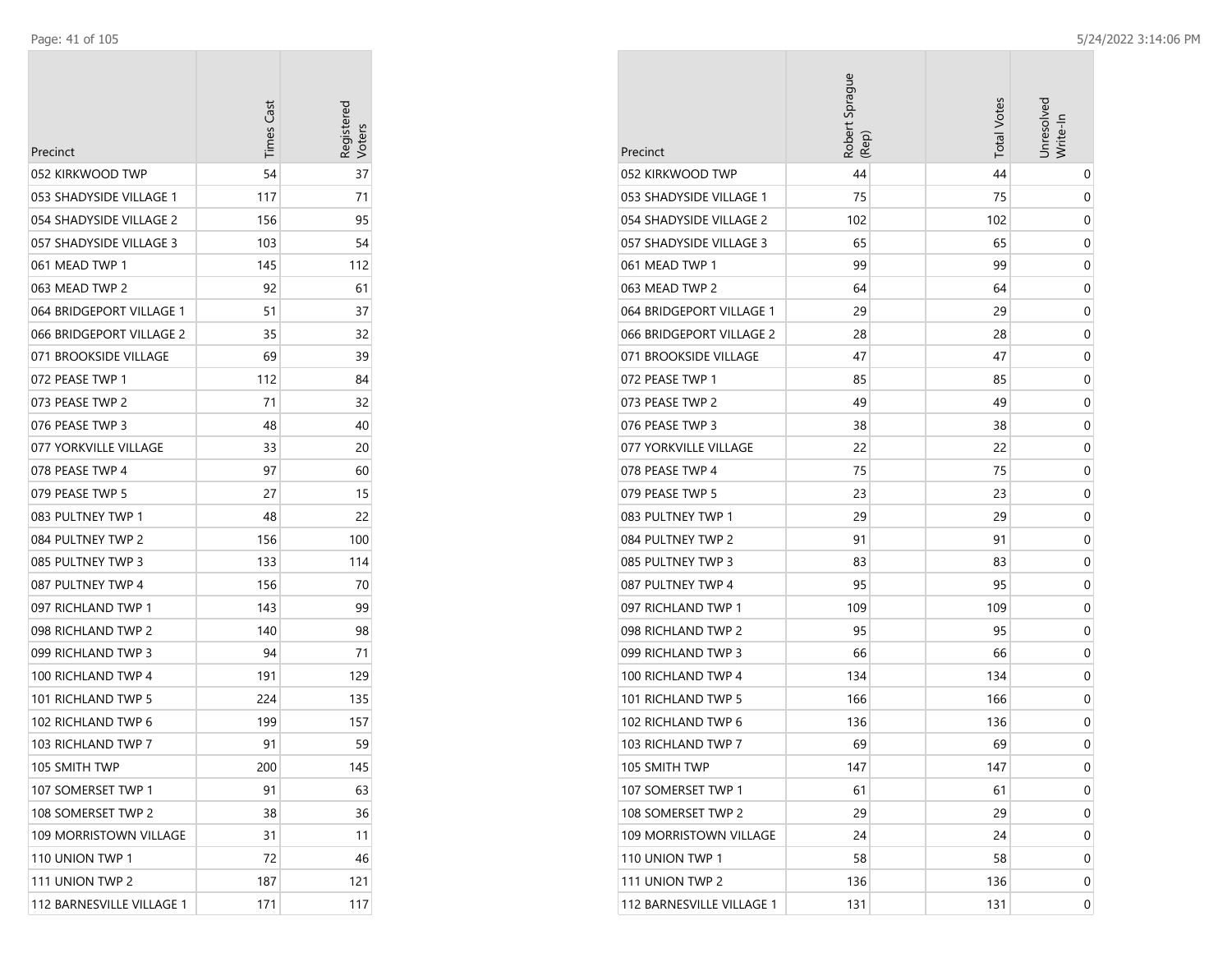| Precinct                             | <b>Times Cast</b> | Registered<br>Voters |
|--------------------------------------|-------------------|----------------------|
| 114 BARNESVILLE VILLAGE 2            | 103               | 84                   |
| 115 BARNESVILLE VILLAGE 3            | 71                | 42                   |
| 120 WARREN TWP                       | 236               | 160                  |
| <b>122 WASHINGTON TWP</b>            | 56                | 29                   |
| 123 WAYNE TWP                        | 103               | 68                   |
| 124 WHEELING TWP 1                   | 92                | 72                   |
| 125 WHEELING TWP 2                   | 81                | 59                   |
| <b>127 POWHATAN POINT</b><br>VILLAGE | 88                | 67                   |
| 129 YORK TWP                         | 92                | 71                   |
| <b>BELMONT - Total</b>               | 6,998             | 4,570                |
| <b>Cumulative</b>                    |                   |                      |
| Cumulative                           | 0                 | 0                    |
| Cumulative - Total                   | 0                 | 0                    |
| County - Total                       | 6,998             | 4,570                |

| Precinct                                    | Robert Sprague<br>(Rep) | <b>Total Votes</b> | Unresolved<br>Write-In |
|---------------------------------------------|-------------------------|--------------------|------------------------|
| 114 BARNESVILLE VILLAGE 2                   | 76                      | 76                 | 0                      |
| 115 BARNESVILLE VILLAGE 3                   | 56                      | 56                 | $\mathbf 0$            |
| 120 WARREN TWP                              | 176                     | 176                | 0                      |
| <b>122 WASHINGTON TWP</b>                   | 33                      | 33                 | 0                      |
| 123 WAYNE TWP                               | 64                      | 64                 | $\mathbf 0$            |
| 124 WHEELING TWP 1                          | 73                      | 73                 | $\mathbf 0$            |
| 125 WHEELING TWP 2                          | 56                      | 56                 | 0                      |
| <b>127 POWHATAN POINT</b><br><b>VILLAGE</b> | 63                      | 63                 | $\Omega$               |
| 129 YORK TWP                                | 67                      | 67                 | 0                      |
| <b>BELMONT - Total</b>                      | 4,926                   | 4,926              | $\Omega$               |
| <b>Cumulative</b>                           |                         |                    |                        |
| Cumulative                                  | $\mathbf 0$             | $\mathbf 0$        | 0                      |
| Cumulative - Total                          | 0                       | 0                  | 0                      |
| County - Total                              | 4,926                   | 4,926              | 0                      |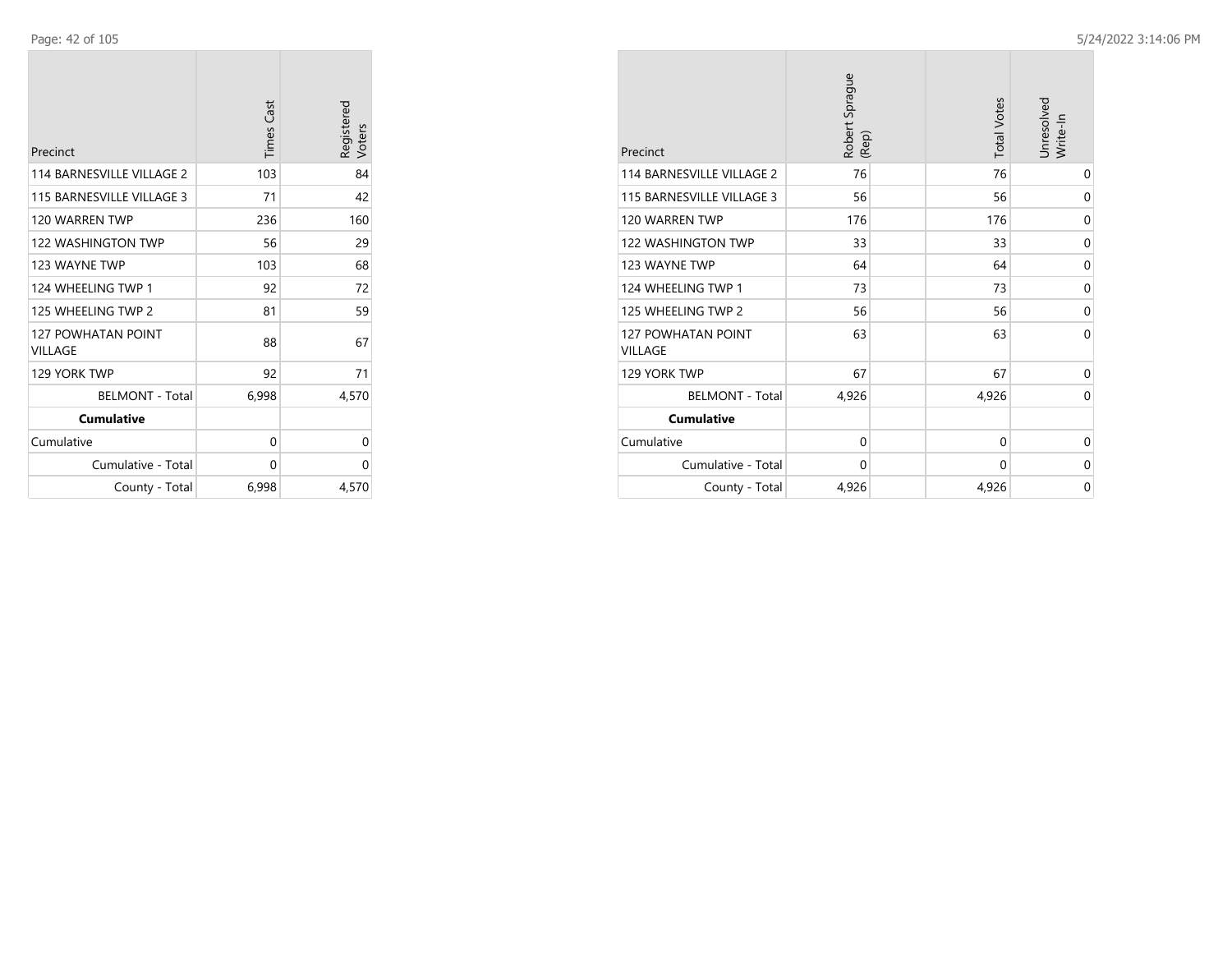#### **Democratic Chief Justice Ohio Supreme Court (Vote for 1) Dem** Page: 43 of 105 5/24/2022 3:14:06 PM

| Precinct               | <b>Times Cast</b> | egistered |
|------------------------|-------------------|-----------|
| County                 |                   |           |
| <b>BELMONT</b>         |                   |           |
| 001 BELLAIRE VILLAGE 1 | 60                | 108       |
| 002 BELLAIRE VILLAGE 2 | 36                | 60        |
| 005 BELLAIRE VILLAGE 3 | 32                | 62        |
| 007 MARTINS FERRY 1-A  | 95                | 143       |
| 009 MARTINS FERRY 2-A  | 65                | 111       |
| 011 MARTINS FERRY 3-A  | 9                 | 22        |
| 012 MARTINS FERRY 3-B  | 27                | 62        |
| 013 MARTINS FERRY 4-A  | 55                | 145       |
| 020 ST CLAIRSVILLE 1-A | 41                | 81        |
| 021 ST CLAIRSVILLE 2-A | 45                | 56        |
| 022 ST CLAIRSVILLE 2-B | 50                | 101       |
| 023 ST CLAIRSVILLE 3-A | 41                | 72        |
| 024 ST CLAIRSVILLE 3-B | 57                | 95        |
| 025 ST CLAIRSVILLE 4-A | 44                | 66        |
| 026 ST CLAIRSVILLE 4-B | 40                | 64        |
| 035 COLERAIN TWP 1     | 14                | 24        |
| 036 COLERAIN TWP 2     | 18                | 38        |
| 037 COLERAIN TWP 3     | 69                | 133       |
| 038 COLERAIN TWP 4     | 49                | 91        |
| 039 COLERAIN TWP 5     | 38                | 66        |
| 040 COLERAIN TWP 6     | 30                | 52        |
| 043 FLUSHING VILLAGE   | 26                | 38        |
| 045 HOLLOWAY VILLAGE   | 5                 | 8         |
| 046 FLUSHING TWP 1     | 14                | 36        |
| 047 FLUSHING TWP 2     | 4                 | 6         |
| 048 BELMONT VILLAGE    | 18                | 33        |
| 049 BETHESDA VILLAGE   | 39                | 47        |
| 050 GOSHEN TWP         | 44                | 84        |

| Precinct               | Jennifer Brunner<br>(Dem) | <b>Total Votes</b> | Jnresolved<br>Write-In |
|------------------------|---------------------------|--------------------|------------------------|
| County                 |                           |                    |                        |
| <b>BELMONT</b>         |                           |                    |                        |
| 001 BELLAIRE VILLAGE 1 | 45                        | 45                 | 0                      |
| 002 BELLAIRE VILLAGE 2 | 27                        | 27                 | 0                      |
| 005 BELLAIRE VILLAGE 3 | 26                        | 26                 | 0                      |
| 007 MARTINS FERRY 1-A  | 74                        | 74                 | 0                      |
| 009 MARTINS FERRY 2-A  | 47                        | 47                 | 0                      |
| 011 MARTINS FERRY 3-A  | 9                         | 9                  | 0                      |
| 012 MARTINS FERRY 3-B  | 22                        | 22                 | 0                      |
| 013 MARTINS FERRY 4-A  | 42                        | 42                 | 0                      |
| 020 ST CLAIRSVILLE 1-A | 36                        | 36                 | 0                      |
| 021 ST CLAIRSVILLE 2-A | 41                        | 41                 | 0                      |
| 022 ST CLAIRSVILLE 2-B | 46                        | 46                 | 0                      |
| 023 ST CLAIRSVILLE 3-A | 36                        | 36                 | 0                      |
| 024 ST CLAIRSVILLE 3-B | 44                        | 44                 | 0                      |
| 025 ST CLAIRSVILLE 4-A | 34                        | 34                 | 0                      |
| 026 ST CLAIRSVILLE 4-B | 33                        | 33                 | 0                      |
| 035 COLERAIN TWP 1     | 13                        | 13                 | 0                      |
| 036 COLERAIN TWP 2     | 16                        | 16                 | 0                      |
| 037 COLERAIN TWP 3     | 63                        | 63                 | 0                      |
| 038 COLERAIN TWP 4     | 42                        | 42                 | 0                      |
| 039 COLERAIN TWP 5     | 33                        | 33                 | 0                      |
| 040 COLERAIN TWP 6     | 27                        | 27                 | 0                      |
| 043 FLUSHING VILLAGE   | 26                        | 26                 | 0                      |
| 045 HOLLOWAY VILLAGE   | 5                         | 5                  | 0                      |
| 046 FLUSHING TWP 1     | 11                        | 11                 | 0                      |
| 047 FLUSHING TWP 2     | 3                         | 3                  | 0                      |
| 048 BELMONT VILLAGE    | 16                        | 16                 | 0                      |
| 049 BETHESDA VILLAGE   | 33                        | 33                 | 0                      |
| 050 GOSHEN TWP         | 38                        | 38                 | 0                      |

**College**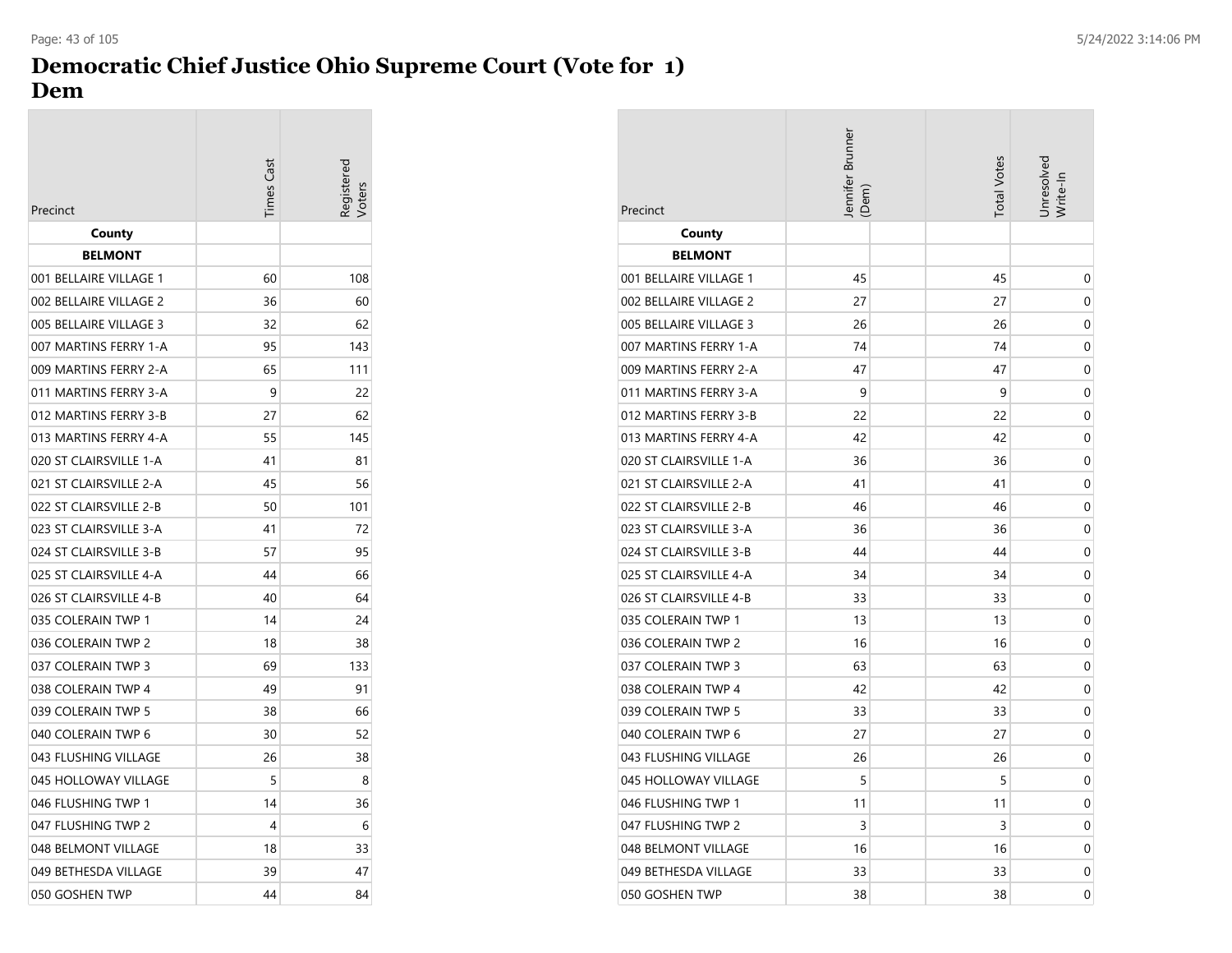| Precinct                  | <b>Times Cast</b> | Registereo<br>/oters |
|---------------------------|-------------------|----------------------|
| 052 KIRKWOOD TWP          | $\overline{c}$    | 5                    |
| 053 SHADYSIDE VILLAGE 1   | 62                | 98                   |
| 054 SHADYSIDE VILLAGE 2   | 82                | 113                  |
| 057 SHADYSIDE VILLAGE 3   | 61                | 94                   |
| 061 MEAD TWP 1            | 64                | 109                  |
| 063 MEAD TWP 2            | 40                | 59                   |
| 064 BRIDGEPORT VILLAGE 1  | 25                | 41                   |
| 066 BRIDGEPORT VILLAGE 2  | 35                | 67                   |
| 071 BROOKSIDE VILLAGE     | 30                | 53                   |
| 072 PEASE TWP 1           | 72                | 119                  |
| 073 PEASE TWP 2           | 39                | 78                   |
| 076 PEASE TWP 3           | 22                | 34                   |
| 077 YORKVILLE VILLAGE     | 12                | 31                   |
| 078 PEASE TWP 4           | 26                | 63                   |
| 079 PEASE TWP 5           | 35                | 48                   |
| 083 PULTNEY TWP 1         | 11                | 37                   |
| 084 PULTNEY TWP 2         | 65                | 151                  |
| 085 PULTNEY TWP 3         | 55                | 128                  |
| 087 PULTNEY TWP 4         | 55                | 107                  |
| 097 RICHLAND TWP 1        | 33                | 61                   |
| 098 RICHLAND TWP 2        | 43                | 97                   |
| 099 RICHLAND TWP 3        | 21                | 64                   |
| 100 RICHLAND TWP 4        | 35                | 77                   |
| 101 RICHLAND TWP 5        | 47                | 84                   |
| 102 RICHLAND TWP 6        | 62                | 134                  |
| 103 RICHLAND TWP 7        | 20                | 35                   |
| 105 SMITH TWP             | 26                | 85                   |
| 107 SOMERSET TWP 1        | 13                | 28                   |
| 108 SOMERSET TWP 2        | 9                 | 12                   |
| 109 MORRISTOWN VILLAGE    | 3                 | 14                   |
| 110 UNION TWP 1           | 10                | 41                   |
| 111 UNION TWP 2           | 47                | 123                  |
| 112 BARNESVILLE VILLAGE 1 | 62                | 89                   |

| Precinct                  | Jennifer Brunner<br>(Dem) | <b>Total Votes</b> | Jnresolved<br>Write-In |
|---------------------------|---------------------------|--------------------|------------------------|
| 052 KIRKWOOD TWP          | $\overline{2}$            | 2                  | 0                      |
| 053 SHADYSIDE VILLAGE 1   | 48                        | 48                 | 0                      |
| 054 SHADYSIDE VILLAGE 2   | 72                        | 72                 | 0                      |
| 057 SHADYSIDE VILLAGE 3   | 47                        | 47                 | 0                      |
| 061 MEAD TWP 1            | 53                        | 53                 | 0                      |
| 063 MEAD TWP 2            | 33                        | 33                 | 0                      |
| 064 BRIDGEPORT VILLAGE 1  | 23                        | 23                 | 0                      |
| 066 BRIDGEPORT VILLAGE 2  | 31                        | 31                 | 0                      |
| 071 BROOKSIDE VILLAGE     | 22                        | 22                 | 0                      |
| 072 PEASE TWP 1           | 56                        | 56                 | 0                      |
| 073 PEASE TWP 2           | 36                        | 36                 | 0                      |
| 076 PEASE TWP 3           | 18                        | 18                 | 0                      |
| 077 YORKVILLE VILLAGE     | 10                        | 10                 | 0                      |
| 078 PEASE TWP 4           | 24                        | 24                 | 0                      |
| 079 PEASE TWP 5           | 28                        | 28                 | 0                      |
| 083 PULTNEY TWP 1         | 8                         | 8                  | 0                      |
| 084 PULTNEY TWP 2         | 53                        | 53                 | 0                      |
| 085 PULTNEY TWP 3         | 41                        | 41                 | 0                      |
| 087 PULTNEY TWP 4         | 44                        | 44                 | 0                      |
| 097 RICHLAND TWP 1        | 22                        | 22                 | 0                      |
| 098 RICHLAND TWP 2        | 37                        | 37                 | 0                      |
| 099 RICHLAND TWP 3        | 20                        | 20                 | 0                      |
| 100 RICHLAND TWP 4        | 29                        | 29                 | 0                      |
| 101 RICHLAND TWP 5        | 38                        | 38                 | 0                      |
| 102 RICHLAND TWP 6        | 52                        | 52                 | 0                      |
| 103 RICHLAND TWP 7        | 15                        | 15                 | 0                      |
| 105 SMITH TWP             | 22                        | 22                 | 0                      |
| 107 SOMERSET TWP 1        | 11                        | 11                 | 0                      |
| 108 SOMERSET TWP 2        | 9                         | 9                  | 0                      |
| 109 MORRISTOWN VILLAGE    | 2                         | 2                  | 0                      |
| 110 UNION TWP 1           | 9                         | 9                  | 0                      |
| 111 UNION TWP 2           | 40                        | 40                 | 0                      |
| 112 BARNESVILLE VILLAGE 1 | 51                        | 51                 | 0                      |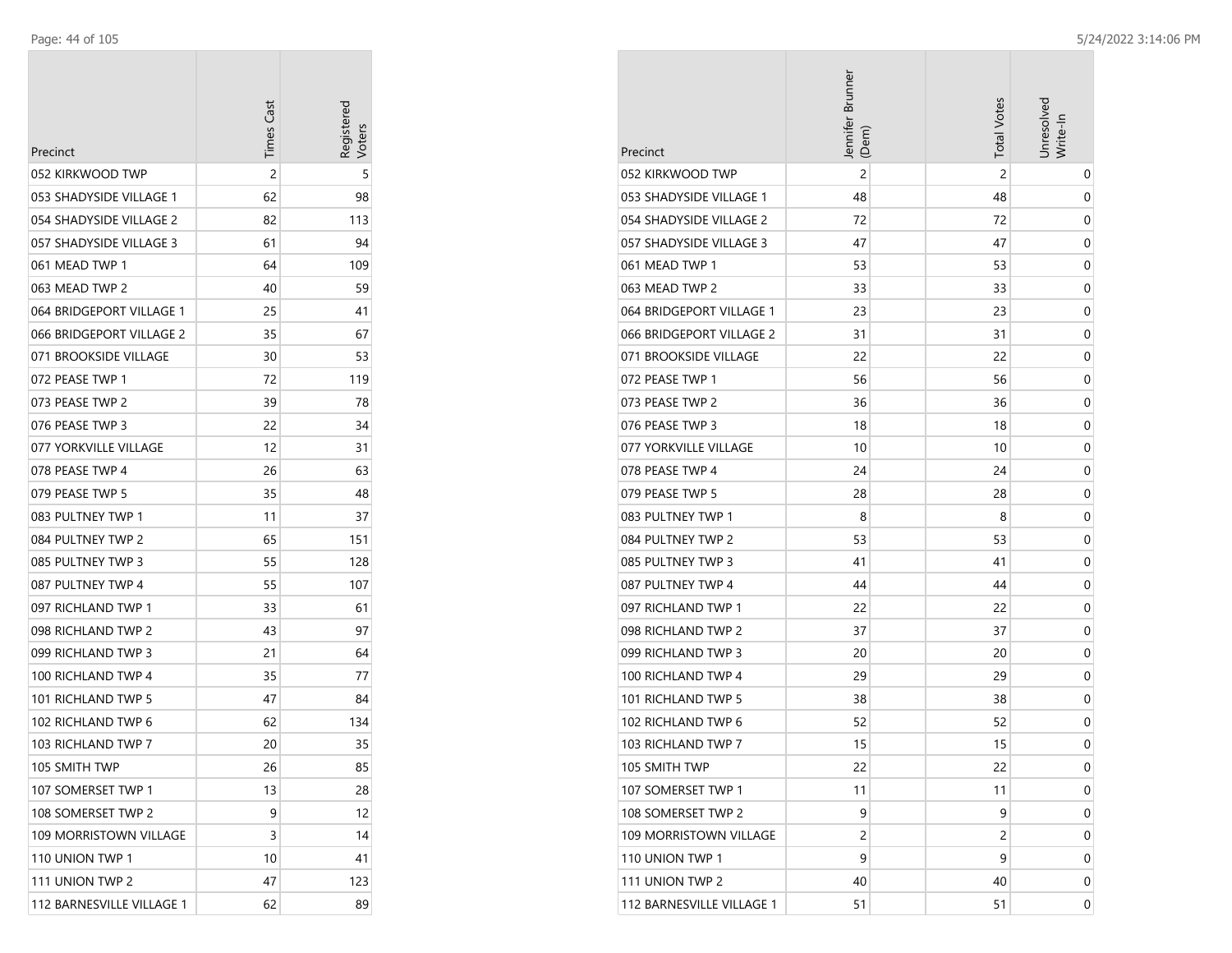| Precinct                             | <b>Times Cast</b> | Registered<br>Voters |
|--------------------------------------|-------------------|----------------------|
| 114 BARNESVILLE VILLAGE 2            | 39                | 46                   |
| 115 BARNESVILLE VILLAGE 3            | 22                | 39                   |
| 120 WARREN TWP                       | 57                | 119                  |
| 122 WASHINGTON TWP                   | 18                | 33                   |
| 123 WAYNE TWP                        | 20                | 32                   |
| 124 WHEELING TWP 1                   | 37                | 53                   |
| 125 WHEELING TWP 2                   | 21                | 37                   |
| <b>127 POWHATAN POINT</b><br>VILLAGE | 66                | 99                   |
| 129 YORK TWP                         | 37                | 62                   |
| <b>BELMONT - Total</b>               | 2,606             | 4,803                |
| <b>Cumulative</b>                    |                   |                      |
| Cumulative                           | 0                 | 0                    |
| Cumulative - Total                   | 0                 | 0                    |
| County - Total                       | 2,606             | 4,803                |

| Precinct                             | Jennifer Brunner<br>(Dem) | <b>Total Votes</b> | Unresolved<br>Write-In |
|--------------------------------------|---------------------------|--------------------|------------------------|
| 114 BARNESVILLE VILLAGE 2            | 32                        | 32                 | 0                      |
| 115 BARNESVILLE VILLAGE 3            | 18                        | 18                 | 0                      |
| 120 WARREN TWP                       | 46                        | 46                 | 0                      |
| <b>122 WASHINGTON TWP</b>            | 13                        | 13                 | 0                      |
| 123 WAYNE TWP                        | 16                        | 16                 | 0                      |
| 124 WHEELING TWP 1                   | 30                        | 30                 | $\mathbf 0$            |
| 125 WHEELING TWP 2                   | 17                        | 17                 | 0                      |
| <b>127 POWHATAN POINT</b><br>VILLAGE | 62                        | 62                 | 0                      |
| 129 YORK TWP                         | 32                        | 32                 | $\mathbf 0$            |
| <b>BELMONT - Total</b>               | 2,160                     | 2,160              | 0                      |
| <b>Cumulative</b>                    |                           |                    |                        |
| Cumulative                           | 0                         | $\mathbf 0$        | 0                      |
| Cumulative - Total                   | 0                         | 0                  | 0                      |
| County - Total                       | 2,160                     | 2,160              | 0                      |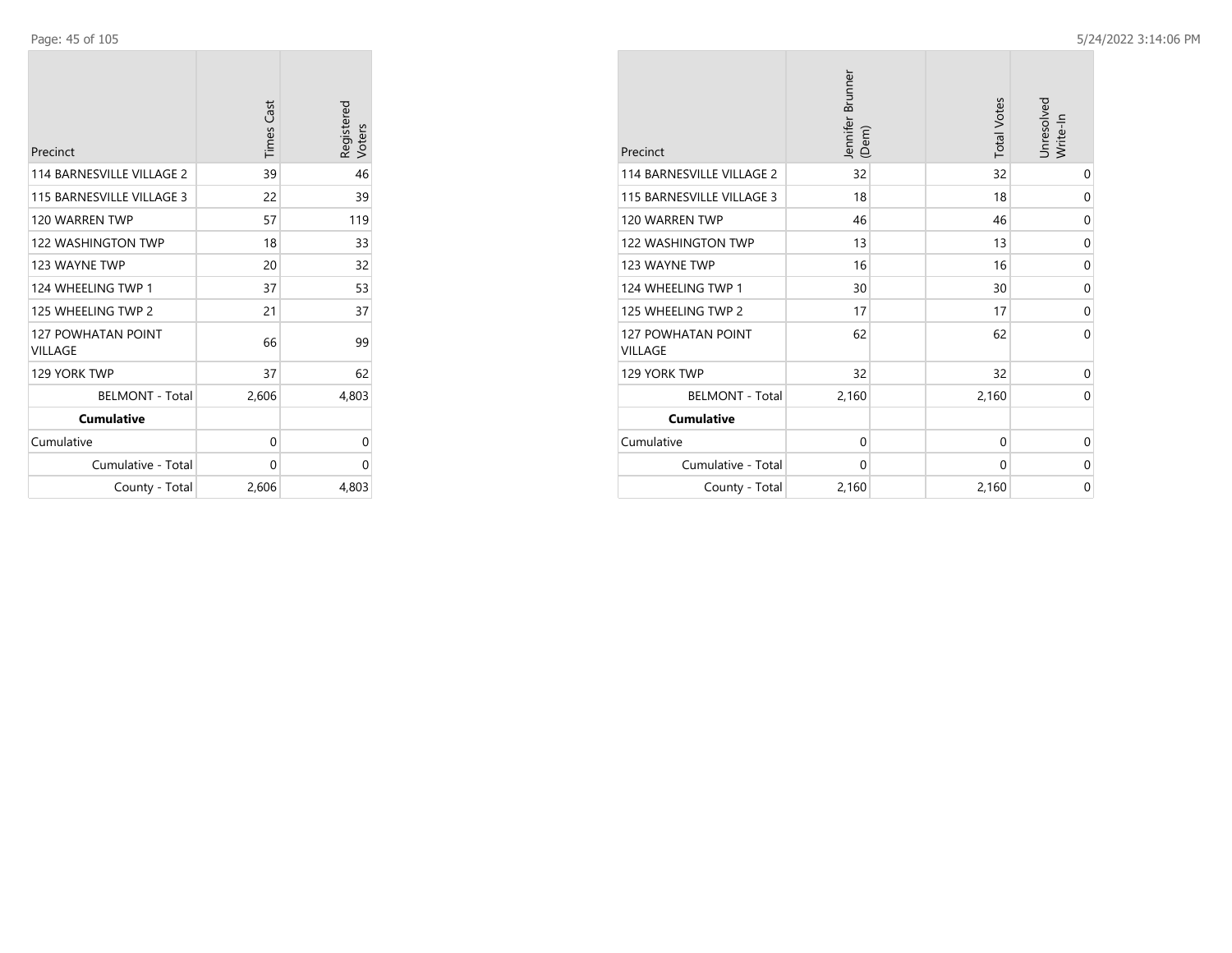### **Republican Chief Justice Ohio Supreme Court (Vote for 1) Rep** Page: 46 of 105 5/24/2022 3:14:06 PM

|                        | Times Cast | Registerec |
|------------------------|------------|------------|
| Precinct               |            |            |
| County                 |            |            |
| <b>BELMONT</b>         |            |            |
| 001 BELLAIRE VILLAGE 1 | 133        | 55         |
| 002 BELLAIRE VILLAGE 2 | 48         | 41         |
| 005 BELLAIRE VILLAGE 3 | 69         | 24         |
| 007 MARTINS FERRY 1-A  | 114        | 75         |
| 009 MARTINS FERRY 2-A  | 93         | 76         |
| 011 MARTINS FERRY 3-A  | 32         | 21         |
| 012 MARTINS FERRY 3-B  | 66         | 37         |
| 013 MARTINS FERRY 4-A  | 70         | 46         |
| 020 ST CLAIRSVILLE 1-A | 123        | 71         |
| 021 ST CLAIRSVILLE 2-A | 81         | 47         |
| 022 ST CLAIRSVILLE 2-B | 131        | 102        |
| 023 ST CLAIRSVILLE 3-A | 85         | 53         |
| 024 ST CLAIRSVILLE 3-B | 85         | 62         |
| 025 ST CLAIRSVILLE 4-A | 83         | 39         |
| 026 ST CLAIRSVILLE 4-B | 74         | 51         |
| 035 COLERAIN TWP 1     | 64         | 41         |
| 036 COLERAIN TWP 2     | 65         | 38         |
| 037 COLERAIN TWP 3     | 213        | 92         |
| 038 COLERAIN TWP 4     | 88         | 40         |
| 039 COLERAIN TWP 5     | 119        | 84         |
| 040 COLERAIN TWP 6     | 62         | 39         |
| 043 FLUSHING VILLAGE   | 98         | 60         |
| 045 HOLLOWAY VILLAGE   | 24         | 11         |
| 046 FLUSHING TWP 1     | 55         | 31         |
| 047 FLUSHING TWP 2     | 21         | 20         |
| 048 BELMONT VILLAGE    | 56         | 40         |
| 049 BETHESDA VILLAGE   | 137        | 77         |
| 050 GOSHEN TWP         | 212        | 163        |

| Precinct               | Sharon L. Kennedy<br>(Rep) | <b>Total Votes</b> | Jnresolved<br>Write-In |
|------------------------|----------------------------|--------------------|------------------------|
| County                 |                            |                    |                        |
| <b>BELMONT</b>         |                            |                    |                        |
| 001 BELLAIRE VILLAGE 1 | 93                         | 93                 | 0                      |
| 002 BELLAIRE VILLAGE 2 | 36                         | 36                 | 0                      |
| 005 BELLAIRE VILLAGE 3 | 43                         | 43                 | 0                      |
| 007 MARTINS FERRY 1-A  | 91                         | 91                 | 0                      |
| 009 MARTINS FERRY 2-A  | 59                         | 59                 | 0                      |
| 011 MARTINS FERRY 3-A  | 25                         | 25                 | 0                      |
| 012 MARTINS FERRY 3-B  | 45                         | 45                 | 0                      |
| 013 MARTINS FERRY 4-A  | 46                         | 46                 | 0                      |
| 020 ST CLAIRSVILLE 1-A | 79                         | 79                 | 0                      |
| 021 ST CLAIRSVILLE 2-A | 55                         | 55                 | 0                      |
| 022 ST CLAIRSVILLE 2-B | 90                         | 90                 | 0                      |
| 023 ST CLAIRSVILLE 3-A | 64                         | 64                 | 0                      |
| 024 ST CLAIRSVILLE 3-B | 59                         | 59                 | 0                      |
| 025 ST CLAIRSVILLE 4-A | 60                         | 60                 | 0                      |
| 026 ST CLAIRSVILLE 4-B | 55                         | 55                 | 0                      |
| 035 COLERAIN TWP 1     | 49                         | 49                 | 0                      |
| 036 COLERAIN TWP 2     | 49                         | 49                 | 0                      |
| 037 COLERAIN TWP 3     | 159                        | 159                | 0                      |
| 038 COLERAIN TWP 4     | 63                         | 63                 | 0                      |
| 039 COLERAIN TWP 5     | 83                         | 83                 | 0                      |
| 040 COLERAIN TWP 6     | 41                         | 41                 | 0                      |
| 043 FLUSHING VILLAGE   | 71                         | 71                 | 0                      |
| 045 HOLLOWAY VILLAGE   | 21                         | 21                 | 0                      |
| 046 FLUSHING TWP 1     | 39                         | 39                 | 0                      |
| 047 FLUSHING TWP 2     | 16                         | 16                 | 0                      |
| 048 BELMONT VILLAGE    | 41                         | 41                 | 0                      |
| 049 BETHESDA VILLAGE   | 101                        | 101                | 0                      |
| 050 GOSHEN TWP         | 140                        | 140                | 0                      |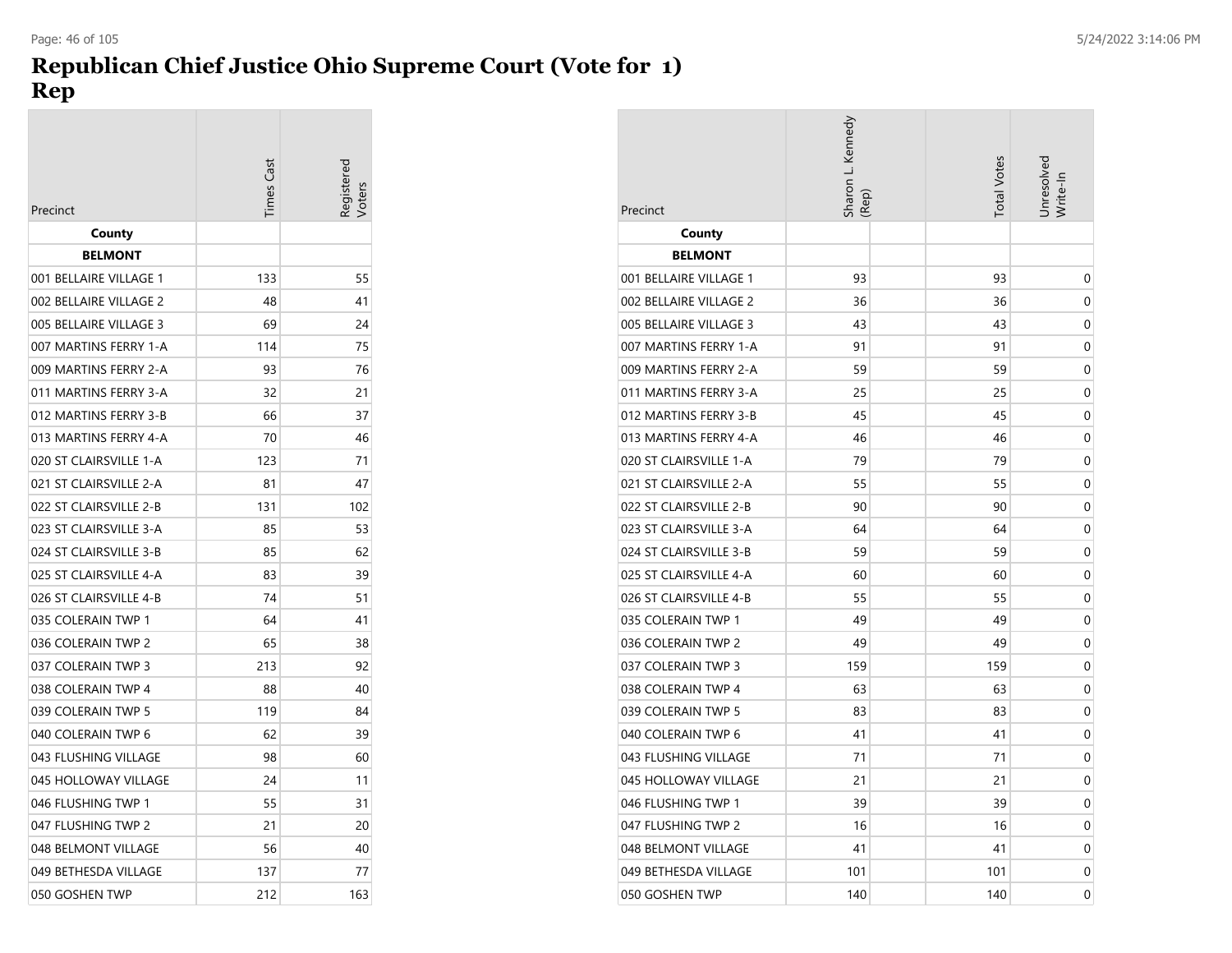| Precinct                  | <b>Times Cast</b> | Registerec<br>/oter |
|---------------------------|-------------------|---------------------|
| 052 KIRKWOOD TWP          | 54                | 37                  |
| 053 SHADYSIDE VILLAGE 1   | 117               | 71                  |
| 054 SHADYSIDE VILLAGE 2   | 156               | 95                  |
| 057 SHADYSIDE VILLAGE 3   | 103               | 54                  |
| 061 MEAD TWP 1            | 145               | 112                 |
| 063 MEAD TWP 2            | 92                | 61                  |
| 064 BRIDGEPORT VILLAGE 1  | 51                | 37                  |
| 066 BRIDGEPORT VILLAGE 2  | 35                | 32                  |
| 071 BROOKSIDE VILLAGE     | 69                | 39                  |
| 072 PEASE TWP 1           | 112               | 84                  |
| 073 PEASE TWP 2           | 71                | 32                  |
| 076 PEASE TWP 3           | 48                | 40                  |
| 077 YORKVILLE VILLAGE     | 33                | 20                  |
| 078 PEASE TWP 4           | 97                | 60                  |
| 079 PEASE TWP 5           | 27                | 15                  |
| 083 PULTNEY TWP 1         | 48                | 22                  |
| 084 PULTNEY TWP 2         | 156               | 100                 |
| 085 PULTNEY TWP 3         | 133               | 114                 |
| 087 PULTNEY TWP 4         | 156               | 70                  |
| 097 RICHLAND TWP 1        | 143               | 99                  |
| 098 RICHLAND TWP 2        | 140               | 98                  |
| 099 RICHLAND TWP 3        | 94                | 71                  |
| 100 RICHLAND TWP 4        | 191               | 129                 |
| 101 RICHLAND TWP 5        | 224               | 135                 |
| 102 RICHLAND TWP 6        | 199               | 157                 |
| 103 RICHLAND TWP 7        | 91                | 59                  |
| 105 SMITH TWP             | 200               | 145                 |
| 107 SOMERSET TWP 1        | 91                | 63                  |
| 108 SOMERSET TWP 2        | 38                | 36                  |
| 109 MORRISTOWN VILLAGE    | 31                | 11                  |
| 110 UNION TWP 1           | 72                | 46                  |
| 111 UNION TWP 2           | 187               | 121                 |
| 112 BARNESVILLE VILLAGE 1 | 171               | 117                 |

| Precinct                  | Sharon L. Kennedy<br>(Rep) | <b>Total Votes</b> | Jnresolved<br>Write-In |
|---------------------------|----------------------------|--------------------|------------------------|
| 052 KIRKWOOD TWP          | 43                         | 43                 | 0                      |
| 053 SHADYSIDE VILLAGE 1   | 76                         | 76                 | 0                      |
| 054 SHADYSIDE VILLAGE 2   | 102                        | 102                | 0                      |
| 057 SHADYSIDE VILLAGE 3   | 70                         | 70                 | 0                      |
| 061 MEAD TWP 1            | 101                        | 101                | 0                      |
| 063 MEAD TWP 2            | 66                         | 66                 | 0                      |
| 064 BRIDGEPORT VILLAGE 1  | 29                         | 29                 | 0                      |
| 066 BRIDGEPORT VILLAGE 2  | 27                         | 27                 | 0                      |
| 071 BROOKSIDE VILLAGE     | 49                         | 49                 | 0                      |
| 072 PEASE TWP 1           | 81                         | 81                 | 0                      |
| 073 PEASE TWP 2           | 52                         | 52                 | 0                      |
| 076 PEASE TWP 3           | 36                         | 36                 | 0                      |
| 077 YORKVILLE VILLAGE     | 24                         | 24                 | 0                      |
| 078 PEASE TWP 4           | 74                         | 74                 | 0                      |
| 079 PEASE TWP 5           | 22                         | 22                 | 0                      |
| 083 PULTNEY TWP 1         | 29                         | 29                 | 0                      |
| 084 PULTNEY TWP 2         | 90                         | 90                 | 0                      |
| 085 PULTNEY TWP 3         | 82                         | 82                 | 0                      |
| 087 PULTNEY TWP 4         | 99                         | 99                 | 0                      |
| 097 RICHLAND TWP 1        | 111                        | 111                | 0                      |
| 098 RICHLAND TWP 2        | 98                         | 98                 | 0                      |
| 099 RICHLAND TWP 3        | 69                         | 69                 | 0                      |
| 100 RICHLAND TWP 4        | 138                        | 138                | 0                      |
| 101 RICHLAND TWP 5        | 166                        | 166                | 0                      |
| 102 RICHLAND TWP 6        | 142                        | 142                | 0                      |
| 103 RICHLAND TWP 7        | 68                         | 68                 | 0                      |
| 105 SMITH TWP             | 144                        | 144                | 0                      |
| 107 SOMERSET TWP 1        | 65                         | 65                 | 0                      |
| 108 SOMERSET TWP 2        | 30                         | 30                 | 0                      |
| 109 MORRISTOWN VILLAGE    | 25                         | 25                 | 0                      |
| 110 UNION TWP 1           | 58                         | 58                 | 0                      |
| 111 UNION TWP 2           | 144                        | 144                | 0                      |
| 112 BARNESVILLE VILLAGE 1 | 129                        | 129                | 0                      |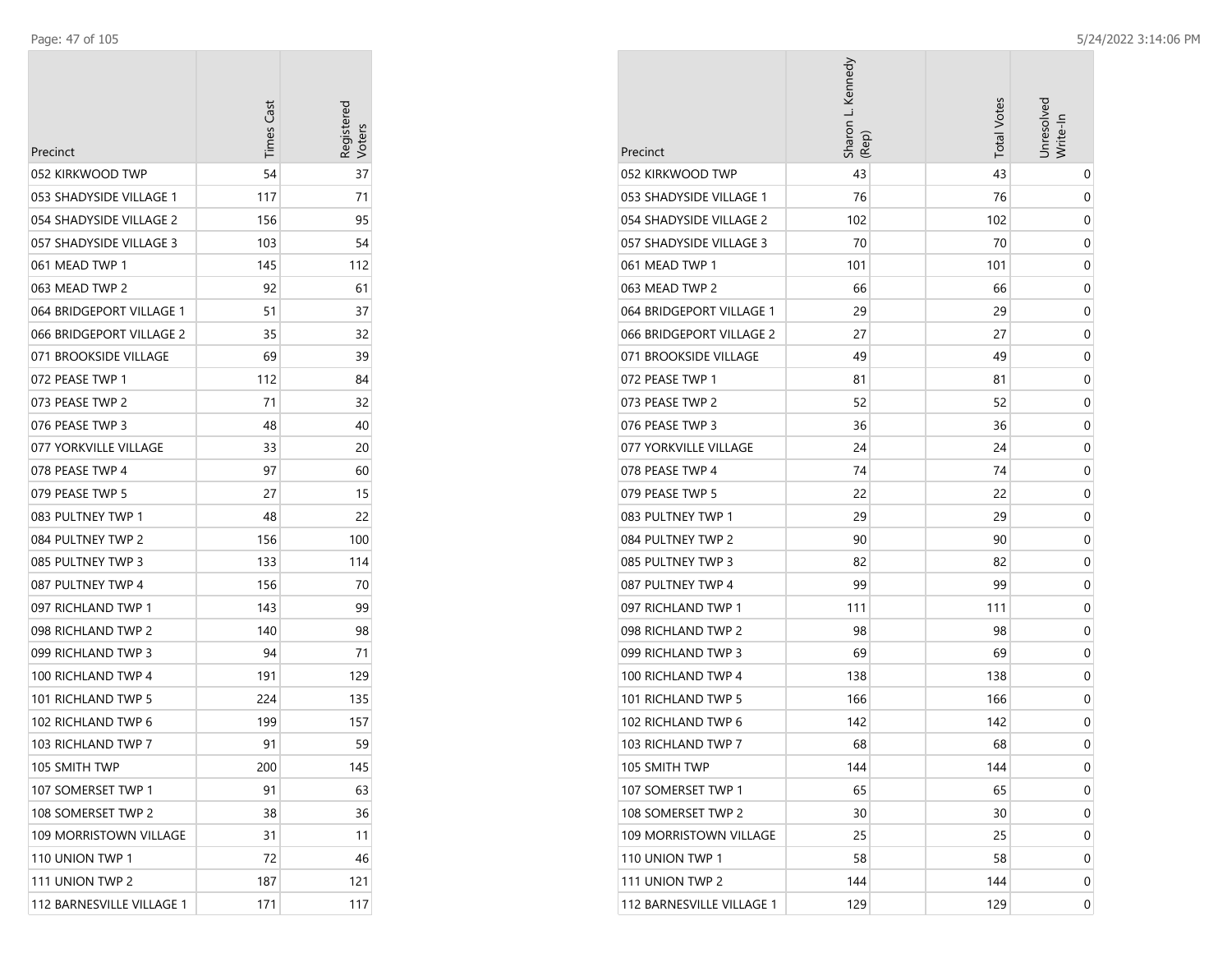| Precinct                             | <b>Times Cast</b> | Registered<br>Voters |
|--------------------------------------|-------------------|----------------------|
| 114 BARNESVILLE VILLAGE 2            | 103               | 84                   |
| 115 BARNESVILLE VILLAGE 3            | 71                | 42                   |
| 120 WARREN TWP                       | 236               | 160                  |
| <b>122 WASHINGTON TWP</b>            | 56                | 29                   |
| 123 WAYNE TWP                        | 103               | 68                   |
| 124 WHEELING TWP 1                   | 92                | 72                   |
| 125 WHEELING TWP 2                   | 81                | 59                   |
| <b>127 POWHATAN POINT</b><br>VILLAGE | 88                | 67                   |
| 129 YORK TWP                         | 92                | 71                   |
| <b>BELMONT - Total</b>               | 6,998             | 4,570                |
| <b>Cumulative</b>                    |                   |                      |
| Cumulative                           | 0                 | 0                    |
| Cumulative - Total                   | 0                 | 0                    |
| County - Total                       | 6,998             | 4,570                |

| Precinct                                    | Sharon L. Kennedy<br>(Rep) | <b>Total Votes</b> | Unresolved<br>Write-In |
|---------------------------------------------|----------------------------|--------------------|------------------------|
| 114 BARNESVILLE VILLAGE 2                   | 77                         | 77                 | 0                      |
| 115 BARNESVILLE VILLAGE 3                   | 58                         | 58                 | 0                      |
| 120 WARREN TWP                              | 179                        | 179                | 0                      |
| <b>122 WASHINGTON TWP</b>                   | 32                         | 32                 | 0                      |
| 123 WAYNE TWP                               | 64                         | 64                 | 0                      |
| 124 WHEELING TWP 1                          | 70                         | 70                 | 0                      |
| 125 WHEELING TWP 2                          | 58                         | 58                 | 0                      |
| <b>127 POWHATAN POINT</b><br><b>VILLAGE</b> | 65                         | 65                 | $\Omega$               |
| 129 YORK TWP                                | 68                         | 68                 | 0                      |
| <b>BELMONT - Total</b>                      | 4,983                      | 4,983              | 0                      |
| <b>Cumulative</b>                           |                            |                    |                        |
| Cumulative                                  | $\mathbf 0$                | 0                  | 0                      |
| Cumulative - Total                          | 0                          | 0                  | 0                      |
| County - Total                              | 4,983                      | 4,983              | 0                      |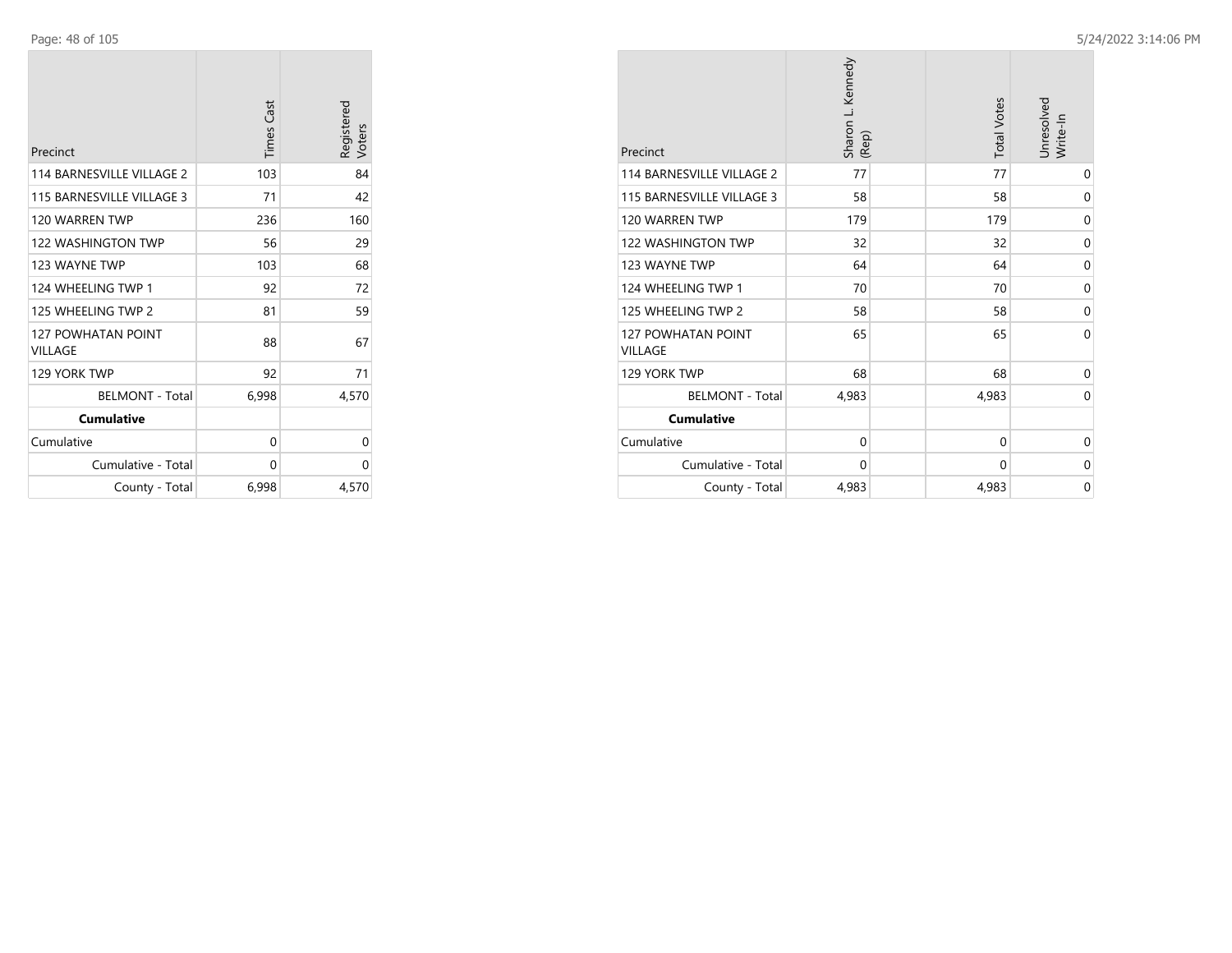## **Democratic Justice Of The Ohio Supreme Court (FTC 01/01/23) (Vote for 1) Dem**

| Precinct               | <b>Times Cast</b> | egisterec |
|------------------------|-------------------|-----------|
| County                 |                   |           |
| <b>BELMONT</b>         |                   |           |
| 001 BELLAIRE VILLAGE 1 | 60                | 108       |
| 002 BELLAIRE VILLAGE 2 | 36                | 60        |
| 005 BELLAIRE VILLAGE 3 | 32                | 62        |
| 007 MARTINS FERRY 1-A  | 95                | 143       |
| 009 MARTINS FERRY 2-A  | 65                | 111       |
| 011 MARTINS FERRY 3-A  | 9                 | 22        |
| 012 MARTINS FERRY 3-B  | 27                | 62        |
| 013 MARTINS FERRY 4-A  | 55                | 145       |
| 020 ST CLAIRSVILLE 1-A | 41                | 81        |
| 021 ST CLAIRSVILLE 2-A | 45                | 56        |
| 022 ST CLAIRSVILLE 2-B | 50                | 101       |
| 023 ST CLAIRSVILLE 3-A | 41                | 72        |
| 024 ST CLAIRSVILLE 3-B | 57                | 95        |
| 025 ST CLAIRSVILLE 4-A | 44                | 66        |
| 026 ST CLAIRSVILLE 4-B | 40                | 64        |
| 035 COLERAIN TWP 1     | 14                | 24        |
| 036 COLERAIN TWP 2     | 18                | 38        |
| 037 COLERAIN TWP 3     | 69                | 133       |
| 038 COLERAIN TWP 4     | 49                | 91        |
| 039 COLERAIN TWP 5     | 38                | 66        |
| 040 COLERAIN TWP 6     | 30                | 52        |
| 043 FLUSHING VILLAGE   | 26                | 38        |
| 045 HOLLOWAY VILLAGE   | 5                 | 8         |
| 046 FLUSHING TWP 1     | 14                | 36        |
| 047 FLUSHING TWP 2     | 4                 | 6         |
| 048 BELMONT VILLAGE    | 18                | 33        |
| 049 BETHESDA VILLAGE   | 39                | 47        |
| 050 GOSHEN TWP         | 44                | 84        |

| Precinct               | Terri Jamison<br>(Dem) | <b>Total Votes</b> | Jnresolved<br>Write-In |
|------------------------|------------------------|--------------------|------------------------|
| County                 |                        |                    |                        |
| <b>BELMONT</b>         |                        |                    |                        |
| 001 BELLAIRE VILLAGE 1 | 36                     | 36                 | 0                      |
| 002 BELLAIRE VILLAGE 2 | 24                     | 24                 | 0                      |
| 005 BELLAIRE VILLAGE 3 | 28                     | 28                 | 0                      |
| 007 MARTINS FERRY 1-A  | 62                     | 62                 | 0                      |
| 009 MARTINS FERRY 2-A  | 45                     | 45                 | 0                      |
| 011 MARTINS FERRY 3-A  | 8                      | 8                  | 0                      |
| 012 MARTINS FERRY 3-B  | 17                     | 17                 | 0                      |
| 013 MARTINS FERRY 4-A  | 38                     | 38                 | 0                      |
| 020 ST CLAIRSVILLE 1-A | 28                     | 28                 | 0                      |
| 021 ST CLAIRSVILLE 2-A | 36                     | 36                 | 0                      |
| 022 ST CLAIRSVILLE 2-B | 43                     | 43                 | 0                      |
| 023 ST CLAIRSVILLE 3-A | 30                     | 30                 | 0                      |
| 024 ST CLAIRSVILLE 3-B | 31                     | 31                 | 0                      |
| 025 ST CLAIRSVILLE 4-A | 36                     | 36                 | 0                      |
| 026 ST CLAIRSVILLE 4-B | 33                     | 33                 | 0                      |
| 035 COLERAIN TWP 1     | 11                     | 11                 | 0                      |
| 036 COLERAIN TWP 2     | 11                     | 11                 | 0                      |
| 037 COLERAIN TWP 3     | 58                     | 58                 | 0                      |
| 038 COLERAIN TWP 4     | 41                     | 41                 | 0                      |
| 039 COLERAIN TWP 5     | 31                     | 31                 | 0                      |
| 040 COLERAIN TWP 6     | 25                     | 25                 | 0                      |
| 043 FLUSHING VILLAGE   | 24                     | 24                 | 0                      |
| 045 HOLLOWAY VILLAGE   | 5                      | 5                  | 0                      |
| 046 FLUSHING TWP 1     | 7                      | 7                  | 0                      |
| 047 FLUSHING TWP 2     | 3                      | 3                  | 0                      |
| 048 BELMONT VILLAGE    | 15                     | 15                 | 0                      |
| 049 BETHESDA VILLAGE   | 29                     | 29                 | 0                      |
| 050 GOSHEN TWP         | 35                     | 35                 | 0                      |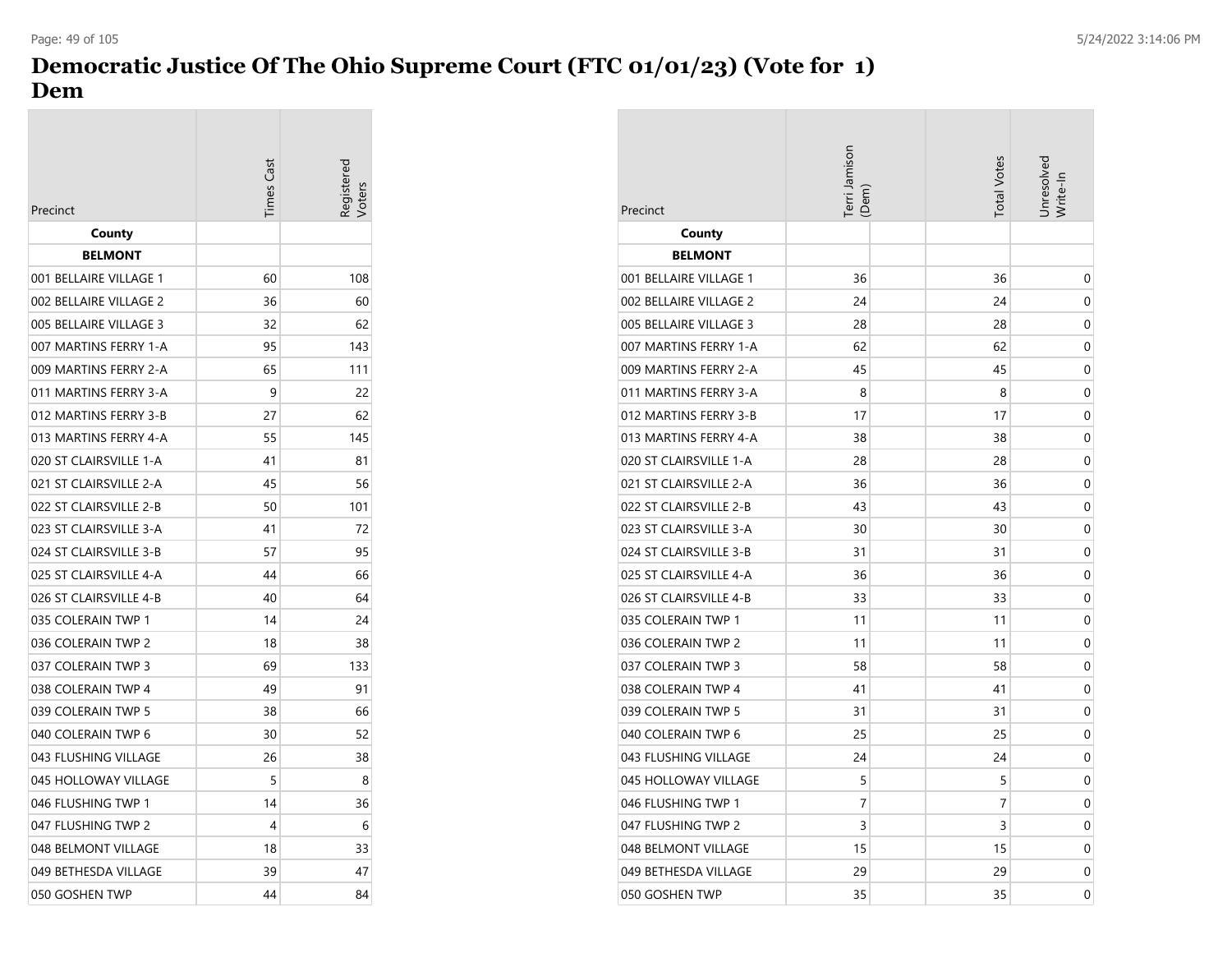÷

| Precinct                  | <b>Times Cast</b> | Registered |
|---------------------------|-------------------|------------|
| 052 KIRKWOOD TWP          | 2                 | 5          |
| 053 SHADYSIDE VILLAGE 1   | 62                | 98         |
| 054 SHADYSIDE VILLAGE 2   | 82                | 113        |
| 057 SHADYSIDE VILLAGE 3   | 61                | 94         |
| 061 MEAD TWP 1            | 64                | 109        |
| 063 MEAD TWP 2            | 40                | 59         |
| 064 BRIDGEPORT VILLAGE 1  | 25                | 41         |
| 066 BRIDGEPORT VILLAGE 2  | 35                | 67         |
| 071 BROOKSIDE VILLAGE     | 30                | 53         |
| 072 PEASE TWP 1           | 72                | 119        |
| 073 PEASE TWP 2           | 39                | 78         |
| 076 PEASE TWP 3           | 22                | 34         |
| 077 YORKVILLE VILLAGE     | 12                | 31         |
| 078 PEASE TWP 4           | 26                | 63         |
| 079 PEASE TWP 5           | 35                | 48         |
| 083 PULTNEY TWP 1         | 11                | 37         |
| 084 PULTNEY TWP 2         | 65                | 151        |
| 085 PULTNEY TWP 3         | 55                | 128        |
| 087 PULTNEY TWP 4         | 55                | 107        |
| 097 RICHLAND TWP 1        | 33                | 61         |
| 098 RICHLAND TWP 2        | 43                | 97         |
| 099 RICHLAND TWP 3        | 21                | 64         |
| 100 RICHLAND TWP 4        | 35                | 77         |
| 101 RICHLAND TWP 5        | 47                | 84         |
| 102 RICHLAND TWP 6        | 62                | 134        |
| 103 RICHLAND TWP 7        | 20                | 35         |
| 105 SMITH TWP             | 26                | 85         |
| 107 SOMERSET TWP 1        | 13                | 28         |
| 108 SOMERSET TWP 2        | 9                 | 12         |
| 109 MORRISTOWN VILLAGE    | 3                 | 14         |
| 110 UNION TWP 1           | 10                | 41         |
| 111 UNION TWP 2           | 47                | 123        |
| 112 BARNESVILLE VILLAGE 1 | 62                | 89         |

|                           | Terri Jamison<br>(Dem) | <b>Total Votes</b> | Jnresolved<br>Write-In |
|---------------------------|------------------------|--------------------|------------------------|
| Precinct                  |                        |                    |                        |
| 052 KIRKWOOD TWP          | $\overline{c}$         | $\overline{c}$     | 0                      |
| 053 SHADYSIDE VILLAGE 1   | 43                     | 43                 | 0                      |
| 054 SHADYSIDE VILLAGE 2   | 63                     | 63                 | 0                      |
| 057 SHADYSIDE VILLAGE 3   | 41                     | 41                 | 0                      |
| 061 MEAD TWP 1            | 50                     | 50                 | 0                      |
| 063 MEAD TWP 2            | 30                     | 30                 | 0                      |
| 064 BRIDGEPORT VILLAGE 1  | 16                     | 16                 | 0                      |
| 066 BRIDGEPORT VILLAGE 2  | 27                     | 27                 | 0                      |
| 071 BROOKSIDE VILLAGE     | 21                     | 21                 | 0                      |
| 072 PEASE TWP 1           | 55                     | 55                 | 0                      |
| 073 PEASE TWP 2           | 32                     | 32                 | 0                      |
| 076 PEASE TWP 3           | 18                     | 18                 | 0                      |
| 077 YORKVILLE VILLAGE     | 10                     | 10                 | 0                      |
| 078 PEASE TWP 4           | 22                     | 22                 | 0                      |
| 079 PEASE TWP 5           | 28                     | 28                 | 0                      |
| 083 PULTNEY TWP 1         | 8                      | 8                  | 0                      |
| 084 PULTNEY TWP 2         | 46                     | 46                 | 0                      |
| 085 PULTNEY TWP 3         | 36                     | 36                 | 0                      |
| 087 PULTNEY TWP 4         | 35                     | 35                 | 0                      |
| 097 RICHLAND TWP 1        | 18                     | 18                 | 0                      |
| 098 RICHLAND TWP 2        | 33                     | 33                 | 0                      |
| 099 RICHLAND TWP 3        | 20                     | 20                 | 0                      |
| 100 RICHLAND TWP 4        | 27                     | 27                 | 0                      |
| 101 RICHLAND TWP 5        | 36                     | 36                 | 0                      |
| 102 RICHLAND TWP 6        | 51                     | 51                 | 0                      |
| 103 RICHLAND TWP 7        | 12                     | 12                 | 0                      |
| 105 SMITH TWP             | 20                     | 20                 | 0                      |
| 107 SOMERSET TWP 1        | 10                     | 10                 | 0                      |
| 108 SOMERSET TWP 2        | 6                      | 6                  | 0                      |
| 109 MORRISTOWN VILLAGE    | 2                      | 2                  | 0                      |
| 110 UNION TWP 1           | 8                      | 8                  | 0                      |
| 111 UNION TWP 2           | 39                     | 39                 | 0                      |
| 112 BARNESVILLE VILLAGE 1 | 45                     | 45                 | 0                      |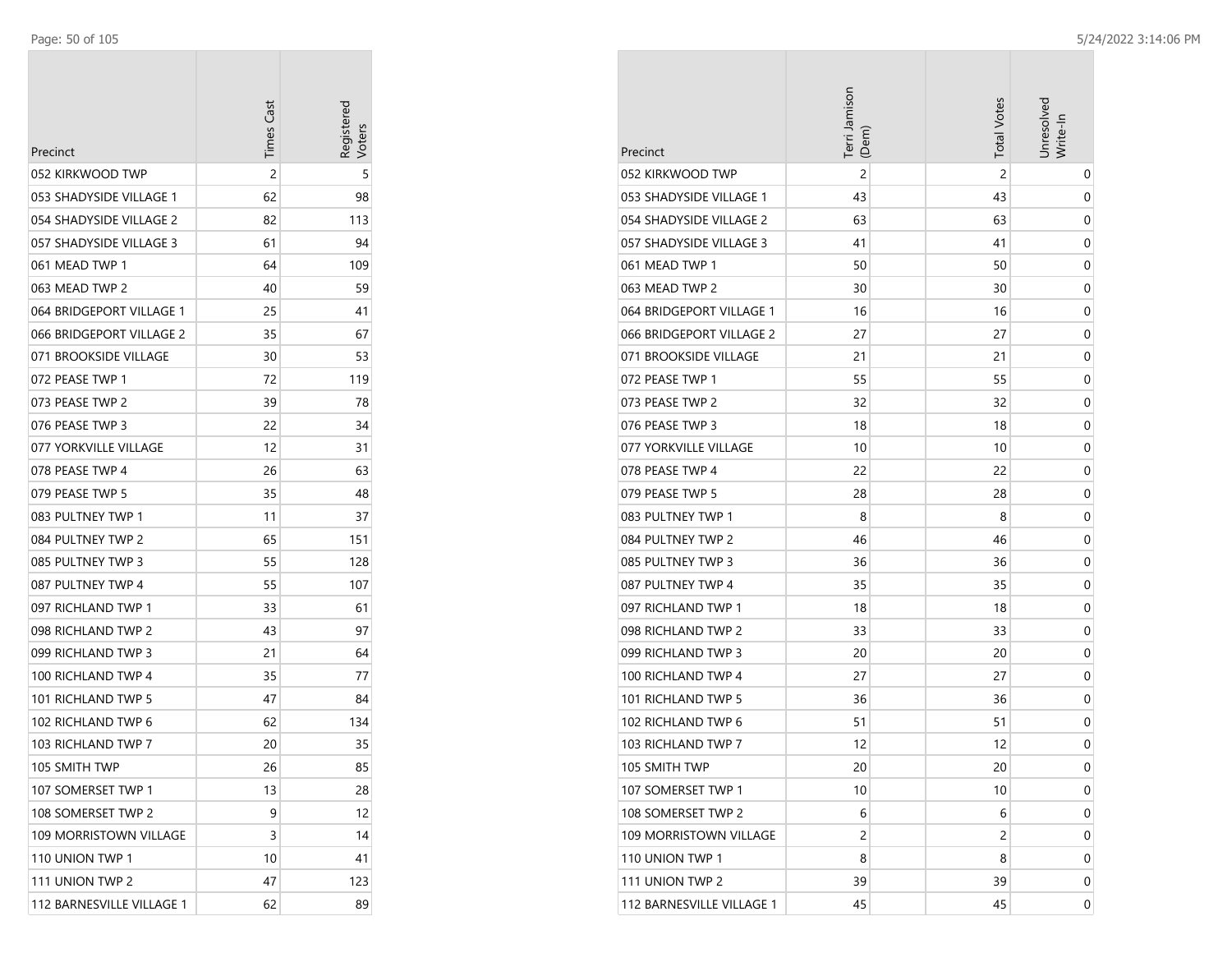| Precinct                             | <b>Times Cast</b> | Registered<br>Voters |
|--------------------------------------|-------------------|----------------------|
| <b>114 BARNESVILLE VILLAGE 2</b>     | 39                | 46                   |
| 115 BARNESVILLE VILLAGE 3            | 22                | 39                   |
| 120 WARREN TWP                       | 57                | 119                  |
| <b>122 WASHINGTON TWP</b>            | 18                | 33                   |
| 123 WAYNE TWP                        | 20                | 32                   |
| 124 WHEELING TWP 1                   | 37                | 53                   |
| 125 WHEELING TWP 2                   | 21                | 37                   |
| <b>127 POWHATAN POINT</b><br>VILLAGE | 66                | 99                   |
| 129 YORK TWP                         | 37                | 62                   |
| <b>BELMONT - Total</b>               | 2,606             | 4,803                |
| <b>Cumulative</b>                    |                   |                      |
| Cumulative                           | 0                 | 0                    |
| Cumulative - Total                   | 0                 | 0                    |
| County - Total                       | 2,606             | 4,803                |

| Precinct                             | Terri Jamison<br>(Dem) | <b>Total Votes</b> | Unresolved<br>Write-In |
|--------------------------------------|------------------------|--------------------|------------------------|
| 114 BARNESVILLE VILLAGE 2            | 31                     | 31                 | 0                      |
| 115 BARNESVILLE VILLAGE 3            | 19                     | 19                 | 0                      |
| 120 WARREN TWP                       | 40                     | 40                 | 0                      |
| <b>122 WASHINGTON TWP</b>            | 12                     | 12                 | 0                      |
| 123 WAYNE TWP                        | 14                     | 14                 | 0                      |
| 124 WHEELING TWP 1                   | 24                     | 24                 | 0                      |
| 125 WHEELING TWP 2                   | 16                     | 16                 | 0                      |
| 127 POWHATAN POINT<br><b>VILLAGE</b> | 49                     | 49                 | $\Omega$               |
| 129 YORK TWP                         | 27                     | 27                 | 0                      |
| <b>BELMONT - Total</b>               | 1,932                  | 1,932              | $\Omega$               |
| <b>Cumulative</b>                    |                        |                    |                        |
| Cumulative                           | $\mathbf 0$            | 0                  | 0                      |
| Cumulative - Total                   | 0                      | 0                  | 0                      |
| County - Total                       | 1,932                  | 1,932              | 0                      |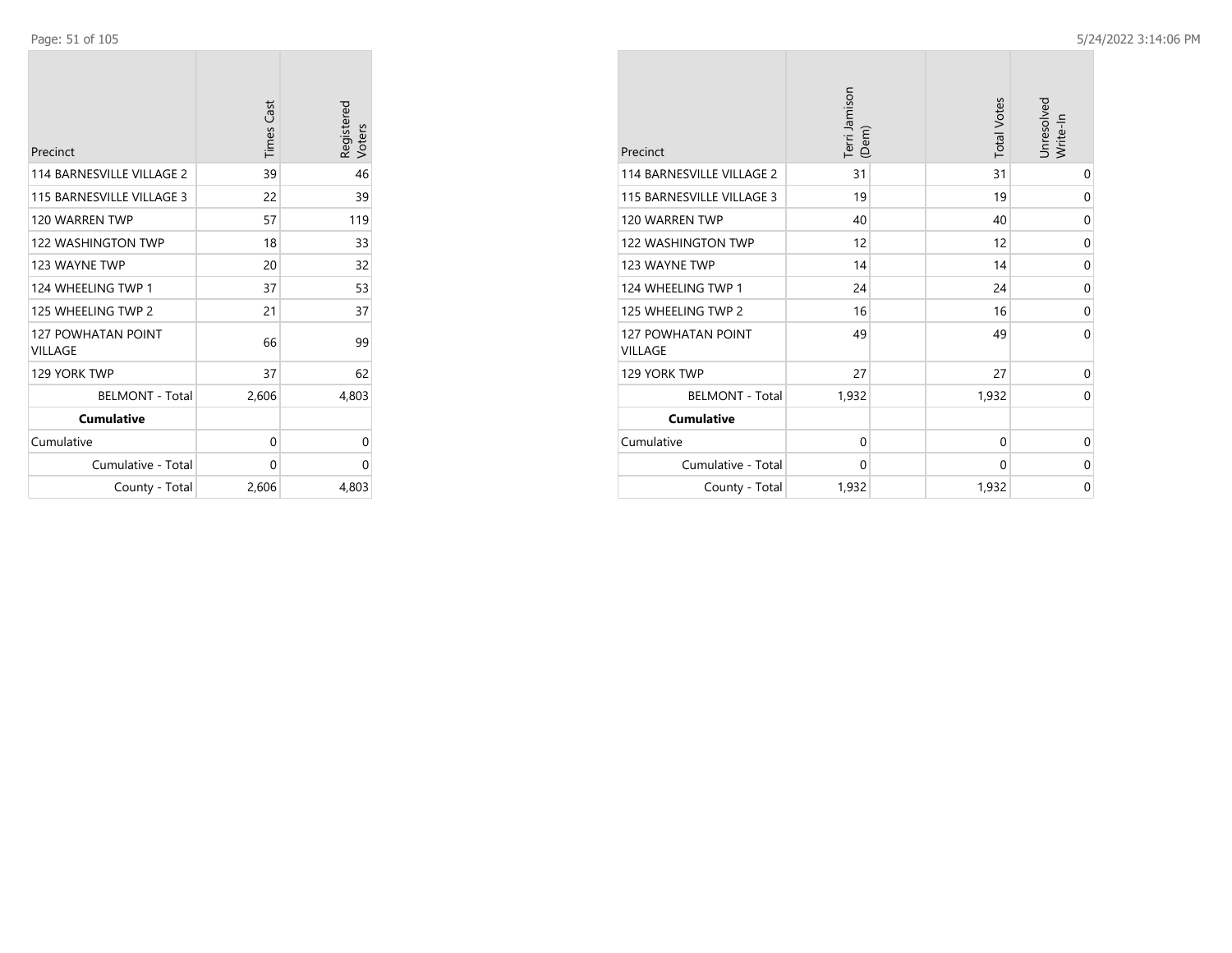# **Republican Justice Of The Ohio Supreme Court (FTC 01/01/23) (Vote for 1) Rep**

| Precinct               | imes Cast |     |
|------------------------|-----------|-----|
| County                 |           |     |
| <b>BELMONT</b>         |           |     |
| 001 BELLAIRE VILLAGE 1 | 133       | 55  |
| 002 BELLAIRE VILLAGE 2 | 48        | 41  |
| 005 BELLAIRE VILLAGE 3 | 69        | 24  |
| 007 MARTINS FERRY 1-A  | 114       | 75  |
| 009 MARTINS FERRY 2-A  | 93        | 76  |
| 011 MARTINS FERRY 3-A  | 32        | 21  |
| 012 MARTINS FERRY 3-B  | 66        | 37  |
| 013 MARTINS FERRY 4-A  | 70        | 46  |
| 020 ST CLAIRSVILLE 1-A | 123       | 71  |
| 021 ST CLAIRSVILLE 2-A | 81        | 47  |
| 022 ST CLAIRSVILLE 2-B | 131       | 102 |
| 023 ST CLAIRSVILLE 3-A | 85        | 53  |
| 024 ST CLAIRSVILLE 3-B | 85        | 62  |
| 025 ST CLAIRSVILLE 4-A | 83        | 39  |
| 026 ST CLAIRSVILLE 4-B | 74        | 51  |
| 035 COLERAIN TWP 1     | 64        | 41  |
| 036 COLERAIN TWP 2     | 65        | 38  |
| 037 COLERAIN TWP 3     | 213       | 92  |
| 038 COLERAIN TWP 4     | 88        | 40  |
| 039 COLERAIN TWP 5     | 119       | 84  |
| 040 COLERAIN TWP 6     | 62        | 39  |
| 043 FLUSHING VILLAGE   | 98        | 60  |
| 045 HOLLOWAY VILLAGE   | 24        | 11  |
| 046 FLUSHING TWP 1     | 55        | 31  |
| 047 FLUSHING TWP 2     | 21        | 20  |
| 048 BELMONT VILLAGE    | 56        | 40  |
| 049 BETHESDA VILLAGE   | 137       | 77  |
| 050 GOSHEN TWP         | 212       | 163 |

| Precinct               | Pat Fischer<br>(Rep) | <b>Total Votes</b> | Unresolved<br>Write-In |
|------------------------|----------------------|--------------------|------------------------|
| County                 |                      |                    |                        |
| <b>BELMONT</b>         |                      |                    |                        |
| 001 BELLAIRE VILLAGE 1 | 91                   | 91                 | 0                      |
| 002 BELLAIRE VILLAGE 2 | 35                   | 35                 | 0                      |
| 005 BELLAIRE VILLAGE 3 | 41                   | 41                 | 0                      |
| 007 MARTINS FERRY 1-A  | 87                   | 87                 | 0                      |
| 009 MARTINS FERRY 2-A  | 58                   | 58                 | 0                      |
| 011 MARTINS FERRY 3-A  | 25                   | 25                 | 0                      |
| 012 MARTINS FERRY 3-B  | 44                   | 44                 | 0                      |
| 013 MARTINS FERRY 4-A  | 43                   | 43                 | 0                      |
| 020 ST CLAIRSVILLE 1-A | 67                   | 67                 | 0                      |
| 021 ST CLAIRSVILLE 2-A | 55                   | 55                 | 0                      |
| 022 ST CLAIRSVILLE 2-B | 84                   | 84                 | 0                      |
| 023 ST CLAIRSVILLE 3-A | 59                   | 59                 | 0                      |
| 024 ST CLAIRSVILLE 3-B | 55                   | 55                 | 0                      |
| 025 ST CLAIRSVILLE 4-A | 57                   | 57                 | 0                      |
| 026 ST CLAIRSVILLE 4-B | 53                   | 53                 | 0                      |
| 035 COLERAIN TWP 1     | 47                   | 47                 | 0                      |
| 036 COLERAIN TWP 2     | 45                   | 45                 | 0                      |
| 037 COLERAIN TWP 3     | 144                  | 144                | 0                      |
| 038 COLERAIN TWP 4     | 61                   | 61                 | 0                      |
| 039 COLERAIN TWP 5     | 77                   | 77                 | 0                      |
| 040 COLERAIN TWP 6     | 41                   | 41                 | 0                      |
| 043 FLUSHING VILLAGE   | 67                   | 67                 | 0                      |
| 045 HOLLOWAY VILLAGE   | 19                   | 19                 | 0                      |
| 046 FLUSHING TWP 1     | 40                   | 40                 | 0                      |
| 047 FLUSHING TWP 2     | 17                   | 17                 | 0                      |
| 048 BELMONT VILLAGE    | 39                   | 39                 | 0                      |
| 049 BETHESDA VILLAGE   | 100                  | 100                | 0                      |
| 050 GOSHEN TWP         | 134                  | 134                | 0                      |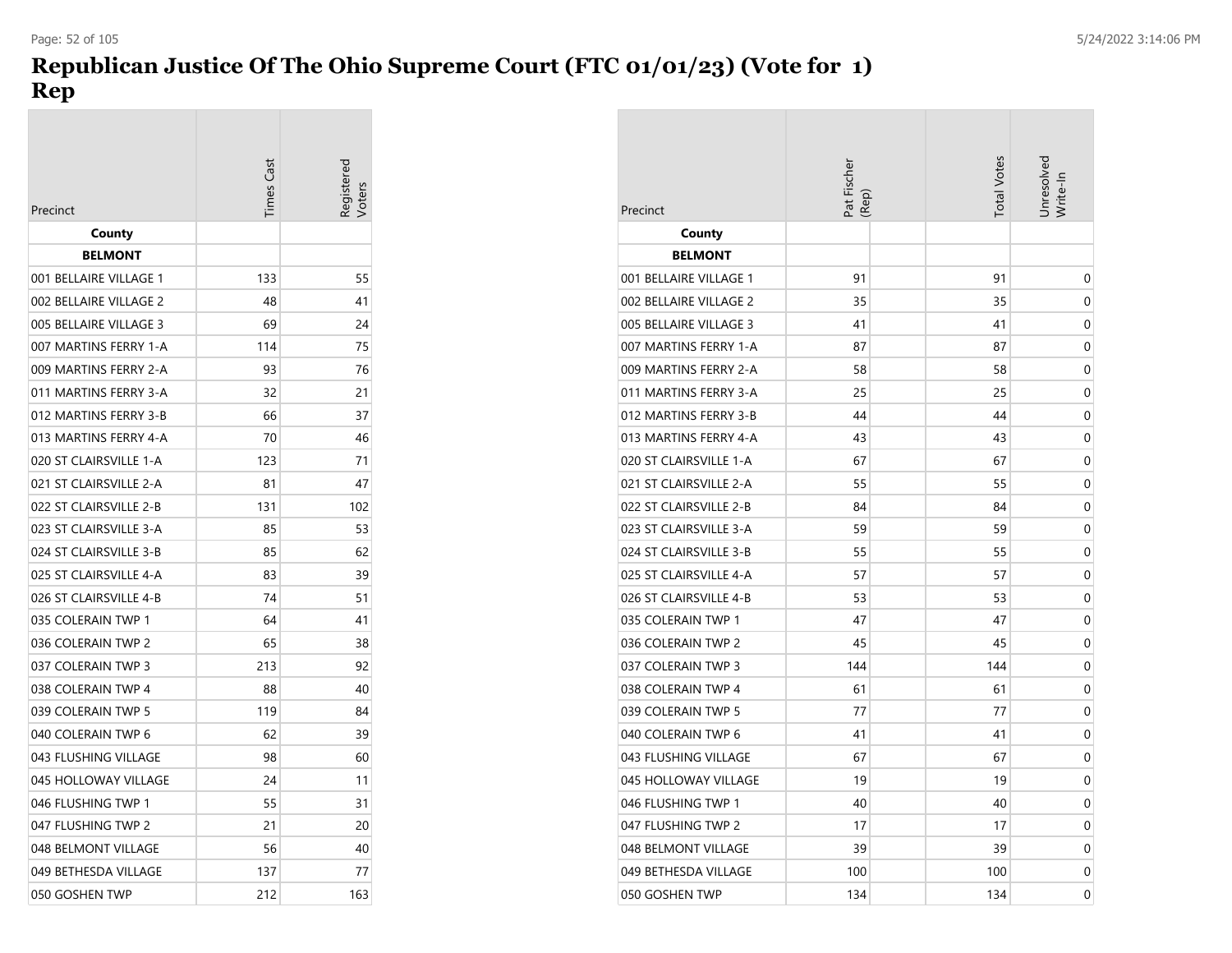| Precinct                  | <b>Times Cast</b> | Registerec |
|---------------------------|-------------------|------------|
| 052 KIRKWOOD TWP          | 54                | 37         |
| 053 SHADYSIDE VILLAGE 1   | 117               | 71         |
| 054 SHADYSIDE VILLAGE 2   | 156               | 95         |
| 057 SHADYSIDE VILLAGE 3   | 103               | 54         |
| 061 MEAD TWP 1            | 145               | 112        |
| 063 MEAD TWP 2            | 92                | 61         |
| 064 BRIDGEPORT VILLAGE 1  | 51                | 37         |
| 066 BRIDGEPORT VILLAGE 2  | 35                | 32         |
| 071 BROOKSIDE VILLAGE     | 69                | 39         |
| 072 PEASE TWP 1           | 112               | 84         |
| 073 PEASE TWP 2           | 71                | 32         |
| 076 PEASE TWP 3           | 48                | 40         |
| 077 YORKVILLE VILLAGE     | 33                | 20         |
| 078 PEASE TWP 4           | 97                | 60         |
| 079 PEASE TWP 5           | 27                | 15         |
| 083 PULTNEY TWP 1         | 48                | 22         |
| 084 PULTNEY TWP 2         | 156               | 100        |
| 085 PULTNEY TWP 3         | 133               | 114        |
| 087 PULTNEY TWP 4         | 156               | 70         |
| 097 RICHLAND TWP 1        | 143               | 99         |
| 098 RICHLAND TWP 2        | 140               | 98         |
| 099 RICHLAND TWP 3        | 94                | 71         |
| 100 RICHLAND TWP 4        | 191               | 129        |
| 101 RICHLAND TWP 5        | 224               | 135        |
| 102 RICHLAND TWP 6        | 199               | 157        |
| 103 RICHLAND TWP 7        | 91                | 59         |
| 105 SMITH TWP             | 200               | 145        |
| 107 SOMERSET TWP 1        | 91                | 63         |
| 108 SOMERSET TWP 2        | 38                | 36         |
| 109 MORRISTOWN VILLAGE    | 31                | 11         |
| 110 UNION TWP 1           | 72                | 46         |
| 111 UNION TWP 2           | 187               | 121        |
| 112 BARNESVILLE VILLAGE 1 | 171               | 117        |

|                           | Pat Fischer<br>(Rep) | <b>Total Votes</b> | Unresolved<br>Write-In |
|---------------------------|----------------------|--------------------|------------------------|
| Precinct                  |                      |                    |                        |
| 052 KIRKWOOD TWP          | 41                   | 41                 | 0                      |
| 053 SHADYSIDE VILLAGE 1   | 78                   | 78                 | 0                      |
| 054 SHADYSIDE VILLAGE 2   | 96                   | 96                 | 0                      |
| 057 SHADYSIDE VILLAGE 3   | 65                   | 65                 | 0                      |
| 061 MEAD TWP 1            | 97                   | 97                 | 0                      |
| 063 MEAD TWP 2            | 65                   | 65                 | 0                      |
| 064 BRIDGEPORT VILLAGE 1  | 25                   | 25                 | 0                      |
| 066 BRIDGEPORT VILLAGE 2  | 25                   | 25                 | 0                      |
| 071 BROOKSIDE VILLAGE     | 47                   | 47                 | 0                      |
| 072 PEASE TWP 1           | 80                   | 80                 | 0                      |
| 073 PEASE TWP 2           | 50                   | 50                 | 0                      |
| 076 PEASE TWP 3           | 37                   | 37                 | 0                      |
| 077 YORKVILLE VILLAGE     | 19                   | 19                 | 0                      |
| 078 PEASE TWP 4           | 72                   | 72                 | 0                      |
| 079 PEASE TWP 5           | 21                   | 21                 | 0                      |
| 083 PULTNEY TWP 1         | 32                   | 32                 | 0                      |
| 084 PULTNEY TWP 2         | 88                   | 88                 | 0                      |
| 085 PULTNEY TWP 3         | 80                   | 80                 | 0                      |
| 087 PULTNEY TWP 4         | 96                   | 96                 | 0                      |
| 097 RICHLAND TWP 1        | 100                  | 100                | 0                      |
| 098 RICHLAND TWP 2        | 95                   | 95                 | 0                      |
| 099 RICHLAND TWP 3        | 63                   | 63                 | 0                      |
| 100 RICHLAND TWP 4        | 130                  | 130                | 0                      |
| 101 RICHLAND TWP 5        | 158                  | 158                | 0                      |
| 102 RICHLAND TWP 6        | 142                  | 142                | 0                      |
| 103 RICHLAND TWP 7        | 67                   | 67                 | 0                      |
| 105 SMITH TWP             | 144                  | 144                | 0                      |
| 107 SOMERSET TWP 1        | 60                   | 60                 | 0                      |
| 108 SOMERSET TWP 2        | 26                   | 26                 | 0                      |
| 109 MORRISTOWN VILLAGE    | 25                   | 25                 | 0                      |
| 110 UNION TWP 1           | 54                   | 54                 | 0                      |
| 111 UNION TWP 2           | 135                  | 135                | 0                      |
| 112 BARNESVILLE VILLAGE 1 | 128                  | 128                | 0                      |

 $\sim$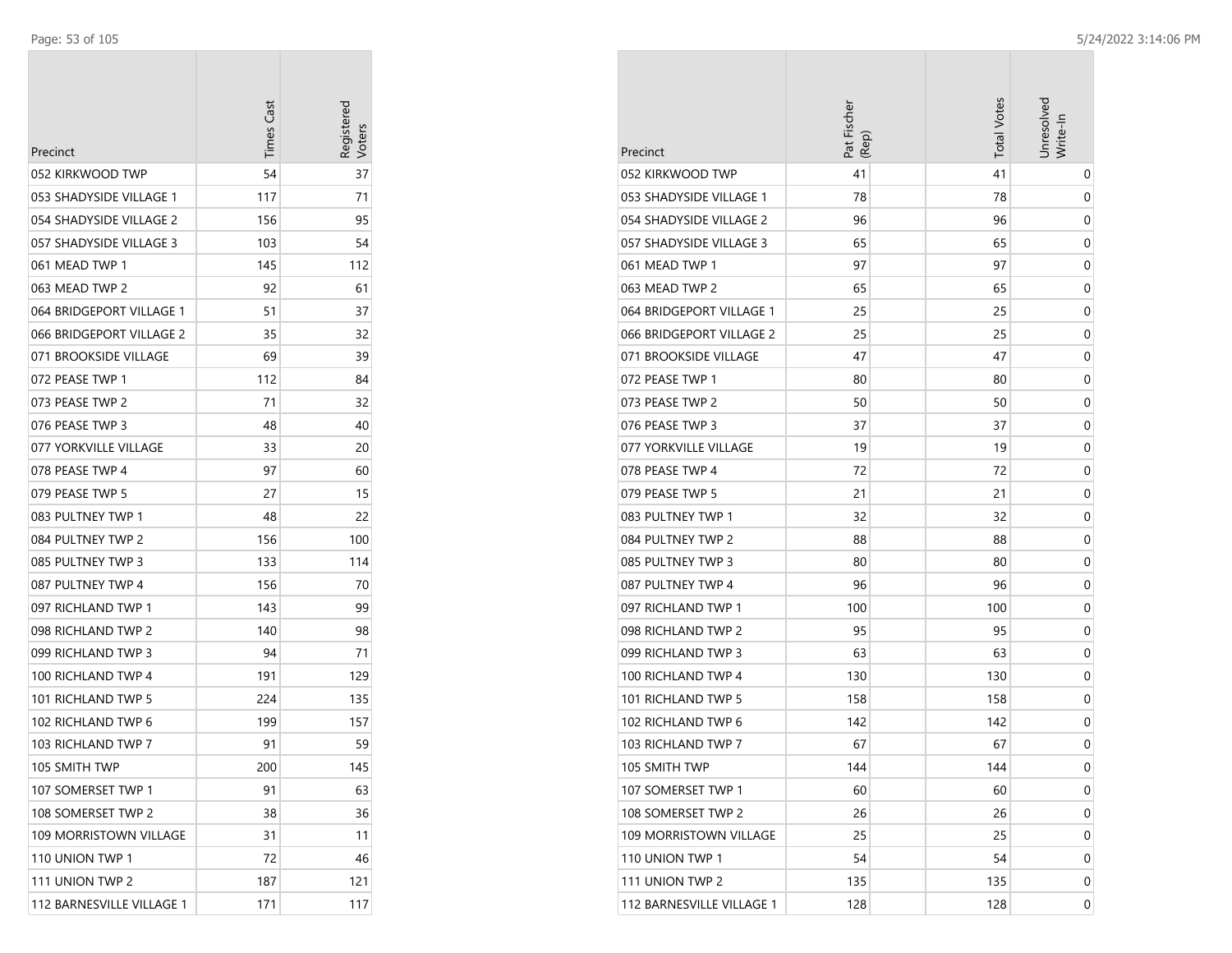| Precinct                             | <b>Times Cast</b> | Registered<br>Voters |
|--------------------------------------|-------------------|----------------------|
| <b>114 BARNESVILLE VILLAGE 2</b>     | 103               | 84                   |
| 115 BARNESVILLE VILLAGE 3            | 71                | 42                   |
| 120 WARREN TWP                       | 236               | 160                  |
| <b>122 WASHINGTON TWP</b>            | 56                | 29                   |
| 123 WAYNE TWP                        | 103               | 68                   |
| 124 WHEELING TWP 1                   | 92                | 72                   |
| 125 WHEELING TWP 2                   | 81                | 59                   |
| <b>127 POWHATAN POINT</b><br>VILLAGE | 88                | 67                   |
| 129 YORK TWP                         | 92                | 71                   |
| <b>BELMONT - Total</b>               | 6,998             | 4,570                |
| <b>Cumulative</b>                    |                   |                      |
| Cumulative                           | 0                 | 0                    |
| Cumulative - Total                   | 0                 | 0                    |
| County - Total                       | 6,998             | 4,570                |

|                                      | Pat Fischer<br>(Rep) | <b>Total Votes</b> | Unresolved<br>Write-In |
|--------------------------------------|----------------------|--------------------|------------------------|
| Precinct                             |                      |                    |                        |
| 114 BARNESVILLE VILLAGE 2            | 79                   | 79                 | 0                      |
| 115 BARNESVILLE VILLAGE 3            | 55                   | 55                 | 0                      |
| 120 WARREN TWP                       | 167                  | 167                | 0                      |
| 122 WASHINGTON TWP                   | 32                   | 32                 | $\mathbf 0$            |
| 123 WAYNE TWP                        | 67                   | 67                 | $\mathbf 0$            |
| 124 WHEELING TWP 1                   | 72                   | 72                 | 0                      |
| 125 WHEELING TWP 2                   | 54                   | 54                 | 0                      |
| 127 POWHATAN POINT<br><b>VILLAGE</b> | 60                   | 60                 | $\Omega$               |
| 129 YORK TWP                         | 69                   | 69                 | $\mathbf 0$            |
| <b>BELMONT - Total</b>               | 4,781                | 4,781              | $\mathbf 0$            |
| <b>Cumulative</b>                    |                      |                    |                        |
| Cumulative                           | $\mathbf 0$          | $\mathbf 0$        | 0                      |
| Cumulative - Total                   | $\mathbf 0$          | $\mathbf 0$        | 0                      |
| County - Total                       | 4,781                | 4,781              | $\mathbf 0$            |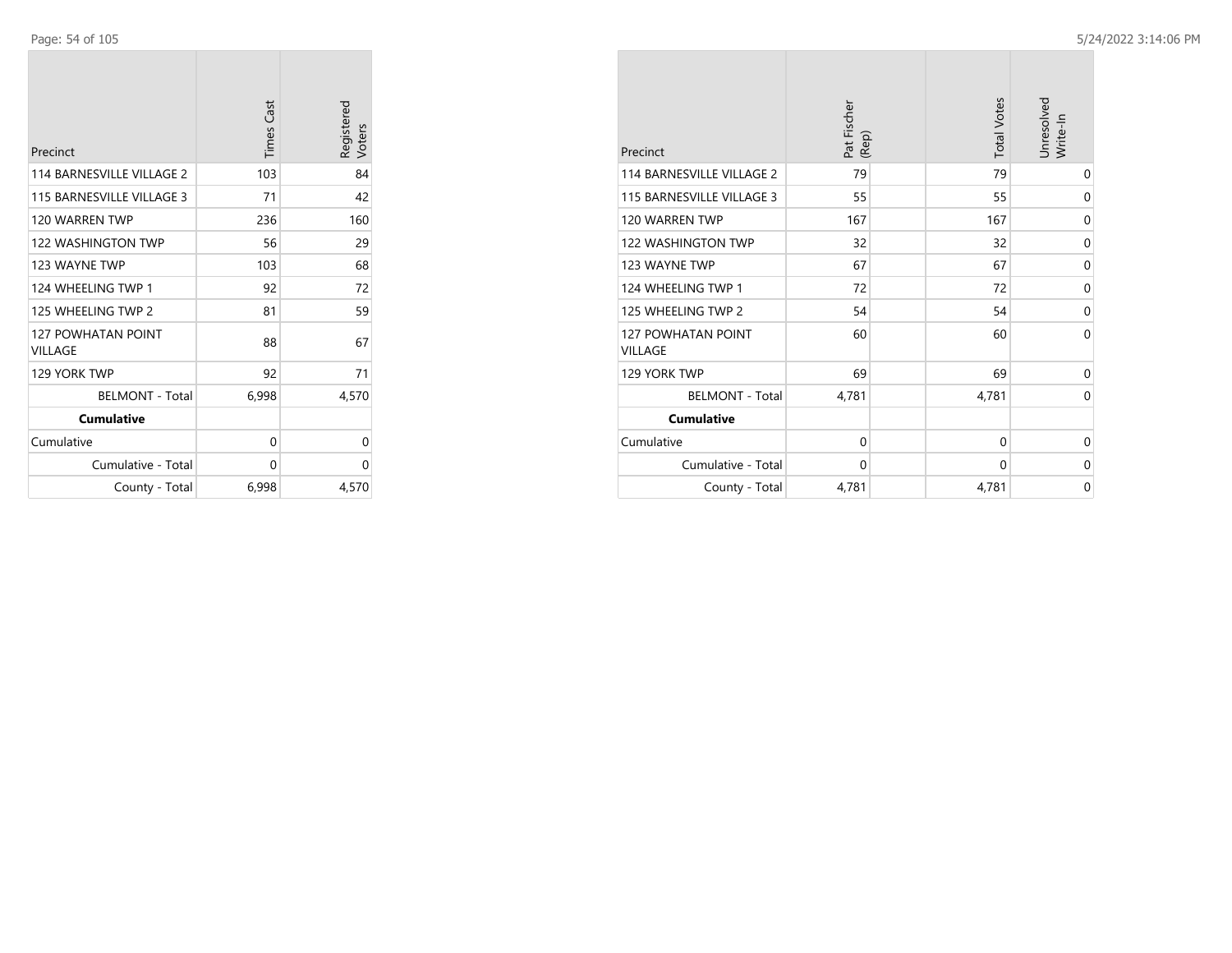## **Democratic Justice Of The Ohio Supreme Court (FTC 01/02/23) (Vote for 1) Dem**

| Precinct               | <b>Times Cast</b> | egisterec |
|------------------------|-------------------|-----------|
| County                 |                   |           |
| <b>BELMONT</b>         |                   |           |
| 001 BELLAIRE VILLAGE 1 | 60                | 108       |
| 002 BELLAIRE VILLAGE 2 | 36                | 60        |
| 005 BELLAIRE VILLAGE 3 | 32                | 62        |
| 007 MARTINS FERRY 1-A  | 95                | 143       |
| 009 MARTINS FERRY 2-A  | 65                | 111       |
| 011 MARTINS FERRY 3-A  | 9                 | 22        |
| 012 MARTINS FERRY 3-B  | 27                | 62        |
| 013 MARTINS FERRY 4-A  | 55                | 145       |
| 020 ST CLAIRSVILLE 1-A | 41                | 81        |
| 021 ST CLAIRSVILLE 2-A | 45                | 56        |
| 022 ST CLAIRSVILLE 2-B | 50                | 101       |
| 023 ST CLAIRSVILLE 3-A | 41                | 72        |
| 024 ST CLAIRSVILLE 3-B | 57                | 95        |
| 025 ST CLAIRSVILLE 4-A | 44                | 66        |
| 026 ST CLAIRSVILLE 4-B | 40                | 64        |
| 035 COLERAIN TWP 1     | 14                | 24        |
| 036 COLERAIN TWP 2     | 18                | 38        |
| 037 COLERAIN TWP 3     | 69                | 133       |
| 038 COLERAIN TWP 4     | 49                | 91        |
| 039 COLERAIN TWP 5     | 38                | 66        |
| 040 COLERAIN TWP 6     | 30                | 52        |
| 043 FLUSHING VILLAGE   | 26                | 38        |
| 045 HOLLOWAY VILLAGE   | 5                 | 8         |
| 046 FLUSHING TWP 1     | 14                | 36        |
| 047 FLUSHING TWP 2     | 4                 | 6         |
| 048 BELMONT VILLAGE    | 18                | 33        |
| 049 BETHESDA VILLAGE   | 39                | 47        |
| 050 GOSHEN TWP         | 44                | 84        |

| Precinct               | Vlarilyn Zayas<br>(Dem) | <b>Total Votes</b> | Jnresolved<br>Write-In |
|------------------------|-------------------------|--------------------|------------------------|
| County                 |                         |                    |                        |
| <b>BELMONT</b>         |                         |                    |                        |
| 001 BELLAIRE VILLAGE 1 | 37                      | 37                 | 0                      |
| 002 BELLAIRE VILLAGE 2 | 25                      | 25                 | 0                      |
| 005 BELLAIRE VILLAGE 3 | 26                      | 26                 | 0                      |
| 007 MARTINS FERRY 1-A  | 62                      | 62                 | 0                      |
| 009 MARTINS FERRY 2-A  | 44                      | 44                 | 0                      |
| 011 MARTINS FERRY 3-A  | 9                       | 9                  | $\mathbf 0$            |
| 012 MARTINS FERRY 3-B  | 16                      | 16                 | 0                      |
| 013 MARTINS FERRY 4-A  | 38                      | 38                 | 0                      |
| 020 ST CLAIRSVILLE 1-A | 29                      | 29                 | 0                      |
| 021 ST CLAIRSVILLE 2-A | 38                      | 38                 | 0                      |
| 022 ST CLAIRSVILLE 2-B | 39                      | 39                 | 0                      |
| 023 ST CLAIRSVILLE 3-A | 31                      | 31                 | 0                      |
| 024 ST CLAIRSVILLE 3-B | 35                      | 35                 | 0                      |
| 025 ST CLAIRSVILLE 4-A | 33                      | 33                 | $\mathbf 0$            |
| 026 ST CLAIRSVILLE 4-B | 31                      | 31                 | 0                      |
| 035 COLERAIN TWP 1     | 13                      | 13                 | 0                      |
| 036 COLERAIN TWP 2     | 11                      | 11                 | 0                      |
| 037 COLERAIN TWP 3     | 56                      | 56                 | 0                      |
| 038 COLERAIN TWP 4     | 42                      | 42                 | 0                      |
| 039 COLERAIN TWP 5     | 29                      | 29                 | 0                      |
| 040 COLERAIN TWP 6     | 25                      | 25                 | 0                      |
| 043 FLUSHING VILLAGE   | 24                      | 24                 | 0                      |
| 045 HOLLOWAY VILLAGE   | 5                       | 5                  | 0                      |
| 046 FLUSHING TWP 1     | 8                       | 8                  | 0                      |
| 047 FLUSHING TWP 2     | 3                       | 3                  | 0                      |
| 048 BELMONT VILLAGE    | 15                      | 15                 | 0                      |
| 049 BETHESDA VILLAGE   | 30                      | 30                 | 0                      |
| 050 GOSHEN TWP         | 35                      | 35                 | 0                      |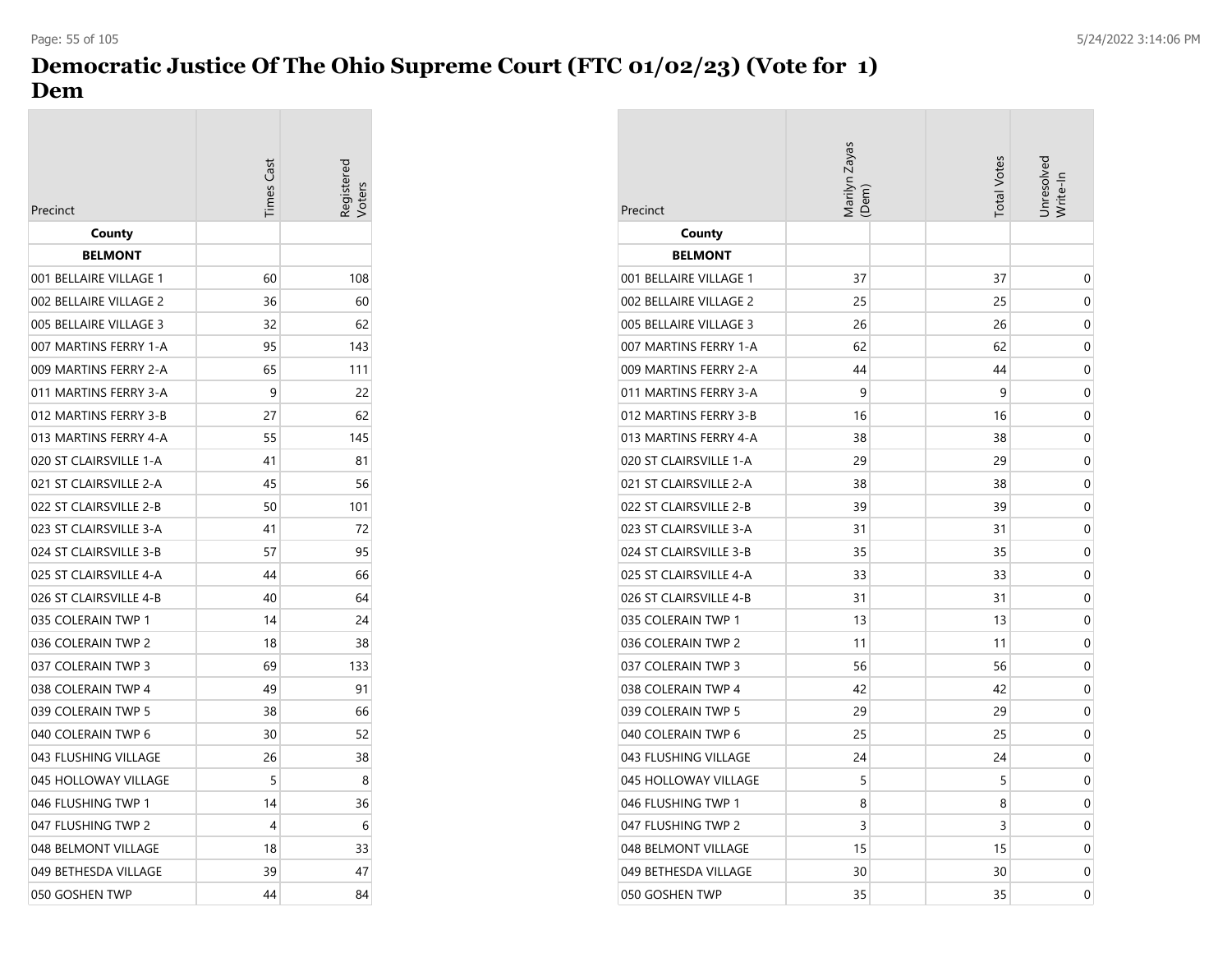| Precinct                  | <b>Times Cast</b> | Registereo<br>/oters |
|---------------------------|-------------------|----------------------|
| 052 KIRKWOOD TWP          | 2                 | 5                    |
| 053 SHADYSIDE VILLAGE 1   | 62                | 98                   |
| 054 SHADYSIDE VILLAGE 2   | 82                | 113                  |
| 057 SHADYSIDE VILLAGE 3   | 61                | 94                   |
| 061 MEAD TWP 1            | 64                | 109                  |
| 063 MEAD TWP 2            | 40                | 59                   |
| 064 BRIDGEPORT VILLAGE 1  | 25                | 41                   |
| 066 BRIDGEPORT VILLAGE 2  | 35                | 67                   |
| 071 BROOKSIDE VILLAGE     | 30                | 53                   |
| 072 PEASE TWP 1           | 72                | 119                  |
| 073 PEASE TWP 2           | 39                | 78                   |
| 076 PEASE TWP 3           | 22                | 34                   |
| 077 YORKVILLE VILLAGE     | 12                | 31                   |
| 078 PEASE TWP 4           | 26                | 63                   |
| 079 PEASE TWP 5           | 35                | 48                   |
| 083 PULTNEY TWP 1         | 11                | 37                   |
| 084 PULTNEY TWP 2         | 65                | 151                  |
| 085 PULTNEY TWP 3         | 55                | 128                  |
| 087 PULTNEY TWP 4         | 55                | 107                  |
| 097 RICHLAND TWP 1        | 33                | 61                   |
| 098 RICHLAND TWP 2        | 43                | 97                   |
| 099 RICHLAND TWP 3        | 21                | 64                   |
| 100 RICHLAND TWP 4        | 35                | 77                   |
| 101 RICHLAND TWP 5        | 47                | 84                   |
| 102 RICHLAND TWP 6        | 62                | 134                  |
| 103 RICHLAND TWP 7        | 20                | 35                   |
| 105 SMITH TWP             | 26                | 85                   |
| 107 SOMERSET TWP 1        | 13                | 28                   |
| 108 SOMERSET TWP 2        | 9                 | 12                   |
| 109 MORRISTOWN VILLAGE    | 3                 | 14                   |
| 110 UNION TWP 1           | 10                | 41                   |
| 111 UNION TWP 2           | 47                | 123                  |
| 112 BARNESVILLE VILLAGE 1 | 62                | 89                   |

| Precinct                  | Marilyn Zayas<br>(Dem) | <b>Total Votes</b> | Jnresolved<br>Write-In |
|---------------------------|------------------------|--------------------|------------------------|
| 052 KIRKWOOD TWP          | $\overline{c}$         | $\overline{2}$     | 0                      |
| 053 SHADYSIDE VILLAGE 1   | 41                     | 41                 | 0                      |
| 054 SHADYSIDE VILLAGE 2   | 63                     | 63                 | 0                      |
| 057 SHADYSIDE VILLAGE 3   | 41                     | 41                 | 0                      |
| 061 MEAD TWP 1            | 48                     | 48                 | 0                      |
| 063 MEAD TWP 2            | 31                     | 31                 | 0                      |
| 064 BRIDGEPORT VILLAGE 1  | 20                     | 20                 | 0                      |
| 066 BRIDGEPORT VILLAGE 2  | 31                     | 31                 | 0                      |
| 071 BROOKSIDE VILLAGE     | 22                     | 22                 | 0                      |
| 072 PEASE TWP 1           | 53                     | 53                 | 0                      |
| 073 PEASE TWP 2           | 34                     | 34                 | 0                      |
| 076 PEASE TWP 3           | 17                     | 17                 | 0                      |
| 077 YORKVILLE VILLAGE     | 9                      | 9                  | 0                      |
| 078 PEASE TWP 4           | 23                     | 23                 | 0                      |
| 079 PEASE TWP 5           | 26                     | 26                 | 0                      |
| 083 PULTNEY TWP 1         | 7                      | 7                  | 0                      |
| 084 PULTNEY TWP 2         | 43                     | 43                 | 0                      |
| 085 PULTNEY TWP 3         | 34                     | 34                 | 0                      |
| 087 PULTNEY TWP 4         | 35                     | 35                 | 0                      |
| 097 RICHLAND TWP 1        | 19                     | 19                 | 0                      |
| 098 RICHLAND TWP 2        | 33                     | 33                 | 0                      |
| 099 RICHLAND TWP 3        | 17                     | 17                 | 0                      |
| 100 RICHLAND TWP 4        | 26                     | 26                 | 0                      |
| 101 RICHLAND TWP 5        | 31                     | 31                 | 0                      |
| 102 RICHLAND TWP 6        | 49                     | 49                 | 0                      |
| 103 RICHLAND TWP 7        | 12                     | 12                 | 0                      |
| 105 SMITH TWP             | 20                     | 20                 | 0                      |
| 107 SOMERSET TWP 1        | 10                     | 10                 | 0                      |
| 108 SOMERSET TWP 2        | 6                      | 6                  | 0                      |
| 109 MORRISTOWN VILLAGE    | $\overline{c}$         | 2                  | 0                      |
| 110 UNION TWP 1           | 8                      | 8                  | 0                      |
| 111 UNION TWP 2           | 39                     | 39                 | 0                      |
| 112 BARNESVILLE VILLAGE 1 | 43                     | 43                 | 0                      |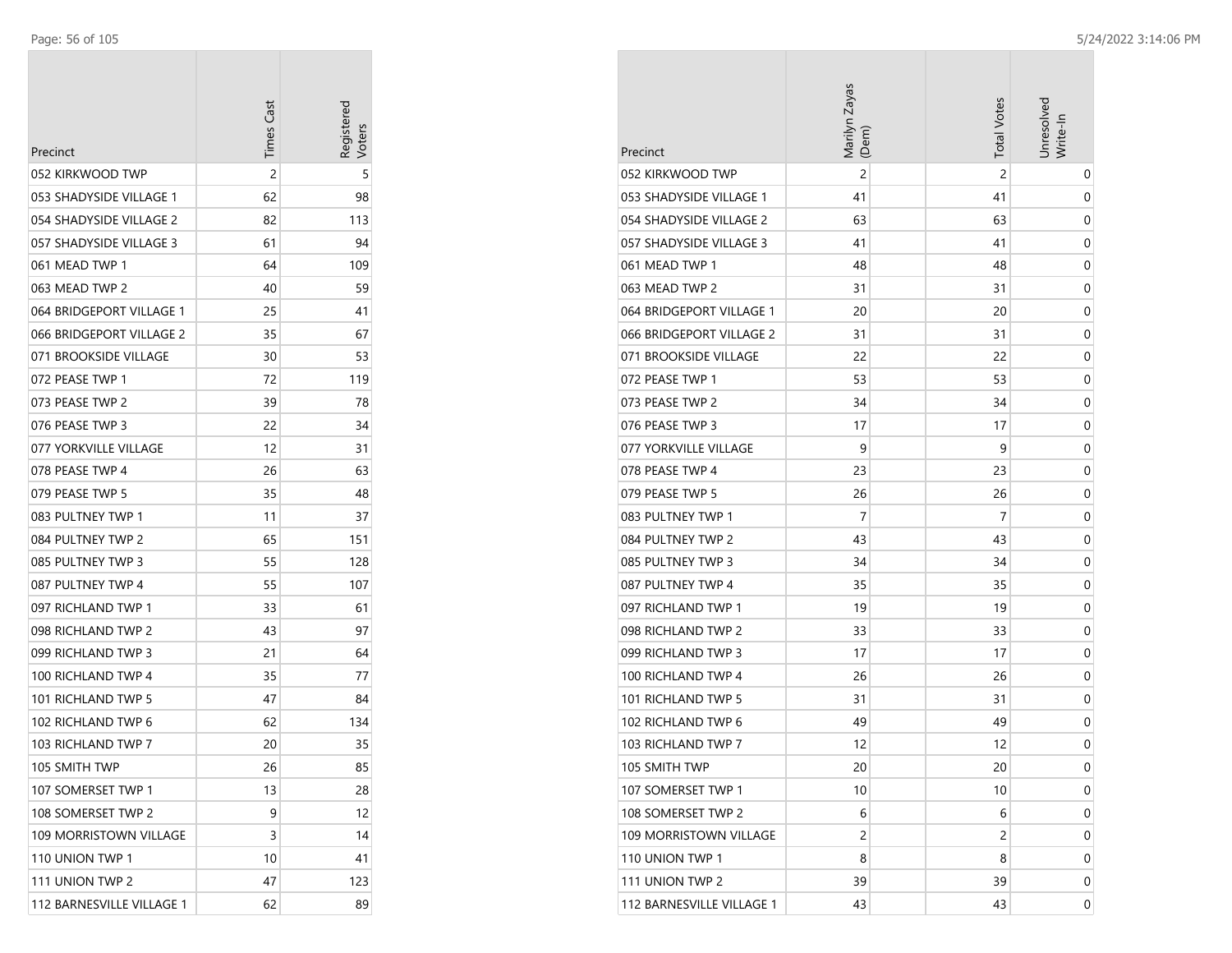| Precinct                             | <b>Times Cast</b> | Registered<br>Voters |
|--------------------------------------|-------------------|----------------------|
| 114 BARNESVILLE VILLAGE 2            | 39                | 46                   |
| 115 BARNESVILLE VILLAGE 3            | 22                | 39                   |
| 120 WARREN TWP                       | 57                | 119                  |
| 122 WASHINGTON TWP                   | 18                | 33                   |
| 123 WAYNE TWP                        | 20                | 32                   |
| 124 WHEELING TWP 1                   | 37                | 53                   |
| 125 WHEELING TWP 2                   | 21                | 37                   |
| <b>127 POWHATAN POINT</b><br>VILLAGE | 66                | 99                   |
| 129 YORK TWP                         | 37                | 62                   |
| <b>BELMONT - Total</b>               | 2,606             | 4,803                |
| <b>Cumulative</b>                    |                   |                      |
| Cumulative                           | 0                 | 0                    |
| Cumulative - Total                   | 0                 | 0                    |
| County - Total                       | 2,606             | 4,803                |

| Precinct                                    | Marilyn Zayas<br>(Dem) | <b>Total Votes</b> | Unresolved<br>Write-In |
|---------------------------------------------|------------------------|--------------------|------------------------|
| 114 BARNESVILLE VILLAGE 2                   | 28                     | 28                 | $\mathbf 0$            |
| 115 BARNESVILLE VILLAGE 3                   | 18                     | 18                 | 0                      |
| 120 WARREN TWP                              | 40                     | 40                 | 0                      |
| <b>122 WASHINGTON TWP</b>                   | 13                     | 13                 | $\mathbf 0$            |
| 123 WAYNE TWP                               | 14                     | 14                 | $\mathbf 0$            |
| 124 WHEELING TWP 1                          | 24                     | 24                 | 0                      |
| 125 WHEELING TWP 2                          | 15                     | 15                 | 0                      |
| <b>127 POWHATAN POINT</b><br><b>VILLAGE</b> | 55                     | 55                 | $\Omega$               |
| 129 YORK TWP                                | 26                     | 26                 | 0                      |
| <b>BELMONT - Total</b>                      | 1,917                  | 1,917              | $\mathbf 0$            |
| <b>Cumulative</b>                           |                        |                    |                        |
| Cumulative                                  | $\mathbf 0$            | 0                  | 0                      |
| Cumulative - Total                          | 0                      | 0                  | 0                      |
| County - Total                              | 1,917                  | 1,917              | $\mathbf 0$            |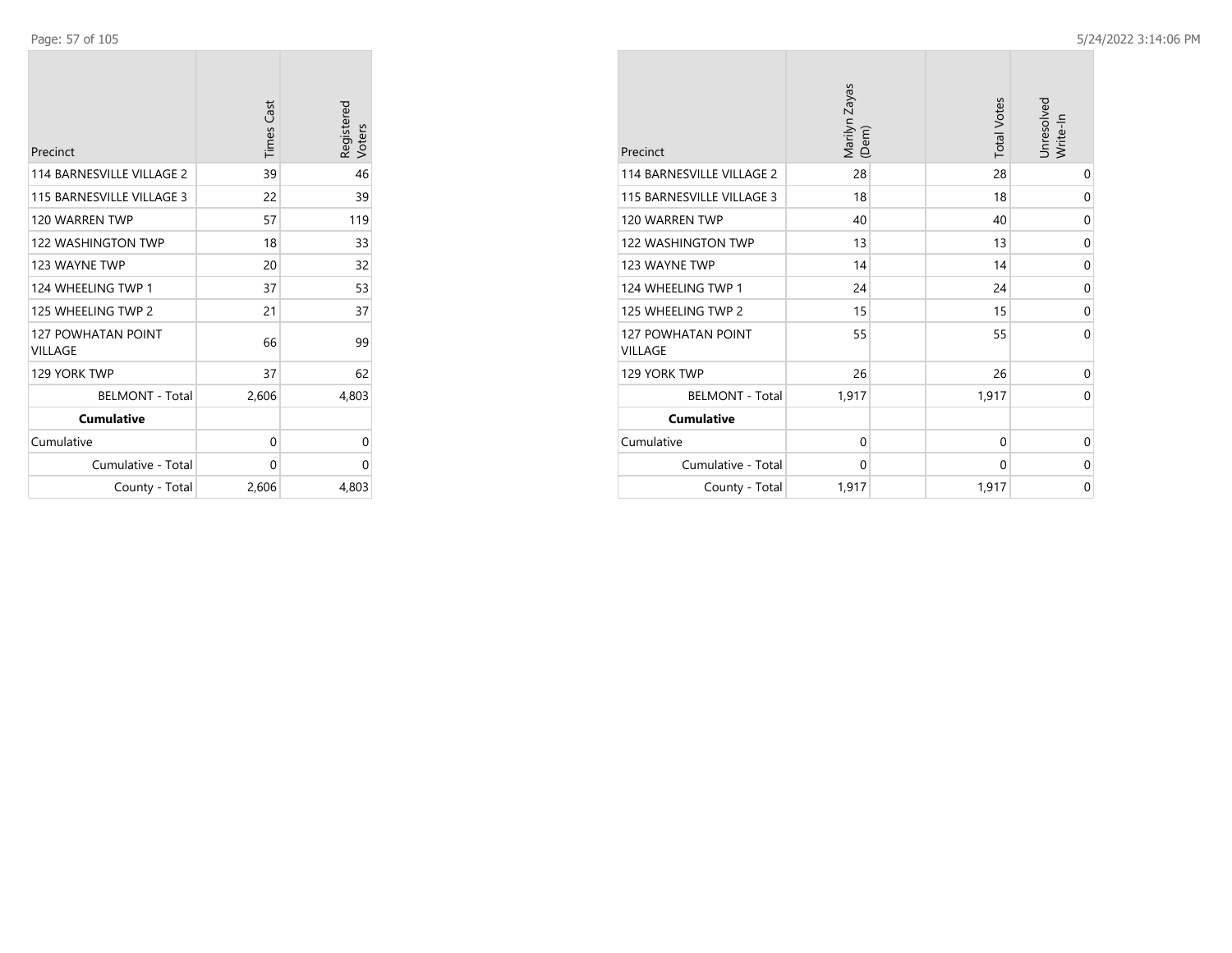# **Republican Justice Of The Ohio Supreme Court (FTC 01/02/23) (Vote for 1) Rep**

| Precinct               | Times Cast | distered |
|------------------------|------------|----------|
| County                 |            |          |
| <b>BELMONT</b>         |            |          |
| 001 BELLAIRE VILLAGE 1 | 133        | 55       |
| 002 BELLAIRE VILLAGE 2 | 48         | 41       |
| 005 BELLAIRE VILLAGE 3 | 69         | 24       |
| 007 MARTINS FERRY 1-A  | 114        | 75       |
| 009 MARTINS FERRY 2-A  | 93         | 76       |
| 011 MARTINS FERRY 3-A  | 32         | 21       |
| 012 MARTINS FERRY 3-B  | 66         | 37       |
| 013 MARTINS FERRY 4-A  | 70         | 46       |
| 020 ST CLAIRSVILLE 1-A | 123        | 71       |
| 021 ST CLAIRSVILLE 2-A | 81         | 47       |
| 022 ST CLAIRSVILLE 2-B | 131        | 102      |
| 023 ST CLAIRSVILLE 3-A | 85         | 53       |
| 024 ST CLAIRSVILLE 3-B | 85         | 62       |
| 025 ST CLAIRSVILLE 4-A | 83         | 39       |
| 026 ST CLAIRSVILLE 4-B | 74         | 51       |
| 035 COLERAIN TWP 1     | 64         | 41       |
| 036 COLERAIN TWP 2     | 65         | 38       |
| 037 COLERAIN TWP 3     | 213        | 92       |
| 038 COLERAIN TWP 4     | 88         | 40       |
| 039 COLERAIN TWP 5     | 119        | 84       |
| 040 COLERAIN TWP 6     | 62         | 39       |
| 043 FLUSHING VILLAGE   | 98         | 60       |
| 045 HOLLOWAY VILLAGE   | 24         | 11       |
| 046 FLUSHING TWP 1     | 55         | 31       |
| 047 FLUSHING TWP 2     | 21         | 20       |
| 048 BELMONT VILLAGE    | 56         | 40       |
| 049 BETHESDA VILLAGE   | 137        | 77       |
| 050 GOSHEN TWP         | 212        | 163      |

| Precinct               | at DeWine<br>(Rep) | <b>Total Votes</b> | <b>Unresolved</b><br>Write-In |
|------------------------|--------------------|--------------------|-------------------------------|
| County                 |                    |                    |                               |
| <b>BELMONT</b>         |                    |                    |                               |
| 001 BELLAIRE VILLAGE 1 | 84                 | 84                 | 0                             |
| 002 BELLAIRE VILLAGE 2 | 33                 | 33                 | 0                             |
| 005 BELLAIRE VILLAGE 3 | 35                 | 35                 | 0                             |
| 007 MARTINS FERRY 1-A  | 76                 | 76                 | 0                             |
| 009 MARTINS FERRY 2-A  | 53                 | 53                 | 0                             |
| 011 MARTINS FERRY 3-A  | 25                 | 25                 | 0                             |
| 012 MARTINS FERRY 3-B  | 38                 | 38                 | 0                             |
| 013 MARTINS FERRY 4-A  | 44                 | 44                 | 0                             |
| 020 ST CLAIRSVILLE 1-A | 68                 | 68                 | 0                             |
| 021 ST CLAIRSVILLE 2-A | 51                 | 51                 | 0                             |
| 022 ST CLAIRSVILLE 2-B | 81                 | 81                 | 0                             |
| 023 ST CLAIRSVILLE 3-A | 56                 | 56                 | 0                             |
| 024 ST CLAIRSVILLE 3-B | 58                 | 58                 | 0                             |
| 025 ST CLAIRSVILLE 4-A | 52                 | 52                 | 0                             |
| 026 ST CLAIRSVILLE 4-B | 47                 | 47                 | 0                             |
| 035 COLERAIN TWP 1     | 45                 | 45                 | $\mathbf 0$                   |
| 036 COLERAIN TWP 2     | 43                 | 43                 | 0                             |
| 037 COLERAIN TWP 3     | 140                | 140                | 0                             |
| 038 COLERAIN TWP 4     | 61                 | 61                 | 0                             |
| 039 COLERAIN TWP 5     | 69                 | 69                 | 0                             |
| 040 COLERAIN TWP 6     | 36                 | 36                 | 0                             |
| 043 FLUSHING VILLAGE   | 62                 | 62                 | 0                             |
| 045 HOLLOWAY VILLAGE   | 15                 | 15                 | 0                             |
| 046 FLUSHING TWP 1     | 35                 | 35                 | 0                             |
| 047 FLUSHING TWP 2     | 13                 | 13                 | 0                             |
| 048 BELMONT VILLAGE    | 37                 | 37                 | 0                             |
| 049 BETHESDA VILLAGE   | 86                 | 86                 | 0                             |
| 050 GOSHEN TWP         | 112                | 112                | 0                             |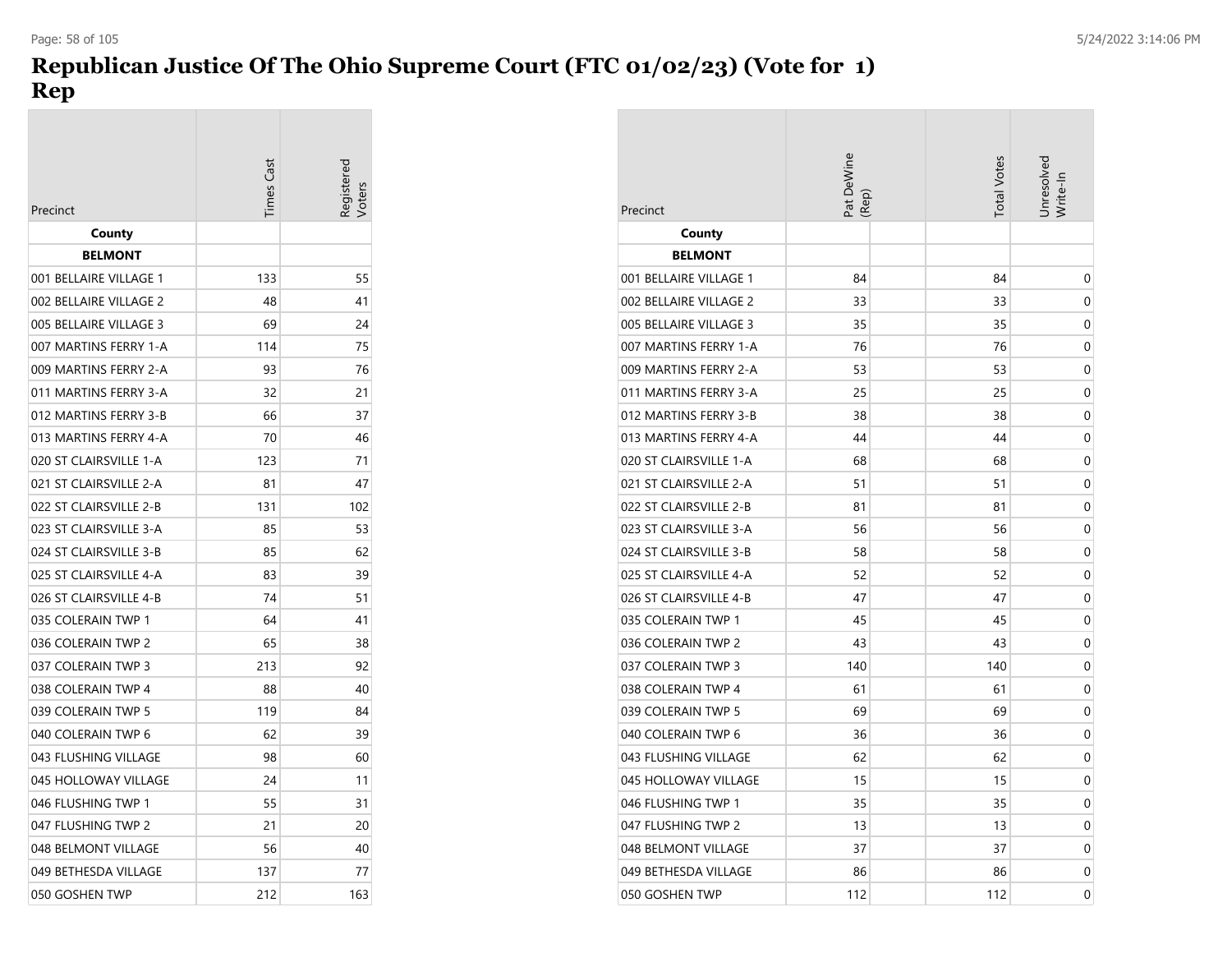| Precinct                  | <b>Times Cast</b> | Registered |
|---------------------------|-------------------|------------|
| 052 KIRKWOOD TWP          | 54                | 37         |
| 053 SHADYSIDE VILLAGE 1   | 117               | 71         |
| 054 SHADYSIDE VILLAGE 2   | 156               | 95         |
| 057 SHADYSIDE VILLAGE 3   | 103               | 54         |
| 061 MEAD TWP 1            | 145               | 112        |
| 063 MEAD TWP 2            | 92                | 61         |
| 064 BRIDGEPORT VILLAGE 1  | 51                | 37         |
| 066 BRIDGEPORT VILLAGE 2  | 35                | 32         |
| 071 BROOKSIDE VILLAGE     | 69                | 39         |
| 072 PEASE TWP 1           | 112               | 84         |
| 073 PEASE TWP 2           | 71                | 32         |
| 076 PEASE TWP 3           | 48                | 40         |
| 077 YORKVILLE VILLAGE     | 33                | 20         |
| 078 PEASE TWP 4           | 97                | 60         |
| 079 PEASE TWP 5           | 27                | 15         |
| 083 PULTNEY TWP 1         | 48                | 22         |
| 084 PULTNEY TWP 2         | 156               | 100        |
| 085 PULTNEY TWP 3         | 133               | 114        |
| 087 PULTNEY TWP 4         | 156               | 70         |
| 097 RICHLAND TWP 1        | 143               | 99         |
| 098 RICHLAND TWP 2        | 140               | 98         |
| 099 RICHLAND TWP 3        | 94                | 71         |
| 100 RICHLAND TWP 4        | 191               | 129        |
| 101 RICHLAND TWP 5        | 224               | 135        |
| 102 RICHLAND TWP 6        | 199               | 157        |
| 103 RICHLAND TWP 7        | 91                | 59         |
| 105 SMITH TWP             | 200               | 145        |
| 107 SOMERSET TWP 1        | 91                | 63         |
| 108 SOMERSET TWP 2        | 38                | 36         |
| 109 MORRISTOWN VILLAGE    | 31                | 11         |
| 110 UNION TWP 1           | 72                | 46         |
| 111 UNION TWP 2           | 187               | 121        |
| 112 BARNESVILLE VILLAGE 1 | 171               | 117        |

| Precinct                  | Pat DeWine<br>(Rep) | <b>Total Votes</b> | Unresolved<br>Write-In |
|---------------------------|---------------------|--------------------|------------------------|
| 052 KIRKWOOD TWP          | 34                  | 34                 | 0                      |
| 053 SHADYSIDE VILLAGE 1   | 68                  | 68                 | 0                      |
| 054 SHADYSIDE VILLAGE 2   | 97                  | 97                 | 0                      |
| 057 SHADYSIDE VILLAGE 3   | 62                  | 62                 | 0                      |
| 061 MEAD TWP 1            | 92                  | 92                 | 0                      |
| 063 MEAD TWP 2            | 56                  | 56                 | 0                      |
| 064 BRIDGEPORT VILLAGE 1  | 22                  | 22                 | 0                      |
| 066 BRIDGEPORT VILLAGE 2  | 22                  | 22                 | 0                      |
| 071 BROOKSIDE VILLAGE     | 42                  | 42                 | 0                      |
| 072 PEASE TWP 1           | 73                  | 73                 | 0                      |
| 073 PEASE TWP 2           | 47                  | 47                 | 0                      |
| 076 PEASE TWP 3           | 34                  | 34                 | 0                      |
| 077 YORKVILLE VILLAGE     | 21                  | 21                 | 0                      |
| 078 PEASE TWP 4           | 67                  | 67                 | 0                      |
| 079 PEASE TWP 5           | 19                  | 19                 | 0                      |
| 083 PULTNEY TWP 1         | 25                  | 25                 | 0                      |
| 084 PULTNEY TWP 2         | 82                  | 82                 | 0                      |
| 085 PULTNEY TWP 3         | 73                  | 73                 | 0                      |
| 087 PULTNEY TWP 4         | 89                  | 89                 | 0                      |
| 097 RICHLAND TWP 1        | 98                  | 98                 | 0                      |
| 098 RICHLAND TWP 2        | 86                  | 86                 | 0                      |
| 099 RICHLAND TWP 3        | 59                  | 59                 | 0                      |
| 100 RICHLAND TWP 4        | 112                 | 112                | 0                      |
| 101 RICHLAND TWP 5        | 139                 | 139                | 0                      |
| 102 RICHLAND TWP 6        | 121                 | 121                | 0                      |
| 103 RICHLAND TWP 7        | 60                  | 60                 | 0                      |
| 105 SMITH TWP             | 121                 | 121                | 0                      |
| 107 SOMERSET TWP 1        | 51                  | 51                 | 0                      |
| 108 SOMERSET TWP 2        | 24                  | 24                 | 0                      |
| 109 MORRISTOWN VILLAGE    | 21                  | 21                 | 0                      |
| 110 UNION TWP 1           | 49                  | 49                 | 0                      |
| 111 UNION TWP 2           | 120                 | 120                | 0                      |
| 112 BARNESVILLE VILLAGE 1 | 112                 | 112                | 0                      |

 $\mathcal{L}_{\mathcal{A}}$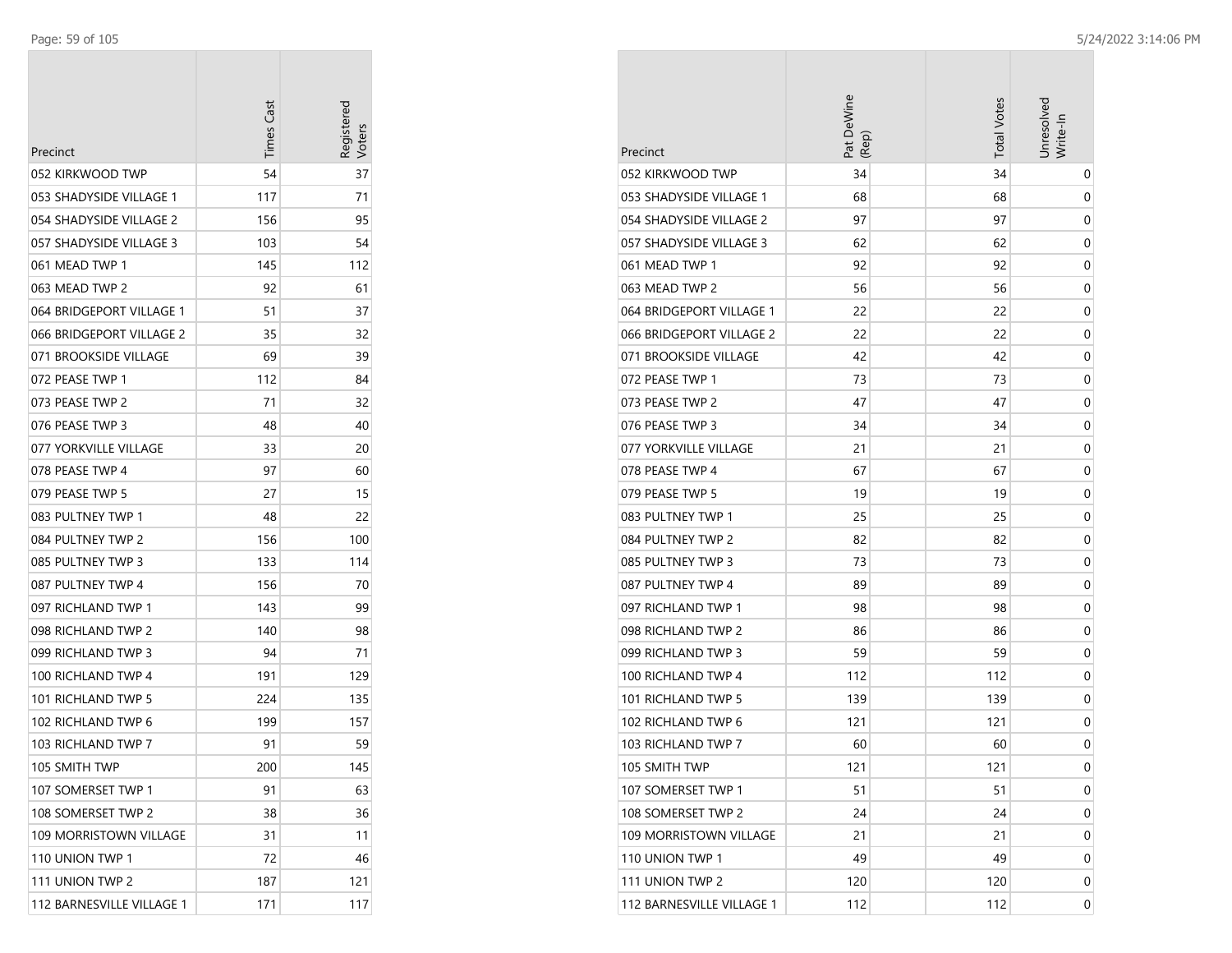| Precinct                             | <b>Times Cast</b> | Registered<br>Voters |
|--------------------------------------|-------------------|----------------------|
| <b>114 BARNESVILLE VILLAGE 2</b>     | 103               | 84                   |
| 115 BARNESVILLE VILLAGE 3            | 71                | 42                   |
| 120 WARREN TWP                       | 236               | 160                  |
| <b>122 WASHINGTON TWP</b>            | 56                | 29                   |
| 123 WAYNE TWP                        | 103               | 68                   |
| 124 WHEELING TWP 1                   | 92                | 72                   |
| 125 WHEELING TWP 2                   | 81                | 59                   |
| <b>127 POWHATAN POINT</b><br>VILLAGE | 88                | 67                   |
| 129 YORK TWP                         | 92                | 71                   |
| <b>BELMONT - Total</b>               | 6,998             | 4,570                |
| <b>Cumulative</b>                    |                   |                      |
| Cumulative                           | 0                 | 0                    |
| Cumulative - Total                   | 0                 | 0                    |
| County - Total                       | 6,998             | 4,570                |

| Precinct                                    | Pat DeWine<br>(Rep) | <b>Total Votes</b> | Unresolved<br>Write-In |
|---------------------------------------------|---------------------|--------------------|------------------------|
| 114 BARNESVILLE VILLAGE 2                   | 69                  | 69                 | 0                      |
| 115 BARNESVILLE VILLAGE 3                   | 47                  | 47                 | 0                      |
| 120 WARREN TWP                              | 149                 | 149                | 0                      |
| 122 WASHINGTON TWP                          | 27                  | 27                 | 0                      |
| 123 WAYNE TWP                               | 53                  | 53                 | 0                      |
| 124 WHEELING TWP 1                          | 61                  | 61                 | 0                      |
| 125 WHEELING TWP 2                          | 40                  | 40                 | 0                      |
| <b>127 POWHATAN POINT</b><br><b>VILLAGE</b> | 56                  | 56                 | $\Omega$               |
| 129 YORK TWP                                | 53                  | 53                 | 0                      |
| <b>BELMONT - Total</b>                      | 4,308               | 4,308              | 0                      |
| <b>Cumulative</b>                           |                     |                    |                        |
| Cumulative                                  | $\mathbf 0$         | 0                  | 0                      |
| Cumulative - Total                          | 0                   | 0                  | 0                      |
| County - Total                              | 4,308               | 4,308              | $\mathbf 0$            |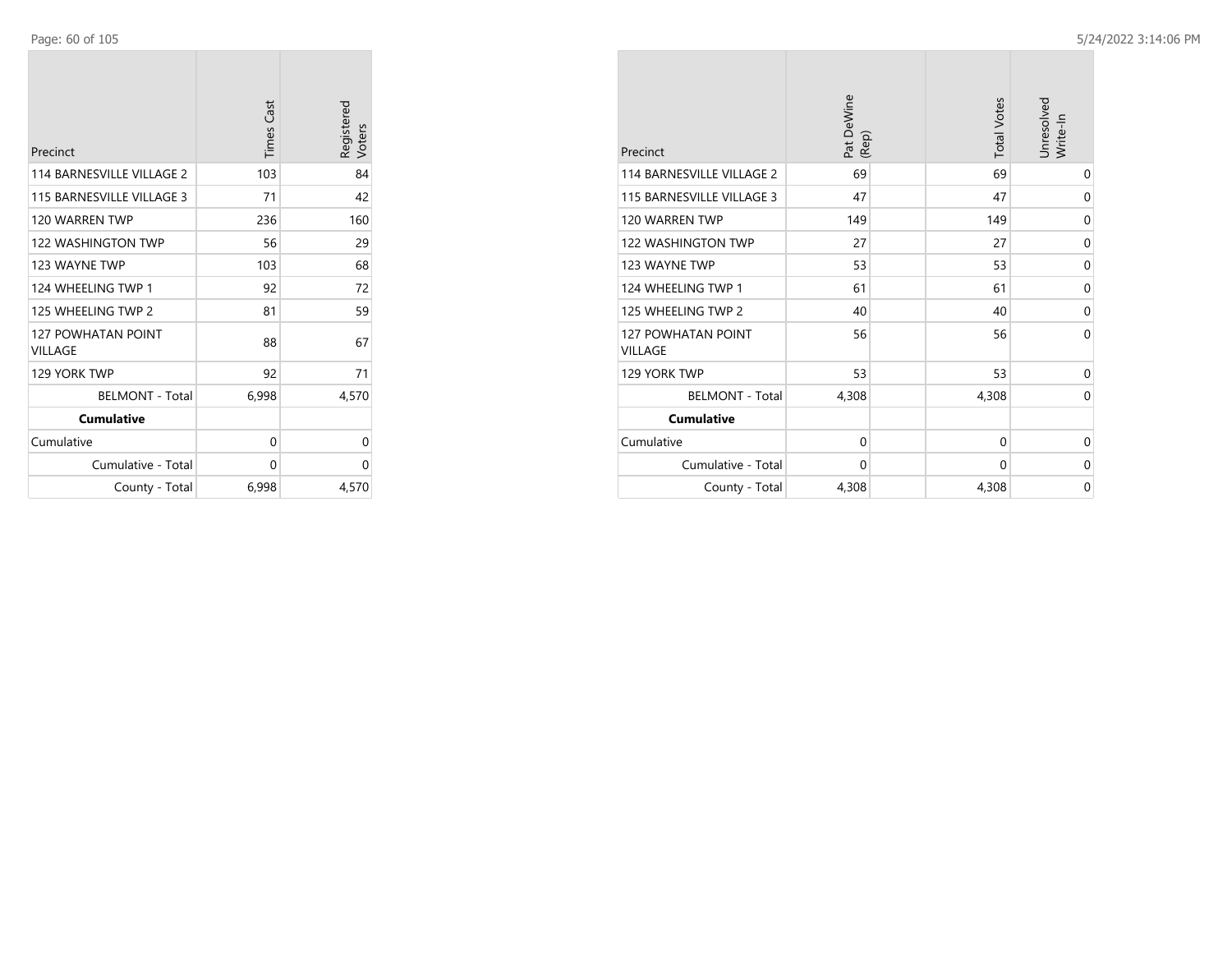## **Democratic US Senator (Vote for 1) Dem**

| Precinct               | <b>Times Cast</b> | oters |
|------------------------|-------------------|-------|
| County                 |                   |       |
| <b>BELMONT</b>         |                   |       |
| 001 BELLAIRE VILLAGE 1 | 60                | 108   |
| 002 BELLAIRE VILLAGE 2 | 36                | 60    |
| 005 BELLAIRE VILLAGE 3 | 32                | 62    |
| 007 MARTINS FERRY 1-A  | 95                | 143   |
| 009 MARTINS FERRY 2-A  | 65                | 111   |
| 011 MARTINS FERRY 3-A  | 9                 | 22    |
| 012 MARTINS FERRY 3-B  | 27                | 62    |
| 013 MARTINS FERRY 4-A  | 55                | 145   |
| 020 ST CLAIRSVILLE 1-A | 41                | 81    |
| 021 ST CLAIRSVILLE 2-A | 45                | 56    |
| 022 ST CLAIRSVILLE 2-B | 50                | 101   |
| 023 ST CLAIRSVILLE 3-A | 41                | 72    |
| 024 ST CLAIRSVILLE 3-B | 57                | 95    |
| 025 ST CLAIRSVILLE 4-A | 44                | 66    |
| 026 ST CLAIRSVILLE 4-B | 40                | 64    |
| 035 COLERAIN TWP 1     | 14                | 24    |
| 036 COLERAIN TWP 2     | 18                | 38    |
| 037 COLERAIN TWP 3     | 69                | 133   |
| 038 COLERAIN TWP 4     | 49                | 91    |
| 039 COLERAIN TWP 5     | 38                | 66    |
| 040 COLERAIN TWP 6     | 30                | 52    |
| 043 FLUSHING VILLAGE   | 26                | 38    |
| 045 HOLLOWAY VILLAGE   | 5                 | 8     |
| 046 FLUSHING TWP 1     | 14                | 36    |
| 047 FLUSHING TWP 2     | 4                 | 6     |
| 048 BELMONT VILLAGE    | 18                | 33    |
| 049 BETHESDA VILLAGE   | 39                | 47    |
| 050 GOSHEN TWP         | 44                | 84    |

| Precinct               | Morgan Harper<br>(Dem) | Traci TJ Johnson<br>(Dem) |  |
|------------------------|------------------------|---------------------------|--|
| County                 |                        |                           |  |
| <b>BELMONT</b>         |                        |                           |  |
| 001 BELLAIRE VILLAGE 1 | 7                      | 8                         |  |
| 002 BELLAIRE VILLAGE 2 | 4                      | 10                        |  |
| 005 BELLAIRE VILLAGE 3 | 5                      | 10                        |  |
| 007 MARTINS FERRY 1-A  | 12                     | 21                        |  |
| 009 MARTINS FERRY 2-A  | 7                      | 12                        |  |
| 011 MARTINS FERRY 3-A  | 2                      | 1                         |  |
| 012 MARTINS FERRY 3-B  | 6                      | 5                         |  |
| 013 MARTINS FERRY 4-A  | 13                     | 8                         |  |
| 020 ST CLAIRSVILLE 1-A | 3                      | 4                         |  |
| 021 ST CLAIRSVILLE 2-A | 5                      | 9                         |  |
| 022 ST CLAIRSVILLE 2-B | 7                      | 8                         |  |
| 023 ST CLAIRSVILLE 3-A | 4                      | 4                         |  |
| 024 ST CLAIRSVILLE 3-B | 7                      | 8                         |  |
| 025 ST CLAIRSVILLE 4-A | 3                      | 11                        |  |
| 026 ST CLAIRSVILLE 4-B | 2                      | 11                        |  |
| 035 COLERAIN TWP 1     | 2                      | 2                         |  |
| 036 COLERAIN TWP 2     | 1                      | 3                         |  |
| 037 COLERAIN TWP 3     | 11                     | 11                        |  |
| 038 COLERAIN TWP 4     | 3                      | 8                         |  |
| 039 COLERAIN TWP 5     | 2                      | 4                         |  |
| 040 COLERAIN TWP 6     | 5                      | 4                         |  |
| 043 FLUSHING VILLAGE   | 2                      | 6                         |  |
| 045 HOLLOWAY VILLAGE   | 1                      | 1                         |  |
| 046 FLUSHING TWP 1     | 4                      | 1                         |  |
| 047 FLUSHING TWP 2     | 0                      | 1                         |  |
| 048 BELMONT VILLAGE    | 6                      | $\overline{c}$            |  |
| 049 BETHESDA VILLAGE   | 5                      | 6                         |  |
| 050 GOSHEN TWP         | 4                      | 7                         |  |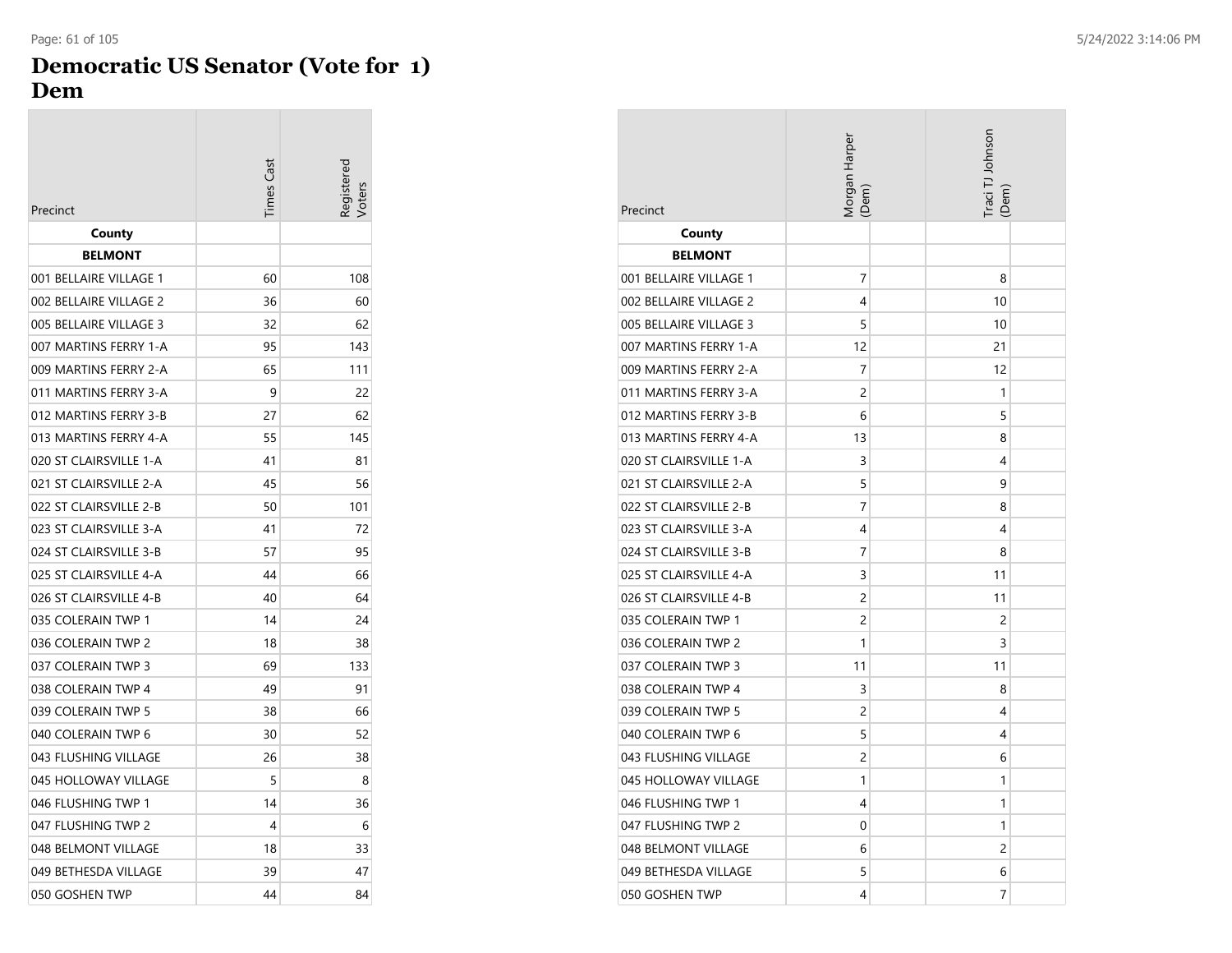| Precinct               | Tim Ryan<br>(Dem) | <b>Total Votes</b> | Jnresolvea<br>Write-In |
|------------------------|-------------------|--------------------|------------------------|
| County                 |                   |                    |                        |
| <b>BELMONT</b>         |                   |                    |                        |
| 001 BELLAIRE VILLAGE 1 | 40                | 55                 | 0                      |
| 002 BELLAIRE VILLAGE 2 | 20                | 34                 | 0                      |
| 005 BELLAIRE VILLAGE 3 | 16                | 31                 | 0                      |
| 007 MARTINS FERRY 1-A  | 57                | 90                 | 0                      |
| 009 MARTINS FERRY 2-A  | 38                | 57                 | 0                      |
| 011 MARTINS FERRY 3-A  | 6                 | 9                  | 0                      |
| 012 MARTINS FERRY 3-B  | 15                | 26                 | 0                      |
| 013 MARTINS FERRY 4-A  | 32                | 53                 | 0                      |
| 020 ST CLAIRSVILLE 1-A | 31                | 38                 | 0                      |
| 021 ST CLAIRSVILLE 2-A | 30                | 44                 | 0                      |
| 022 ST CLAIRSVILLE 2-B | 32                | 47                 | 0                      |
| 023 ST CLAIRSVILLE 3-A | 31                | 39                 | 0                      |
| 024 ST CLAIRSVILLE 3-B | 38                | 53                 | 0                      |
| 025 ST CLAIRSVILLE 4-A | 27                | 41                 | 0                      |
| 026 ST CLAIRSVILLE 4-B | 23                | 36                 | 0                      |
| 035 COLERAIN TWP 1     | 9                 | 13                 | 0                      |
| 036 COLERAIN TWP 2     | 13                | 17                 | 0                      |
| 037 COLERAIN TWP 3     | 45                | 67                 | 0                      |
| 038 COLERAIN TWP 4     | 37                | 48                 | 0                      |
| 039 COLERAIN TWP 5     | 30                | 36                 | 0                      |
| 040 COLERAIN TWP 6     | 20                | 29                 | 0                      |
| 043 FLUSHING VILLAGE   | 17                | 25                 | 0                      |
| 045 HOLLOWAY VILLAGE   | 3                 | 5                  | 0                      |
| 046 FLUSHING TWP 1     | 9                 | 14                 | 0                      |
| 047 FLUSHING TWP 2     | 3                 | 4                  | 0                      |
| 048 BELMONT VILLAGE    | 10                | 18                 | 0                      |
| 049 BETHESDA VILLAGE   | 27                | 38                 | 0                      |
| 050 GOSHEN TWP         | 31                | 42                 | 0                      |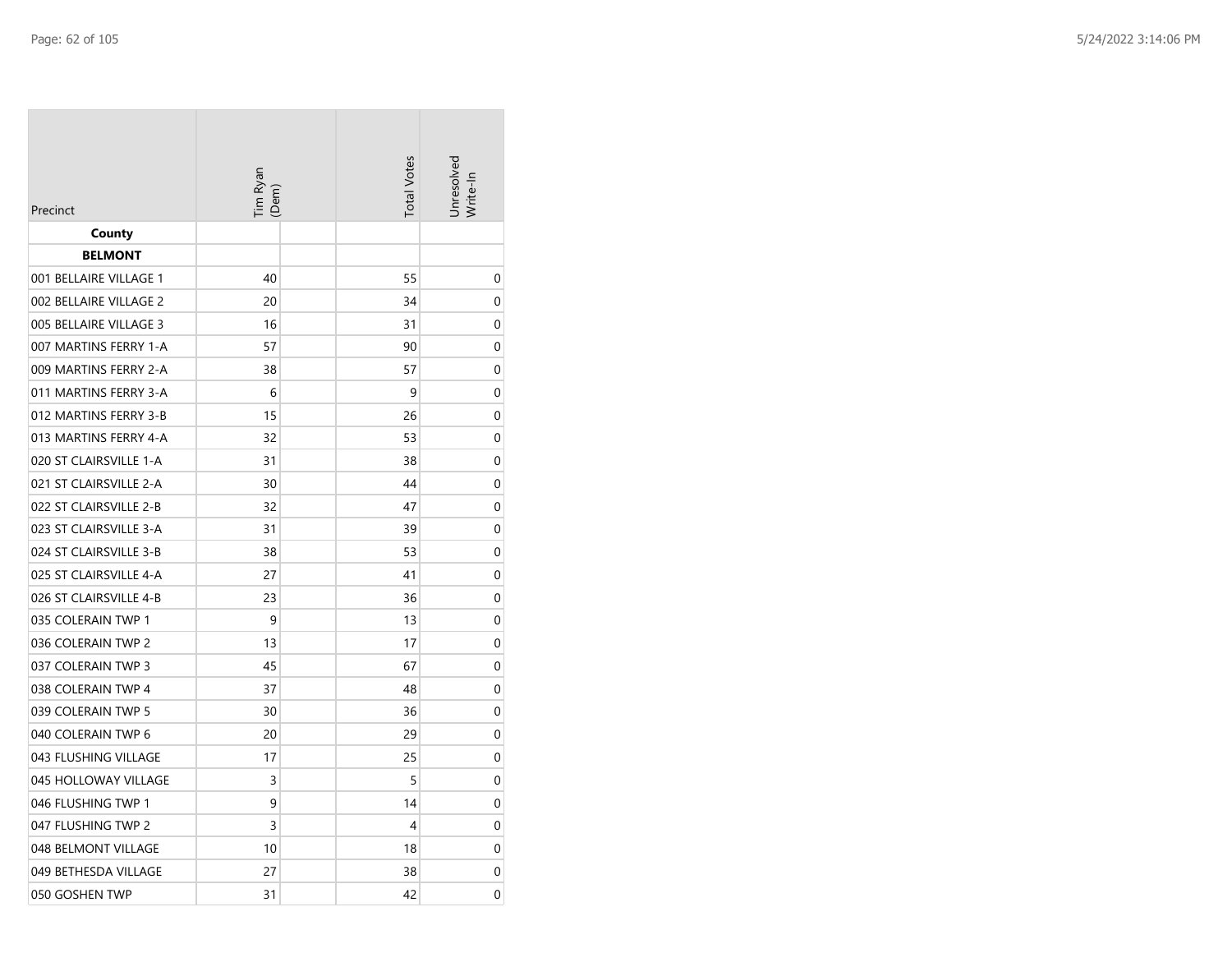$\sim$ 

| Precinct                  | <b>Times Cast</b> | Registerec |
|---------------------------|-------------------|------------|
| 052 KIRKWOOD TWP          | 2                 | 5          |
| 053 SHADYSIDE VILLAGE 1   | 62                | 98         |
| 054 SHADYSIDE VILLAGE 2   | 82                | 113        |
| 057 SHADYSIDE VILLAGE 3   | 61                | 94         |
| 061 MEAD TWP 1            | 64                | 109        |
| 063 MEAD TWP 2            | 40                | 59         |
| 064 BRIDGEPORT VILLAGE 1  | 25                | 41         |
| 066 BRIDGEPORT VILLAGE 2  | 35                | 67         |
| 071 BROOKSIDE VILLAGE     | 30                | 53         |
| 072 PEASE TWP 1           | 72                | 119        |
| 073 PEASE TWP 2           | 39                | 78         |
| 076 PEASE TWP 3           | 22                | 34         |
| 077 YORKVILLE VILLAGE     | 12                | 31         |
| 078 PEASE TWP 4           | 26                | 63         |
| 079 PEASE TWP 5           | 35                | 48         |
| 083 PULTNEY TWP 1         | 11                | 37         |
| 084 PULTNEY TWP 2         | 65                | 151        |
| 085 PULTNEY TWP 3         | 55                | 128        |
| 087 PULTNEY TWP 4         | 55                | 107        |
| 097 RICHLAND TWP 1        | 33                | 61         |
| 098 RICHLAND TWP 2        | 43                | 97         |
| 099 RICHLAND TWP 3        | 21                | 64         |
| 100 RICHLAND TWP 4        | 35                | 77         |
| 101 RICHLAND TWP 5        | 47                | 84         |
| 102 RICHLAND TWP 6        | 62                | 134        |
| 103 RICHLAND TWP 7        | 20                | 35         |
| 105 SMITH TWP             | 26                | 85         |
| 107 SOMERSET TWP 1        | 13                | 28         |
| 108 SOMERSET TWP 2        | 9                 | 12         |
| 109 MORRISTOWN VILLAGE    | 3                 | 14         |
| 110 UNION TWP 1           | 10                | 41         |
| 111 UNION TWP 2           | 47                | 123        |
| 112 BARNESVILLE VILLAGE 1 | 62                | 89         |

| Precinct                  | Morgan Harper<br>(Dem) | Traci TJ Johnson<br>(Dem |
|---------------------------|------------------------|--------------------------|
| 052 KIRKWOOD TWP          | 0                      | 1                        |
| 053 SHADYSIDE VILLAGE 1   | 8                      | 9                        |
| 054 SHADYSIDE VILLAGE 2   | 9                      | 13                       |
| 057 SHADYSIDE VILLAGE 3   | 8                      | 7                        |
| 061 MEAD TWP 1            | 7                      | 8                        |
| 063 MEAD TWP 2            | 4                      | 4                        |
| 064 BRIDGEPORT VILLAGE 1  | 5                      | 5                        |
| 066 BRIDGEPORT VILLAGE 2  | 8                      | 4                        |
| 071 BROOKSIDE VILLAGE     | 3                      | 7                        |
| 072 PEASE TWP 1           | 5                      | 14                       |
| 073 PEASE TWP 2           | 6                      | 13                       |
| 076 PEASE TWP 3           | 1                      | 5                        |
| 077 YORKVILLE VILLAGE     | 2                      | 2                        |
| 078 PEASE TWP 4           | 7                      | 4                        |
| 079 PEASE TWP 5           | 4                      | 6                        |
| 083 PULTNEY TWP 1         | 0                      | 2                        |
| 084 PULTNEY TWP 2         | 15                     | 17                       |
| 085 PULTNEY TWP 3         | 6                      | 5                        |
| 087 PULTNEY TWP 4         | 10                     | 5                        |
| 097 RICHLAND TWP 1        | 3                      | 4                        |
| 098 RICHLAND TWP 2        | 9                      | 2                        |
| 099 RICHLAND TWP 3        | 4                      | 3                        |
| 100 RICHLAND TWP 4        | 4                      | 7                        |
| 101 RICHLAND TWP 5        | 8                      | 3                        |
| 102 RICHLAND TWP 6        | 1                      | 10                       |
| 103 RICHLAND TWP 7        | 3                      | 3                        |
| 105 SMITH TWP             | 3                      | 4                        |
| 107 SOMERSET TWP 1        | 1                      | 6                        |
| 108 SOMERSET TWP 2        | 0                      | 2                        |
| 109 MORRISTOWN VILLAGE    | 2                      | 0                        |
| 110 UNION TWP 1           | 2                      | 2                        |
| 111 UNION TWP 2           | 6                      | 7                        |
| 112 BARNESVILLE VILLAGE 1 | 11                     | 6                        |

 $\sim$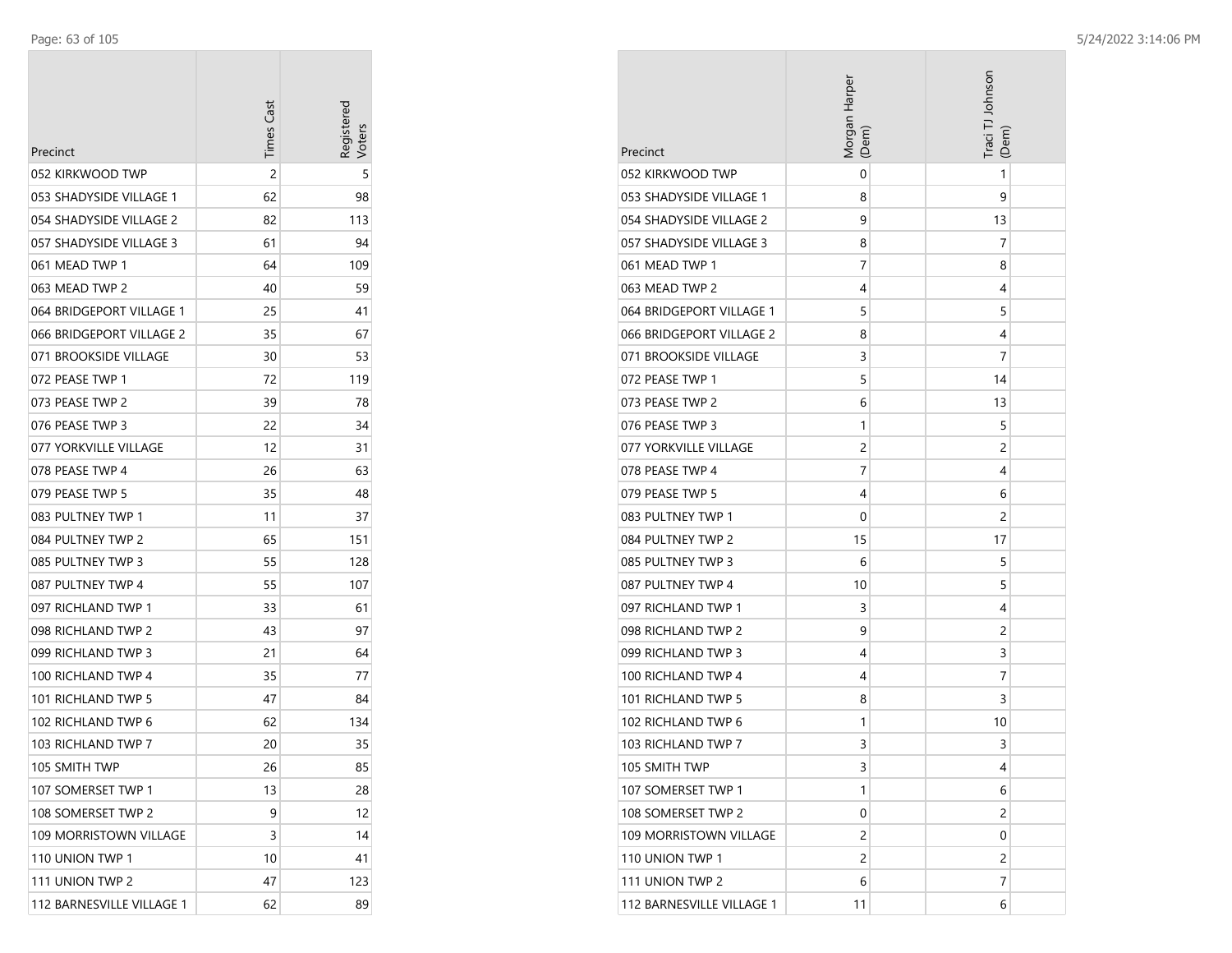| Precinct                      | Tim Ryan<br>(Dem) | <b>Total Votes</b> | Unresolved<br>Write-In |
|-------------------------------|-------------------|--------------------|------------------------|
| 052 KIRKWOOD TWP              | 1                 | $\overline{c}$     | 0                      |
| 053 SHADYSIDE VILLAGE 1       | 41                | 58                 | 0                      |
| 054 SHADYSIDE VILLAGE 2       | 57                | 79                 | 0                      |
| 057 SHADYSIDE VILLAGE 3       | 43                | 58                 | 0                      |
| 061 MEAD TWP 1                | 47                | 62                 | 0                      |
| 063 MEAD TWP 2                | 30                | 38                 | 0                      |
| 064 BRIDGEPORT VILLAGE 1      | 15                | 25                 | 0                      |
| 066 BRIDGEPORT VILLAGE 2      | 23                | 35                 | 0                      |
| 071 BROOKSIDE VILLAGE         | 18                | 28                 | 0                      |
| 072 PEASE TWP 1               | 48                | 67                 | 0                      |
| 073 PEASE TWP 2               | 20                | 39                 | 0                      |
| 076 PEASE TWP 3               | 16                | 22                 | 0                      |
| 077 YORKVILLE VILLAGE         | 8                 | 12                 | 0                      |
| 078 PEASE TWP 4               | 14                | 25                 | 0                      |
| 079 PEASE TWP 5               | 23                | 33                 | 0                      |
| 083 PULTNEY TWP 1             | 9                 | 11                 | 0                      |
| 084 PULTNEY TWP 2             | 29                | 61                 | 0                      |
| 085 PULTNEY TWP 3             | 39                | 50                 | 0                      |
| 087 PULTNEY TWP 4             | 39                | 54                 | 0                      |
| 097 RICHLAND TWP 1            | 22                | 29                 | 0                      |
| 098 RICHLAND TWP 2            | 31                | 42                 | 0                      |
| 099 RICHLAND TWP 3            | 14                | 21                 | 0                      |
| 100 RICHLAND TWP 4            | 23                | 34                 | 0                      |
| 101 RICHLAND TWP 5            | 34                | 45                 | 0                      |
| 102 RICHLAND TWP 6            | 49                | 60                 | 0                      |
| 103 RICHLAND TWP 7            | 11                | 17                 | 0                      |
| 105 SMITH TWP                 | 19                | 26                 | 0                      |
| 107 SOMERSET TWP 1            | 6                 | 13                 | 0                      |
| 108 SOMERSET TWP 2            | 6                 | 8                  | 0                      |
| <b>109 MORRISTOWN VILLAGE</b> | 1                 | 3                  | 0                      |
| 110 UNION TWP 1               | 6                 | 10                 | 0                      |
| 111 UNION TWP 2               | 32                | 45                 | 0                      |
| 112 BARNESVILLE VILLAGE 1     | 44                | 61                 | 0                      |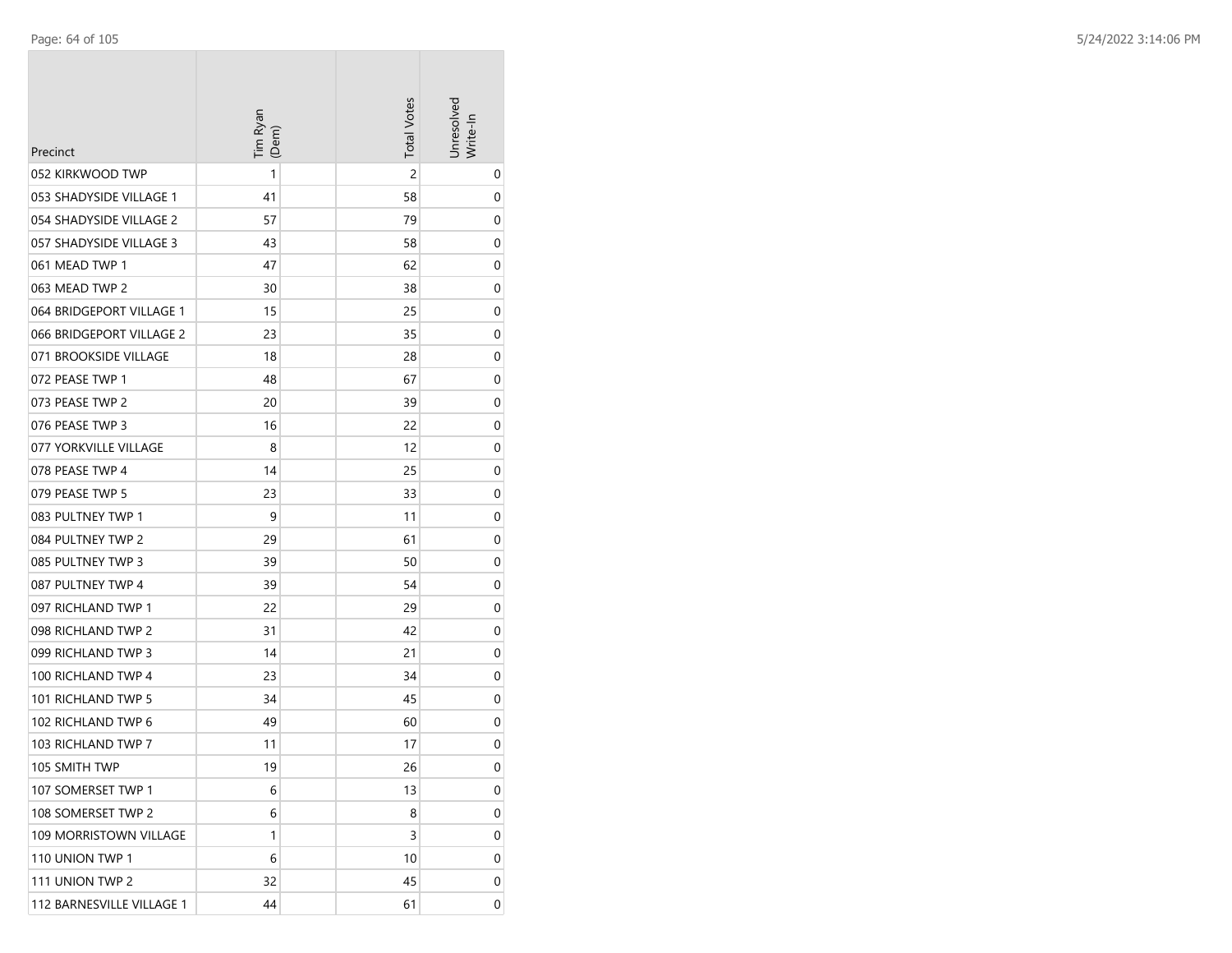| Precinct                             | <b>Times Cast</b> | Registered<br>Voters |
|--------------------------------------|-------------------|----------------------|
| 114 BARNESVILLE VILLAGE 2            | 39                | 46                   |
| 115 BARNESVILLE VILLAGE 3            | 22                | 39                   |
| 120 WARREN TWP                       | 57                | 119                  |
| <b>122 WASHINGTON TWP</b>            | 18                | 33                   |
| 123 WAYNE TWP                        | 20                | 32                   |
| 124 WHEELING TWP 1                   | 37                | 53                   |
| 125 WHEELING TWP 2                   | 21                | 37                   |
| <b>127 POWHATAN POINT</b><br>VILLAGE | 66                | 99                   |
| 129 YORK TWP                         | 37                | 62                   |
| <b>BELMONT - Total</b>               | 2,606             | 4,803                |
| <b>Cumulative</b>                    |                   |                      |
| Cumulative                           | 0                 | 0                    |
| Cumulative - Total                   | 0                 | 0                    |
| County - Total                       | 2,606             | 4,803                |

| Precinct                                    | Morgan Harper<br>(Dem) | Traci TJ Johnson<br>(Dem) |
|---------------------------------------------|------------------------|---------------------------|
| 114 BARNESVILLE VILLAGE 2                   | 4                      | 7                         |
| 115 BARNESVILLE VILLAGE 3                   | 3                      | 5                         |
| 120 WARREN TWP                              | 6                      | 10                        |
| <b>122 WASHINGTON TWP</b>                   | 1                      | 3                         |
| 123 WAYNE TWP                               | 1                      | 3                         |
| 124 WHEELING TWP 1                          | 3                      | 4                         |
| 125 WHEELING TWP 2                          | 2                      | 4                         |
| <b>127 POWHATAN POINT</b><br><b>VILLAGE</b> | 6                      | 17                        |
| 129 YORK TWP                                | 9                      | 4                         |
| <b>BELMONT - Total</b>                      | 333                    | 433                       |
| <b>Cumulative</b>                           |                        |                           |
| Cumulative                                  | 0                      | $\Omega$                  |
| Cumulative - Total                          | 0                      | $\Omega$                  |
| County - Total                              | 333                    | 433                       |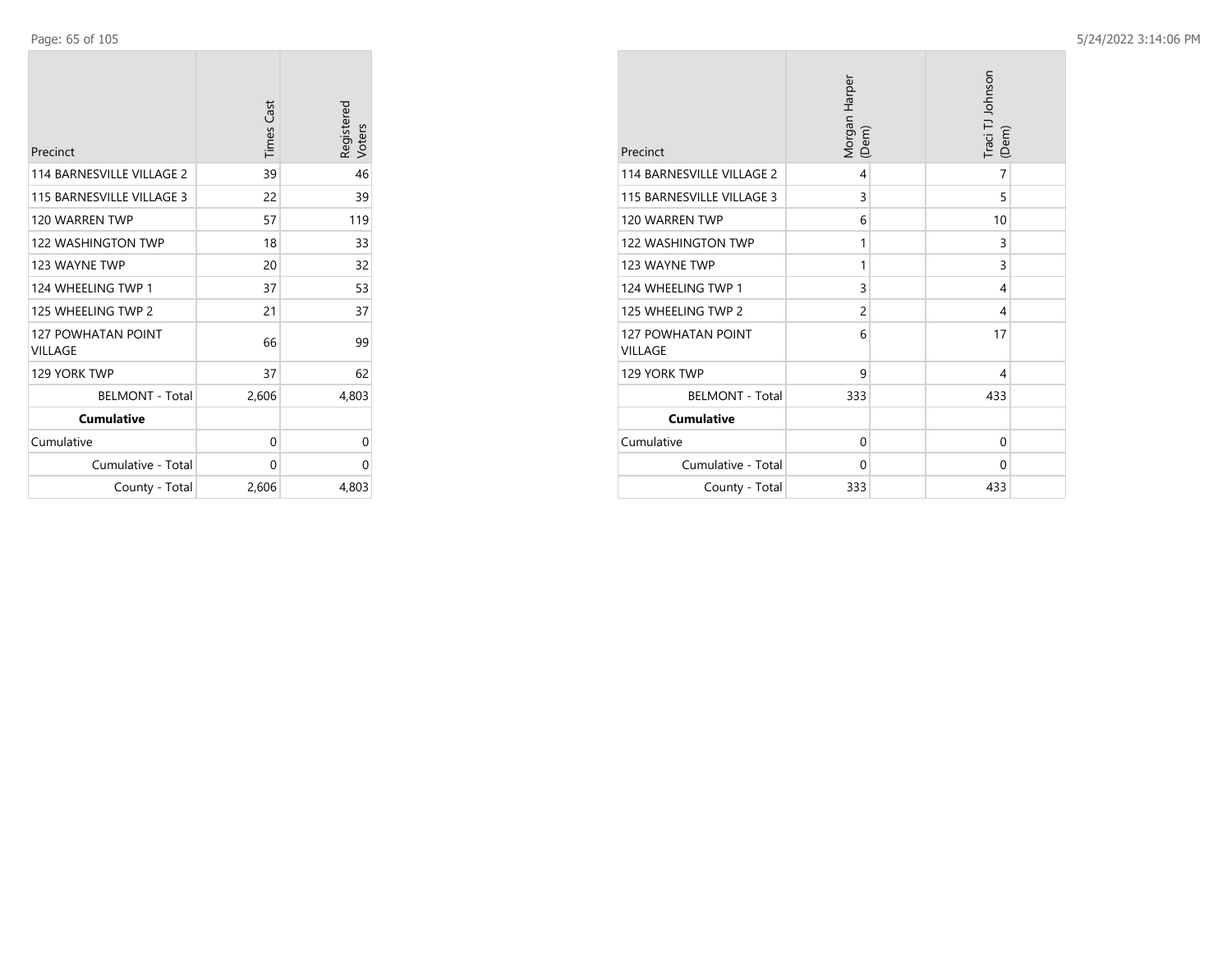| Precinct                                    | Tim Ryan<br>(Dem) | <b>Total Votes</b> | Unresolved<br>Write-In |
|---------------------------------------------|-------------------|--------------------|------------------------|
| 114 BARNESVILLE VILLAGE 2                   | 28                | 39                 | 0                      |
| 115 BARNESVILLE VILLAGE 3                   | 13                | 21                 | $\mathbf 0$            |
| 120 WARREN TWP                              | 38                | 54                 | 0                      |
| 122 WASHINGTON TWP                          | 13                | 17                 | $\mathbf 0$            |
| 123 WAYNE TWP                               | 15                | 19                 | 0                      |
| 124 WHEELING TWP 1                          | 24                | 31                 | $\mathbf 0$            |
| 125 WHEELING TWP 2                          | 12                | 18                 | $\mathbf 0$            |
| <b>127 POWHATAN POINT</b><br><b>VILLAGE</b> | 40                | 63                 | $\Omega$               |
| 129 YORK TWP                                | 22                | 35                 | 0                      |
| <b>BELMONT - Total</b>                      | 1,713             | 2,479              | $\Omega$               |
| <b>Cumulative</b>                           |                   |                    |                        |
| Cumulative                                  | $\Omega$          | $\Omega$           | 0                      |
| Cumulative - Total                          | 0                 | 0                  | $\mathbf 0$            |
| County - Total                              | 1,713             | 2,479              | $\mathbf 0$            |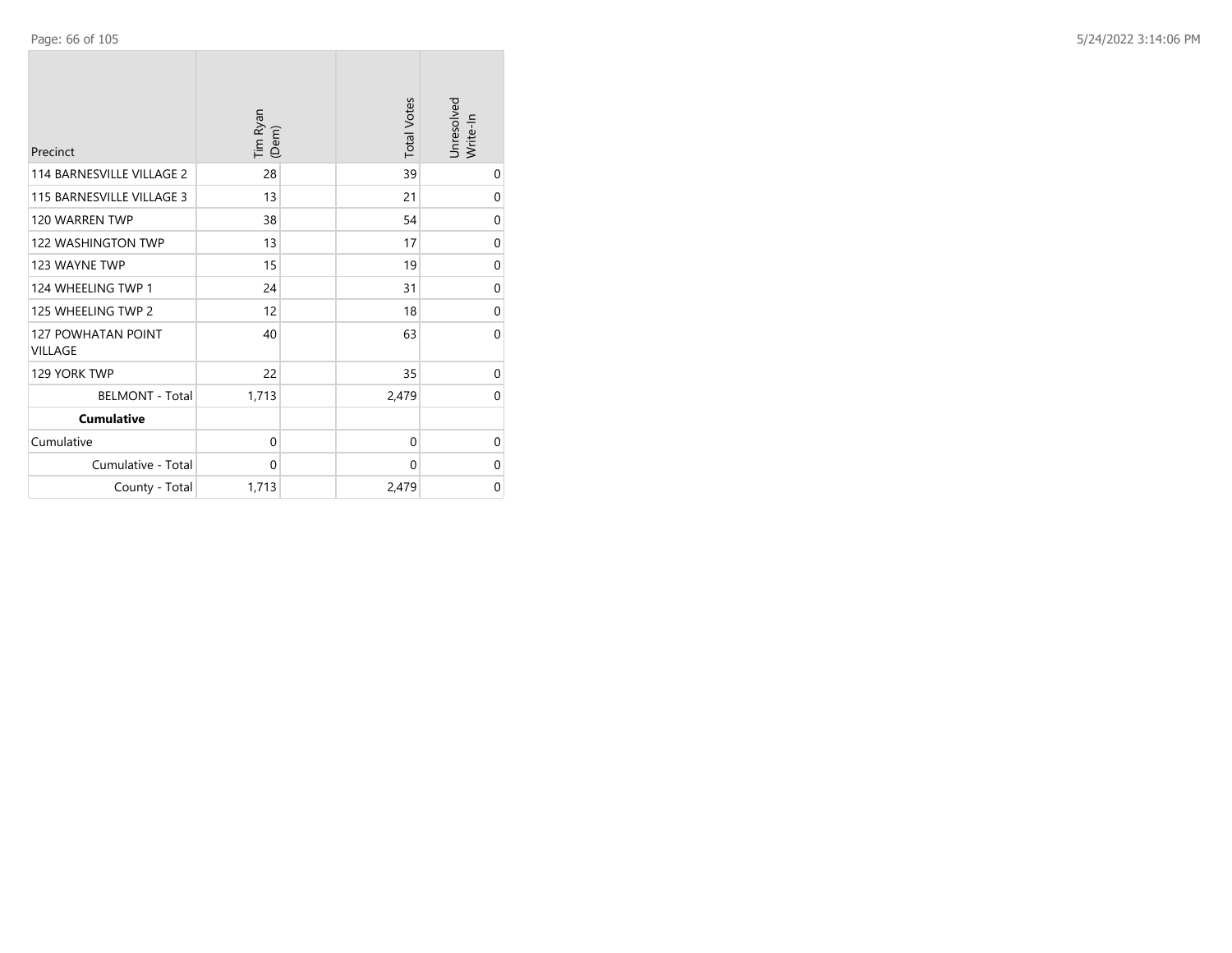### **Republican US Senator (Vote for 1) Rep**

| Precinct               | Times Cast | eqistered |
|------------------------|------------|-----------|
| County                 |            |           |
| <b>BELMONT</b>         |            |           |
| 001 BELLAIRE VILLAGE 1 | 133        | 55        |
| 002 BELLAIRE VILLAGE 2 | 48         | 41        |
| 005 BELLAIRE VILLAGE 3 | 69         | 24        |
| 007 MARTINS FERRY 1-A  | 114        | 75        |
| 009 MARTINS FERRY 2-A  | 93         | 76        |
| 011 MARTINS FERRY 3-A  | 32         | 21        |
| 012 MARTINS FERRY 3-B  | 66         | 37        |
| 013 MARTINS FERRY 4-A  | 70         | 46        |
| 020 ST CLAIRSVILLE 1-A | 123        | 71        |
| 021 ST CLAIRSVILLE 2-A | 81         | 47        |
| 022 ST CLAIRSVILLE 2-B | 131        | 102       |
| 023 ST CLAIRSVILLE 3-A | 85         | 53        |
| 024 ST CLAIRSVILLE 3-B | 85         | 62        |
| 025 ST CLAIRSVILLE 4-A | 83         | 39        |
| 026 ST CLAIRSVILLE 4-B | 74         | 51        |
| 035 COLERAIN TWP 1     | 64         | 41        |
| 036 COLERAIN TWP 2     | 65         | 38        |
| 037 COLERAIN TWP 3     | 213        | 92        |
| 038 COLERAIN TWP 4     | 88         | 40        |
| 039 COLERAIN TWP 5     | 119        | 84        |
| 040 COLERAIN TWP 6     | 62         | 39        |
| 043 FLUSHING VILLAGE   | 98         | 60        |
| 045 HOLLOWAY VILLAGE   | 24         | 11        |
| 046 FLUSHING TWP 1     | 55         | 31        |
| 047 FLUSHING TWP 2     | 21         | 20        |
| 048 BELMONT VILLAGE    | 56         | 40        |
| 049 BETHESDA VILLAGE   | 137        | 77        |
| 050 GOSHEN TWP         | 212        | 163       |

| Precinct               | Matt Dolan<br>(Rep) | Mike Gibbons<br>(Rep |
|------------------------|---------------------|----------------------|
| County                 |                     |                      |
| <b>BELMONT</b>         |                     |                      |
| 001 BELLAIRE VILLAGE 1 | 17                  | 2                    |
| 002 BELLAIRE VILLAGE 2 | 0                   | 6                    |
| 005 BELLAIRE VILLAGE 3 | 12                  | 6                    |
| 007 MARTINS FERRY 1-A  | 12                  | 3                    |
| 009 MARTINS FERRY 2-A  | 11                  | 3                    |
| 011 MARTINS FERRY 3-A  | 3                   | 3                    |
| 012 MARTINS FERRY 3-B  | 10                  | $\overline{c}$       |
| 013 MARTINS FERRY 4-A  | 9                   | 2                    |
| 020 ST CLAIRSVILLE 1-A | 15                  | 10                   |
| 021 ST CLAIRSVILLE 2-A | 6                   | 7                    |
| 022 ST CLAIRSVILLE 2-B | 20                  | 8                    |
| 023 ST CLAIRSVILLE 3-A | 8                   | 5                    |
| 024 ST CLAIRSVILLE 3-B | 12                  | 5                    |
| 025 ST CLAIRSVILLE 4-A | 8                   | 10                   |
| 026 ST CLAIRSVILLE 4-B | 3                   | 14                   |
| 035 COLERAIN TWP 1     | 4                   | 5                    |
| 036 COLERAIN TWP 2     | 2                   | $\overline{2}$       |
| 037 COLERAIN TWP 3     | 20                  | 11                   |
| 038 COLERAIN TWP 4     | 7                   | 4                    |
| 039 COLERAIN TWP 5     | 11                  | 4                    |
| 040 COLERAIN TWP 6     | 16                  | 3                    |
| 043 FLUSHING VILLAGE   | 9                   | 9                    |
| 045 HOLLOWAY VILLAGE   | 1                   | 2                    |
| 046 FLUSHING TWP 1     | 3                   | 3                    |
| 047 FLUSHING TWP 2     | 1                   | 0                    |
| 048 BELMONT VILLAGE    | 10                  | 5                    |
| 049 BETHESDA VILLAGE   | 7                   | 14                   |
| 050 GOSHEN TWP         | 18                  | 16                   |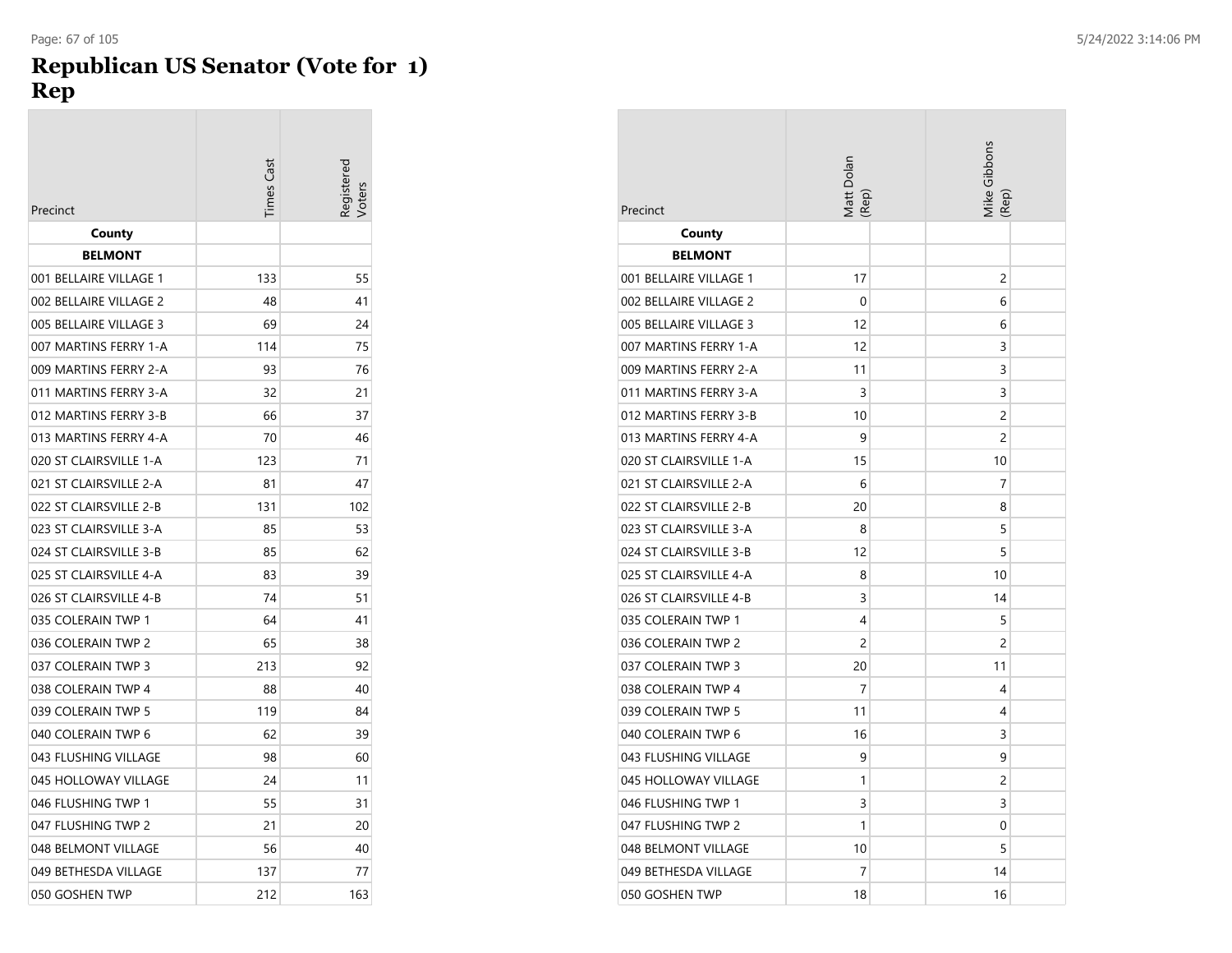| Precinct               | Josh Mandel<br>(Rep) | Neil Patel<br>(Rep) | Mark Pukita<br>(Rep) | Jane Timken<br>(Rep) | JD Vance<br>(Rep) | <b>Total Votes</b> | Unresolved<br>Write-In |
|------------------------|----------------------|---------------------|----------------------|----------------------|-------------------|--------------------|------------------------|
| County                 |                      |                     |                      |                      |                   |                    |                        |
| <b>BELMONT</b>         |                      |                     |                      |                      |                   |                    |                        |
| 001 BELLAIRE VILLAGE 1 | 28                   | 3                   | $\mathbf 0$          | 18                   | 58                | 126                | 0                      |
| 002 BELLAIRE VILLAGE 2 | 12                   | $\mathbf 0$         | $\mathbf{1}$         | 5                    | 21                | 45                 | 0                      |
| 005 BELLAIRE VILLAGE 3 | 21                   | $\boldsymbol{0}$    | $\mathbf{1}$         | $\overline{3}$       | 22                | 65                 | 0                      |
| 007 MARTINS FERRY 1-A  | 31                   | $\mathbf 0$         | $\mathbf{1}$         | 6                    | 54                | 107                | $\mathbf 0$            |
| 009 MARTINS FERRY 2-A  | 37                   | $\mathsf{2}\,$      | $\mathbf{1}$         | 6                    | 31                | 91                 | $\mathbf 0$            |
| 011 MARTINS FERRY 3-A  | 14                   | $\mathbf 0$         | $\mathbf 0$          | $\overline{c}$       | 9                 | 31                 | $\mathbf 0$            |
| 012 MARTINS FERRY 3-B  | 10                   | $\overline{c}$      | $\mathbf 0$          | $\overline{7}$       | 31                | 62                 | $\mathbf 0$            |
| 013 MARTINS FERRY 4-A  | 25                   | $\mathbf 0$         | $\mathbf 0$          | $\overline{7}$       | 20                | 63                 | $\mathbf 0$            |
| 020 ST CLAIRSVILLE 1-A | 29                   | 1                   | $\mathbf{1}$         | 14                   | 45                | 115                | 0                      |
| 021 ST CLAIRSVILLE 2-A | 17                   | $\mathbf 0$         | $\Omega$             | 17                   | 28                | 75                 | $\Omega$               |
| 022 ST CLAIRSVILLE 2-B | 46                   | 3                   | $\mathbf{0}$         | 14                   | 37                | 128                | $\mathbf 0$            |
| 023 ST CLAIRSVILLE 3-A | 16                   | $\mathbf{1}$        | 5                    | 8                    | 39                | 82                 | $\mathbf 0$            |
| 024 ST CLAIRSVILLE 3-B | 23                   | 1                   | 3                    | 5                    | 27                | 76                 | 0                      |
| 025 ST CLAIRSVILLE 4-A | 23                   | 1                   | $\mathbf{1}$         | 8                    | 26                | 77                 | 0                      |
| 026 ST CLAIRSVILLE 4-B | 19                   | $\mathbf{1}$        | $\mathbf{1}$         | $\overline{7}$       | 26                | 71                 | 0                      |
| 035 COLERAIN TWP 1     | 18                   | $\mathbf{1}$        | $\mathbf{1}$         | 6                    | 26                | 61                 | $\mathbf 0$            |
| 036 COLERAIN TWP 2     | 20                   | $\mathbf{1}$        | $\mathbf{1}$         | 6                    | 32                | 64                 | $\mathbf 0$            |
| 037 COLERAIN TWP 3     | 61                   | 3                   | $\overline{c}$       | 14                   | 87                | 198                | $\mathbf 0$            |
| 038 COLERAIN TWP 4     | 33                   | 4                   | $\overline{c}$       | 9                    | 19                | 78                 | 0                      |
| 039 COLERAIN TWP 5     | 47                   | 1                   | $\overline{c}$       | 10                   | 32                | 107                | 0                      |
| 040 COLERAIN TWP 6     | 19                   | $\boldsymbol{0}$    | $\mathbf 0$          | $\mathsf 9$          | 14                | 61                 | $\boldsymbol{0}$       |
| 043 FLUSHING VILLAGE   | 24                   | $\mathbf 0$         | 3                    | $\overline{3}$       | 49                | 97                 | $\mathbf 0$            |
| 045 HOLLOWAY VILLAGE   | 8                    | $\mathbf{1}$        | $\mathbf 0$          | $\mathbf{1}$         | 10                | 23                 | $\mathbf 0$            |
| 046 FLUSHING TWP 1     | 20                   | $\mathbf 0$         | $\mathbf{1}$         | $\overline{4}$       | 23                | 54                 | $\mathbf 0$            |
| 047 FLUSHING TWP 2     | 5                    | 1                   | $\mathbf 0$          | 8                    | 6                 | 21                 | 0                      |
| 048 BELMONT VILLAGE    | 21                   | $\mathbf{1}$        | $\mathbf 0$          | $\overline{c}$       | 15                | 54                 | $\pmb{0}$              |
| 049 BETHESDA VILLAGE   | 50                   | 4                   | 3                    | 13                   | 41                | 132                | $\overline{0}$         |
| 050 GOSHEN TWP         | 65                   | $\overline{c}$      | $\mathbf{1}$         | 26                   | 75                | 203                | $\Omega$               |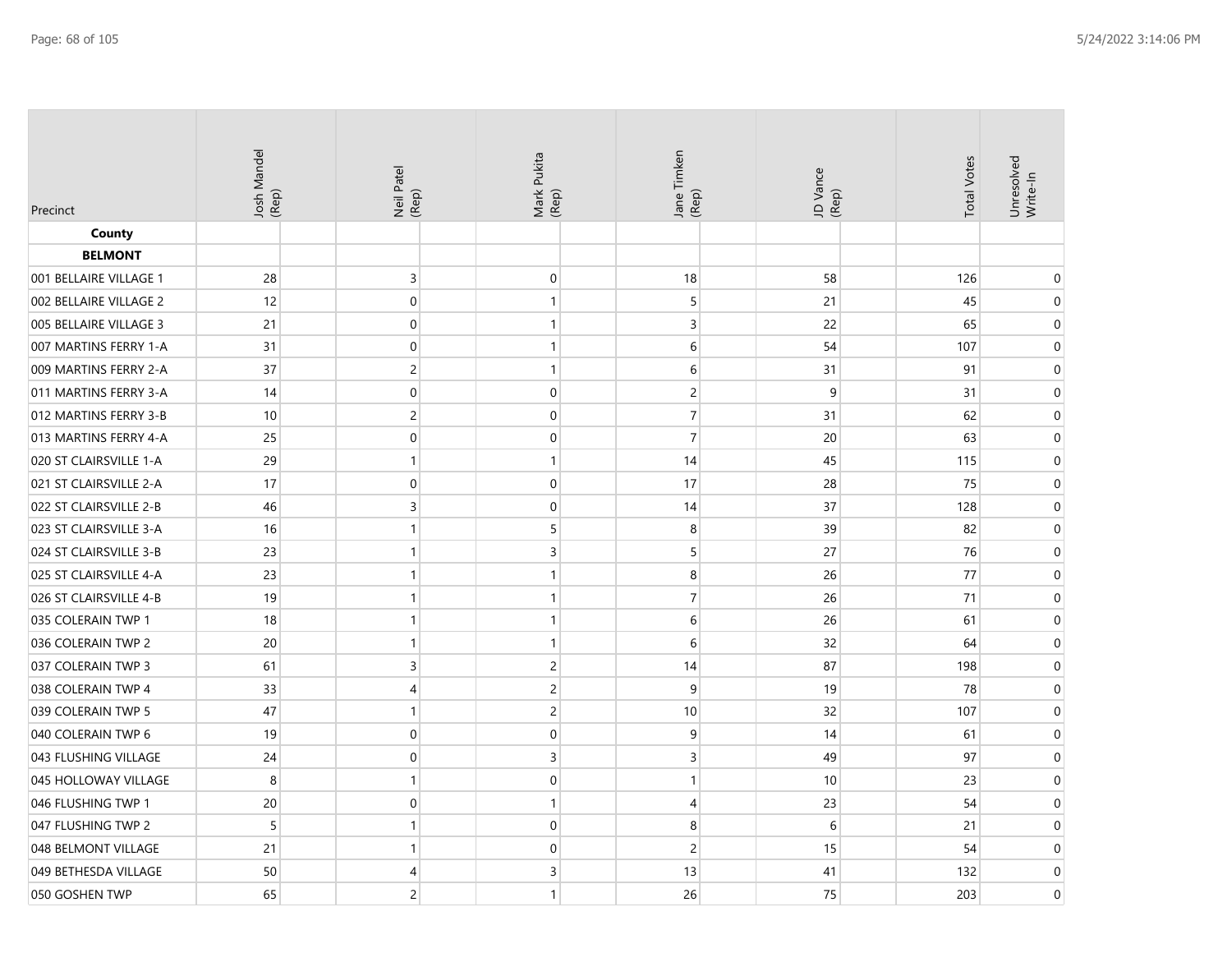| Precinct                  | <b>Times Cast</b> | Registerec |
|---------------------------|-------------------|------------|
| 052 KIRKWOOD TWP          | 54                | 37         |
| 053 SHADYSIDE VILLAGE 1   | 117               | 71         |
| 054 SHADYSIDE VILLAGE 2   | 156               | 95         |
| 057 SHADYSIDE VILLAGE 3   | 103               | 54         |
| 061 MEAD TWP 1            | 145               | 112        |
| 063 MEAD TWP 2            | 92                | 61         |
| 064 BRIDGEPORT VILLAGE 1  | 51                | 37         |
| 066 BRIDGEPORT VILLAGE 2  | 35                | 32         |
| 071 BROOKSIDE VILLAGE     | 69                | 39         |
| 072 PEASE TWP 1           | 112               | 84         |
| 073 PEASE TWP 2           | 71                | 32         |
| 076 PEASE TWP 3           | 48                | 40         |
| 077 YORKVILLE VILLAGE     | 33                | 20         |
| 078 PEASE TWP 4           | 97                | 60         |
| 079 PEASE TWP 5           | 27                | 15         |
| 083 PULTNEY TWP 1         | 48                | 22         |
| 084 PULTNEY TWP 2         | 156               | 100        |
| 085 PULTNEY TWP 3         | 133               | 114        |
| 087 PULTNEY TWP 4         | 156               | 70         |
| 097 RICHLAND TWP 1        | 143               | 99         |
| 098 RICHLAND TWP 2        | 140               | 98         |
| 099 RICHLAND TWP 3        | 94                | 71         |
| 100 RICHLAND TWP 4        | 191               | 129        |
| 101 RICHLAND TWP 5        | 224               | 135        |
| 102 RICHLAND TWP 6        | 199               | 157        |
| 103 RICHLAND TWP 7        | 91                | 59         |
| 105 SMITH TWP             | 200               | 145        |
| 107 SOMERSET TWP 1        | 91                | 63         |
| 108 SOMERSET TWP 2        | 38                | 36         |
| 109 MORRISTOWN VILLAGE    | 31                | 11         |
| 110 UNION TWP 1           | 72                | 46         |
| 111 UNION TWP 2           | 187               | 121        |
| 112 BARNESVILLE VILLAGE 1 | 171               | 117        |

| Precinct                  | Matt Dolan<br>(Rep) | Mike Gibbons<br>(Rep) |
|---------------------------|---------------------|-----------------------|
| 052 KIRKWOOD TWP          | 5                   | 2                     |
| 053 SHADYSIDE VILLAGE 1   | 10                  | 8                     |
| 054 SHADYSIDE VILLAGE 2   | 18                  | 13                    |
| 057 SHADYSIDE VILLAGE 3   | 12                  | 1                     |
| 061 MEAD TWP 1            | 12                  | 2                     |
| 063 MEAD TWP 2            | 8                   | 8                     |
| 064 BRIDGEPORT VILLAGE 1  | 3                   | 2                     |
| 066 BRIDGEPORT VILLAGE 2  | 1                   | 6                     |
| 071 BROOKSIDE VILLAGE     | 5                   | 4                     |
| 072 PEASE TWP 1           | 11                  | 10                    |
| 073 PEASE TWP 2           | 9                   | 5                     |
| 076 PEASE TWP 3           | 6                   | 2                     |
| 077 YORKVILLE VILLAGE     | 3                   | 1                     |
| 078 PEASE TWP 4           | 5                   | 7                     |
| 079 PEASE TWP 5           | 2                   | 1                     |
| 083 PULTNEY TWP 1         | 2                   | 1                     |
| 084 PULTNEY TWP 2         | 11                  | 5                     |
| 085 PULTNEY TWP 3         | 12                  | 10                    |
| 087 PULTNEY TWP 4         | 16                  | 13                    |
| 097 RICHLAND TWP 1        | 16                  | 6                     |
| 098 RICHLAND TWP 2        | 14                  | 9                     |
| 099 RICHLAND TWP 3        | 11                  | 6                     |
| 100 RICHLAND TWP 4        | 28                  | 9                     |
| 101 RICHLAND TWP 5        | 17                  | 15                    |
| 102 RICHLAND TWP 6        | 20                  | 8                     |
| 103 RICHLAND TWP 7        | 12                  | 0                     |
| 105 SMITH TWP             | 17                  | 12                    |
| 107 SOMERSET TWP 1        | 8                   | 6                     |
| 108 SOMERSET TWP 2        | 2                   | 6                     |
| 109 MORRISTOWN VILLAGE    | 6                   | 1                     |
| 110 UNION TWP 1           | 7                   | 4                     |
| 111 UNION TWP 2           | 23                  | 6                     |
| 112 BARNESVILLE VILLAGE 1 | 19                  | 10                    |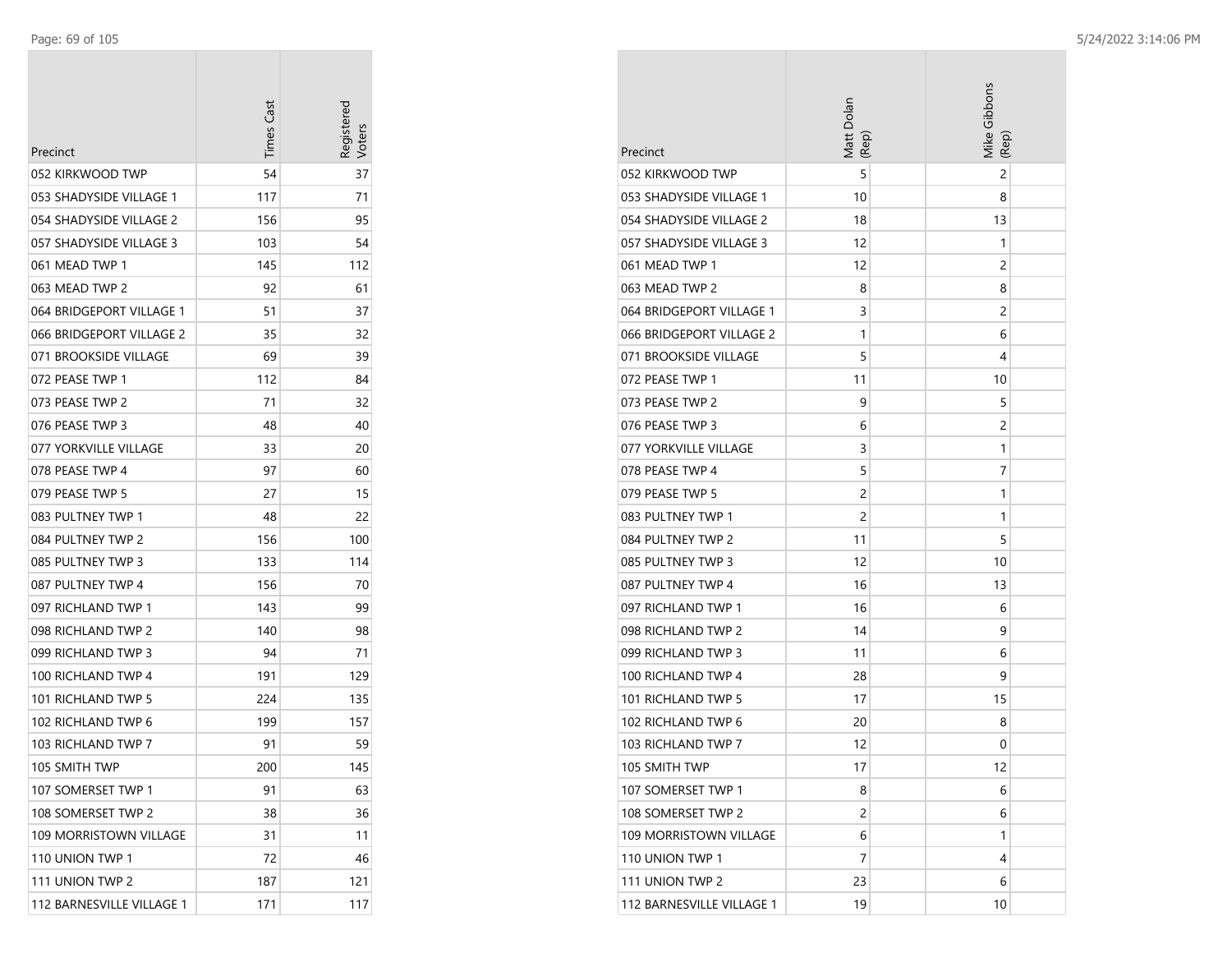| Precinct                  | Josh Mandel<br>(Rep) | Neil Patel<br>(Rep) | Mark Pukita<br>(Rep) | Jane Timken<br>(Rep) | JD Vance<br>(Rep) | <b>Total Votes</b> | Unresolved<br>Write-In |
|---------------------------|----------------------|---------------------|----------------------|----------------------|-------------------|--------------------|------------------------|
| 052 KIRKWOOD TWP          | 16                   | 3                   | 2                    | 4                    | 21                | 53                 |                        |
| 053 SHADYSIDE VILLAGE 1   | 39                   | 1                   | 1                    | 5                    | 43                | 107                | 0                      |
| 054 SHADYSIDE VILLAGE 2   | 48                   | 0                   | 4                    | 8                    | 56                | 147                | 0                      |
| 057 SHADYSIDE VILLAGE 3   | 43                   | 1                   | 0                    | 7                    | 36                | 100                | 0                      |
| 061 MEAD TWP 1            | 55                   | $\mathbf 0$         | 2                    | 15                   | 53                | 139                | 0                      |
| 063 MEAD TWP 2            | 30                   | -1                  | 1                    | -1                   | 38                | 87                 | 0                      |
| 064 BRIDGEPORT VILLAGE 1  | 17                   | -1                  | 2                    | 6                    | 17                | 48                 | 0                      |
| 066 BRIDGEPORT VILLAGE 2  | 12                   | 0                   | 0                    | 2                    | 13                | 34                 | 0                      |
| 071 BROOKSIDE VILLAGE     | 26                   | 0                   | 0                    | 7                    | 25                | 67                 | 0                      |
| 072 PEASE TWP 1           | 40                   | $\overline{c}$      | $\overline{c}$       | 12                   | 31                | 108                | 0                      |
| 073 PEASE TWP 2           | 23                   | 1                   | $\overline{c}$       | 7                    | 22                | 69                 | 0                      |
| 076 PEASE TWP 3           | 17                   | 0                   | 0                    | 8                    | 14                | 47                 | 0                      |
| 077 YORKVILLE VILLAGE     | 9                    | $\mathbf 0$         | 0                    | 5                    | 14                | 32                 | 0                      |
| 078 PEASE TWP 4           | 27                   | $\mathbf 0$         | 1                    | 8                    | 47                | 95                 | 0                      |
| 079 PEASE TWP 5           | $\overline{3}$       | -1                  | 0                    | 4                    | 15                | 26                 | 0                      |
| 083 PULTNEY TWP 1         | 12                   | 0                   | 0                    | $\overline{c}$       | 26                | 43                 | 0                      |
| 084 PULTNEY TWP 2         | 45                   | -1                  | 3                    | 13                   | 63                | 141                | 0                      |
| 085 PULTNEY TWP 3         | 42                   | $\mathbf{1}$        | $\overline{c}$       | 17                   | 47                | 131                | 0                      |
| 087 PULTNEY TWP 4         | 44                   | $\mathbf{1}$        | 3                    | 9                    | 58                | 144                | 0                      |
| 097 RICHLAND TWP 1        | 39                   | 0                   | 3                    | 10                   | 63                | 137                | 0                      |
| 098 RICHLAND TWP 2        | 40                   | 2                   | 4                    | 9                    | 61                | 139                | 0                      |
| 099 RICHLAND TWP 3        | 34                   | 1                   | 2                    | 6                    | 30                | 90                 | 0                      |
| 100 RICHLAND TWP 4        | 59                   | $\mathbf 0$         | 5                    | 16                   | 67                | 184                | 0                      |
| 101 RICHLAND TWP 5        | 74                   | 2                   | 7                    | 22                   | 82                | 219                | 0                      |
| 102 RICHLAND TWP 6        | 79                   | $\mathbf{1}$        | 1                    | 20                   | 69                | 198                | 0                      |
| 103 RICHLAND TWP 7        | 27                   | $\Omega$            | 3                    | 5                    | 43                | 90                 | $\Omega$               |
| 105 SMITH TWP             | 64                   | $\overline{c}$      | 5                    | 18                   | 74                | 192                | 0                      |
| 107 SOMERSET TWP 1        | 27                   | $\mathbf{1}$        |                      | 6                    | 41                | 90                 | 0                      |
| 108 SOMERSET TWP 2        | 9                    | 1                   | 1                    | 1                    | 17                | 37                 | $\overline{0}$         |
| 109 MORRISTOWN VILLAGE    | 6                    | 0                   |                      | 5                    | 12                | 31                 | 0                      |
| 110 UNION TWP 1           | 31                   | $\mathbf 0$         | 2                    | 6                    | 20                | 70                 | 0                      |
| 111 UNION TWP 2           | 61                   | $\overline{c}$      | 2                    | 14                   | 70                | 178                | $\overline{0}$         |
| 112 BARNESVILLE VILLAGE 1 | 42                   | $\mathbf{1}$        | 4                    | 20                   | $74\,$            | 170                | $\overline{0}$         |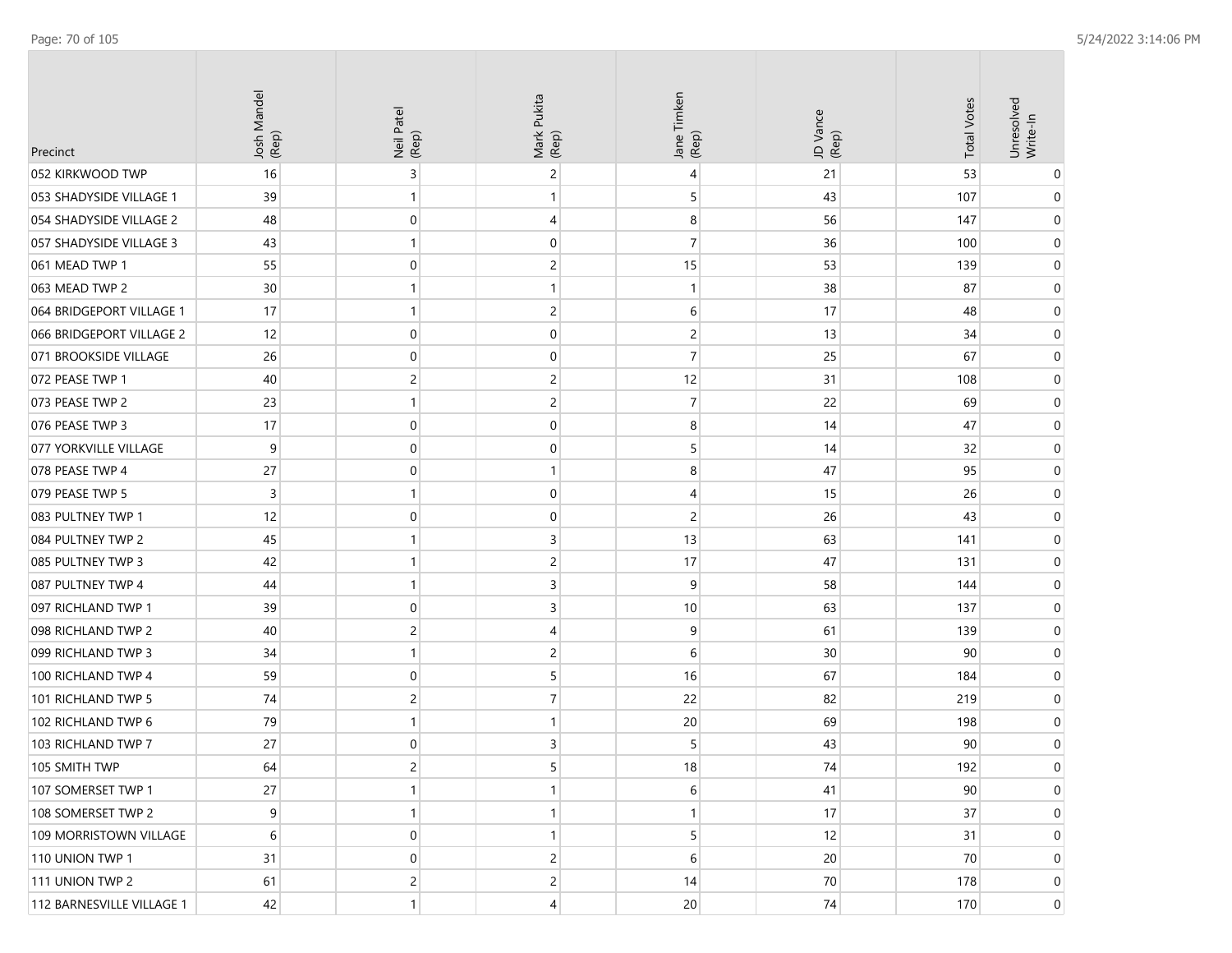| Precinct                             | <b>Times Cast</b> | Registered<br>Voters |
|--------------------------------------|-------------------|----------------------|
| 114 BARNESVILLE VILLAGE 2            | 103               | 84                   |
| 115 BARNESVILLE VILLAGE 3            | 71                | 42                   |
| 120 WARREN TWP                       | 236               | 160                  |
| <b>122 WASHINGTON TWP</b>            | 56                | 29                   |
| 123 WAYNE TWP                        | 103               | 68                   |
| 124 WHEELING TWP 1                   | 92                | 72                   |
| 125 WHEELING TWP 2                   | 81                | 59                   |
| <b>127 POWHATAN POINT</b><br>VILLAGE | 88                | 67                   |
| 129 YORK TWP                         | 92                | 71                   |
| <b>BELMONT - Total</b>               | 6,998             | 4,570                |
| <b>Cumulative</b>                    |                   |                      |
| Cumulative                           | 0                 | 0                    |
| Cumulative - Total                   | 0                 | 0                    |
| County - Total                       | 6,998             | 4,570                |

| Precinct                                    | Matt Dolan<br>(Rep) | Mike Gibbons | (Rep)          |
|---------------------------------------------|---------------------|--------------|----------------|
| 114 BARNESVILLE VILLAGE 2                   | 10                  |              | 6              |
| 115 BARNESVILLE VILLAGE 3                   | 5                   |              | 4              |
| 120 WARREN TWP                              | 19                  |              | 18             |
| <b>122 WASHINGTON TWP</b>                   | 4                   |              | 3              |
| 123 WAYNE TWP                               | 5                   |              | 11             |
| 124 WHEELING TWP 1                          | 7                   |              | 11             |
| 125 WHEELING TWP 2                          | 5                   |              | 3              |
| <b>127 POWHATAN POINT</b><br><b>VILLAGE</b> | 8                   |              | 6              |
| 129 YORK TWP                                | 8                   |              | $\overline{2}$ |
| <b>BELMONT - Total</b>                      | 677                 | 427          |                |
| <b>Cumulative</b>                           |                     |              |                |
| Cumulative                                  | 0                   |              | $\Omega$       |
| Cumulative - Total                          | $\Omega$            |              | 0              |
| County - Total                              | 677                 | 427          |                |

**COL**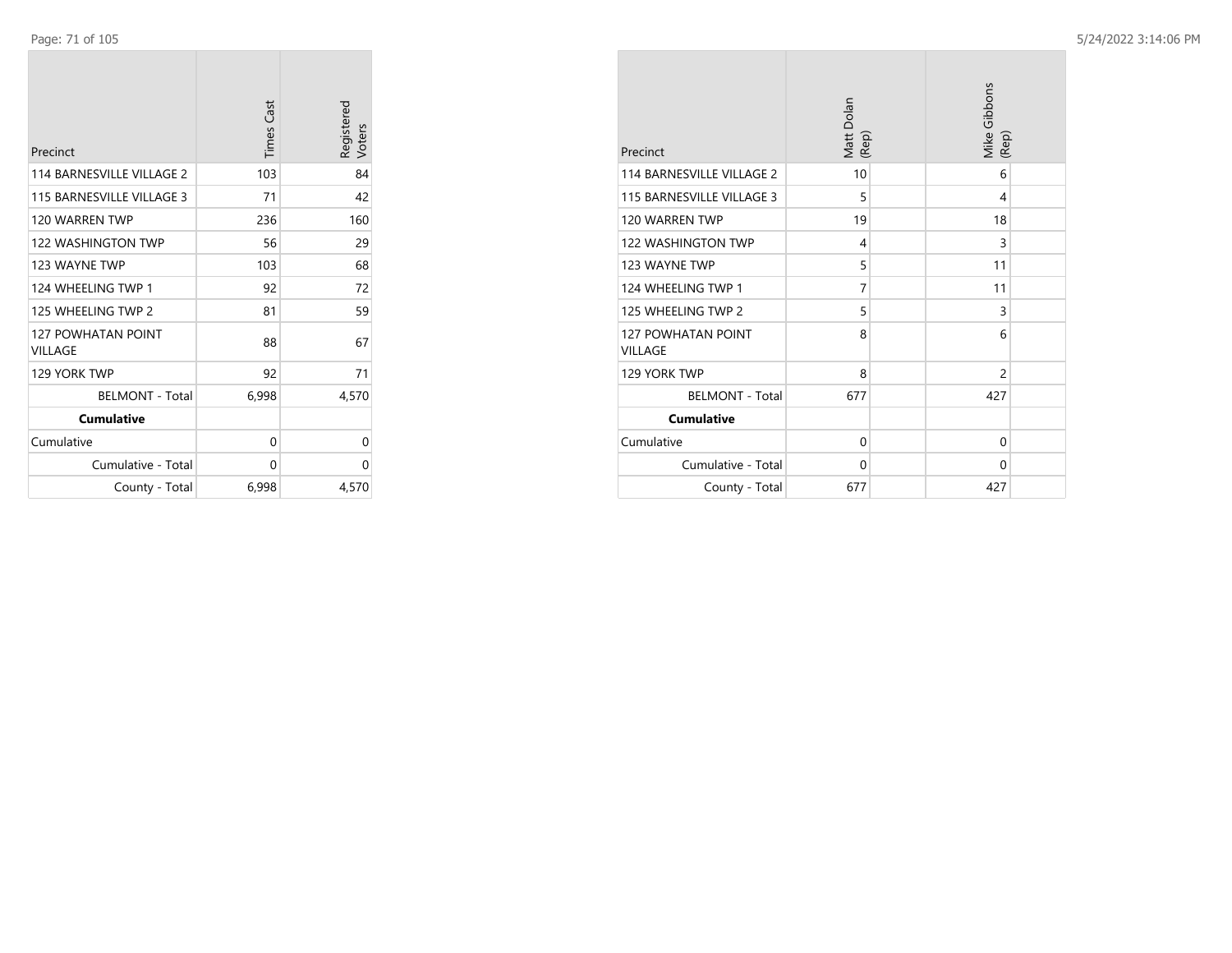| Precinct                      | Josh Mandel<br>(Rep) | Neil Patel<br>(Rep) | Mark Pukita<br>(Rep) | Jane Timken<br>(Rep) | JD Vance<br>(Rep) | <b>Total Votes</b> | 9.<br>Unresolve<br>Write-In |
|-------------------------------|----------------------|---------------------|----------------------|----------------------|-------------------|--------------------|-----------------------------|
| 114 BARNESVILLE VILLAGE 2     | 27                   |                     |                      | 13                   | 39                | 99                 | $\Omega$                    |
| 115 BARNESVILLE VILLAGE 3     | 17                   |                     |                      | 8                    | 30                | 67                 | 0                           |
| 120 WARREN TWP                | 80                   |                     |                      | 28                   | 76                | 227                | 0                           |
| 122 WASHINGTON TWP            | 13                   |                     |                      | 2                    | 30                | 56                 | $\mathbf 0$                 |
| 123 WAYNE TWP                 | 29                   |                     |                      | 9                    | 41                | 100                | $\mathbf 0$                 |
| 124 WHEELING TWP 1            | 29                   |                     |                      | 9                    | 30                | 89                 | 0                           |
| 125 WHEELING TWP 2            | 27                   |                     |                      | 9                    | 31                | 80                 | $\mathbf 0$                 |
| 127 POWHATAN POINT<br>VILLAGE | 21                   |                     |                      | 8                    | 43                | 87                 | $\mathbf 0$                 |
| 129 YORK TWP                  | 18                   | $\Omega$            |                      | 9                    | 52                | 91                 | $\mathbf 0$                 |
| <b>BELMONT - Total</b>        | 2,143                | 74                  | 117                  | 631                  | 2,637             | 6,706              | $\mathbf 0$                 |
| <b>Cumulative</b>             |                      |                     |                      |                      |                   |                    |                             |
| Cumulative                    | $\Omega$             |                     |                      | $\mathbf 0$          | 0                 | $\Omega$           | $\mathbf 0$                 |
| Cumulative - Total            | n                    |                     |                      | $\Omega$             | U                 | <sup>n</sup>       | $\Omega$                    |
| County - Total                | 2,143                | 74                  | 117                  | 631                  | 2,637             | 6,706              | $\mathbf 0$                 |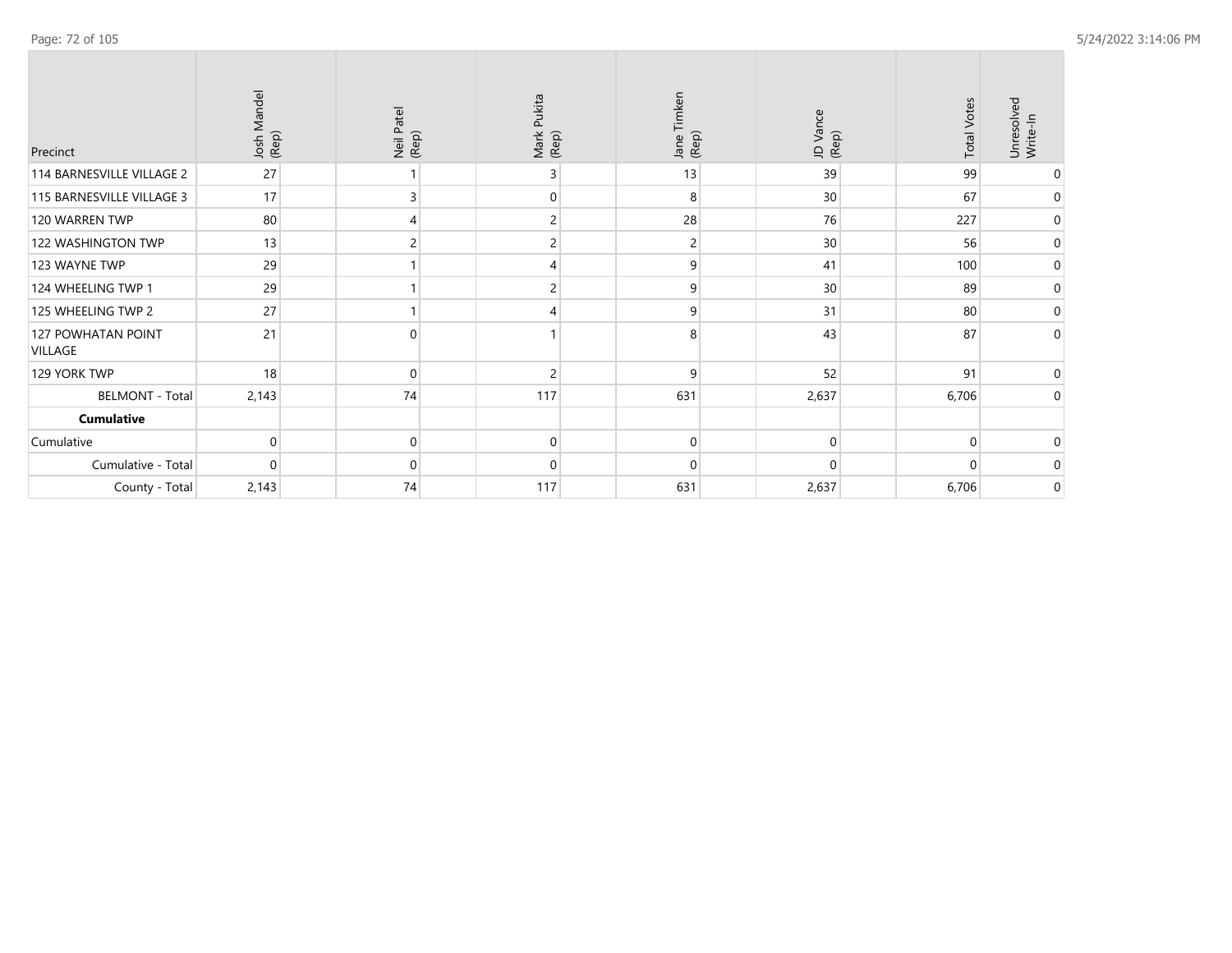## **Democratic US Representative To Congress 6th District (Vote for 1) Dem**

| Precinct               | Times Cas | egistered |
|------------------------|-----------|-----------|
| County                 |           |           |
| <b>BELMONT</b>         |           |           |
| 001 BELLAIRE VILLAGE 1 | 60        | 108       |
| 002 BELLAIRE VILLAGE 2 | 36        | 60        |
| 005 BELLAIRE VILLAGE 3 | 32        | 62        |
| 007 MARTINS FERRY 1-A  | 95        | 143       |
| 009 MARTINS FERRY 2-A  | 65        | 111       |
| 011 MARTINS FERRY 3-A  | 9         | 22        |
| 012 MARTINS FERRY 3-B  | 27        | 62        |
| 013 MARTINS FERRY 4-A  | 55        | 145       |
| 020 ST CLAIRSVILLE 1-A | 41        | 81        |
| 021 ST CLAIRSVILLE 2-A | 45        | 56        |
| 022 ST CLAIRSVILLE 2-B | 50        | 101       |
| 023 ST CLAIRSVILLE 3-A | 41        | 72        |
| 024 ST CLAIRSVILLE 3-B | 57        | 95        |
| 025 ST CLAIRSVILLE 4-A | 44        | 66        |
| 026 ST CLAIRSVILLE 4-B | 40        | 64        |
| 035 COLERAIN TWP 1     | 14        | 24        |
| 036 COLERAIN TWP 2     | 18        | 38        |
| 037 COLERAIN TWP 3     | 69        | 133       |
| 038 COLERAIN TWP 4     | 49        | 91        |
| 039 COLERAIN TWP 5     | 38        | 66        |
| 040 COLERAIN TWP 6     | 30        | 52        |
| 043 FLUSHING VILLAGE   | 26        | 38        |
| 045 HOLLOWAY VILLAGE   | 5         | 8         |
| 046 FLUSHING TWP 1     | 14        | 36        |
| 047 FLUSHING TWP 2     | 4         | 6         |
| 048 BELMONT VILLAGE    | 18        | 33        |
| 049 BETHESDA VILLAGE   | 39        | 47        |
| 050 GOSHEN TWP         | 44        | 84        |

| Precinct               | Martin Alexander<br>(Dem) | Eric S. Jones<br>Dem |
|------------------------|---------------------------|----------------------|
| County                 |                           |                      |
| <b>BELMONT</b>         |                           |                      |
| 001 BELLAIRE VILLAGE 1 | 4                         | 12                   |
| 002 BELLAIRE VILLAGE 2 | 3                         | 7                    |
| 005 BELLAIRE VILLAGE 3 | 4                         | 6                    |
| 007 MARTINS FERRY 1-A  | 14                        | 18                   |
| 009 MARTINS FERRY 2-A  | 10                        | 17                   |
| 011 MARTINS FERRY 3-A  | 0                         | 3                    |
| 012 MARTINS FERRY 3-B  | 5                         | 5                    |
| 013 MARTINS FERRY 4-A  | 5                         | 20                   |
| 020 ST CLAIRSVILLE 1-A | 7                         | 8                    |
| 021 ST CLAIRSVILLE 2-A | 6                         | 9                    |
| 022 ST CLAIRSVILLE 2-B | 7                         | 7                    |
| 023 ST CLAIRSVILLE 3-A | 4                         | 13                   |
| 024 ST CLAIRSVILLE 3-B | 5                         | 15                   |
| 025 ST CLAIRSVILLE 4-A | $\overline{c}$            | 12                   |
| 026 ST CLAIRSVILLE 4-B | 6                         | 5                    |
| 035 COLERAIN TWP 1     | 3                         | 9                    |
| 036 COLERAIN TWP 2     | 2                         | 3                    |
| 037 COLERAIN TWP 3     | 5                         | 21                   |
| 038 COLERAIN TWP 4     | 7                         | 10                   |
| 039 COLERAIN TWP 5     | 7                         | 9                    |
| 040 COLERAIN TWP 6     | 5                         | 4                    |
| 043 FLUSHING VILLAGE   | 7                         | 7                    |
| 045 HOLLOWAY VILLAGE   | 1                         | 1                    |
| 046 FLUSHING TWP 1     | 3                         | 4                    |
| 047 FLUSHING TWP 2     | 3                         | 1                    |
| 048 BELMONT VILLAGE    | 2                         | 10                   |
| 049 BETHESDA VILLAGE   | 4                         | 15                   |
| 050 GOSHEN TWP         | 15                        | 8                    |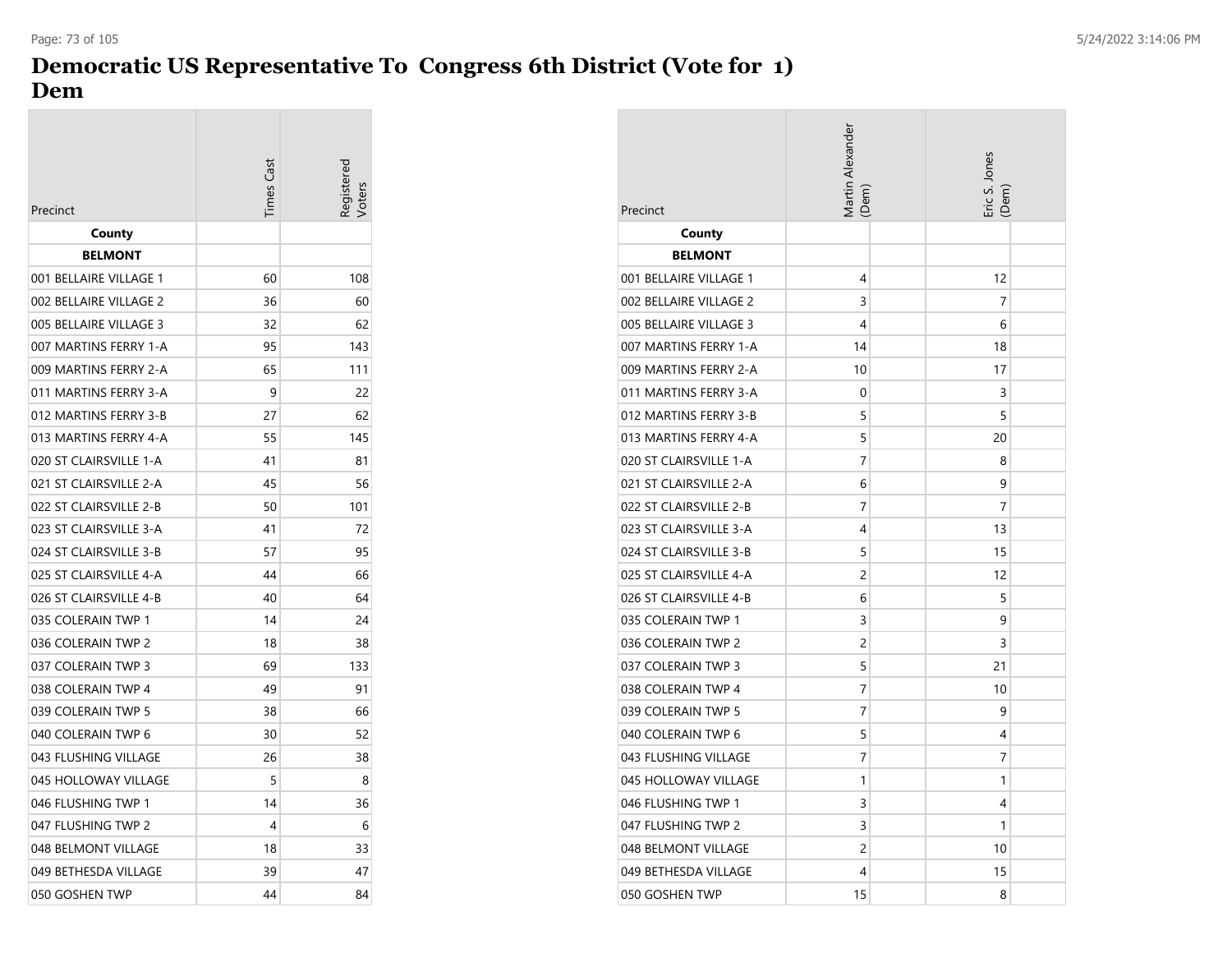| Precinct               | Louis G. Lyras<br>(Dem) | <b>Total Votes</b> | Jnresolvea<br>Write-In |
|------------------------|-------------------------|--------------------|------------------------|
| County                 |                         |                    |                        |
| <b>BELMONT</b>         |                         |                    |                        |
| 001 BELLAIRE VILLAGE 1 | 9                       | 25                 | 0                      |
| 002 BELLAIRE VILLAGE 2 | 4                       | 14                 | 0                      |
| 005 BELLAIRE VILLAGE 3 | 2                       | 12                 | 0                      |
| 007 MARTINS FERRY 1-A  | 10                      | 42                 | 0                      |
| 009 MARTINS FERRY 2-A  | 1                       | 28                 | 0                      |
| 011 MARTINS FERRY 3-A  | $\overline{c}$          | 5                  | 0                      |
| 012 MARTINS FERRY 3-B  | 2                       | 12                 | 0                      |
| 013 MARTINS FERRY 4-A  | 7                       | 32                 | 0                      |
| 020 ST CLAIRSVILLE 1-A | 7                       | 22                 | 0                      |
| 021 ST CLAIRSVILLE 2-A | 3                       | 18                 | 0                      |
| 022 ST CLAIRSVILLE 2-B | 11                      | 25                 | 0                      |
| 023 ST CLAIRSVILLE 3-A | 10                      | 27                 | 0                      |
| 024 ST CLAIRSVILLE 3-B | 4                       | 24                 | 0                      |
| 025 ST CLAIRSVILLE 4-A | 9                       | 23                 | 0                      |
| 026 ST CLAIRSVILLE 4-B | 6                       | 17                 | 0                      |
| 035 COLERAIN TWP 1     | 1                       | 13                 | 0                      |
| 036 COLERAIN TWP 2     | 3                       | 8                  | 0                      |
| 037 COLERAIN TWP 3     | 11                      | 37                 | 0                      |
| 038 COLERAIN TWP 4     | 9                       | 26                 | 0                      |
| 039 COLERAIN TWP 5     | 4                       | 20                 | 0                      |
| 040 COLERAIN TWP 6     | 0                       | 9                  | 0                      |
| 043 FLUSHING VILLAGE   | 1                       | 15                 | 0                      |
| 045 HOLLOWAY VILLAGE   | 1                       | 3                  | 0                      |
| 046 FLUSHING TWP 1     | $\mathbf 0$             | 7                  | 0                      |
| 047 FLUSHING TWP 2     | 0                       | 4                  | 0                      |
| 048 BELMONT VILLAGE    | 3                       | 15                 | 0                      |
| 049 BETHESDA VILLAGE   | 4                       | 23                 | 0                      |
| 050 GOSHEN TWP         | 3                       | 26                 | 0                      |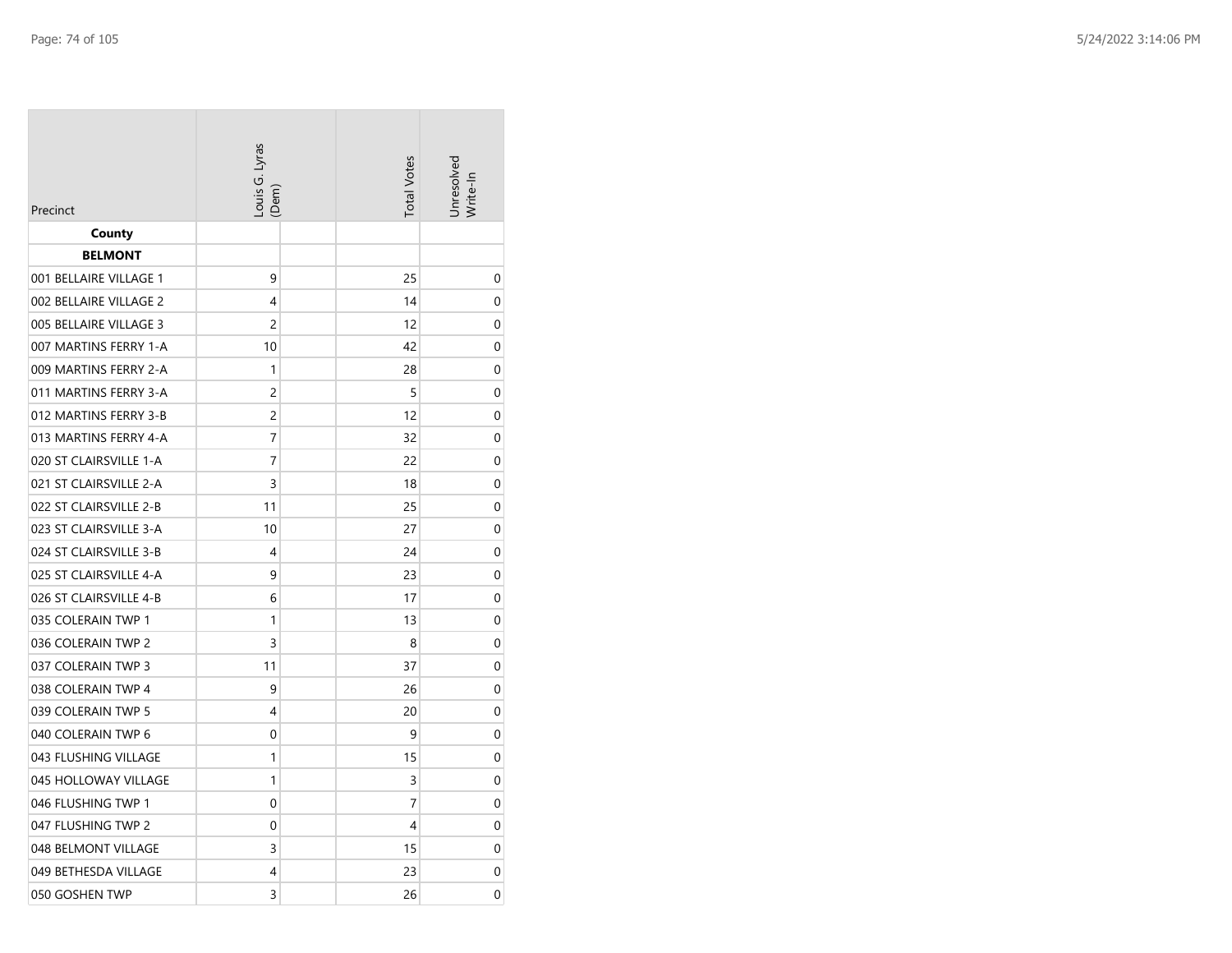| Precinct                  | <b>Times Cast</b> | Registerec |
|---------------------------|-------------------|------------|
| 052 KIRKWOOD TWP          | 2                 | 5          |
| 053 SHADYSIDE VILLAGE 1   | 62                | 98         |
| 054 SHADYSIDE VILLAGE 2   | 82                | 113        |
| 057 SHADYSIDE VILLAGE 3   | 61                | 94         |
| 061 MEAD TWP 1            | 64                | 109        |
| 063 MEAD TWP 2            | 40                | 59         |
| 064 BRIDGEPORT VILLAGE 1  | 25                | 41         |
| 066 BRIDGEPORT VILLAGE 2  | 35                | 67         |
| 071 BROOKSIDE VILLAGE     | 30                | 53         |
| 072 PEASE TWP 1           | 72                | 119        |
| 073 PEASE TWP 2           | 39                | 78         |
| 076 PEASE TWP 3           | 22                | 34         |
| 077 YORKVILLE VILLAGE     | 12                | 31         |
| 078 PEASE TWP 4           | 26                | 63         |
| 079 PEASE TWP 5           | 35                | 48         |
| 083 PULTNEY TWP 1         | 11                | 37         |
| 084 PULTNEY TWP 2         | 65                | 151        |
| 085 PULTNEY TWP 3         | 55                | 128        |
| 087 PULTNEY TWP 4         | 55                | 107        |
| 097 RICHLAND TWP 1        | 33                | 61         |
| 098 RICHLAND TWP 2        | 43                | 97         |
| 099 RICHLAND TWP 3        | 21                | 64         |
| 100 RICHLAND TWP 4        | 35                | 77         |
| 101 RICHLAND TWP 5        | 47                | 84         |
| 102 RICHLAND TWP 6        | 62                | 134        |
| 103 RICHLAND TWP 7        | 20                | 35         |
| 105 SMITH TWP             | 26                | 85         |
| 107 SOMERSET TWP 1        | 13                | 28         |
| 108 SOMERSET TWP 2        | 9                 | 12         |
| 109 MORRISTOWN VILLAGE    | 3                 | 14         |
| 110 UNION TWP 1           | 10                | 41         |
| 111 UNION TWP 2           | 47                | 123        |
| 112 BARNESVILLE VILLAGE 1 | 62                | 89         |

| Precinct                  | Martin Alexander<br>(Dem) | Eric S. Jones<br>(Dem) |
|---------------------------|---------------------------|------------------------|
| 052 KIRKWOOD TWP          | 0                         | 1                      |
| 053 SHADYSIDE VILLAGE 1   | 4                         | 16                     |
| 054 SHADYSIDE VILLAGE 2   | 8                         | 13                     |
| 057 SHADYSIDE VILLAGE 3   | 12                        | 5                      |
| 061 MEAD TWP 1            | 13                        | 15                     |
| 063 MEAD TWP 2            | 4                         | 7                      |
| 064 BRIDGEPORT VILLAGE 1  | 6                         | 1                      |
| 066 BRIDGEPORT VILLAGE 2  | 10                        | 7                      |
| 071 BROOKSIDE VILLAGE     | 7                         | 4                      |
| 072 PEASE TWP 1           | 9                         | 16                     |
| 073 PEASE TWP 2           | 5                         | 9                      |
| 076 PEASE TWP 3           | 3                         | 6                      |
| 077 YORKVILLE VILLAGE     | 1                         | 6                      |
| 078 PEASE TWP 4           | 2                         | 10                     |
| 079 PEASE TWP 5           | 3                         | 7                      |
| 083 PULTNEY TWP 1         | 0                         | 0                      |
| 084 PULTNEY TWP 2         | 11                        | 7                      |
| 085 PULTNEY TWP 3         | 6                         | 13                     |
| 087 PULTNEY TWP 4         | 12                        | 2                      |
| 097 RICHLAND TWP 1        | 1                         | 5                      |
| 098 RICHLAND TWP 2        | 6                         | 13                     |
| 099 RICHLAND TWP 3        | 3                         | 3                      |
| 100 RICHLAND TWP 4        | 3                         | 6                      |
| 101 RICHLAND TWP 5        | 6                         | 6                      |
| 102 RICHLAND TWP 6        | 9                         | 13                     |
| 103 RICHLAND TWP 7        | 4                         | 4                      |
| 105 SMITH TWP             | 2                         | 10                     |
| 107 SOMERSET TWP 1        | 2                         | 2                      |
| 108 SOMERSET TWP 2        | 2                         | 0                      |
| 109 MORRISTOWN VILLAGE    | 0                         | 1                      |
| 110 UNION TWP 1           | 5                         | 1                      |
| 111 UNION TWP 2           | 5                         | 14                     |
| 112 BARNESVILLE VILLAGE 1 | 5                         | 12                     |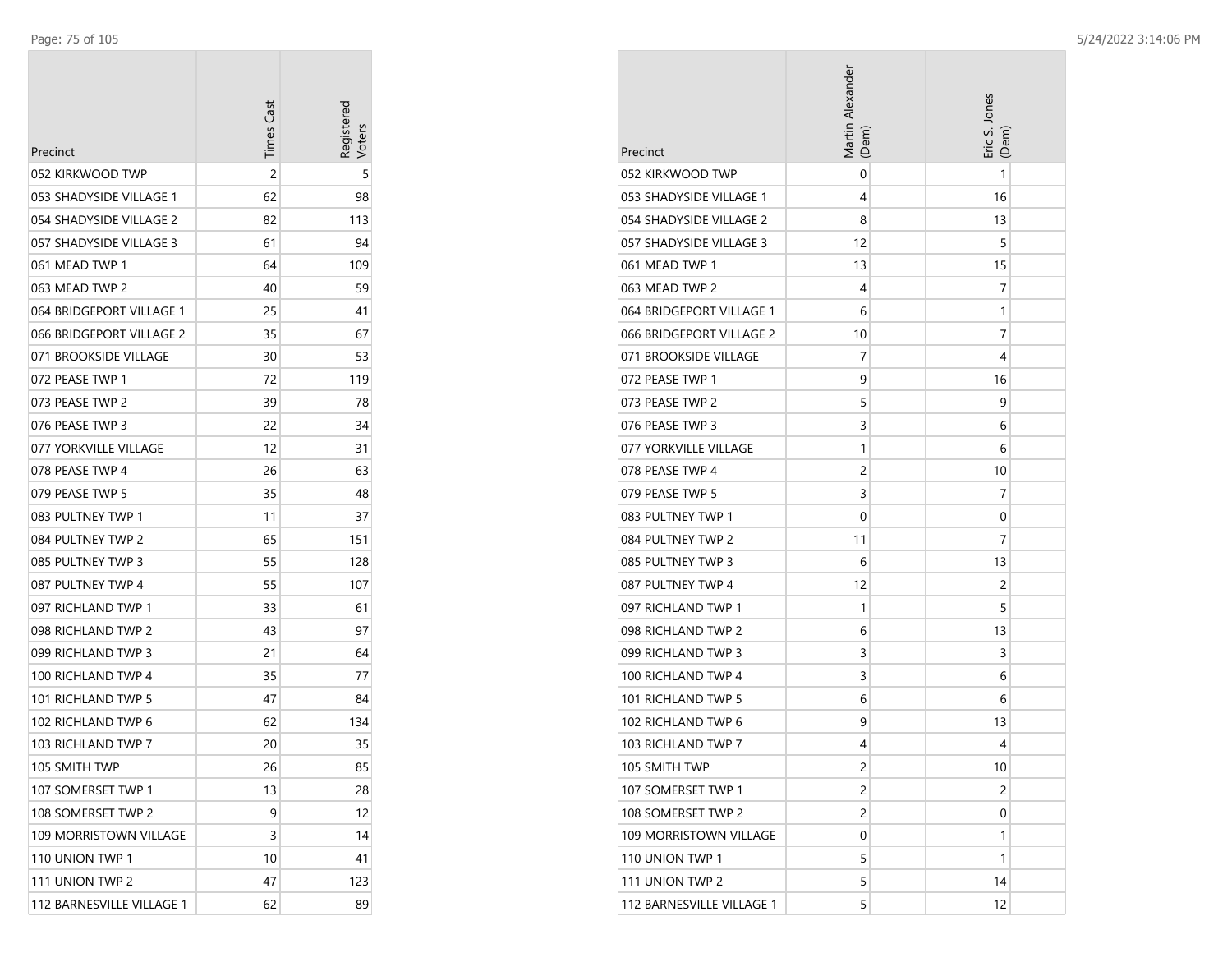| Precinct                  | Louis G. Lyras<br>(Dem) | <b>Total Votes</b> | Unresolved<br>Write-In |
|---------------------------|-------------------------|--------------------|------------------------|
| 052 KIRKWOOD TWP          | 0                       | 1                  | 0                      |
| 053 SHADYSIDE VILLAGE 1   | 8                       | 28                 | 0                      |
| 054 SHADYSIDE VILLAGE 2   | 15                      | 36                 | 0                      |
| 057 SHADYSIDE VILLAGE 3   | 6                       | 23                 | 0                      |
| 061 MEAD TWP 1            | 10                      | 38                 | 0                      |
| 063 MEAD TWP 2            | 4                       | 15                 | 0                      |
| 064 BRIDGEPORT VILLAGE 1  | 7                       | 14                 | 0                      |
| 066 BRIDGEPORT VILLAGE 2  | 2                       | 19                 | 0                      |
| 071 BROOKSIDE VILLAGE     | 0                       | 11                 | 0                      |
| 072 PEASE TWP 1           | 11                      | 36                 | 0                      |
| 073 PEASE TWP 2           | 11                      | 25                 | 0                      |
| 076 PEASE TWP 3           | 2                       | 11                 | 0                      |
| 077 YORKVILLE VILLAGE     | 4                       | 11                 | 0                      |
| 078 PEASE TWP 4           | 4                       | 16                 | 0                      |
| 079 PEASE TWP 5           | 4                       | 14                 | 0                      |
| 083 PULTNEY TWP 1         | 3                       | 3                  | 0                      |
| 084 PULTNEY TWP 2         | 9                       | 27                 | 0                      |
| 085 PULTNEY TWP 3         | 8                       | 27                 | 0                      |
| 087 PULTNEY TWP 4         | 10                      | 24                 | 0                      |
| 097 RICHLAND TWP 1        | 1                       | 7                  | 0                      |
| 098 RICHLAND TWP 2        | 6                       | 25                 | 0                      |
| 099 RICHLAND TWP 3        | 0                       | 6                  | 0                      |
| 100 RICHLAND TWP 4        | 7                       | 16                 | 0                      |
| 101 RICHLAND TWP 5        | 6                       | 18                 | 0                      |
| 102 RICHLAND TWP 6        | 6                       | 28                 | 0                      |
| 103 RICHLAND TWP 7        | 3                       | 11                 | 0                      |
| 105 SMITH TWP             | 1                       | 13                 | 0                      |
| 107 SOMERSET TWP 1        | 1                       | 5                  | 0                      |
| 108 SOMERSET TWP 2        | 2                       | 4                  | 0                      |
| 109 MORRISTOWN VILLAGE    | 0                       | 1                  | 0                      |
| 110 UNION TWP 1           | 1                       | 7                  | 0                      |
| 111 UNION TWP 2           | 4                       | 23                 | 0                      |
| 112 BARNESVILLE VILLAGE 1 | 8                       | 25                 | 0                      |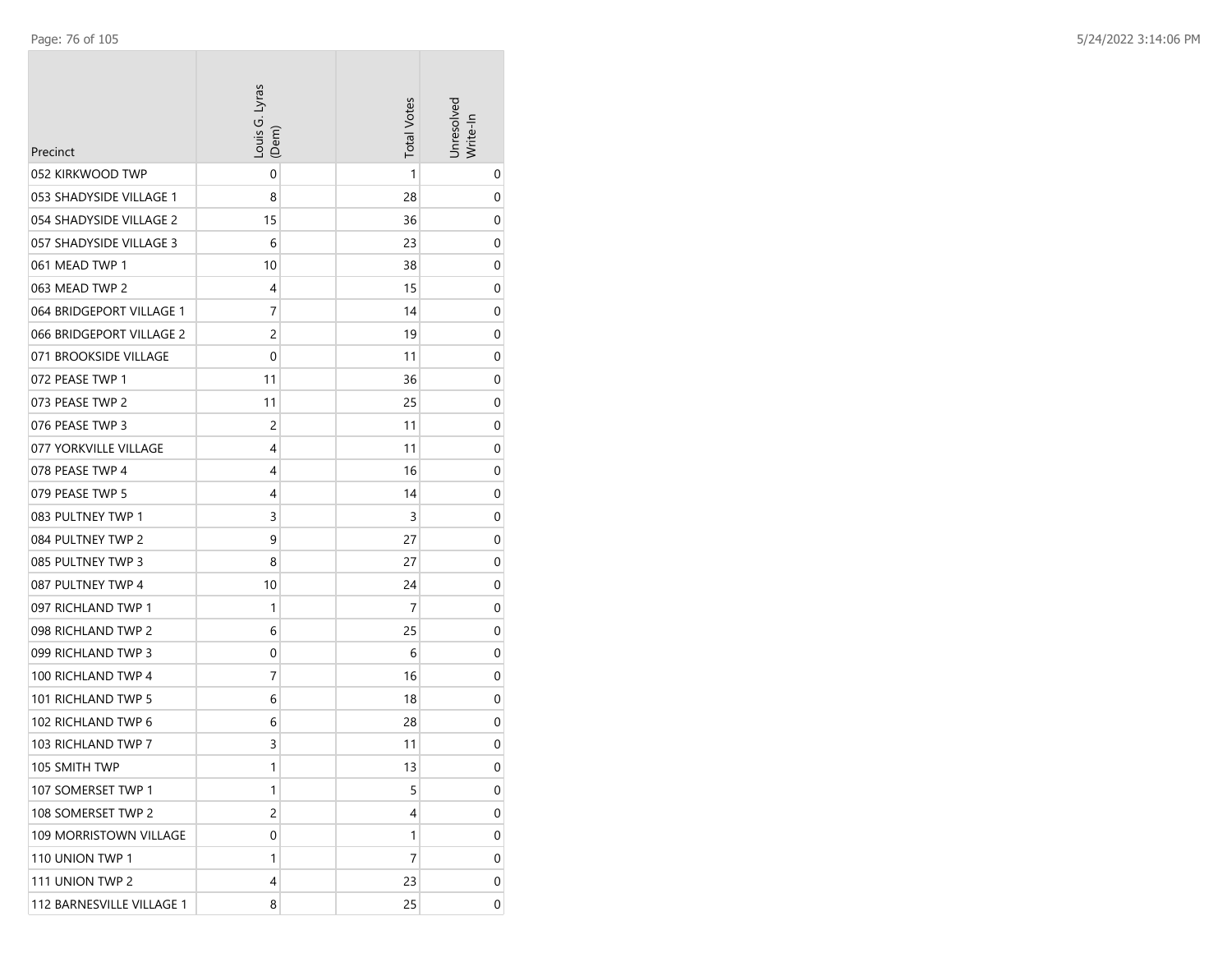| Precinct                             | <b>Times Cast</b> | Registered<br>Voters |
|--------------------------------------|-------------------|----------------------|
| 114 BARNESVILLE VILLAGE 2            | 39                | 46                   |
| 115 BARNESVILLE VILLAGE 3            | 22                | 39                   |
| 120 WARREN TWP                       | 57                | 119                  |
| <b>122 WASHINGTON TWP</b>            | 18                | 33                   |
| 123 WAYNE TWP                        | 20                | 32                   |
| 124 WHEELING TWP 1                   | 37                | 53                   |
| 125 WHEELING TWP 2                   | 21                | 37                   |
| <b>127 POWHATAN POINT</b><br>VILLAGE | 66                | 99                   |
| 129 YORK TWP                         | 37                | 62                   |
| <b>BELMONT - Total</b>               | 2,606             | 4,803                |
| <b>Cumulative</b>                    |                   |                      |
| Cumulative                           | 0                 | 0                    |
| Cumulative - Total                   | $\Omega$          | 0                    |
| County - Total                       | 2,606             | 4,803                |

| Precinct                                    | Martin Alexander<br>(Dem) | Eric S. Jones<br>(Dem) |
|---------------------------------------------|---------------------------|------------------------|
| 114 BARNESVILLE VILLAGE 2                   | 10                        | 7                      |
| 115 BARNESVILLE VILLAGE 3                   | $\overline{3}$            | 9                      |
| 120 WARREN TWP                              | 9                         | 7                      |
| <b>122 WASHINGTON TWP</b>                   | 4                         | 3                      |
| 123 WAYNE TWP                               | 1                         | 8                      |
| 124 WHEELING TWP 1                          | 5                         | 4                      |
| 125 WHEELING TWP 2                          | $\overline{2}$            | $\overline{2}$         |
| <b>127 POWHATAN POINT</b><br><b>VILLAGE</b> | 10                        | 17                     |
| 129 YORK TWP                                | 3                         | 9                      |
| <b>BELMONT - Total</b>                      | 362                       | 560                    |
| <b>Cumulative</b>                           |                           |                        |
| Cumulative                                  | $\Omega$                  | $\Omega$               |
| Cumulative - Total                          | 0                         | $\Omega$               |
| County - Total                              | 362                       | 560                    |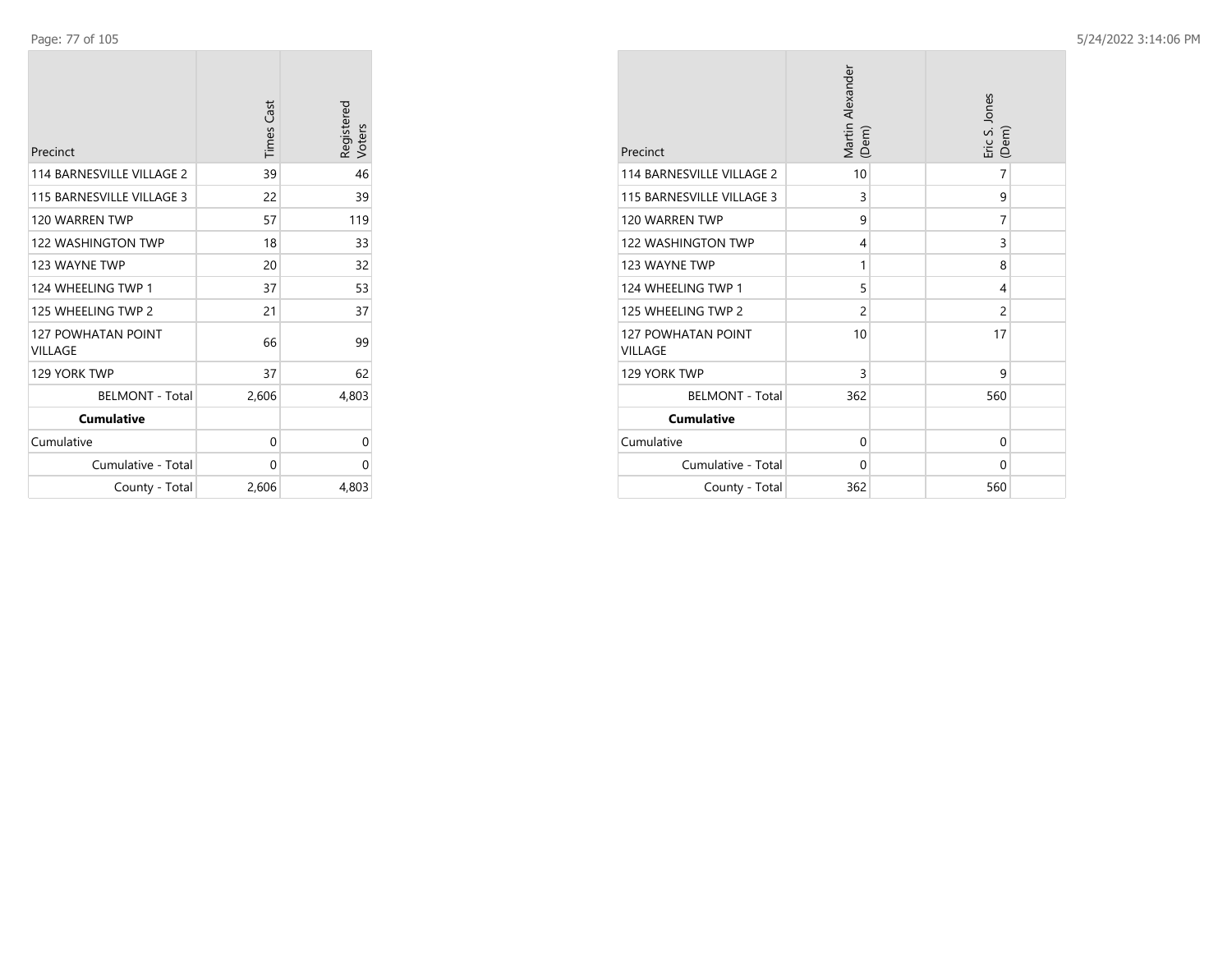| Precinct                                    | Louis G. Lyras<br>(Dem) | <b>Total Votes</b> | Unresolved<br>Write-In |
|---------------------------------------------|-------------------------|--------------------|------------------------|
| 114 BARNESVILLE VILLAGE 2                   | 6                       | 23                 | 0                      |
| 115 BARNESVILLE VILLAGE 3                   | $\overline{c}$          | 14                 | 0                      |
| 120 WARREN TWP                              | 11                      | 27                 | $\mathbf 0$            |
| <b>122 WASHINGTON TWP</b>                   | 0                       | 7                  | 0                      |
| 123 WAYNE TWP                               | 3                       | 12                 | 0                      |
| 124 WHEELING TWP 1                          | 7                       | 16                 | $\mathbf 0$            |
| 125 WHEELING TWP 2                          | 1                       | 5                  | 0                      |
| <b>127 POWHATAN POINT</b><br><b>VILLAGE</b> | $\overline{4}$          | 31                 | $\Omega$               |
| 129 YORK TWP                                | 4                       | 16                 | 0                      |
| <b>BELMONT - Total</b>                      | 329                     | 1,251              | $\mathbf 0$            |
| <b>Cumulative</b>                           |                         |                    |                        |
| Cumulative                                  | 0                       | 0                  | 0                      |
| Cumulative - Total                          | $\Omega$                | 0                  | $\mathbf 0$            |
| County - Total                              | 329                     | 1,251              | 0                      |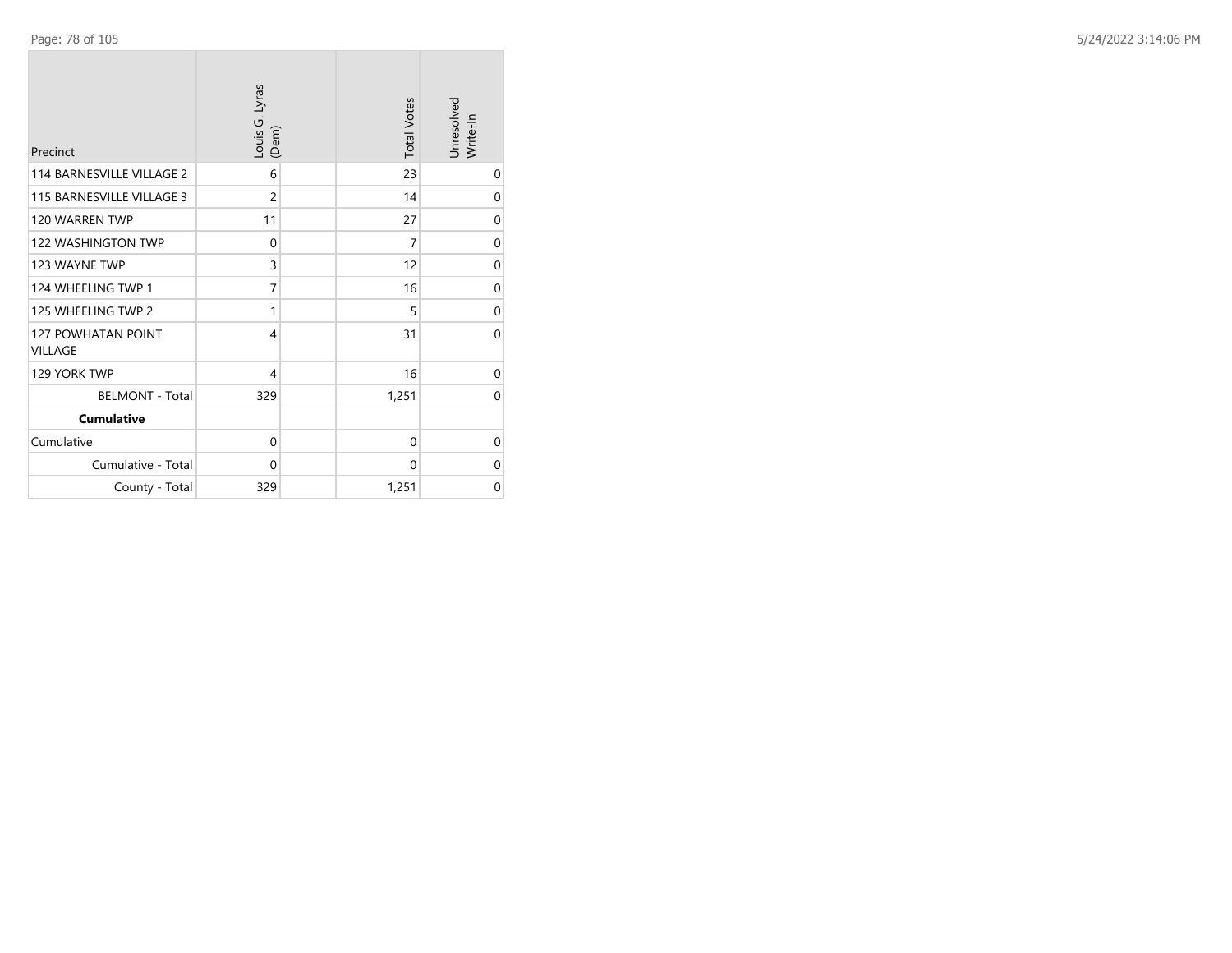# **Republican US Representative To Congress 6th District (Vote for 1) Rep**

| Precinct               | Times Cast | egistere |
|------------------------|------------|----------|
| County                 |            |          |
| <b>BELMONT</b>         |            |          |
| 001 BELLAIRE VILLAGE 1 | 133        | 55       |
| 002 BELLAIRE VILLAGE 2 | 48         | 41       |
| 005 BELLAIRE VILLAGE 3 | 69         | 24       |
| 007 MARTINS FERRY 1-A  | 114        | 75       |
| 009 MARTINS FERRY 2-A  | 93         | 76       |
| 011 MARTINS FERRY 3-A  | 32         | 21       |
| 012 MARTINS FERRY 3-B  | 66         | 37       |
| 013 MARTINS FERRY 4-A  | 70         | 46       |
| 020 ST CLAIRSVILLE 1-A | 123        | 71       |
| 021 ST CLAIRSVILLE 2-A | 81         | 47       |
| 022 ST CLAIRSVILLE 2-B | 131        | 102      |
| 023 ST CLAIRSVILLE 3-A | 85         | 53       |
| 024 ST CLAIRSVILLE 3-B | 85         | 62       |
| 025 ST CLAIRSVILLE 4-A | 83         | 39       |
| 026 ST CLAIRSVILLE 4-B | 74         | 51       |
| 035 COLERAIN TWP 1     | 64         | 41       |
| 036 COLERAIN TWP 2     | 65         | 38       |
| 037 COLERAIN TWP 3     | 213        | 92       |
| 038 COLERAIN TWP 4     | 88         | 40       |
| 039 COLERAIN TWP 5     | 119        | 84       |
| 040 COLERAIN TWP 6     | 62         | 39       |
| 043 FLUSHING VILLAGE   | 98         | 60       |
| 045 HOLLOWAY VILLAGE   | 24         | 11       |
| 046 FLUSHING TWP 1     | 55         | 31       |
| 047 FLUSHING TWP 2     | 21         | 20       |
| 048 BELMONT VILLAGE    | 56         | 40       |
| 049 BETHESDA VILLAGE   | 137        | 77       |
| 050 GOSHEN TWP         | 212        | 163      |

| Precinct               | John Anderson<br>(Rep) | Bill Johnson<br>(Rep) |
|------------------------|------------------------|-----------------------|
| County                 |                        |                       |
| <b>BELMONT</b>         |                        |                       |
| 001 BELLAIRE VILLAGE 1 | 14                     | 107                   |
| 002 BELLAIRE VILLAGE 2 | 1                      | 40                    |
| 005 BELLAIRE VILLAGE 3 | 2                      | 57                    |
| 007 MARTINS FERRY 1-A  | 8                      | 89                    |
| 009 MARTINS FERRY 2-A  | 8                      | 74                    |
| 011 MARTINS FERRY 3-A  | 0                      | 29                    |
| 012 MARTINS FERRY 3-B  | 7                      | 49                    |
| 013 MARTINS FERRY 4-A  | 4                      | 54                    |
| 020 ST CLAIRSVILLE 1-A | 4                      | 108                   |
| 021 ST CLAIRSVILLE 2-A | 5                      | 57                    |
| 022 ST CLAIRSVILLE 2-B | 3                      | 115                   |
| 023 ST CLAIRSVILLE 3-A | 7                      | 63                    |
| 024 ST CLAIRSVILLE 3-B | 3                      | 73                    |
| 025 ST CLAIRSVILLE 4-A | 2                      | 69                    |
| 026 ST CLAIRSVILLE 4-B | 5                      | 59                    |
| 035 COLERAIN TWP 1     | 3                      | 52                    |
| 036 COLERAIN TWP 2     | 4                      | 56                    |
| 037 COLERAIN TWP 3     | 9                      | 180                   |
| 038 COLERAIN TWP 4     | 8                      | 67                    |
| 039 COLERAIN TWP 5     | 10                     | 95                    |
| 040 COLERAIN TWP 6     | 8                      | 40                    |
| 043 FLUSHING VILLAGE   | 6                      | 84                    |
| 045 HOLLOWAY VILLAGE   | 2                      | 20                    |
| 046 FLUSHING TWP 1     | 3                      | 46                    |
| 047 FLUSHING TWP 2     | 1                      | 18                    |
| 048 BELMONT VILLAGE    | 2                      | 46                    |
| 049 BETHESDA VILLAGE   | 14                     | 111                   |
| 050 GOSHEN TWP         | 13                     | 167                   |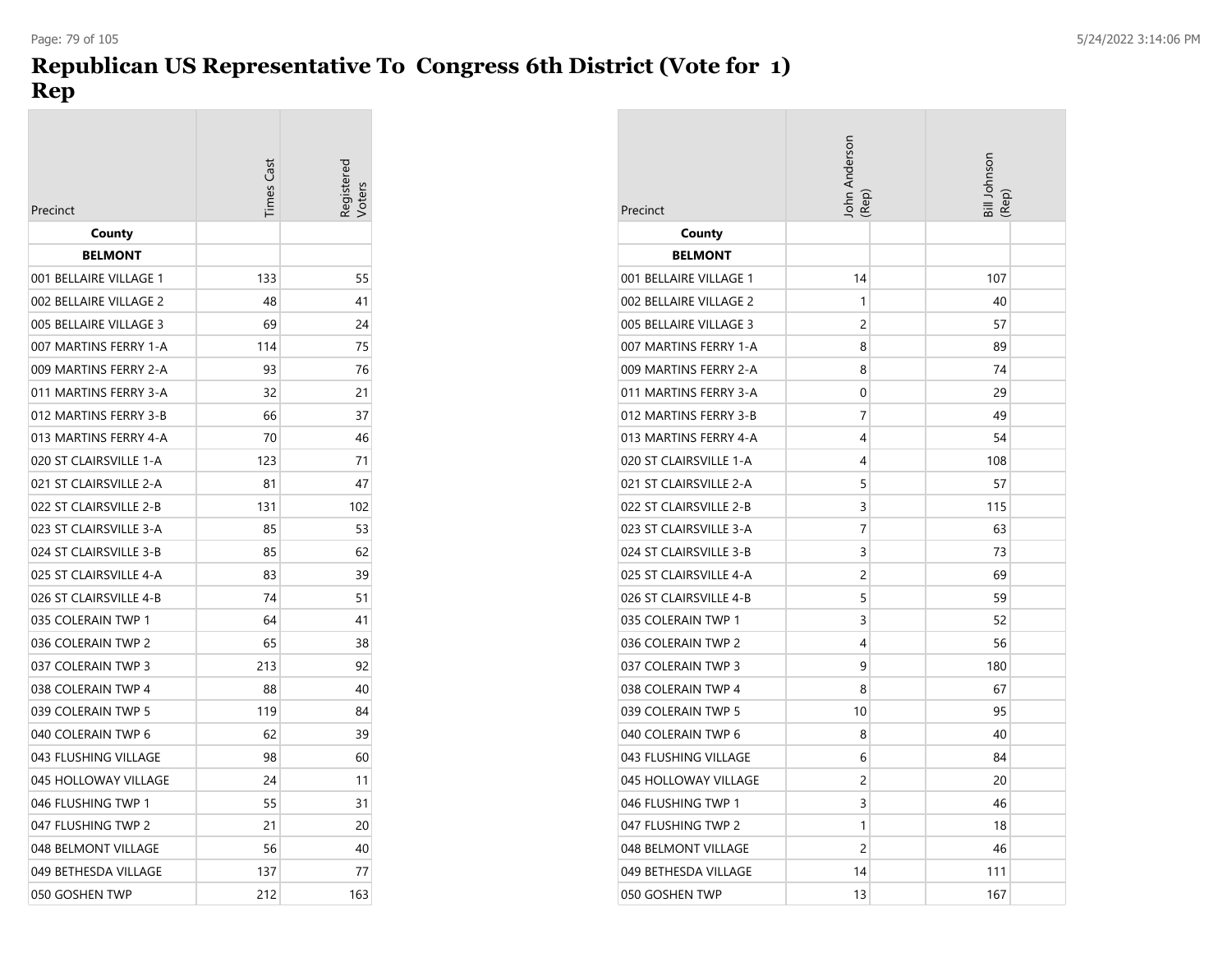| Precinct               | Morgenstern<br>(Rep)<br>Michael S. | Gregory M.<br>Zelenitz | <b>Total Votes</b><br>(Rep) | Unresolved<br>Write-In |
|------------------------|------------------------------------|------------------------|-----------------------------|------------------------|
| County                 |                                    |                        |                             |                        |
| <b>BELMONT</b>         |                                    |                        |                             |                        |
| 001 BELLAIRE VILLAGE 1 | $\overline{c}$                     | 6                      | 129                         | 0                      |
| 002 BELLAIRE VILLAGE 2 | $\overline{c}$                     | $\overline{c}$         | 45                          | $\mathbf 0$            |
| 005 BELLAIRE VILLAGE 3 | $\overline{c}$                     | $\overline{c}$         | 63                          | 0                      |
| 007 MARTINS FERRY 1-A  | 1                                  | 7                      | 105                         | 0                      |
| 009 MARTINS FERRY 2-A  | 4                                  | 5                      | 91                          | 0                      |
| 011 MARTINS FERRY 3-A  | $\mathbf 0$                        | 3                      | 32                          | 0                      |
| 012 MARTINS FERRY 3-B  | 4                                  | 3                      | 63                          | 0                      |
| 013 MARTINS FERRY 4-A  | 4                                  | $\overline{c}$         | 64                          | 0                      |
| 020 ST CLAIRSVILLE 1-A | $\mathbf{1}$                       | 3                      | 116                         | 0                      |
| 021 ST CLAIRSVILLE 2-A | 4                                  | 5                      | 71                          | 0                      |
| 022 ST CLAIRSVILLE 2-B | 4                                  | 5                      | 127                         | 0                      |
| 023 ST CLAIRSVILLE 3-A | 1                                  | 6                      | 77                          | 0                      |
| 024 ST CLAIRSVILLE 3-B | $\overline{c}$                     | 3                      | 81                          | $\mathbf 0$            |
| 025 ST CLAIRSVILLE 4-A | $\mathbf{1}$                       | 6                      | 78                          | 0                      |
| 026 ST CLAIRSVILLE 4-B | 1                                  | 3                      | 68                          | 0                      |
| 035 COLERAIN TWP 1     | 2                                  | 2                      | 59                          | $\mathbf 0$            |
| 036 COLERAIN TWP 2     | 2                                  | $\overline{c}$         | 64                          | 0                      |
| 037 COLERAIN TWP 3     | 4                                  | 10                     | 203                         | 0                      |
| 038 COLERAIN TWP 4     | 5                                  | 4                      | 84                          | 0                      |
| 039 COLERAIN TWP 5     | 0                                  | 5                      | 110                         | 0                      |
| 040 COLERAIN TWP 6     | 4                                  | 7                      | 59                          | 0                      |
| 043 FLUSHING VILLAGE   | 4                                  | $\overline{c}$         | 96                          | 0                      |
| 045 HOLLOWAY VILLAGE   | $\mathbf 0$                        | $\overline{c}$         | 24                          | $\mathbf 0$            |
| 046 FLUSHING TWP 1     | 3                                  | $\mathbf 0$            | 52                          | 0                      |
| 047 FLUSHING TWP 2     | $\overline{c}$                     | 0                      | 21                          | 0                      |
| 048 BELMONT VILLAGE    | 0                                  | 4                      | 52                          | 0                      |
| 049 BETHESDA VILLAGE   | 5                                  | 3                      | 133                         | 0                      |
| 050 GOSHEN TWP         | 12                                 | $\overline{7}$         | 199                         | 0                      |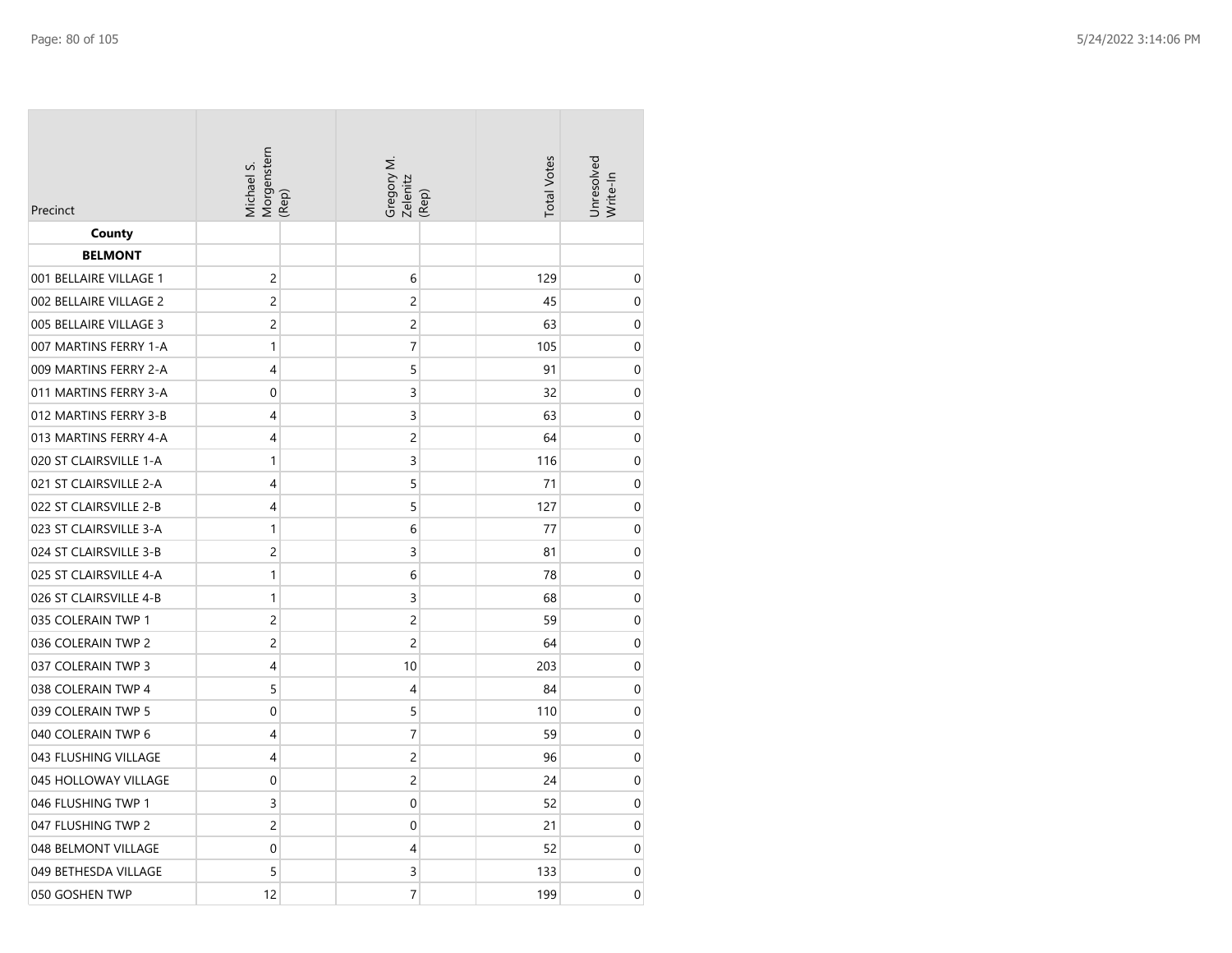| Precinct                  | Times Cast | Registerec<br>loters |
|---------------------------|------------|----------------------|
| 052 KIRKWOOD TWP          | 54         | 37                   |
| 053 SHADYSIDE VILLAGE 1   | 117        | 71                   |
| 054 SHADYSIDE VILLAGE 2   | 156        | 95                   |
| 057 SHADYSIDE VILLAGE 3   | 103        | 54                   |
| 061 MEAD TWP 1            | 145        | 112                  |
| 063 MEAD TWP 2            | 92         | 61                   |
| 064 BRIDGEPORT VILLAGE 1  | 51         | 37                   |
| 066 BRIDGEPORT VILLAGE 2  | 35         | 32                   |
| 071 BROOKSIDE VILLAGE     | 69         | 39                   |
| 072 PEASE TWP 1           | 112        | 84                   |
| 073 PEASE TWP 2           | 71         | 32                   |
| 076 PEASE TWP 3           | 48         | 40                   |
| 077 YORKVILLE VILLAGE     | 33         | 20                   |
| 078 PEASE TWP 4           | 97         | 60                   |
| 079 PEASE TWP 5           | 27         | 15                   |
| 083 PULTNEY TWP 1         | 48         | 22                   |
| 084 PULTNEY TWP 2         | 156        | 100                  |
| 085 PULTNEY TWP 3         | 133        | 114                  |
| 087 PULTNEY TWP 4         | 156        | 70                   |
| 097 RICHLAND TWP 1        | 143        | 99                   |
| 098 RICHLAND TWP 2        | 140        | 98                   |
| 099 RICHLAND TWP 3        | 94         | 71                   |
| 100 RICHLAND TWP 4        | 191        | 129                  |
| 101 RICHLAND TWP 5        | 224        | 135                  |
| 102 RICHLAND TWP 6        | 199        | 157                  |
| 103 RICHLAND TWP 7        | 91         | 59                   |
| 105 SMITH TWP             | 200        | 145                  |
| 107 SOMERSET TWP 1        | 91         | 63                   |
| 108 SOMERSET TWP 2        | 38         | 36                   |
| 109 MORRISTOWN VILLAGE    | 31         | 11                   |
| 110 UNION TWP 1           | 72         | 46                   |
| 111 UNION TWP 2           | 187        | 121                  |
| 112 BARNESVILLE VILLAGE 1 | 171        | 117                  |

| Precinct                  | John Anderson<br>(Rep | Bill Johnson<br>(Rep) |
|---------------------------|-----------------------|-----------------------|
| 052 KIRKWOOD TWP          | 8                     | 36                    |
| 053 SHADYSIDE VILLAGE 1   | 7                     | 98                    |
| 054 SHADYSIDE VILLAGE 2   | 5                     | 135                   |
| 057 SHADYSIDE VILLAGE 3   | 6                     | 86                    |
| 061 MEAD TWP 1            | 8                     | 125                   |
| 063 MEAD TWP 2            | 10                    | 69                    |
| 064 BRIDGEPORT VILLAGE 1  | 3                     | 43                    |
| 066 BRIDGEPORT VILLAGE 2  | 5                     | 26                    |
| 071 BROOKSIDE VILLAGE     | 6                     | 54                    |
| 072 PEASE TWP 1           | 20                    | 77                    |
| 073 PEASE TWP 2           | 5                     | 60                    |
| 076 PEASE TWP 3           | 0                     | 42                    |
| 077 YORKVILLE VILLAGE     | 4                     | 22                    |
| 078 PEASE TWP 4           | 10                    | 70                    |
| 079 PEASE TWP 5           | 4                     | 19                    |
| 083 PULTNEY TWP 1         | 6                     | 33                    |
| 084 PULTNEY TWP 2         | 16                    | 115                   |
| 085 PULTNEY TWP 3         | 4                     | 116                   |
| 087 PULTNEY TWP 4         | 12                    | 125                   |
| 097 RICHLAND TWP 1        | 9                     | 115                   |
| 098 RICHLAND TWP 2        | 12                    | 115                   |
| 099 RICHLAND TWP 3        | 6                     | 76                    |
| 100 RICHLAND TWP 4        | 11                    | 157                   |
| 101 RICHLAND TWP 5        | 6                     | 192                   |
| 102 RICHLAND TWP 6        | 10                    | 172                   |
| 103 RICHLAND TWP 7        | 4                     | 79                    |
| 105 SMITH TWP             | 16                    | 167                   |
| 107 SOMERSET TWP 1        | 5                     | 78                    |
| 108 SOMERSET TWP 2        | 4                     | 30                    |
| 109 MORRISTOWN VILLAGE    | 4                     | 25                    |
| 110 UNION TWP 1           | 3                     | 65                    |
| 111 UNION TWP 2           | 14                    | 148                   |
| 112 BARNESVILLE VILLAGE 1 | 15                    | 146                   |

**COL**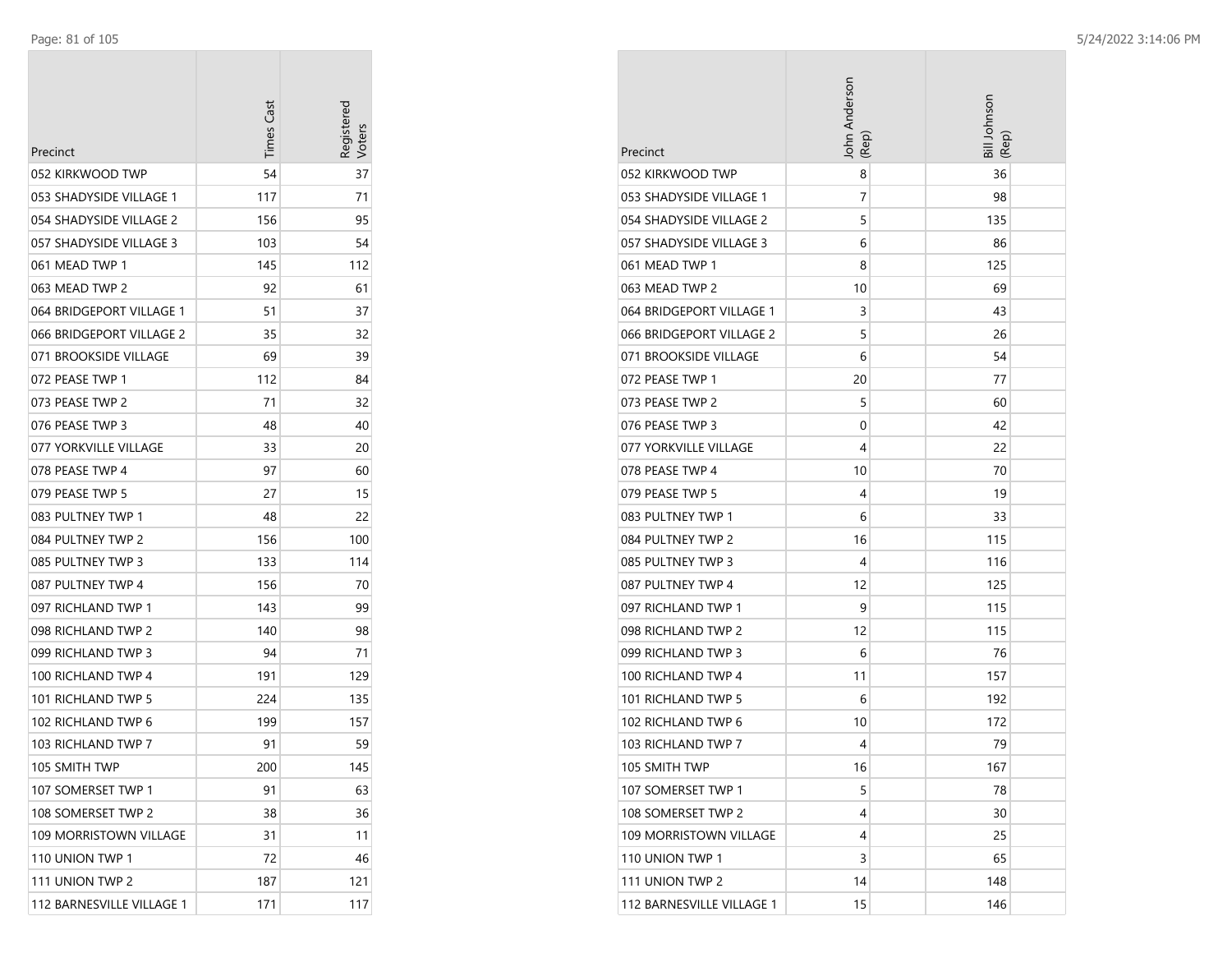| Precinct                      | Morgenstern<br>Michael S. | (Rep) | Gregory M.<br>Zelenitz  | (Rep) | <b>Total Votes</b> | Unresolved<br>Write-In |
|-------------------------------|---------------------------|-------|-------------------------|-------|--------------------|------------------------|
| 052 KIRKWOOD TWP              | 4                         |       | 2                       |       | 50                 | 0                      |
| 053 SHADYSIDE VILLAGE 1       | 0                         |       | 1                       |       | 106                | 0                      |
| 054 SHADYSIDE VILLAGE 2       | 0                         |       | 5                       |       | 145                | 0                      |
| 057 SHADYSIDE VILLAGE 3       | 3                         |       | 2                       |       | 97                 | 0                      |
| 061 MEAD TWP 1                | 4                         |       | $\overline{\mathbf{c}}$ |       | 139                | 0                      |
| 063 MEAD TWP 2                | 4                         |       | 1                       |       | 84                 | 0                      |
| 064 BRIDGEPORT VILLAGE 1      | 0                         |       | 1                       |       | 47                 | 0                      |
| 066 BRIDGEPORT VILLAGE 2      | 0                         |       | 2                       |       | 33                 | 0                      |
| 071 BROOKSIDE VILLAGE         | 2                         |       | 3                       |       | 65                 | 0                      |
| 072 PEASE TWP 1               | 5                         |       | 7                       |       | 109                | 0                      |
| 073 PEASE TWP 2               | 2                         |       | 4                       |       | 71                 | 0                      |
| 076 PEASE TWP 3               | 1                         |       | 2                       |       | 45                 | 0                      |
| 077 YORKVILLE VILLAGE         | 2                         |       | 3                       |       | 31                 | $\mathbf 0$            |
| 078 PEASE TWP 4               | 10                        |       | $\overline{\mathbf{c}}$ |       | 92                 | 0                      |
| 079 PEASE TWP 5               | 0                         |       | 2                       |       | 25                 | 0                      |
| 083 PULTNEY TWP 1             | 2                         |       | 1                       |       | 42                 | 0                      |
| 084 PULTNEY TWP 2             | 4                         |       | 8                       |       | 143                | 0                      |
| 085 PULTNEY TWP 3             | 5                         |       | 2                       |       | 127                | 0                      |
| 087 PULTNEY TWP 4             | 1                         |       | 9                       |       | 147                | 0                      |
| 097 RICHLAND TWP 1            | 8                         |       | 8                       |       | 140                | 0                      |
| 098 RICHLAND TWP 2            | 4                         |       | 5                       |       | 136                | 0                      |
| 099 RICHLAND TWP 3            | 6                         |       | 6                       |       | 94                 | $\mathbf 0$            |
| 100 RICHLAND TWP 4            | 7                         |       | 7                       |       | 182                | 0                      |
| 101 RICHLAND TWP 5            | 8                         |       | 7                       |       | 213                | $\mathbf 0$            |
| 102 RICHLAND TWP 6            | 1                         |       | 10                      |       | 193                | 0                      |
| 103 RICHLAND TWP 7            | 4                         |       | 2                       |       | 89                 | 0                      |
| 105 SMITH TWP                 | 3                         |       | 3                       |       | 189                | 0                      |
| 107 SOMERSET TWP 1            | $\overline{c}$            |       | 4                       |       | 89                 | 0                      |
| 108 SOMERSET TWP 2            | $\overline{c}$            |       | 1                       |       | 37                 | 0                      |
| <b>109 MORRISTOWN VILLAGE</b> | $\boldsymbol{0}$          |       | 1                       |       | 30                 | $\boldsymbol{0}$       |
| 110 UNION TWP 1               | 1                         |       | 2                       |       | 71                 | 0                      |
| 111 UNION TWP 2               | 4                         |       | 8                       |       | 174                | 0                      |
| 112 BARNESVILLE VILLAGE 1     | 4                         |       | 3                       |       | 168                | $\overline{0}$         |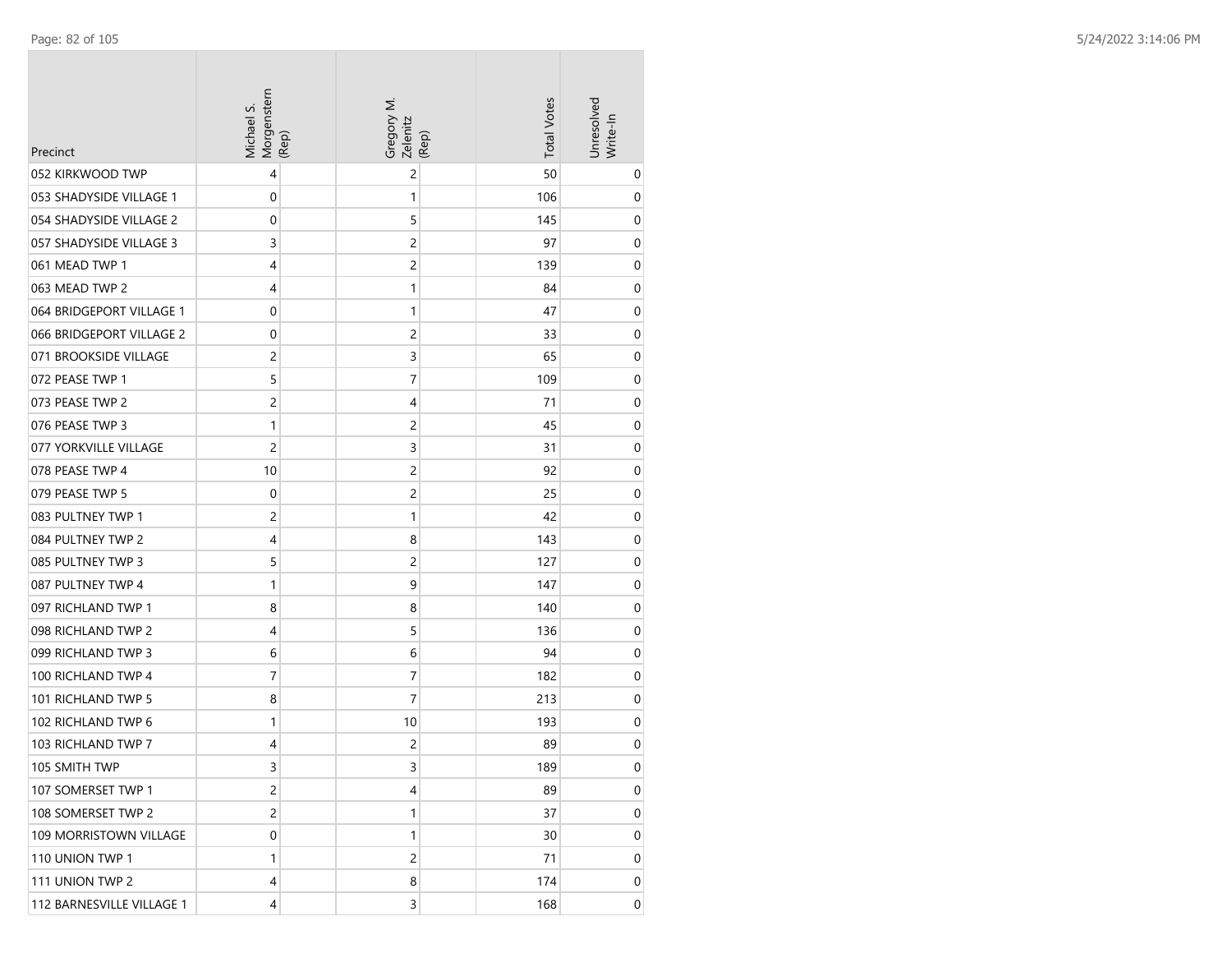| Precinct                             | <b>Times Cast</b> | Registered<br>Voters |
|--------------------------------------|-------------------|----------------------|
| 114 BARNESVILLE VILLAGE 2            | 103               | 84                   |
| 115 BARNESVILLE VILLAGE 3            | 71                | 42                   |
| 120 WARREN TWP                       | 236               | 160                  |
| 122 WASHINGTON TWP                   | 56                | 29                   |
| 123 WAYNE TWP                        | 103               | 68                   |
| 124 WHEELING TWP 1                   | 92                | 72                   |
| 125 WHEELING TWP 2                   | 81                | 59                   |
| <b>127 POWHATAN POINT</b><br>VILLAGE | 88                | 67                   |
| 129 YORK TWP                         | 92                | 71                   |
| <b>BELMONT - Total</b>               | 6,998             | 4,570                |
| <b>Cumulative</b>                    |                   |                      |
| Cumulative                           | 0                 | 0                    |
| Cumulative - Total                   | 0                 | 0                    |
| County - Total                       | 6,998             | 4,570                |

| Precinct                                    | John Anderson<br>(Rep) | Bill Johnson<br>(Rep) |
|---------------------------------------------|------------------------|-----------------------|
| 114 BARNESVILLE VILLAGE 2                   | 6                      | 89                    |
| 115 BARNESVILLE VILLAGE 3                   | 8                      | 55                    |
| 120 WARREN TWP                              | 8                      | 201                   |
| <b>122 WASHINGTON TWP</b>                   | 6                      | 43                    |
| 123 WAYNE TWP                               | 10                     | 85                    |
| 124 WHEELING TWP 1                          | 6                      | 68                    |
| 125 WHEELING TWP 2                          | 7                      | 63                    |
| <b>127 POWHATAN POINT</b><br><b>VILLAGE</b> | 13                     | 69                    |
| 129 YORK TWP                                | 11                     | 68                    |
| <b>BELMONT - Total</b>                      | 489                    | 5,682                 |
| <b>Cumulative</b>                           |                        |                       |
| Cumulative                                  | $\mathbf 0$            | $\Omega$              |
| Cumulative - Total                          | $\Omega$               | $\Omega$              |
| County - Total                              | 489                    | 5,682                 |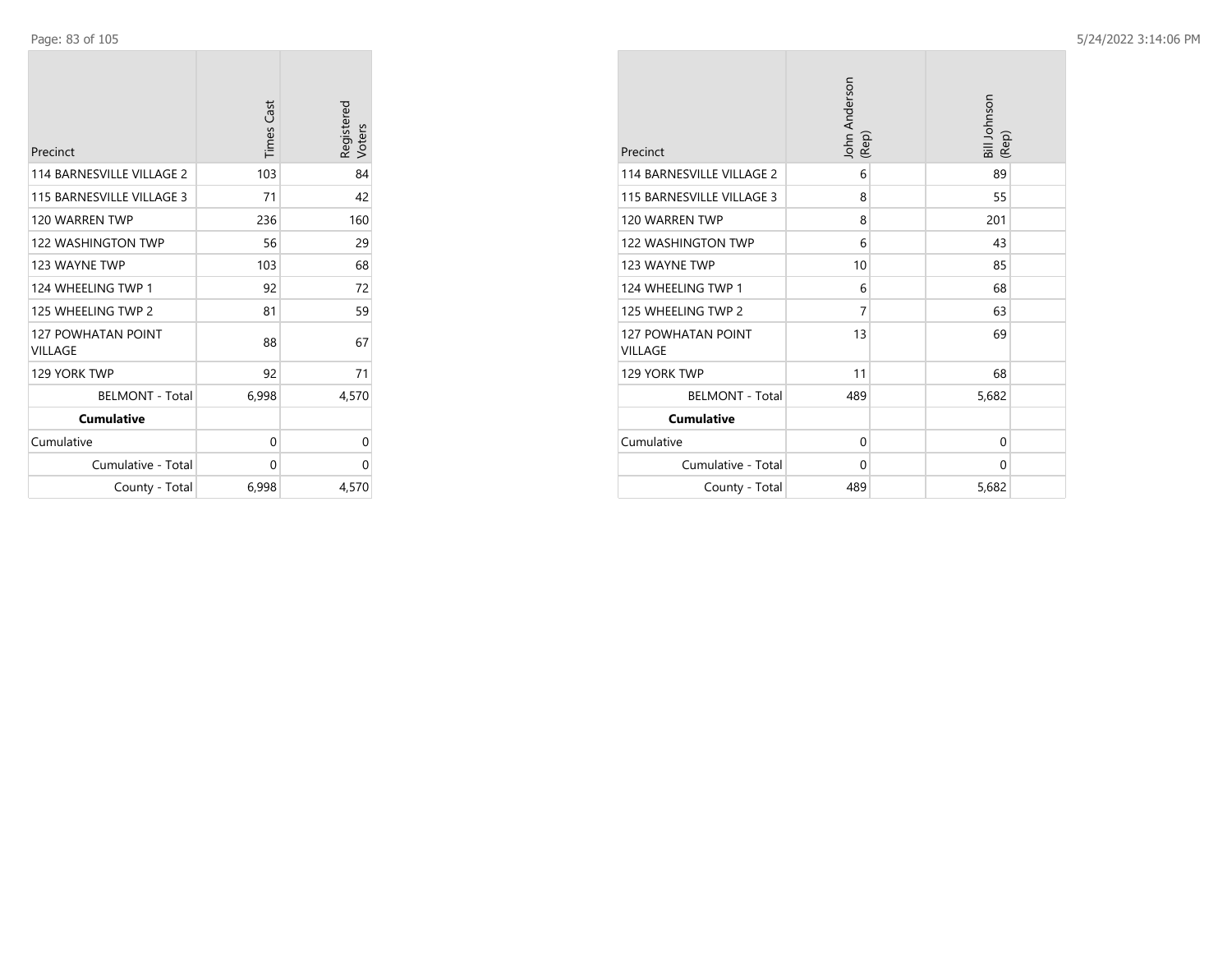| Precinct                             | Morgenstern<br>Michael S.<br>(Rep) | Gregory M.<br>Zelenitz | <b>Total Votes</b><br>(Rep) | Unresolved<br>Write-In |
|--------------------------------------|------------------------------------|------------------------|-----------------------------|------------------------|
| <b>114 BARNESVILLE VILLAGE 2</b>     | 2                                  | 1                      | 98                          | 0                      |
| 115 BARNESVILLE VILLAGE 3            | 4                                  | 3                      | 70                          | $\mathbf 0$            |
| 120 WARREN TWP                       | 7                                  | 8                      | 224                         | $\mathbf 0$            |
| 122 WASHINGTON TWP                   | 1                                  | $\overline{4}$         | 54                          | $\mathbf 0$            |
| 123 WAYNE TWP                        | 1                                  | $\mathbf 0$            | 96                          | $\pmb{0}$              |
| 124 WHEELING TWP 1                   | 8                                  | 5                      | 87                          | $\pmb{0}$              |
| 125 WHEELING TWP 2                   | 7                                  | 2                      | 79                          | $\mathbf 0$            |
| 127 POWHATAN POINT<br><b>VILLAGE</b> | 1                                  | 3                      | 86                          | $\mathbf 0$            |
| 129 YORK TWP                         | 1                                  | 8                      | 88                          | $\mathbf 0$            |
| <b>BELMONT - Total</b>               | 211                                | 269                    | 6,651                       | $\mathbf 0$            |
| <b>Cumulative</b>                    |                                    |                        |                             |                        |
| Cumulative                           | $\mathbf 0$                        | $\mathbf 0$            | 0                           | $\mathbf 0$            |
| Cumulative - Total                   | 0                                  | $\mathbf 0$            | 0                           | $\mathbf 0$            |
| County - Total                       | 211                                | 269                    | 6,651                       | $\mathbf 0$            |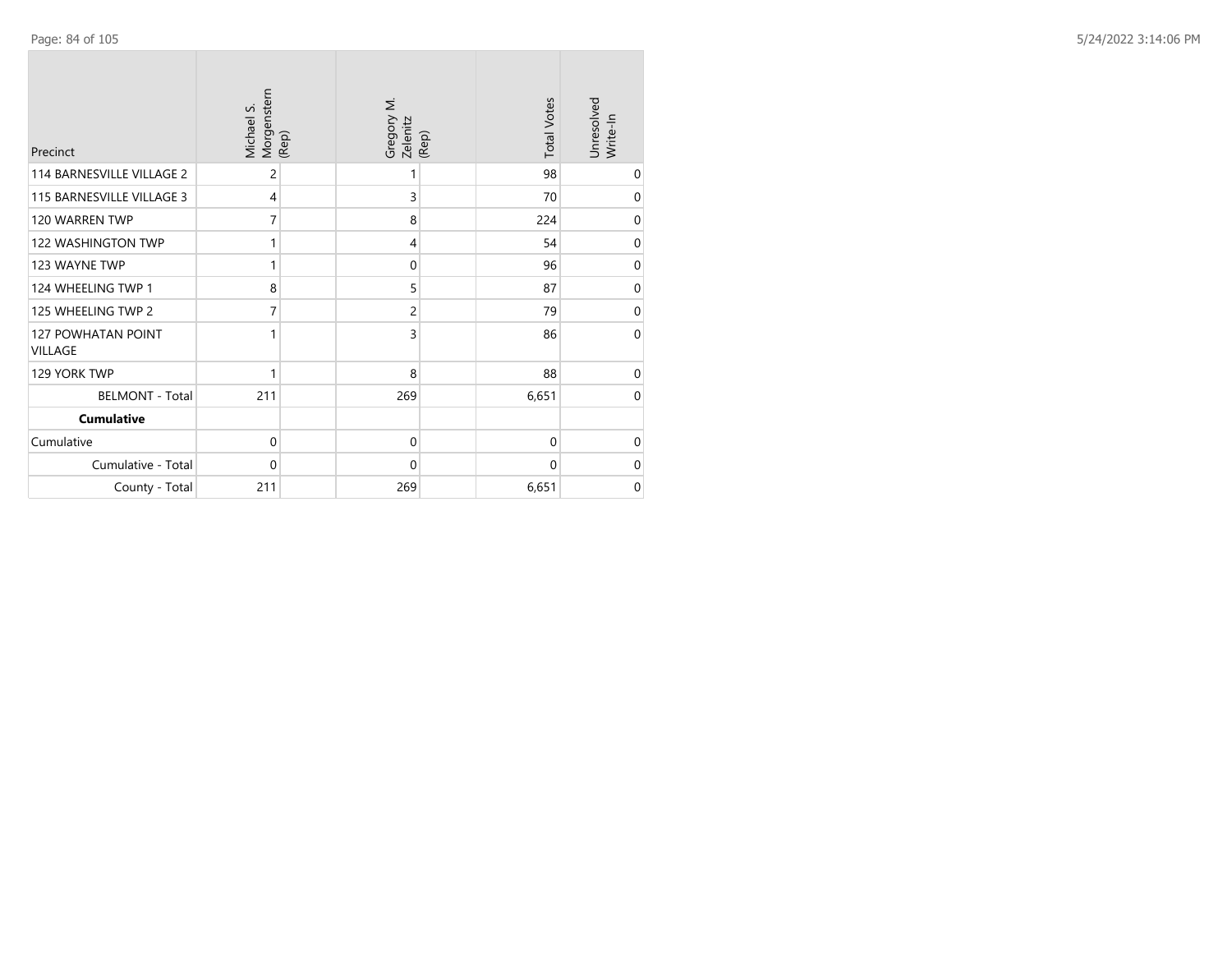## **Democratic 7th District Court Of Appeals Judge (Vote for 1) Dem**

| Precinct               | <b>Times Cast</b> | egistered |
|------------------------|-------------------|-----------|
| County                 |                   |           |
| <b>BELMONT</b>         |                   |           |
| 001 BELLAIRE VILLAGE 1 | 60                | 108       |
| 002 BELLAIRE VILLAGE 2 | 36                | 60        |
| 005 BELLAIRE VILLAGE 3 | 32                | 62        |
| 007 MARTINS FERRY 1-A  | 95                | 143       |
| 009 MARTINS FERRY 2-A  | 65                | 111       |
| 011 MARTINS FERRY 3-A  | 9                 | 22        |
| 012 MARTINS FERRY 3-B  | 27                | 62        |
| 013 MARTINS FERRY 4-A  | 55                | 145       |
| 020 ST CLAIRSVILLE 1-A | 41                | 81        |
| 021 ST CLAIRSVILLE 2-A | 45                | 56        |
| 022 ST CLAIRSVILLE 2-B | 50                | 101       |
| 023 ST CLAIRSVILLE 3-A | 41                | 72        |
| 024 ST CLAIRSVILLE 3-B | 57                | 95        |
| 025 ST CLAIRSVILLE 4-A | 44                | 66        |
| 026 ST CLAIRSVILLE 4-B | 40                | 64        |
| 035 COLERAIN TWP 1     | 14                | 24        |
| 036 COLERAIN TWP 2     | 18                | 38        |
| 037 COLERAIN TWP 3     | 69                | 133       |
| 038 COLERAIN TWP 4     | 49                | 91        |
| 039 COLERAIN TWP 5     | 38                | 66        |
| 040 COLERAIN TWP 6     | 30                | 52        |
| 043 FLUSHING VILLAGE   | 26                | 38        |
| 045 HOLLOWAY VILLAGE   | 5                 | 8         |
| 046 FLUSHING TWP 1     | 14                | 36        |
| 047 FLUSHING TWP 2     | 4                 | 6         |
| 048 BELMONT VILLAGE    | 18                | 33        |
| 049 BETHESDA VILLAGE   | 39                | 47        |
| 050 GOSHEN TWP         | 44                | 84        |

| Precinct               | Gene Donofrio<br>(Dem) | <b>Total Votes</b> | Jnresolved<br>Nrite-In |
|------------------------|------------------------|--------------------|------------------------|
| County                 |                        |                    |                        |
| <b>BELMONT</b>         |                        |                    |                        |
| 001 BELLAIRE VILLAGE 1 | 50                     | 50                 | 0                      |
| 002 BELLAIRE VILLAGE 2 | 28                     | 28                 | 0                      |
| 005 BELLAIRE VILLAGE 3 | 29                     | 29                 | 0                      |
| 007 MARTINS FERRY 1-A  | 71                     | 71                 | 0                      |
| 009 MARTINS FERRY 2-A  | 47                     | 47                 | 0                      |
| 011 MARTINS FERRY 3-A  | 9                      | 9                  | 0                      |
| 012 MARTINS FERRY 3-B  | 19                     | 19                 | 0                      |
| 013 MARTINS FERRY 4-A  | 42                     | 42                 | 0                      |
| 020 ST CLAIRSVILLE 1-A | 34                     | 34                 | 0                      |
| 021 ST CLAIRSVILLE 2-A | 39                     | 39                 | 0                      |
| 022 ST CLAIRSVILLE 2-B | 41                     | 41                 | 0                      |
| 023 ST CLAIRSVILLE 3-A | 35                     | 35                 | 0                      |
| 024 ST CLAIRSVILLE 3-B | 37                     | 37                 | 0                      |
| 025 ST CLAIRSVILLE 4-A | 36                     | 36                 | 0                      |
| 026 ST CLAIRSVILLE 4-B | 29                     | 29                 | 0                      |
| 035 COLERAIN TWP 1     | 13                     | 13                 | 0                      |
| 036 COLERAIN TWP 2     | 12                     | 12                 | 0                      |
| 037 COLERAIN TWP 3     | 62                     | 62                 | 0                      |
| 038 COLERAIN TWP 4     | 41                     | 41                 | 0                      |
| 039 COLERAIN TWP 5     | 31                     | 31                 | 0                      |
| 040 COLERAIN TWP 6     | 26                     | 26                 | 0                      |
| 043 FLUSHING VILLAGE   | 25                     | 25                 | 0                      |
| 045 HOLLOWAY VILLAGE   | 5                      | 5                  | 0                      |
| 046 FLUSHING TWP 1     | 11                     | 11                 | 0                      |
| 047 FLUSHING TWP 2     | 3                      | 3                  | 0                      |
| 048 BELMONT VILLAGE    | 16                     | 16                 | 0                      |
| 049 BETHESDA VILLAGE   | 29                     | 29                 | 0                      |
| 050 GOSHEN TWP         | 36                     | 36                 | 0                      |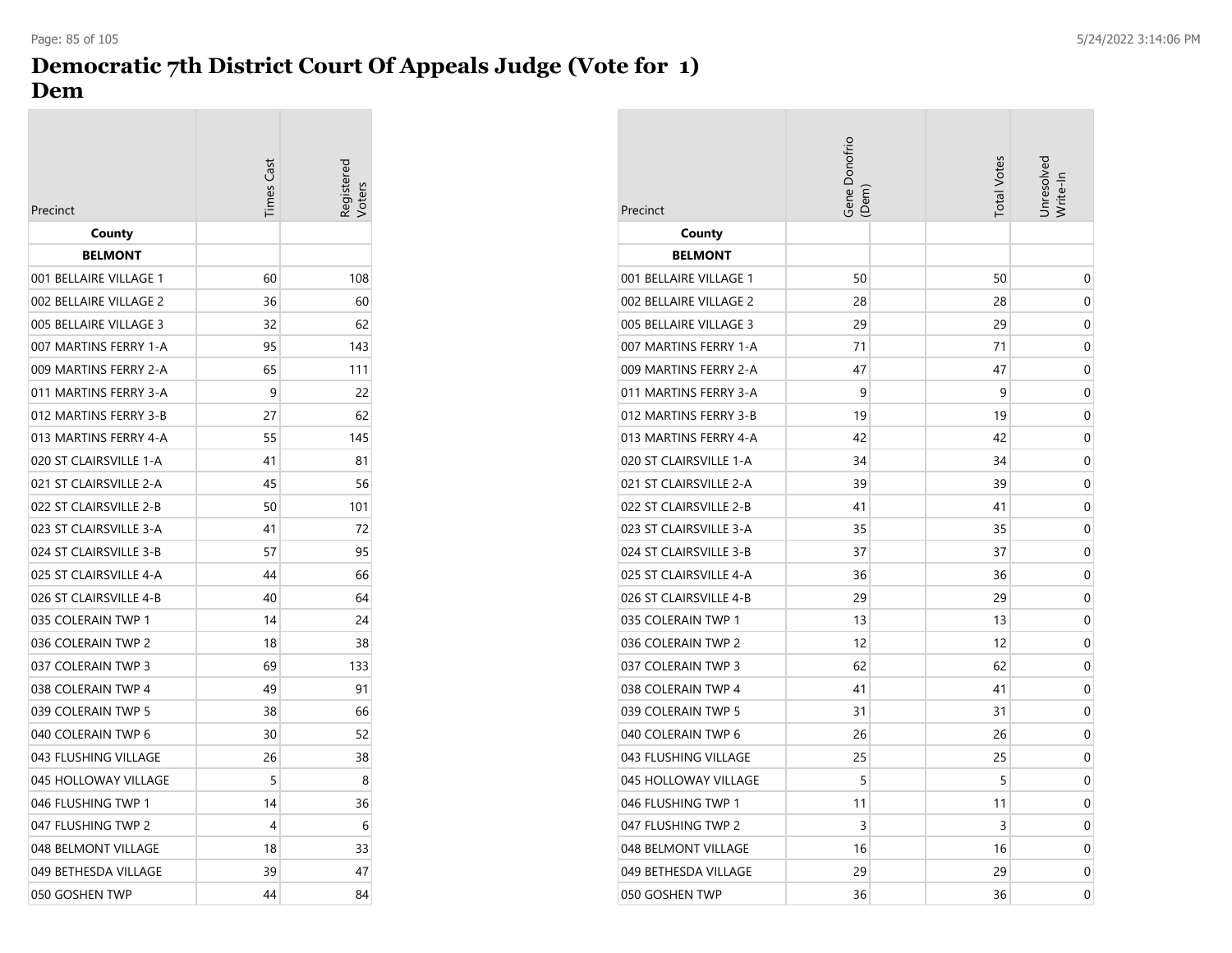| Precinct                  | <b>Times Cast</b> | Registerec<br>/oters |
|---------------------------|-------------------|----------------------|
| 052 KIRKWOOD TWP          | 2                 | 5                    |
| 053 SHADYSIDE VILLAGE 1   | 62                | 98                   |
| 054 SHADYSIDE VILLAGE 2   | 82                | 113                  |
| 057 SHADYSIDE VILLAGE 3   | 61                | 94                   |
| 061 MEAD TWP 1            | 64                | 109                  |
| 063 MEAD TWP 2            | 40                | 59                   |
| 064 BRIDGEPORT VILLAGE 1  | 25                | 41                   |
| 066 BRIDGEPORT VILLAGE 2  | 35                | 67                   |
| 071 BROOKSIDE VILLAGE     | 30                | 53                   |
| 072 PEASE TWP 1           | 72                | 119                  |
| 073 PEASE TWP 2           | 39                | 78                   |
| 076 PEASE TWP 3           | 22                | 34                   |
| 077 YORKVILLE VILLAGE     | 12                | 31                   |
| 078 PEASE TWP 4           | 26                | 63                   |
| 079 PEASE TWP 5           | 35                | 48                   |
| 083 PULTNEY TWP 1         | 11                | 37                   |
| 084 PULTNEY TWP 2         | 65                | 151                  |
| 085 PULTNEY TWP 3         | 55                | 128                  |
| 087 PULTNEY TWP 4         | 55                | 107                  |
| 097 RICHLAND TWP 1        | 33                | 61                   |
| 098 RICHLAND TWP 2        | 43                | 97                   |
| 099 RICHLAND TWP 3        | 21                | 64                   |
| 100 RICHLAND TWP 4        | 35                | 77                   |
| 101 RICHLAND TWP 5        | 47                | 84                   |
| 102 RICHLAND TWP 6        | 62                | 134                  |
| 103 RICHLAND TWP 7        | 20                | 35                   |
| 105 SMITH TWP             | 26                | 85                   |
| 107 SOMERSET TWP 1        | 13                | 28                   |
| 108 SOMERSET TWP 2        | 9                 | 12                   |
| 109 MORRISTOWN VILLAGE    | 3                 | 14                   |
| 110 UNION TWP 1           | 10                | 41                   |
| 111 UNION TWP 2           | 47                | 123                  |
| 112 BARNESVILLE VILLAGE 1 | 62                | 89                   |

| Precinct                  | Gene Donofrio<br>(Dem) | <b>Total Votes</b> | Unresolved<br>Write-In |
|---------------------------|------------------------|--------------------|------------------------|
| 052 KIRKWOOD TWP          | 2                      | 2                  | 0                      |
| 053 SHADYSIDE VILLAGE 1   | 47                     | 47                 | 0                      |
| 054 SHADYSIDE VILLAGE 2   | 68                     | 68                 | 0                      |
| 057 SHADYSIDE VILLAGE 3   | 50                     | 50                 | 0                      |
| 061 MEAD TWP 1            | 52                     | 52                 | 0                      |
| 063 MEAD TWP 2            | 34                     | 34                 | 0                      |
| 064 BRIDGEPORT VILLAGE 1  | 22                     | 22                 | 0                      |
| 066 BRIDGEPORT VILLAGE 2  | 30                     | 30                 | 0                      |
| 071 BROOKSIDE VILLAGE     | 22                     | 22                 | 0                      |
| 072 PEASE TWP 1           | 58                     | 58                 | 0                      |
| 073 PEASE TWP 2           | 37                     | 37                 | 0                      |
| 076 PEASE TWP 3           | 18                     | 18                 | 0                      |
| 077 YORKVILLE VILLAGE     | 11                     | 11                 | 0                      |
| 078 PEASE TWP 4           | 23                     | 23                 | 0                      |
| 079 PEASE TWP 5           | 29                     | 29                 | 0                      |
| 083 PULTNEY TWP 1         | 10                     | 10                 | 0                      |
| 084 PULTNEY TWP 2         | 48                     | 48                 | 0                      |
| 085 PULTNEY TWP 3         | 38                     | 38                 | 0                      |
| 087 PULTNEY TWP 4         | 37                     | 37                 | 0                      |
| 097 RICHLAND TWP 1        | 19                     | 19                 | 0                      |
| 098 RICHLAND TWP 2        | 36                     | 36                 | 0                      |
| 099 RICHLAND TWP 3        | 19                     | 19                 | 0                      |
| 100 RICHLAND TWP 4        | 29                     | 29                 | 0                      |
| 101 RICHLAND TWP 5        | 35                     | 35                 | 0                      |
| 102 RICHLAND TWP 6        | 56                     | 56                 | 0                      |
| 103 RICHLAND TWP 7        | 16                     | 16                 | 0                      |
| 105 SMITH TWP             | 21                     | 21                 | 0                      |
| 107 SOMERSET TWP 1        | 10                     | 10                 | 0                      |
| 108 SOMERSET TWP 2        | 8                      | 8                  | 0                      |
| 109 MORRISTOWN VILLAGE    | 1                      | 1                  | 0                      |
| 110 UNION TWP 1           | 8                      | 8                  | 0                      |
| 111 UNION TWP 2           | 41                     | 41                 | 0                      |
| 112 BARNESVILLE VILLAGE 1 | 48                     | 48                 | 0                      |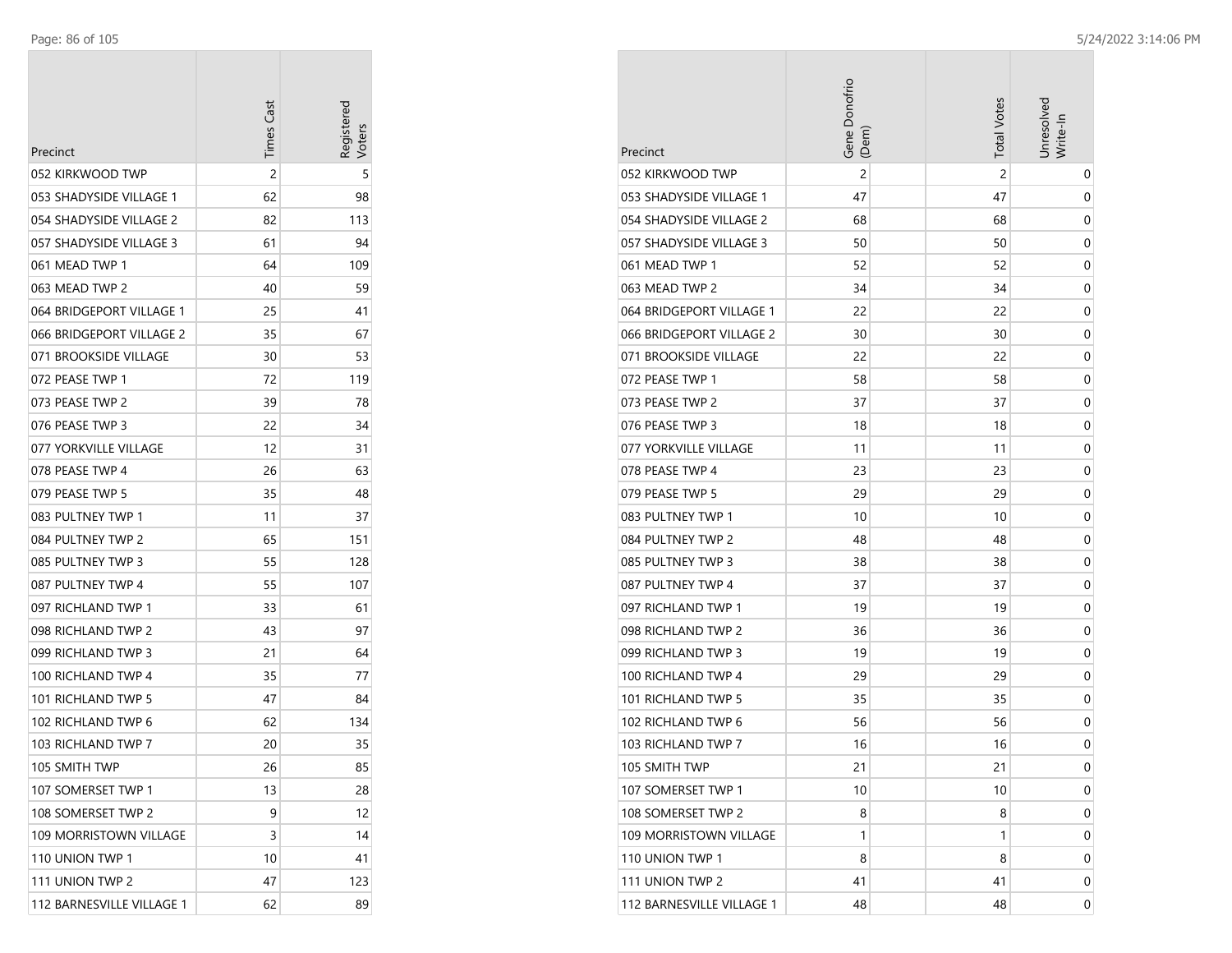| Precinct                             | <b>Times Cast</b> | Registered<br>Voters |
|--------------------------------------|-------------------|----------------------|
| 114 BARNESVILLE VILLAGE 2            | 39                | 46                   |
| 115 BARNESVILLE VILLAGE 3            | 22                | 39                   |
| 120 WARREN TWP                       | 57                | 119                  |
| 122 WASHINGTON TWP                   | 18                | 33                   |
| 123 WAYNE TWP                        | 20                | 32                   |
| 124 WHEELING TWP 1                   | 37                | 53                   |
| 125 WHEELING TWP 2                   | 21                | 37                   |
| <b>127 POWHATAN POINT</b><br>VILLAGE | 66                | 99                   |
| 129 YORK TWP                         | 37                | 62                   |
| <b>BELMONT - Total</b>               | 2,606             | 4,803                |
| <b>Cumulative</b>                    |                   |                      |
| Cumulative                           | 0                 | 0                    |
| Cumulative - Total                   | 0                 | 0                    |
| County - Total                       | 2,606             | 4,803                |

| Precinct                                    | Gene Donofrio<br>(Dem) | <b>Total Votes</b> | Unresolved<br>Write-In |
|---------------------------------------------|------------------------|--------------------|------------------------|
| 114 BARNESVILLE VILLAGE 2                   | 31                     | 31                 | $\mathbf 0$            |
| 115 BARNESVILLE VILLAGE 3                   | 19                     | 19                 | 0                      |
| 120 WARREN TWP                              | 45                     | 45                 | 0                      |
| <b>122 WASHINGTON TWP</b>                   | 14                     | 14                 | 0                      |
| 123 WAYNE TWP                               | 16                     | 16                 | $\mathbf 0$            |
| 124 WHEELING TWP 1                          | 25                     | 25                 | 0                      |
| 125 WHEELING TWP 2                          | 17                     | 17                 | 0                      |
| <b>127 POWHATAN POINT</b><br><b>VILLAGE</b> | 59                     | 59                 | $\Omega$               |
| 129 YORK TWP                                | 31                     | 31                 | 0                      |
| <b>BELMONT - Total</b>                      | 2,096                  | 2,096              | $\Omega$               |
| <b>Cumulative</b>                           |                        |                    |                        |
| Cumulative                                  | $\mathbf 0$            | $\mathbf 0$        | 0                      |
| Cumulative - Total                          | 0                      | 0                  | 0                      |
| County - Total                              | 2,096                  | 2,096              | 0                      |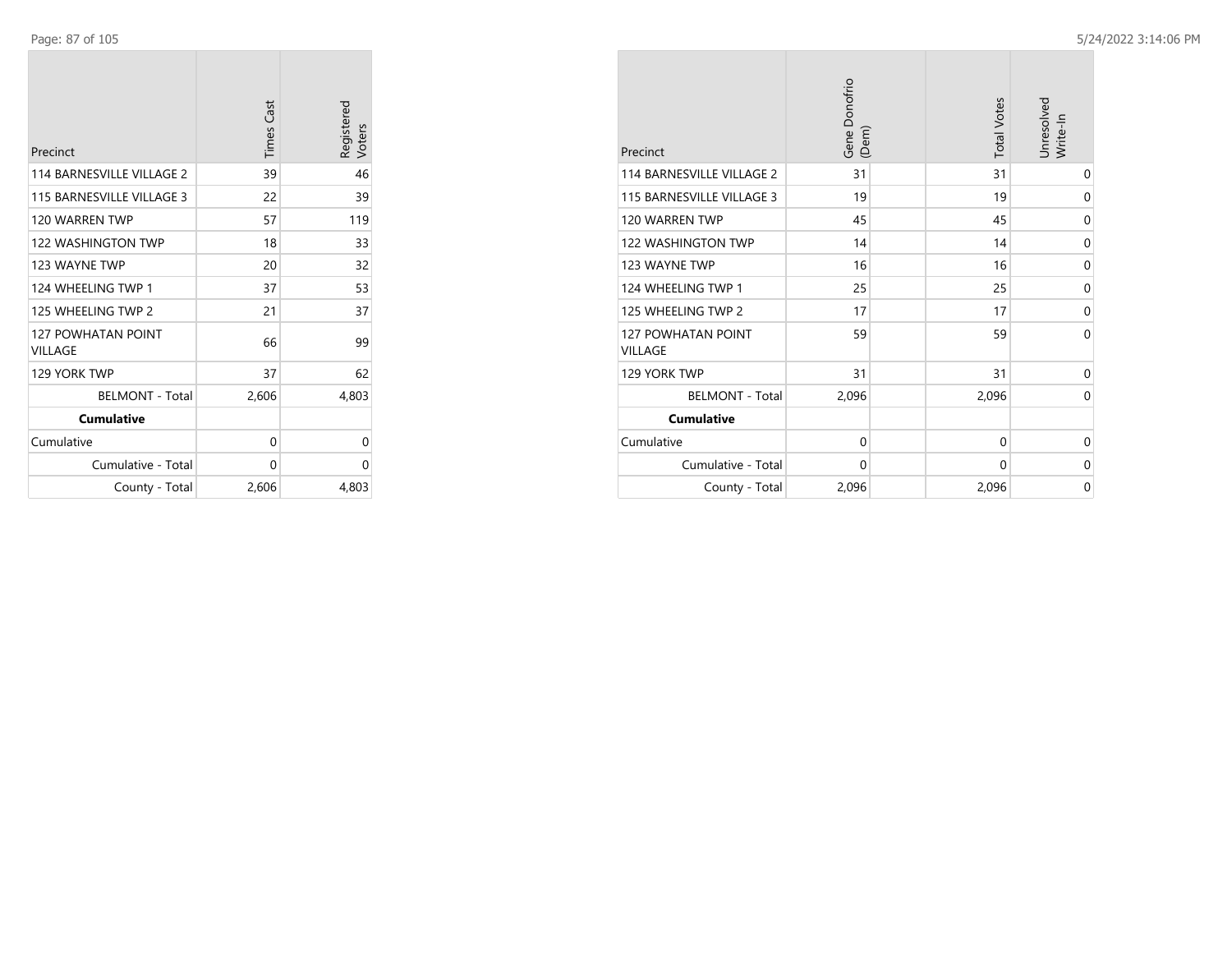# **Republican 7th District Court Of Appeals Judge (Vote for 1) Rep**

| Precinct               | imes Cas | eqistered |
|------------------------|----------|-----------|
| County                 |          |           |
| <b>BELMONT</b>         |          |           |
| 001 BELLAIRE VILLAGE 1 | 133      | 55        |
| 002 BELLAIRE VILLAGE 2 | 48       | 41        |
| 005 BELLAIRE VILLAGE 3 | 69       | 24        |
| 007 MARTINS FERRY 1-A  | 114      | 75        |
| 009 MARTINS FERRY 2-A  | 93       | 76        |
| 011 MARTINS FERRY 3-A  | 32       | 21        |
| 012 MARTINS FERRY 3-B  | 66       | 37        |
| 013 MARTINS FERRY 4-A  | 70       | 46        |
| 020 ST CLAIRSVILLE 1-A | 123      | 71        |
| 021 ST CLAIRSVILLE 2-A | 81       | 47        |
| 022 ST CLAIRSVILLE 2-B | 131      | 102       |
| 023 ST CLAIRSVILLE 3-A | 85       | 53        |
| 024 ST CLAIRSVILLE 3-B | 85       | 62        |
| 025 ST CLAIRSVILLE 4-A | 83       | 39        |
| 026 ST CLAIRSVILLE 4-B | 74       | 51        |
| 035 COLERAIN TWP 1     | 64       | 41        |
| 036 COLERAIN TWP 2     | 65       | 38        |
| 037 COLERAIN TWP 3     | 213      | 92        |
| 038 COLERAIN TWP 4     | 88       | 40        |
| 039 COLERAIN TWP 5     | 119      | 84        |
| 040 COLERAIN TWP 6     | 62       | 39        |
| 043 FLUSHING VILLAGE   | 98       | 60        |
| 045 HOLLOWAY VILLAGE   | 24       | 11        |
| 046 FLUSHING TWP 1     | 55       | 31        |
| 047 FLUSHING TWP 2     | 21       | 20        |
| 048 BELMONT VILLAGE    | 56       | 40        |
| 049 BETHESDA VILLAGE   | 137      | 77        |
| 050 GOSHEN TWP         | 212      | 163       |

| Precinct               | <b>Total Votes</b> | Qualified Write In<br>Mark A. Hanni | Unresolved<br>Write-In |
|------------------------|--------------------|-------------------------------------|------------------------|
| County                 |                    |                                     |                        |
| <b>BELMONT</b>         |                    |                                     |                        |
| 001 BELLAIRE VILLAGE 1 | 0                  | 0                                   | 3                      |
| 002 BELLAIRE VILLAGE 2 | 0                  | 0                                   | 3                      |
| 005 BELLAIRE VILLAGE 3 | 0                  | 0                                   | $\overline{c}$         |
| 007 MARTINS FERRY 1-A  | 0                  | 0                                   | 3                      |
| 009 MARTINS FERRY 2-A  | 3                  | 3                                   | 6                      |
| 011 MARTINS FERRY 3-A  | 3                  | 3                                   | 1                      |
| 012 MARTINS FERRY 3-B  | 0                  | 0                                   | 1                      |
| 013 MARTINS FERRY 4-A  | 4                  | 4                                   | 1                      |
| 020 ST CLAIRSVILLE 1-A | 4                  | 4                                   | 2                      |
| 021 ST CLAIRSVILLE 2-A | 0                  | 0                                   | 2                      |
| 022 ST CLAIRSVILLE 2-B | 0                  | 0                                   | 7                      |
| 023 ST CLAIRSVILLE 3-A | $\mathbf 0$        | 0                                   | 11                     |
| 024 ST CLAIRSVILLE 3-B | 0                  | 0                                   | 3                      |
| 025 ST CLAIRSVILLE 4-A | $\overline{c}$     | $\overline{c}$                      | 1                      |
| 026 ST CLAIRSVILLE 4-B | 1                  | 1                                   | 2                      |
| 035 COLERAIN TWP 1     | 0                  | 0                                   | 2                      |
| 036 COLERAIN TWP 2     | 0                  | 0                                   | 2                      |
| 037 COLERAIN TWP 3     | 3                  | 3                                   | 10                     |
| 038 COLERAIN TWP 4     | 2                  | 2                                   | 0                      |
| 039 COLERAIN TWP 5     | 0                  | 0                                   | 4                      |
| 040 COLERAIN TWP 6     | 0                  | 0                                   | 3                      |
| 043 FLUSHING VILLAGE   | 0                  | 0                                   | 4                      |
| 045 HOLLOWAY VILLAGE   | 0                  | 0                                   | 0                      |
| 046 FLUSHING TWP 1     | 0                  | 0                                   | 1                      |
| 047 FLUSHING TWP 2     | 0                  | 0                                   | 1                      |
| 048 BELMONT VILLAGE    | 0                  | 0                                   | 1                      |
| 049 BETHESDA VILLAGE   | 0                  | 0                                   | 4                      |
| 050 GOSHEN TWP         | 0                  | 0                                   | 5                      |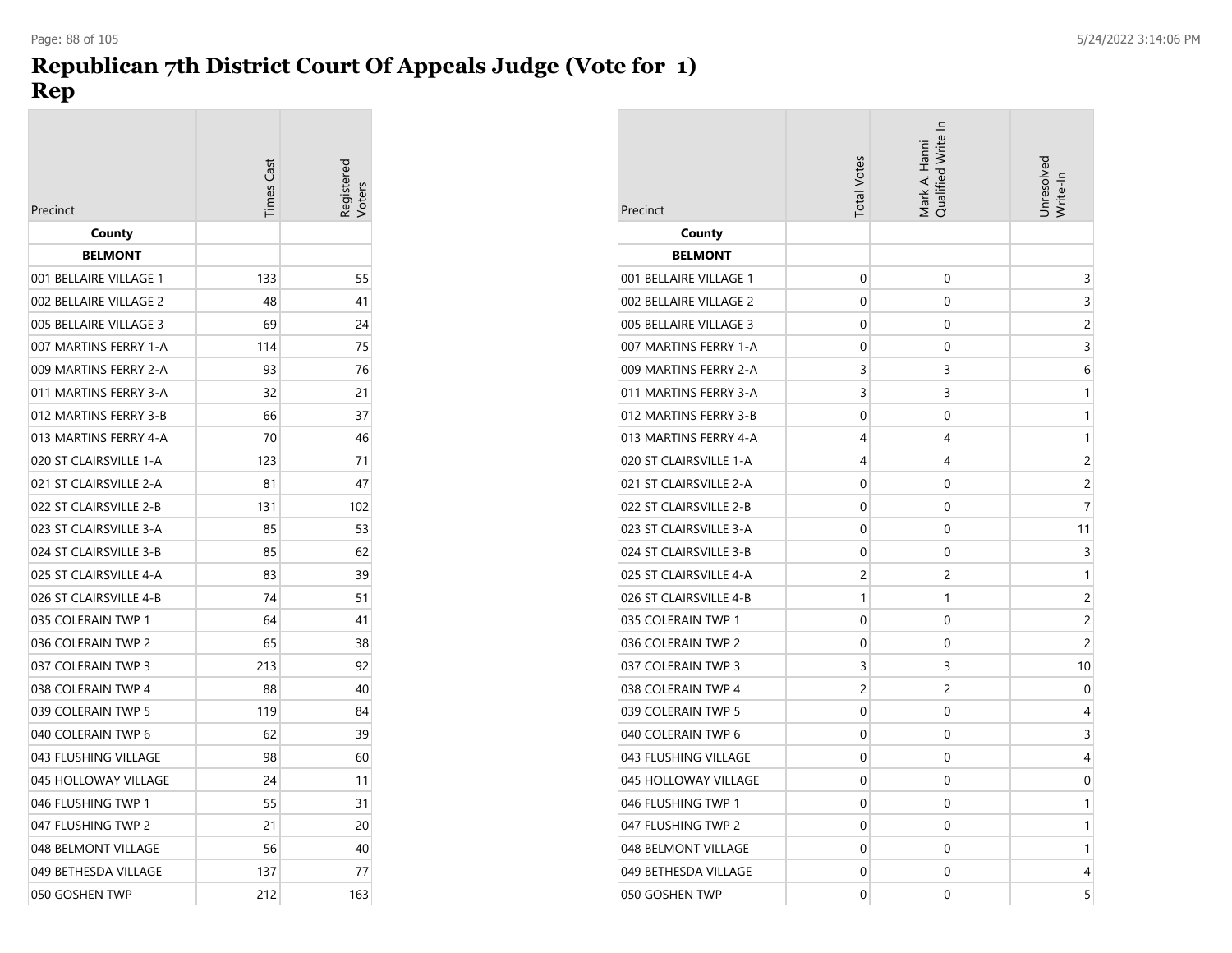÷

| Precinct                  | <b>Times Cast</b> | Registerec<br>Voters |
|---------------------------|-------------------|----------------------|
| 052 KIRKWOOD TWP          | 54                | 37                   |
| 053 SHADYSIDE VILLAGE 1   | 117               | 71                   |
| 054 SHADYSIDE VILLAGE 2   | 156               | 95                   |
| 057 SHADYSIDE VILLAGE 3   | 103               | 54                   |
| 061 MEAD TWP 1            | 145               | 112                  |
| 063 MEAD TWP 2            | 92                | 61                   |
| 064 BRIDGEPORT VILLAGE 1  | 51                | 37                   |
| 066 BRIDGEPORT VILLAGE 2  | 35                | 32                   |
| 071 BROOKSIDE VILLAGE     | 69                | 39                   |
| 072 PEASE TWP 1           | 112               | 84                   |
| 073 PEASE TWP 2           | 71                | 32                   |
| 076 PEASE TWP 3           | 48                | 40                   |
| 077 YORKVILLE VILLAGE     | 33                | 20                   |
| 078 PEASE TWP 4           | 97                | 60                   |
| 079 PEASE TWP 5           | 27                | 15                   |
| 083 PULTNEY TWP 1         | 48                | 22                   |
| 084 PULTNEY TWP 2         | 156               | 100                  |
| 085 PULTNEY TWP 3         | 133               | 114                  |
| 087 PULTNEY TWP 4         | 156               | 70                   |
| 097 RICHLAND TWP 1        | 143               | 99                   |
| 098 RICHLAND TWP 2        | 140               | 98                   |
| 099 RICHLAND TWP 3        | 94                | 71                   |
| 100 RICHLAND TWP 4        | 191               | 129                  |
| 101 RICHLAND TWP 5        | 224               | 135                  |
| 102 RICHLAND TWP 6        | 199               | 157                  |
| 103 RICHLAND TWP 7        | 91                | 59                   |
| 105 SMITH TWP             | 200               | 145                  |
| 107 SOMERSET TWP 1        | 91                | 63                   |
| 108 SOMERSET TWP 2        | 38                | 36                   |
| 109 MORRISTOWN VILLAGE    | 31                | 11                   |
| 110 UNION TWP 1           | 72                | 46                   |
| 111 UNION TWP 2           | 187               | 121                  |
| 112 BARNESVILLE VILLAGE 1 | 171               | 117                  |

| Precinct                  | <b>Total Votes</b> | Qualified Write In<br>Mark A. Hanni | Unresolved<br>Write-In |
|---------------------------|--------------------|-------------------------------------|------------------------|
| 052 KIRKWOOD TWP          | $\mathbf 0$        | 0                                   | 0                      |
| 053 SHADYSIDE VILLAGE 1   | 1                  | 1                                   | 4                      |
| 054 SHADYSIDE VILLAGE 2   | 2                  | 2                                   | 3                      |
| 057 SHADYSIDE VILLAGE 3   | 0                  | 0                                   | 2                      |
| 061 MEAD TWP 1            | 2                  | 2                                   | 2                      |
| 063 MEAD TWP 2            | 1                  | 1                                   | 3                      |
| 064 BRIDGEPORT VILLAGE 1  | 2                  | 2                                   | 4                      |
| 066 BRIDGEPORT VILLAGE 2  | 1                  | 1                                   | 0                      |
| 071 BROOKSIDE VILLAGE     | 0                  | 0                                   | 3                      |
| 072 PEASE TWP 1           | 0                  | 0                                   | 4                      |
| 073 PEASE TWP 2           | 3                  | 3                                   | $\overline{c}$         |
| 076 PEASE TWP 3           | 0                  | 0                                   | 1                      |
| 077 YORKVILLE VILLAGE     | 0                  | 0                                   | 1                      |
| 078 PEASE TWP 4           | 1                  | 1                                   | 4                      |
| 079 PEASE TWP 5           | 0                  | 0                                   | 1                      |
| 083 PULTNEY TWP 1         | 0                  | 0                                   | $\overline{c}$         |
| 084 PULTNEY TWP 2         | 1                  | 1                                   | 1                      |
| 085 PULTNEY TWP 3         | 0                  | 0                                   | 2                      |
| 087 PULTNEY TWP 4         | $\overline{c}$     | 2                                   | 1                      |
| 097 RICHLAND TWP 1        | 0                  | 0                                   | 2                      |
| 098 RICHLAND TWP 2        | 2                  | $\overline{c}$                      | 5                      |
| 099 RICHLAND TWP 3        | 3                  | 3                                   | 1                      |
| 100 RICHLAND TWP 4        | 3                  | 3                                   | 7                      |
| 101 RICHLAND TWP 5        | 3                  | 3                                   | 5                      |
| 102 RICHLAND TWP 6        | 0                  | 0                                   | 5                      |
| 103 RICHLAND TWP 7        | 0                  | 0                                   | 7                      |
| 105 SMITH TWP             | 3                  | 3                                   | 6                      |
| 107 SOMERSET TWP 1        | 0                  | 0                                   | 0                      |
| 108 SOMERSET TWP 2        | 0                  | 0                                   | 1                      |
| 109 MORRISTOWN VILLAGE    | 0                  | 0                                   | 1                      |
| 110 UNION TWP 1           | 0                  | 0                                   | 5                      |
| 111 UNION TWP 2           | 1                  | 1                                   | 5                      |
| 112 BARNESVILLE VILLAGE 1 | 2                  | $\overline{c}$                      | 4                      |

**COL**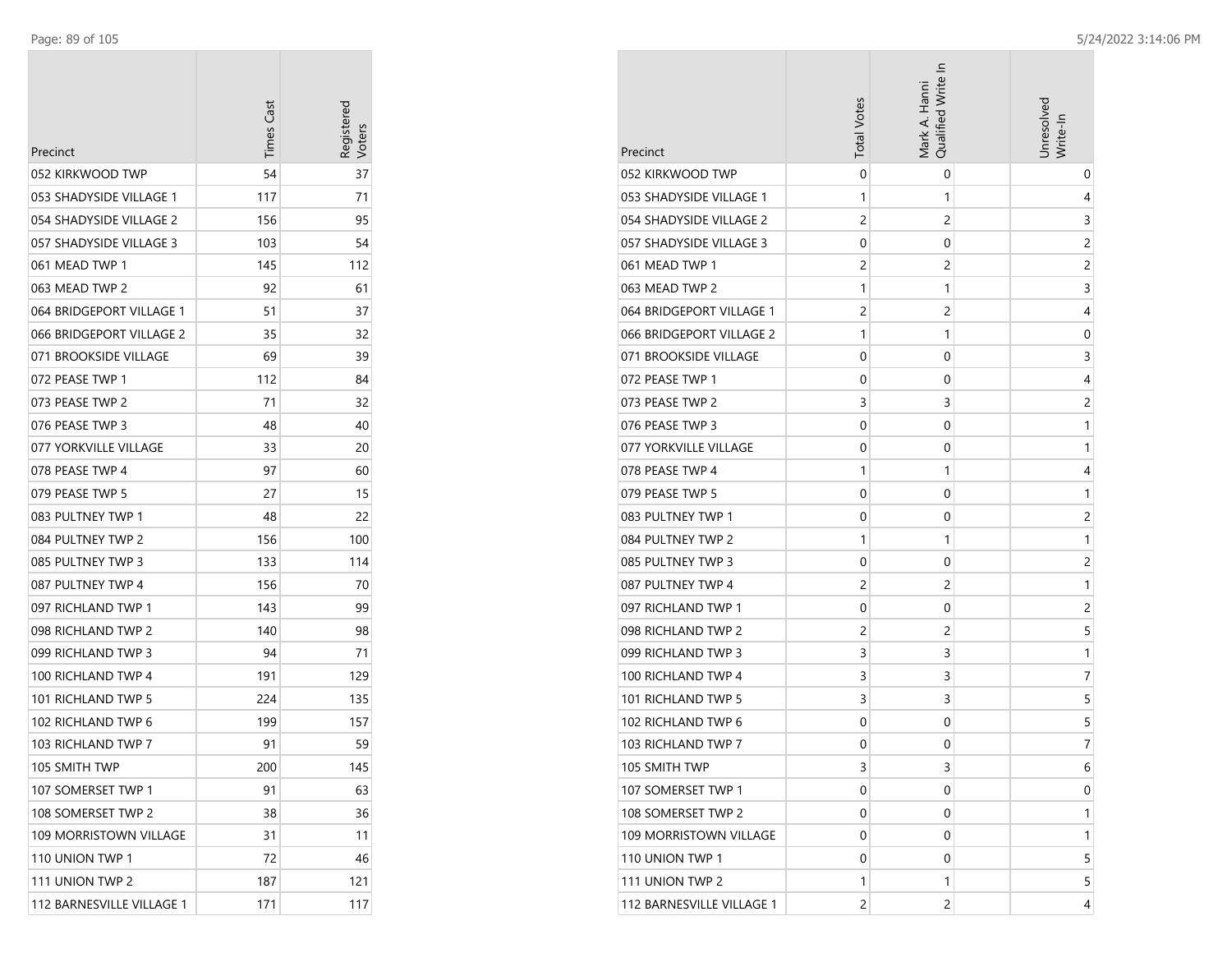| Precinct                                    | <b>Times Cast</b> | Registered<br>Voters |
|---------------------------------------------|-------------------|----------------------|
| 114 BARNESVILLE VILLAGE 2                   | 103               | 84                   |
| 115 BARNESVILLE VILLAGE 3                   | 71                | 42                   |
| 120 WARREN TWP                              | 236               | 160                  |
| <b>122 WASHINGTON TWP</b>                   | 56                | 29                   |
| 123 WAYNE TWP                               | 103               | 68                   |
| 124 WHEELING TWP 1                          | 92                | 72                   |
| 125 WHEELING TWP 2                          | 81                | 59                   |
| <b>127 POWHATAN POINT</b><br><b>VILLAGE</b> | 88                | 67                   |
| 129 YORK TWP                                | 92                | 71                   |
| <b>BELMONT - Total</b>                      | 6,998             | 4,570                |
| <b>Cumulative</b>                           |                   |                      |
| Cumulative                                  | 0                 | 0                    |
| Cumulative - Total                          | 0                 | 0                    |
| County - Total                              | 6,998             | 4,570                |

| Precinct                                    | <b>Total Votes</b> | Qualified Write In<br>Mark A. Hanni | Unresolved<br>Write-In |
|---------------------------------------------|--------------------|-------------------------------------|------------------------|
| 114 BARNESVILLE VILLAGE 2                   | $\Omega$           | $\mathbf 0$                         | 3                      |
| 115 BARNESVILLE VILLAGE 3                   | 1                  | 1                                   | 1                      |
| 120 WARREN TWP                              | $\overline{2}$     | $\overline{2}$                      | 4                      |
| <b>122 WASHINGTON TWP</b>                   | $\mathbf 0$        | $\Omega$                            | $\overline{2}$         |
| 123 WAYNE TWP                               | $\mathbf 0$        | 0                                   | 2                      |
| 124 WHEELING TWP 1                          | $\mathbf 0$        | $\mathbf 0$                         | 1                      |
| 125 WHEELING TWP 2                          | 1                  | 1                                   | 3                      |
| <b>127 POWHATAN POINT</b><br><b>VILLAGE</b> | 0                  | $\Omega$                            | $\overline{c}$         |
| 129 YORK TWP                                | $\mathbf 0$        | $\Omega$                            | 7                      |
| <b>BELMONT - Total</b>                      | 59                 | 59                                  | 204                    |
| <b>Cumulative</b>                           |                    |                                     |                        |
| Cumulative                                  | 0                  | 0                                   | 0                      |
| Cumulative - Total                          | $\Omega$           | $\Omega$                            | $\Omega$               |
| County - Total                              | 59                 | 59                                  | 204                    |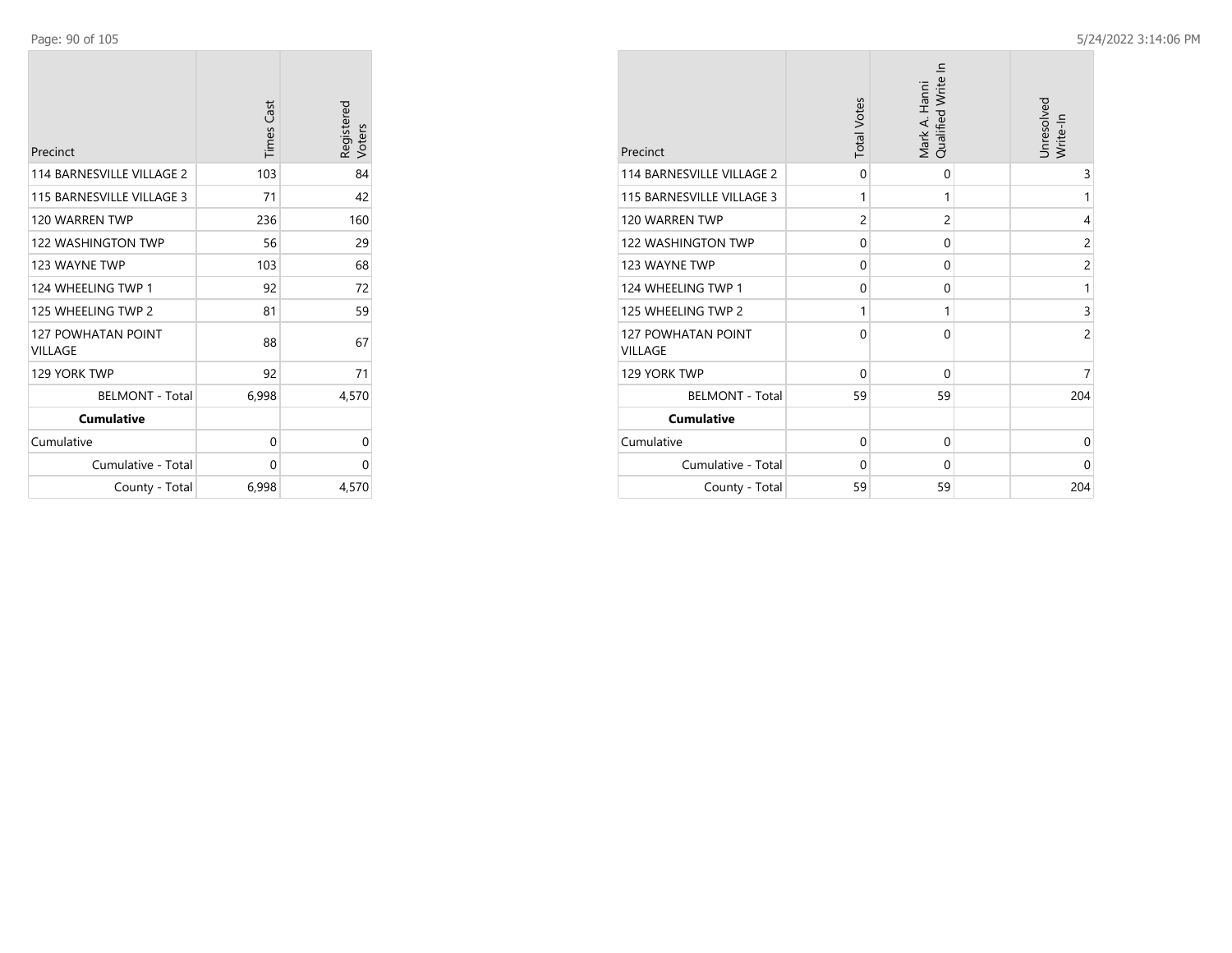# **Democratic County Commissioner (Vote for 1) Dem**

| <b>Times Cast</b><br>Precinct | eqistere |
|-------------------------------|----------|
|                               |          |
| County<br><b>BELMONT</b>      |          |
| 001 BELLAIRE VILLAGE 1<br>60  | 108      |
| 002 BELLAIRE VILLAGE 2<br>36  | 60       |
| 005 BELLAIRE VILLAGE 3<br>32  | 62       |
| 007 MARTINS FERRY 1-A<br>95   | 143      |
| 65<br>009 MARTINS FERRY 2-A   | 111      |
| 011 MARTINS FERRY 3-A<br>9    | 22       |
| 012 MARTINS FERRY 3-B<br>27   | 62       |
| 013 MARTINS FERRY 4-A<br>55   | 145      |
| 020 ST CLAIRSVILLE 1-A<br>41  | 81       |
| 021 ST CLAIRSVILLE 2-A<br>45  | 56       |
| 022 ST CLAIRSVILLE 2-B<br>50  | 101      |
| 023 ST CLAIRSVILLE 3-A<br>41  | 72       |
| 024 ST CLAIRSVILLE 3-B<br>57  | 95       |
| 025 ST CLAIRSVILLE 4-A<br>44  | 66       |
| 026 ST CLAIRSVILLE 4-B<br>40  | 64       |
| 035 COLERAIN TWP 1<br>14      | 24       |
| 036 COLERAIN TWP 2<br>18      | 38       |
| 037 COLERAIN TWP 3<br>69      | 133      |
| 038 COLERAIN TWP 4<br>49      | 91       |
| 039 COLERAIN TWP 5<br>38      | 66       |
| 040 COLERAIN TWP 6<br>30      | 52       |
| 043 FLUSHING VILLAGE<br>26    | 38       |
| 045 HOLLOWAY VILLAGE<br>5     | 8        |
| 046 FLUSHING TWP 1<br>14      | 36       |
| 047 FLUSHING TWP 2<br>4       | 6        |
| 048 BELMONT VILLAGE<br>18     | 33       |
| 049 BETHESDA VILLAGE<br>39    | 47       |
| 050 GOSHEN TWP<br>44          | 84       |

| Precinct               | John A. Regis Sr.<br>(Dem) | <b>Total Votes</b> | Jnresolvea<br>Write-In |
|------------------------|----------------------------|--------------------|------------------------|
| County                 |                            |                    |                        |
| <b>BELMONT</b>         |                            |                    |                        |
| 001 BELLAIRE VILLAGE 1 | 49                         | 49                 | 0                      |
| 002 BELLAIRE VILLAGE 2 | 26                         | 26                 | 0                      |
| 005 BELLAIRE VILLAGE 3 | 28                         | 28                 | 0                      |
| 007 MARTINS FERRY 1-A  | 81                         | 81                 | 0                      |
| 009 MARTINS FERRY 2-A  | 53                         | 53                 | $\mathbf 0$            |
| 011 MARTINS FERRY 3-A  | 9                          | 9                  | 0                      |
| 012 MARTINS FERRY 3-B  | 19                         | 19                 | 0                      |
| 013 MARTINS FERRY 4-A  | 42                         | 42                 | 0                      |
| 020 ST CLAIRSVILLE 1-A | 33                         | 33                 | 0                      |
| 021 ST CLAIRSVILLE 2-A | 42                         | 42                 | 0                      |
| 022 ST CLAIRSVILLE 2-B | 42                         | 42                 | 0                      |
| 023 ST CLAIRSVILLE 3-A | 34                         | 34                 | 0                      |
| 024 ST CLAIRSVILLE 3-B | 41                         | 41                 | 0                      |
| 025 ST CLAIRSVILLE 4-A | 37                         | 37                 | 0                      |
| 026 ST CLAIRSVILLE 4-B | 33                         | 33                 | 0                      |
| 035 COLERAIN TWP 1     | 12                         | 12                 | 0                      |
| 036 COLERAIN TWP 2     | 14                         | 14                 | 0                      |
| 037 COLERAIN TWP 3     | 62                         | 62                 | 0                      |
| 038 COLERAIN TWP 4     | 42                         | 42                 | 0                      |
| 039 COLERAIN TWP 5     | 32                         | 32                 | 0                      |
| 040 COLERAIN TWP 6     | 26                         | 26                 | 0                      |
| 043 FLUSHING VILLAGE   | 25                         | 25                 | 0                      |
| 045 HOLLOWAY VILLAGE   | 5                          | 5                  | 0                      |
| 046 FLUSHING TWP 1     | 11                         | 11                 | 0                      |
| 047 FLUSHING TWP 2     | 3                          | 3                  | 0                      |
| 048 BELMONT VILLAGE    | 16                         | 16                 | 0                      |
| 049 BETHESDA VILLAGE   | 32                         | 32                 | 0                      |
| 050 GOSHEN TWP         | 35                         | 35                 | 0                      |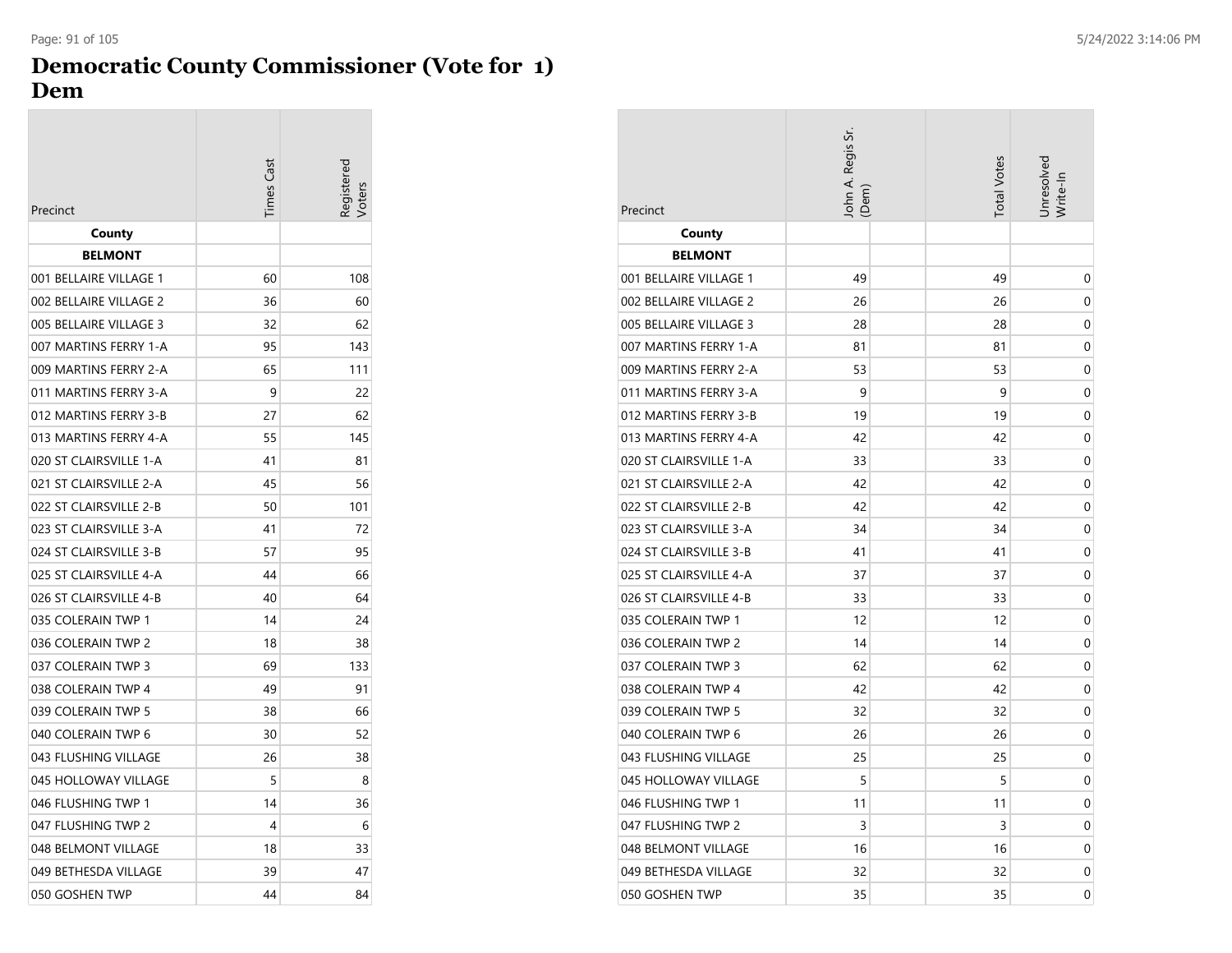| Precinct                  | <b>Times Cast</b> | Registered<br>/oters |
|---------------------------|-------------------|----------------------|
| 052 KIRKWOOD TWP          | 2                 | 5                    |
| 053 SHADYSIDE VILLAGE 1   | 62                | 98                   |
| 054 SHADYSIDE VILLAGE 2   | 82                | 113                  |
| 057 SHADYSIDE VILLAGE 3   | 61                | 94                   |
| 061 MEAD TWP 1            | 64                | 109                  |
| 063 MEAD TWP 2            | 40                | 59                   |
| 064 BRIDGEPORT VILLAGE 1  | 25                | 41                   |
| 066 BRIDGEPORT VILLAGE 2  | 35                | 67                   |
| 071 BROOKSIDE VILLAGE     | 30                | 53                   |
| 072 PEASE TWP 1           | 72                | 119                  |
| 073 PEASE TWP 2           | 39                | 78                   |
| 076 PEASE TWP 3           | 22                | 34                   |
| 077 YORKVILLE VILLAGE     | 12                | 31                   |
| 078 PEASE TWP 4           | 26                | 63                   |
| 079 PEASE TWP 5           | 35                | 48                   |
| 083 PULTNEY TWP 1         | 11                | 37                   |
| 084 PULTNEY TWP 2         | 65                | 151                  |
| 085 PULTNEY TWP 3         | 55                | 128                  |
| 087 PULTNEY TWP 4         | 55                | 107                  |
| 097 RICHLAND TWP 1        | 33                | 61                   |
| 098 RICHLAND TWP 2        | 43                | 97                   |
| 099 RICHLAND TWP 3        | 21                | 64                   |
| 100 RICHLAND TWP 4        | 35                | 77                   |
| 101 RICHLAND TWP 5        | 47                | 84                   |
| 102 RICHLAND TWP 6        | 62                | 134                  |
| 103 RICHLAND TWP 7        | 20                | 35                   |
| 105 SMITH TWP             | 26                | 85                   |
| 107 SOMERSET TWP 1        | 13                | 28                   |
| 108 SOMERSET TWP 2        | 9                 | 12                   |
| 109 MORRISTOWN VILLAGE    | 3                 | 14                   |
| 110 UNION TWP 1           | 10                | 41                   |
| 111 UNION TWP 2           | 47                | 123                  |
| 112 BARNESVILLE VILLAGE 1 | 62                | 89                   |

| Precinct                  | John A. Regis Sr.<br>(Dem) | <b>Total Votes</b> | Jnresolved<br>Write-In |
|---------------------------|----------------------------|--------------------|------------------------|
| 052 KIRKWOOD TWP          | $\overline{c}$             | 2                  | 0                      |
| 053 SHADYSIDE VILLAGE 1   | 46                         | 46                 | 0                      |
| 054 SHADYSIDE VILLAGE 2   | 63                         | 63                 | 0                      |
| 057 SHADYSIDE VILLAGE 3   | 50                         | 50                 | 0                      |
| 061 MEAD TWP 1            | 51                         | 51                 | 0                      |
| 063 MEAD TWP 2            | 35                         | 35                 | 0                      |
| 064 BRIDGEPORT VILLAGE 1  | 21                         | 21                 | 0                      |
| 066 BRIDGEPORT VILLAGE 2  | 33                         | 33                 | 0                      |
| 071 BROOKSIDE VILLAGE     | 19                         | 19                 | 0                      |
| 072 PEASE TWP 1           | 57                         | 57                 | 0                      |
| 073 PEASE TWP 2           | 34                         | 34                 | 0                      |
| 076 PEASE TWP 3           | 16                         | 16                 | 0                      |
| 077 YORKVILLE VILLAGE     | 11                         | 11                 | 0                      |
| 078 PEASE TWP 4           | 22                         | 22                 | 0                      |
| 079 PEASE TWP 5           | 30                         | 30                 | 0                      |
| 083 PULTNEY TWP 1         | 8                          | 8                  | 0                      |
| 084 PULTNEY TWP 2         | 44                         | 44                 | 0                      |
| 085 PULTNEY TWP 3         | 39                         | 39                 | 0                      |
| 087 PULTNEY TWP 4         | 43                         | 43                 | 0                      |
| 097 RICHLAND TWP 1        | 20                         | 20                 | 0                      |
| 098 RICHLAND TWP 2        | 38                         | 38                 | 0                      |
| 099 RICHLAND TWP 3        | 20                         | 20                 | 0                      |
| 100 RICHLAND TWP 4        | 30                         | 30                 | 0                      |
| 101 RICHLAND TWP 5        | 38                         | 38                 | 0                      |
| 102 RICHLAND TWP 6        | 50                         | 50                 | 0                      |
| 103 RICHLAND TWP 7        | 18                         | 18                 | 0                      |
| 105 SMITH TWP             | 21                         | 21                 | 0                      |
| 107 SOMERSET TWP 1        | 10                         | 10                 | 0                      |
| 108 SOMERSET TWP 2        | 7                          | 7                  | 0                      |
| 109 MORRISTOWN VILLAGE    | 2                          | $\overline{c}$     | 0                      |
| 110 UNION TWP 1           | 9                          | 9                  | 0                      |
| 111 UNION TWP 2           | 40                         | 40                 | 0                      |
| 112 BARNESVILLE VILLAGE 1 | 52                         | 52                 | 0                      |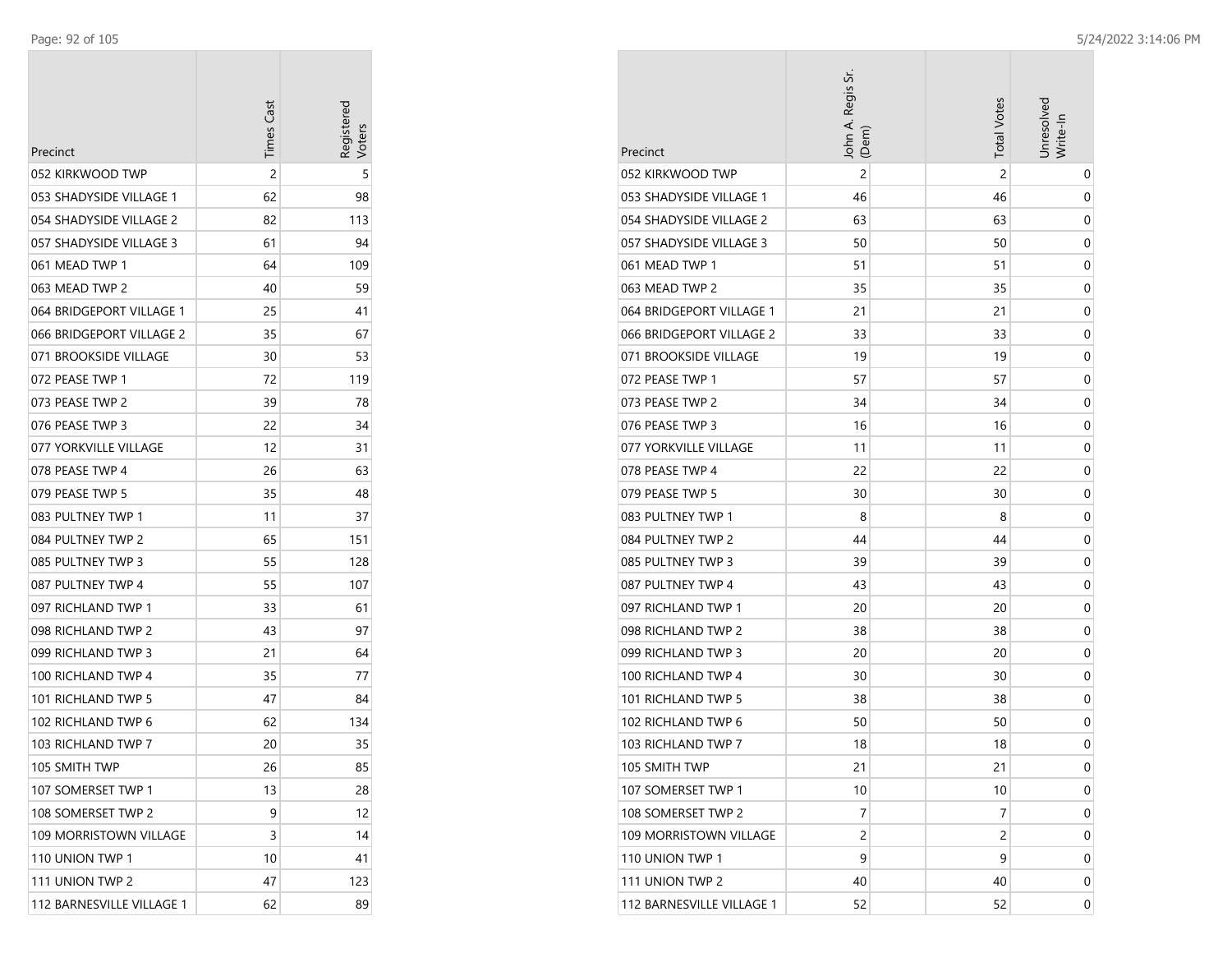| Precinct                             | <b>Times Cast</b> | Registered<br>Voters |
|--------------------------------------|-------------------|----------------------|
| 114 BARNESVILLE VILLAGE 2            | 39                | 46                   |
| 115 BARNESVILLE VILLAGE 3            | 22                | 39                   |
| 120 WARREN TWP                       | 57                | 119                  |
| 122 WASHINGTON TWP                   | 18                | 33                   |
| 123 WAYNE TWP                        | 20                | 32                   |
| 124 WHEELING TWP 1                   | 37                | 53                   |
| 125 WHEELING TWP 2                   | 21                | 37                   |
| <b>127 POWHATAN POINT</b><br>VILLAGE | 66                | 99                   |
| 129 YORK TWP                         | 37                | 62                   |
| <b>BELMONT - Total</b>               | 2,606             | 4,803                |
| <b>Cumulative</b>                    |                   |                      |
| Cumulative                           | 0                 | 0                    |
| Cumulative - Total                   | 0                 | 0                    |
| County - Total                       | 2,606             | 4,803                |

| Precinct                             | John A. Regis Sr.<br>(Dem) | <b>Total Votes</b> | Unresolved<br>Write-In |
|--------------------------------------|----------------------------|--------------------|------------------------|
| 114 BARNESVILLE VILLAGE 2            | 33                         | 33                 | 0                      |
| 115 BARNESVILLE VILLAGE 3            | 20                         | 20                 | 0                      |
| 120 WARREN TWP                       | 47                         | 47                 | 0                      |
| <b>122 WASHINGTON TWP</b>            | 14                         | 14                 | 0                      |
| 123 WAYNE TWP                        | 16                         | 16                 | $\mathbf 0$            |
| 124 WHEELING TWP 1                   | 29                         | 29                 | 0                      |
| 125 WHEELING TWP 2                   | 18                         | 18                 | 0                      |
| 127 POWHATAN POINT<br><b>VILLAGE</b> | 58                         | 58                 | $\Omega$               |
| 129 YORK TWP                         | 32                         | 32                 | 0                      |
| <b>BELMONT - Total</b>               | 2,130                      | 2,130              | $\Omega$               |
| <b>Cumulative</b>                    |                            |                    |                        |
| Cumulative                           | $\mathbf 0$                | 0                  | 0                      |
| Cumulative - Total                   | 0                          | 0                  | 0                      |
| County - Total                       | 2,130                      | 2,130              | $\mathbf 0$            |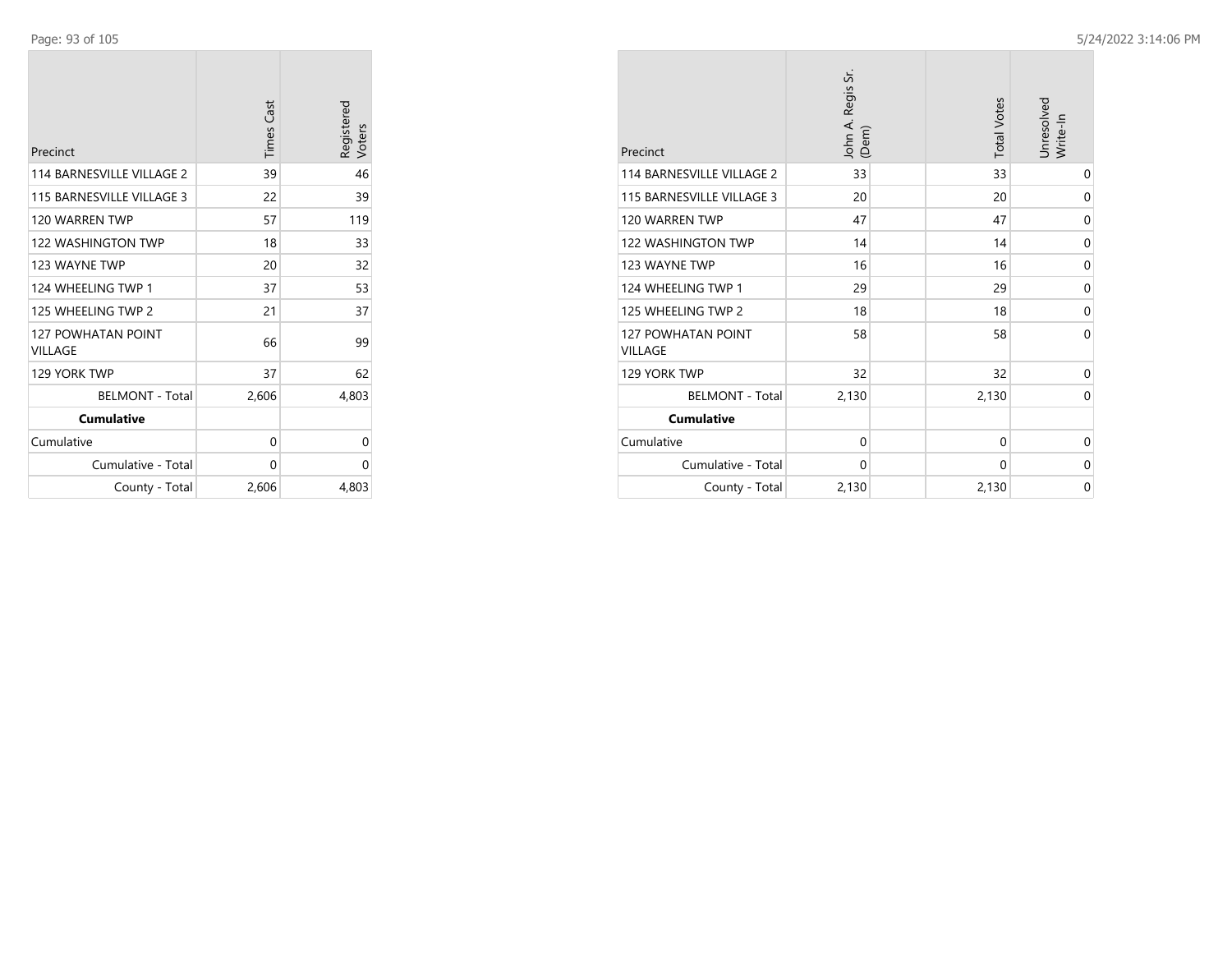### **Republican County Commissioner (Vote for 1) Rep**

|                        | imes Cast | egistere<br>'oters |
|------------------------|-----------|--------------------|
| Precinct               |           |                    |
| County                 |           |                    |
| <b>BELMONT</b>         |           |                    |
| 001 BELLAIRE VILLAGE 1 | 133       | 55                 |
| 002 BELLAIRE VILLAGE 2 | 48        | 41                 |
| 005 BELLAIRE VILLAGE 3 | 69        | 24                 |
| 007 MARTINS FERRY 1-A  | 114       | 75                 |
| 009 MARTINS FERRY 2-A  | 93        | 76                 |
| 011 MARTINS FERRY 3-A  | 32        | 21                 |
| 012 MARTINS FERRY 3-B  | 66        | 37                 |
| 013 MARTINS FERRY 4-A  | 70        | 46                 |
| 020 ST CLAIRSVILLE 1-A | 123       | 71                 |
| 021 ST CLAIRSVILLE 2-A | 81        | 47                 |
| 022 ST CLAIRSVILLE 2-B | 131       | 102                |
| 023 ST CLAIRSVILLE 3-A | 85        | 53                 |
| 024 ST CLAIRSVILLE 3-B | 85        | 62                 |
| 025 ST CLAIRSVILLE 4-A | 83        | 39                 |
| 026 ST CLAIRSVILLE 4-B | 74        | 51                 |
| 035 COLERAIN TWP 1     | 64        | 41                 |
| 036 COLERAIN TWP 2     | 65        | 38                 |
| 037 COLERAIN TWP 3     | 213       | 92                 |
| 038 COLERAIN TWP 4     | 88        | 40                 |
| 039 COLERAIN TWP 5     | 119       | 84                 |
| 040 COLERAIN TWP 6     | 62        | 39                 |
| 043 FLUSHING VILLAGE   | 98        | 60                 |
| 045 HOLLOWAY VILLAGE   | 24        | 11                 |
| 046 FLUSHING TWP 1     | 55        | 31                 |
| 047 FLUSHING TWP 2     | 21        | 20                 |
| 048 BELMONT VILLAGE    | 56        | 40                 |
| 049 BETHESDA VILLAGE   | 137       | 77                 |
| 050 GOSHEN TWP         | 212       | 163                |

| Precinct               | Jerry Echemann<br>(Rep) | Vince Gianangeli<br>(Rep) | <b>Total Votes</b> |
|------------------------|-------------------------|---------------------------|--------------------|
| County                 |                         |                           |                    |
| <b>BELMONT</b>         |                         |                           |                    |
| 001 BELLAIRE VILLAGE 1 | 41                      | 91                        | 132                |
| 002 BELLAIRE VILLAGE 2 | 20                      | 28                        | 48                 |
| 005 BELLAIRE VILLAGE 3 | 20                      | 48                        | 68                 |
| 007 MARTINS FERRY 1-A  | 46                      | 65                        | 111                |
| 009 MARTINS FERRY 2-A  | 57                      | 35                        | 92                 |
| 011 MARTINS FERRY 3-A  | 17                      | 15                        | 32                 |
| 012 MARTINS FERRY 3-B  | 22                      | 41                        | 63                 |
| 013 MARTINS FERRY 4-A  | 36                      | 34                        | 70                 |
| 020 ST CLAIRSVILLE 1-A | 74                      | 45                        | 119                |
| 021 ST CLAIRSVILLE 2-A | 44                      | 34                        | 78                 |
| 022 ST CLAIRSVILLE 2-B | 65                      | 63                        | 128                |
| 023 ST CLAIRSVILLE 3-A | 37                      | 46                        | 83                 |
| 024 ST CLAIRSVILLE 3-B | 45                      | 36                        | 81                 |
| 025 ST CLAIRSVILLE 4-A | 41                      | 36                        | 77                 |
| 026 ST CLAIRSVILLE 4-B | 44                      | 26                        | 70                 |
| 035 COLERAIN TWP 1     | 33                      | 29                        | 62                 |
| 036 COLERAIN TWP 2     | 32                      | 32                        | 64                 |
| 037 COLERAIN TWP 3     | 74                      | 134                       | 208                |
| 038 COLERAIN TWP 4     | 33                      | 55                        | 88                 |
| 039 COLERAIN TWP 5     | 52                      | 66                        | 118                |
| 040 COLERAIN TWP 6     | 30                      | 31                        | 61                 |
| 043 FLUSHING VILLAGE   | 57                      | 36                        | 93                 |
| 045 HOLLOWAY VILLAGE   | 12                      | 12                        | 24                 |
| 046 FLUSHING TWP 1     | 27                      | 25                        | 52                 |
| 047 FLUSHING TWP 2     | 14                      | 6                         | 20                 |
| 048 BELMONT VILLAGE    | 26                      | 26                        | 52                 |
| 049 BETHESDA VILLAGE   | 102                     | 33                        | 135                |
| 050 GOSHEN TWP         | 135                     | 64                        | 199                |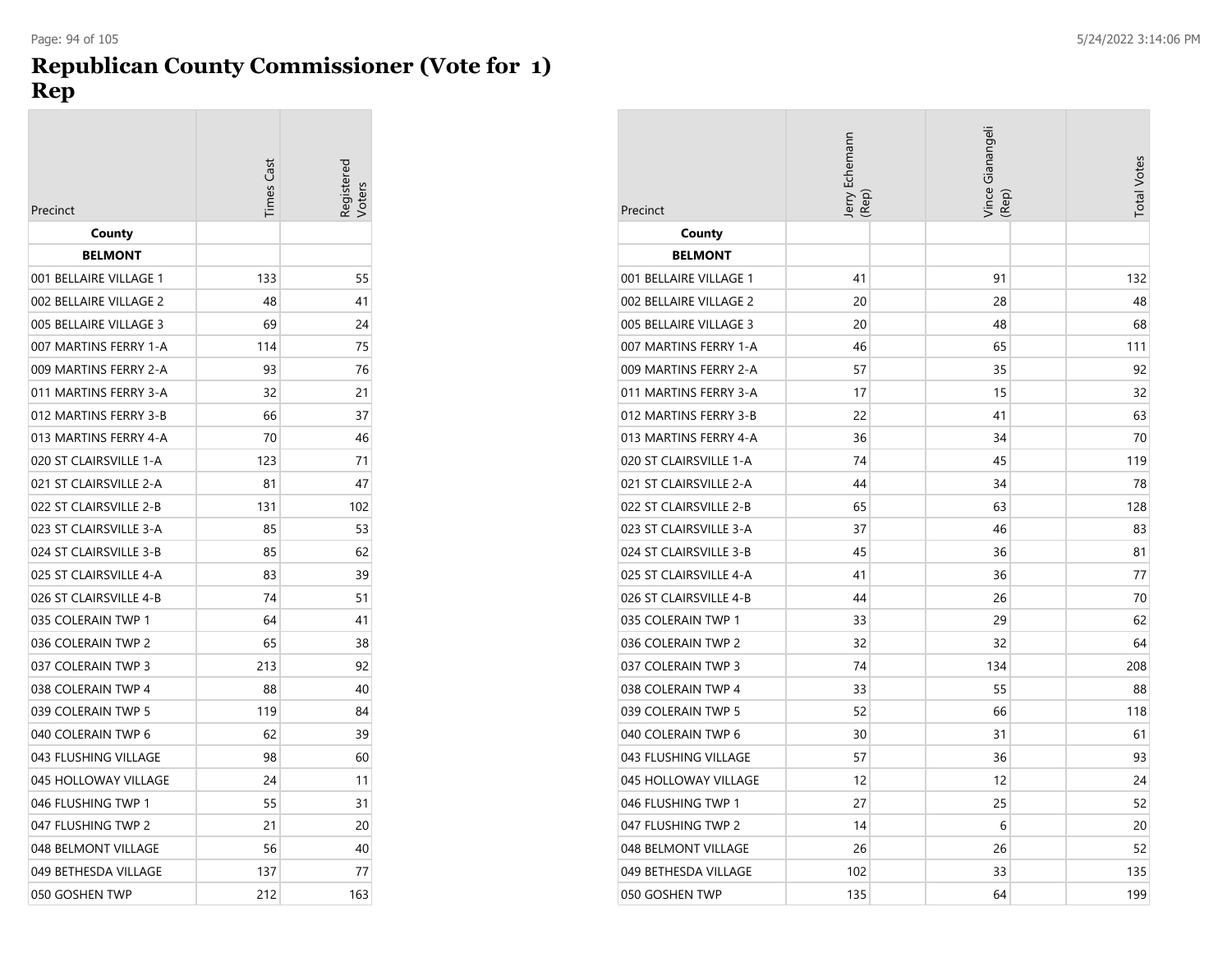|                        | Inresoly |
|------------------------|----------|
| Precinct               |          |
| County                 |          |
| BELMONT                |          |
| 001 BELLAIRE VILLAGE 1 | 0        |
| 002 BELLAIRE VILLAGE 2 | 0        |
| 005 BELLAIRE VILLAGE 3 | 0        |
| 007 MARTINS FERRY 1-A  | 0        |
| 009 MARTINS FERRY 2-A  | 0        |
| 011 MARTINS FERRY 3-A  | 0        |
| 012 MARTINS FERRY 3-B  | 0        |
| 013 MARTINS FERRY 4-A  | 0        |
| 020 ST CLAIRSVILLE 1-A | 0        |
| 021 ST CLAIRSVILLE 2-A | 0        |
| 022 ST CLAIRSVILLE 2-B | 0        |
| 023 ST CLAIRSVILLE 3-A | 0        |
| 024 ST CLAIRSVILLE 3-B | 0        |
| 025 ST CLAIRSVILLE 4-A | 0        |
| 026 ST CLAIRSVILLE 4-B | 0        |
| 035 COLERAIN TWP 1     | 0        |
| 036 COLERAIN TWP 2     | 0        |
| 037 COLERAIN TWP 3     | 0        |
| 038 COLERAIN TWP 4     | 0        |
| 039 COLERAIN TWP 5     | 0        |
| 040 COLERAIN TWP 6     | 0        |
| 043 FLUSHING VILLAGE   | 0        |
| 045 HOLLOWAY VILLAGE   | 0        |
| 046 FLUSHING TWP 1     | 0        |
| 047 FLUSHING TWP 2     | 0        |
| 048 BELMONT VILLAGE    | 0        |
| 049 BETHESDA VILLAGE   | 0        |
| 050 GOSHEN TWP         | 0        |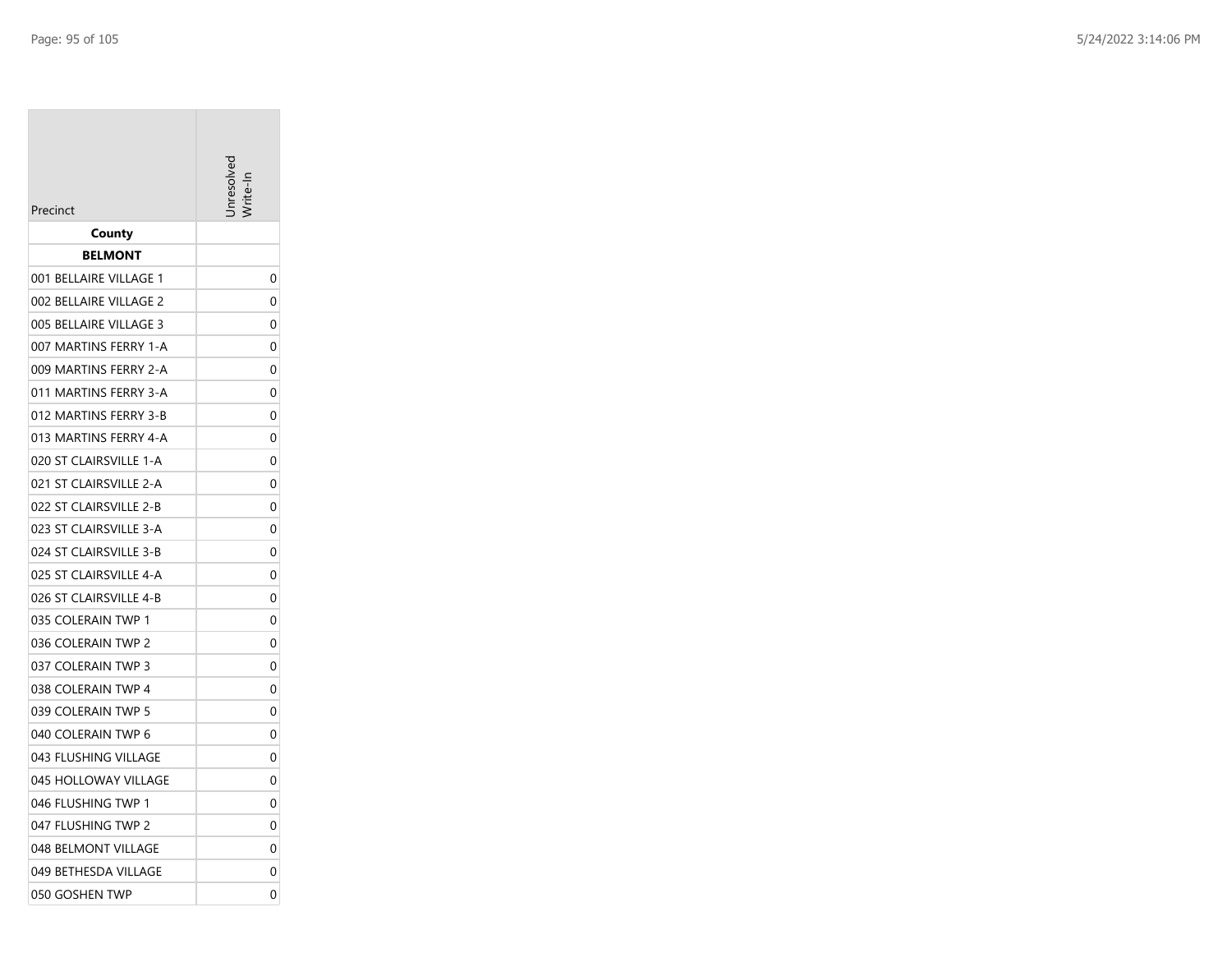| Precinct                  | <b>Times Cast</b> | Registerec<br>Voters |
|---------------------------|-------------------|----------------------|
| 052 KIRKWOOD TWP          | 54                | 37                   |
| 053 SHADYSIDE VILLAGE 1   | 117               | 71                   |
| 054 SHADYSIDE VILLAGE 2   | 156               | 95                   |
| 057 SHADYSIDE VILLAGE 3   | 103               | 54                   |
| 061 MEAD TWP 1            | 145               | 112                  |
| 063 MEAD TWP 2            | 92                | 61                   |
| 064 BRIDGEPORT VILLAGE 1  | 51                | 37                   |
| 066 BRIDGEPORT VILLAGE 2  | 35                | 32                   |
| 071 BROOKSIDE VILLAGE     | 69                | 39                   |
| 072 PEASE TWP 1           | 112               | 84                   |
| 073 PEASE TWP 2           | 71                | 32                   |
| 076 PEASE TWP 3           | 48                | 40                   |
| 077 YORKVILLE VILLAGE     | 33                | 20                   |
| 078 PEASE TWP 4           | 97                | 60                   |
| 079 PEASE TWP 5           | 27                | 15                   |
| 083 PULTNEY TWP 1         | 48                | 22                   |
| 084 PULTNEY TWP 2         | 156               | 100                  |
| 085 PULTNEY TWP 3         | 133               | 114                  |
| 087 PULTNEY TWP 4         | 156               | 70                   |
| 097 RICHLAND TWP 1        | 143               | 99                   |
| 098 RICHLAND TWP 2        | 140               | 98                   |
| 099 RICHLAND TWP 3        | 94                | 71                   |
| 100 RICHLAND TWP 4        | 191               | 129                  |
| 101 RICHLAND TWP 5        | 224               | 135                  |
| 102 RICHLAND TWP 6        | 199               | 157                  |
| 103 RICHLAND TWP 7        | 91                | 59                   |
| 105 SMITH TWP             | 200               | 145                  |
| 107 SOMERSET TWP 1        | 91                | 63                   |
| 108 SOMERSET TWP 2        | 38                | 36                   |
| 109 MORRISTOWN VILLAGE    | 31                | 11                   |
| 110 UNION TWP 1           | 72                | 46                   |
| 111 UNION TWP 2           | 187               | 121                  |
| 112 BARNESVILLE VILLAGE 1 | 171               | 117                  |

|                           | Jerry Echemann<br>(Rep) | Vince Gianangeli<br>(Rep) | <b>Total Votes</b> |
|---------------------------|-------------------------|---------------------------|--------------------|
| Precinct                  |                         |                           |                    |
| 052 KIRKWOOD TWP          | 36                      | 12                        | 48                 |
| 053 SHADYSIDE VILLAGE 1   | 58                      | 56                        | 114                |
| 054 SHADYSIDE VILLAGE 2   | 72                      | 81                        | 153                |
| 057 SHADYSIDE VILLAGE 3   | 42                      | 60                        | 102                |
| 061 MEAD TWP 1            | 71                      | 69                        | 140                |
| 063 MEAD TWP 2            | 48                      | 43                        | 91                 |
| 064 BRIDGEPORT VILLAGE 1  | 28                      | 21                        | 49                 |
| 066 BRIDGEPORT VILLAGE 2  | 20                      | 15                        | 35                 |
| 071 BROOKSIDE VILLAGE     | 28                      | 41                        | 69                 |
| 072 PEASE TWP 1           | 54                      | 57                        | 111                |
| 073 PEASE TWP 2           | 25                      | 43                        | 68                 |
| 076 PEASE TWP 3           | 28                      | 18                        | 46                 |
| 077 YORKVILLE VILLAGE     | 26                      | 6                         | 32                 |
| 078 PEASE TWP 4           | 50                      | 46                        | 96                 |
| 079 PEASE TWP 5           | 14                      | 11                        | 25                 |
| 083 PULTNEY TWP 1         | 15                      | 33                        | 48                 |
| 084 PULTNEY TWP 2         | 55                      | 97                        | 152                |
| 085 PULTNEY TWP 3         | 52                      | 79                        | 131                |
| 087 PULTNEY TWP 4         | 56                      | 98                        | 154                |
| 097 RICHLAND TWP 1        | 75                      | 67                        | 142                |
| 098 RICHLAND TWP 2        | 90                      | 47                        | 137                |
| 099 RICHLAND TWP 3        | 49                      | 45                        | 94                 |
| 100 RICHLAND TWP 4        | 93                      | 93                        | 186                |
| 101 RICHLAND TWP 5        | 123                     | 90                        | 213                |
| 102 RICHLAND TWP 6        | 90                      | 106                       | 196                |
| 103 RICHLAND TWP 7        | 44                      | 45                        | 89                 |
| 105 SMITH TWP             | 109                     | 85                        | 194                |
| 107 SOMERSET TWP 1        | 54                      | 36                        | 90                 |
| 108 SOMERSET TWP 2        | 32                      | 5                         | 37                 |
| 109 MORRISTOWN VILLAGE    | 22                      | 9                         | 31                 |
| 110 UNION TWP 1           | 25                      | 45                        | 70                 |
| 111 UNION TWP 2           | 97                      | 82                        | 179                |
| 112 BARNESVILLE VILLAGE 1 | 105                     | 58                        | 163                |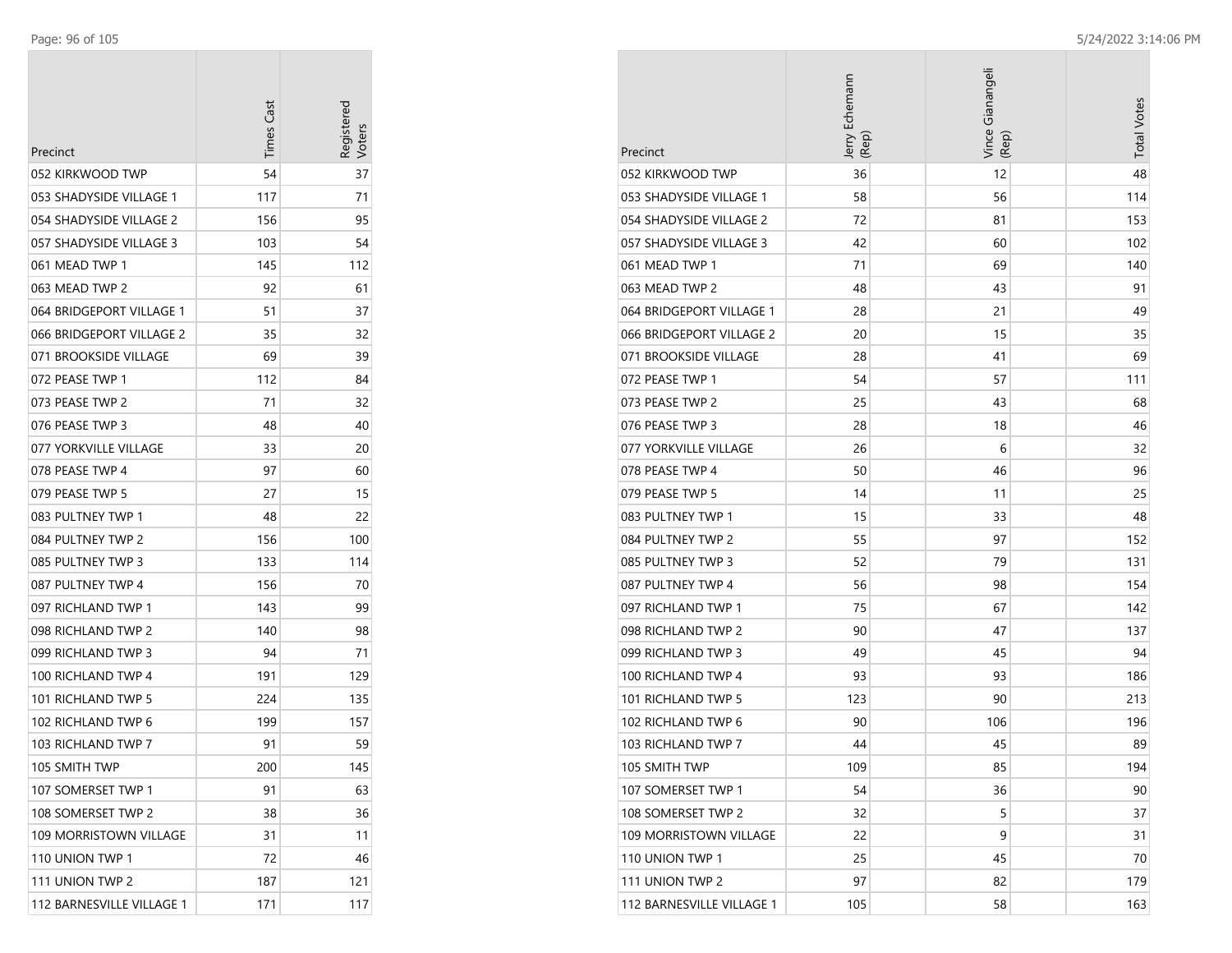| Precinct                  | nresolve |
|---------------------------|----------|
| 052 KIRKWOOD TWP          | 0        |
| 053 SHADYSIDE VILLAGE 1   | 0        |
| 054 SHADYSIDE VILLAGE 2   | 0        |
| 057 SHADYSIDE VILLAGE 3   | 0        |
| 061 MEAD TWP 1            | 0        |
| 063 MEAD TWP 2            | 0        |
| 064 BRIDGEPORT VILLAGE 1  | 0        |
| 066 BRIDGEPORT VILLAGE 2  | 0        |
| 071 BROOKSIDE VILLAGE     | 0        |
| 072 PEASE TWP 1           | 0        |
| 073 PEASE TWP 2           | 0        |
| 076 PEASE TWP 3           | 0        |
| 077 YORKVILLE VILLAGE     | 0        |
| 078 PEASE TWP 4           | 0        |
| 079 PEASE TWP 5           | 0        |
| 083 PULTNEY TWP 1         | 0        |
| 084 PULTNEY TWP 2         | 0        |
| 085 PULTNEY TWP 3         | 0        |
| 087 PULTNEY TWP 4         | 0        |
| 097 RICHLAND TWP 1        | 0        |
| 098 RICHLAND TWP 2        | 0        |
| 099 RICHLAND TWP 3        | 0        |
| 100 RICHLAND TWP 4        | 0        |
| 101 RICHLAND TWP 5        | 0        |
| 102 RICHLAND TWP 6        | 0        |
| 103 RICHLAND TWP 7        | 0        |
| 105 SMITH TWP             | 0        |
| 107 SOMERSET TWP 1        | 0        |
| 108 SOMERSET TWP 2        | 0        |
| 109 MORRISTOWN VILLAGE    | 0        |
| 110 UNION TWP 1           | 0        |
| 111 UNION TWP 2           | 0        |
| 112 BARNESVILLE VILLAGE 1 | 0        |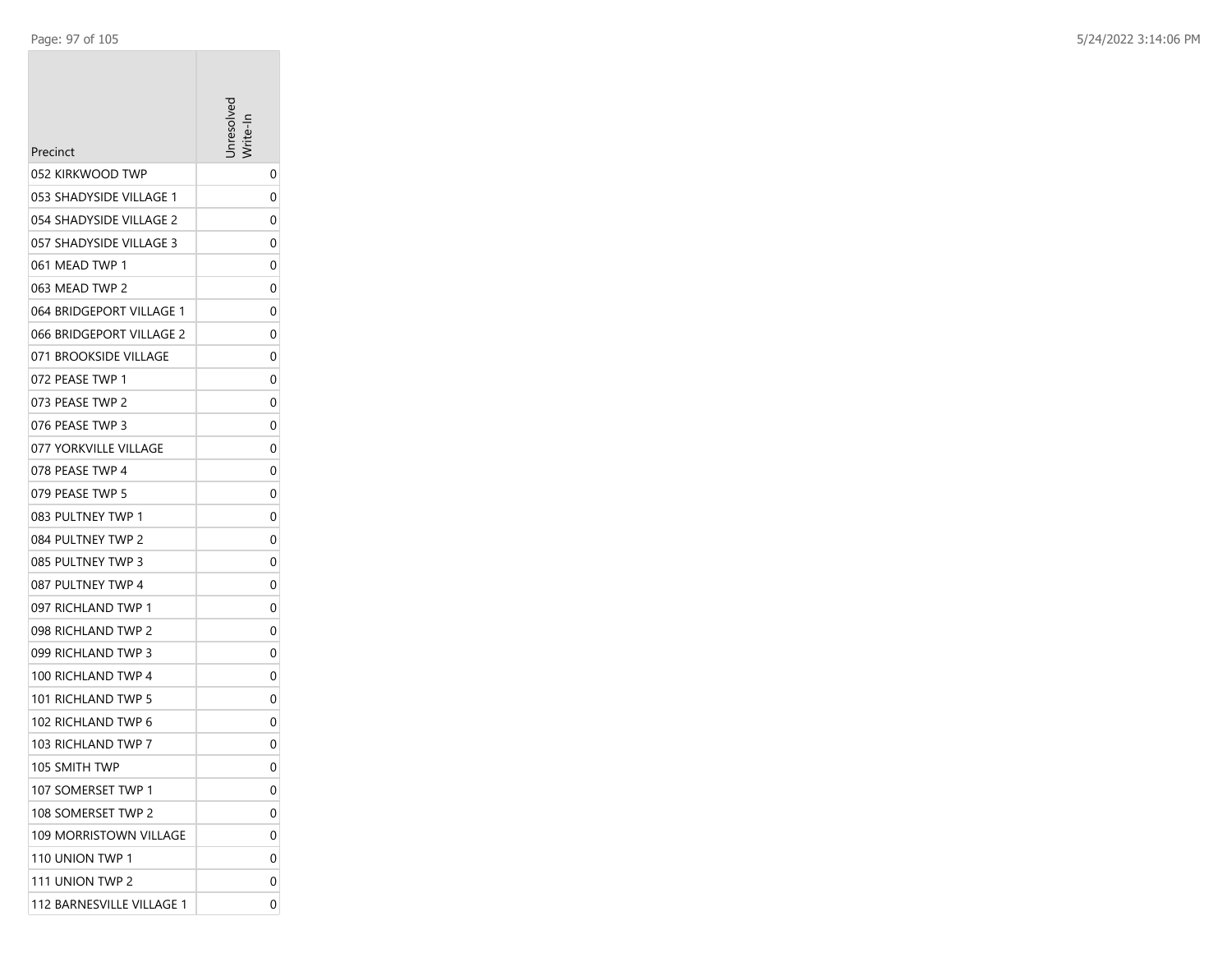| Precinct                             | <b>Times Cast</b> | Registered<br>Voters |
|--------------------------------------|-------------------|----------------------|
| 114 BARNESVILLE VILLAGE 2            | 103               | 84                   |
| 115 BARNESVILLE VILLAGE 3            | 71                | 42                   |
| 120 WARREN TWP                       | 236               | 160                  |
| 122 WASHINGTON TWP                   | 56                | 29                   |
| 123 WAYNE TWP                        | 103               | 68                   |
| 124 WHEELING TWP 1                   | 92                | 72                   |
| 125 WHEELING TWP 2                   | 81                | 59                   |
| <b>127 POWHATAN POINT</b><br>VILLAGE | 88                | 67                   |
| 129 YORK TWP                         | 92                | 71                   |
| <b>BELMONT - Total</b>               | 6,998             | 4,570                |
| <b>Cumulative</b>                    |                   |                      |
| Cumulative                           | 0                 | 0                    |
| Cumulative - Total                   | 0                 | 0                    |
| County - Total                       | 6,998             | 4,570                |

| Precinct                                    | Jerry Echemann<br>(Rep) | Vince Gianangeli<br>(Rep) | <b>Total Votes</b> |
|---------------------------------------------|-------------------------|---------------------------|--------------------|
| 114 BARNESVILLE VILLAGE 2                   | 57                      | 40                        | 97                 |
| 115 BARNESVILLE VILLAGE 3                   | 42                      | 26                        | 68                 |
| 120 WARREN TWP                              | 166                     | 65                        | 231                |
| 122 WASHINGTON TWP                          | 37                      | 17                        | 54                 |
| 123 WAYNE TWP                               | 62                      | 30                        | 92                 |
| 124 WHEELING TWP 1                          | 48                      | 43                        | 91                 |
| 125 WHEELING TWP 2                          | 49                      | 31                        | 80                 |
| <b>127 POWHATAN POINT</b><br><b>VILLAGE</b> | 40                      | 48                        | 88                 |
| 129 YORK TWP                                | 30                      | 59                        | 89                 |
| <b>BELMONT - Total</b>                      | 3,553                   | 3,250                     | 6,803              |
| <b>Cumulative</b>                           |                         |                           |                    |
| Cumulative                                  | $\mathbf 0$             | $\mathbf 0$               | 0                  |
| Cumulative - Total                          | $\mathbf 0$             | 0                         | 0                  |
| County - Total                              | 3,553                   | 3,250                     | 6,803              |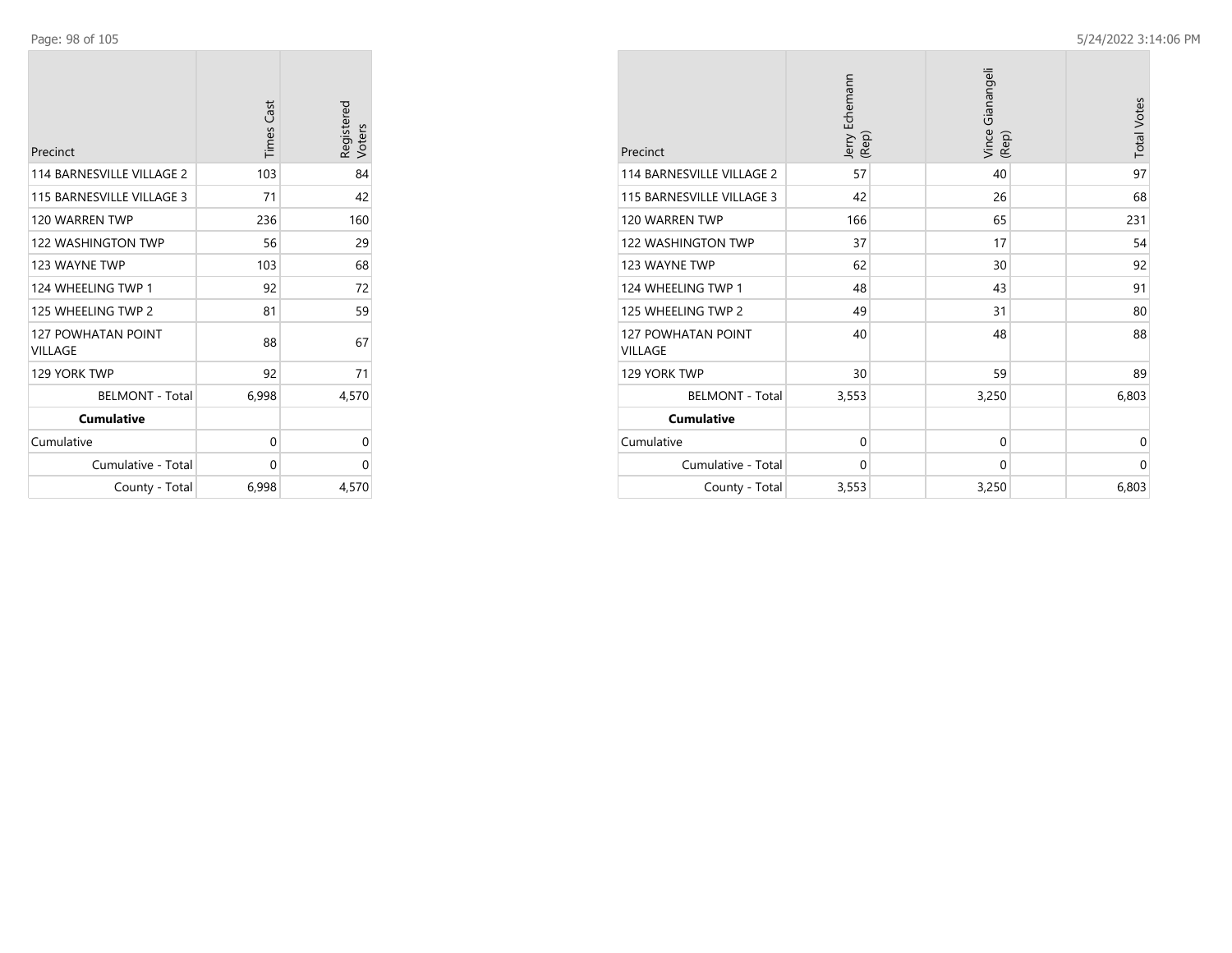| Precinct                                    | Jnresolved<br>'rite-ln |
|---------------------------------------------|------------------------|
| 114 BARNESVILLE VILLAGE 2                   | 0                      |
| 115 BARNESVILLE VILLAGE 3                   | 0                      |
| 120 WARREN TWP                              | 0                      |
| <b>122 WASHINGTON TWP</b>                   | 0                      |
| 123 WAYNF TWP                               | 0                      |
| 124 WHEELING TWP 1                          | 0                      |
| 125 WHEELING TWP 2                          | 0                      |
| <b>127 POWHATAN POINT</b><br><b>VILLAGE</b> | 0                      |
| 129 YORK TWP                                | 0                      |
| <b>BELMONT - Total</b>                      | 0                      |
| <b>Cumulative</b>                           |                        |
| Cumulative                                  | 0                      |
| Cumulative - Total                          | 0                      |
| County - Total                              | 0                      |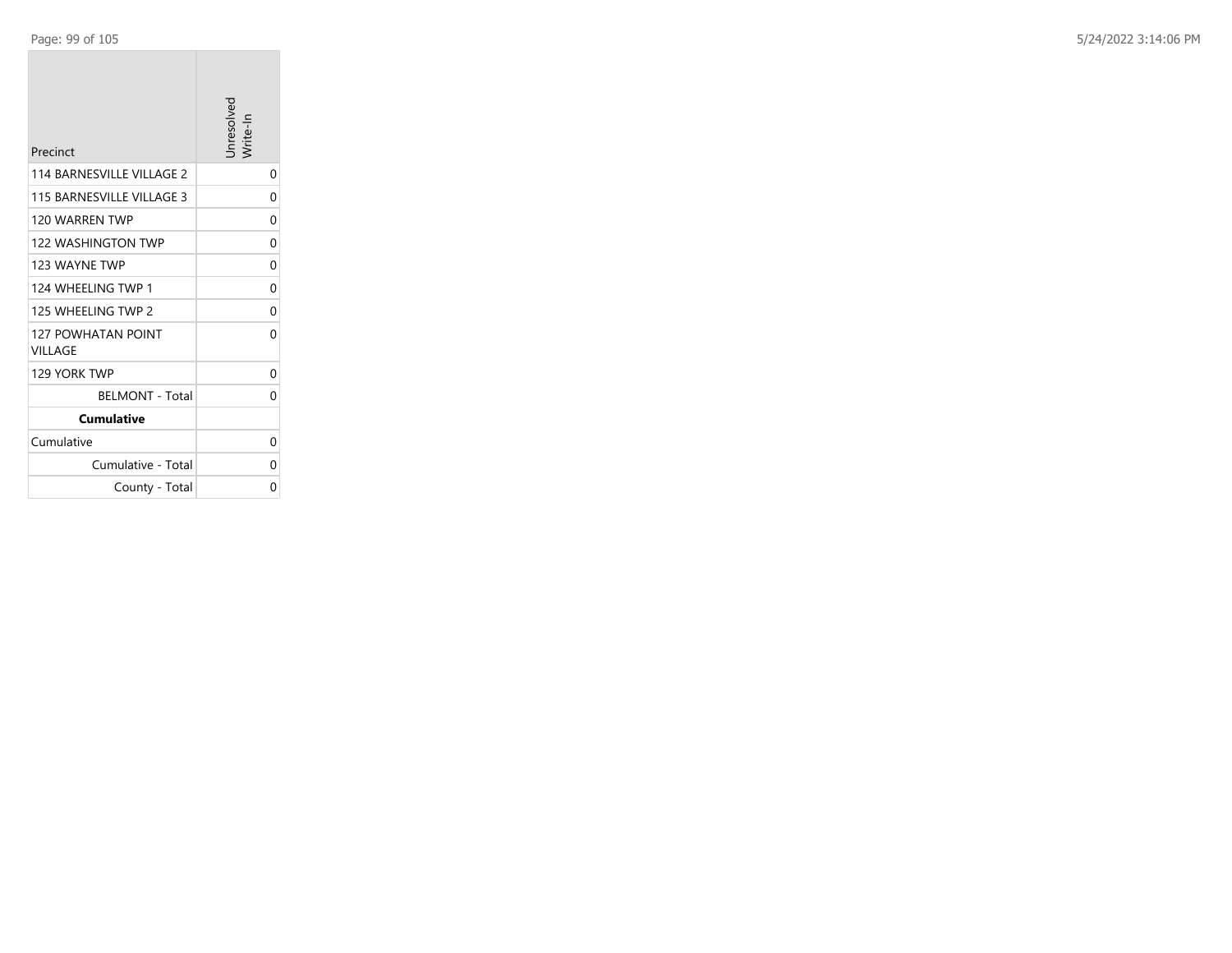# **Democratic County Auditor (Vote for 1) Dem**

|                        | <b>Times Cast</b> | egistered<br>'oters |
|------------------------|-------------------|---------------------|
| Precinct               |                   |                     |
| County                 |                   |                     |
| <b>BELMONT</b>         |                   |                     |
| 001 BELLAIRE VILLAGE 1 | 60                | 108                 |
| 002 BELLAIRE VILLAGE 2 | 36                | 60                  |
| 005 BELLAIRE VILLAGE 3 | 32                | 62                  |
| 007 MARTINS FERRY 1-A  | 95                | 143                 |
| 009 MARTINS FERRY 2-A  | 65                | 111                 |
| 011 MARTINS FERRY 3-A  | 9                 | 22                  |
| 012 MARTINS FERRY 3-B  | 27                | 62                  |
| 013 MARTINS FERRY 4-A  | 55                | 145                 |
| 020 ST CLAIRSVILLE 1-A | 41                | 81                  |
| 021 ST CLAIRSVILLE 2-A | 45                | 56                  |
| 022 ST CLAIRSVILLE 2-B | 50                | 101                 |
| 023 ST CLAIRSVILLE 3-A | 41                | 72                  |
| 024 ST CLAIRSVILLE 3-B | 57                | 95                  |
| 025 ST CLAIRSVILLE 4-A | 44                | 66                  |
| 026 ST CLAIRSVILLE 4-B | 40                | 64                  |
| 035 COLERAIN TWP 1     | 14                | 24                  |
| 036 COLERAIN TWP 2     | 18                | 38                  |
| 037 COLERAIN TWP 3     | 69                | 133                 |
| 038 COLERAIN TWP 4     | 49                | 91                  |
| 039 COLERAIN TWP 5     | 38                | 66                  |
| 040 COLERAIN TWP 6     | 30                | 52                  |
| 043 FLUSHING VILLAGE   | 26                | 38                  |
| 045 HOLLOWAY VILLAGE   | 5                 | 8                   |
| 046 FLUSHING TWP 1     | 14                | 36                  |
| 047 FLUSHING TWP 2     | 4                 | 6                   |
| 048 BELMONT VILLAGE    | 18                | 33                  |
| 049 BETHESDA VILLAGE   | 39                | 47                  |
| 050 GOSHEN TWP         | 44                | 84                  |

| Precinct               | Jessa Lepic<br>(Dem) | <b>Total Votes</b> | Jnresolved<br>Write-In |
|------------------------|----------------------|--------------------|------------------------|
| County                 |                      |                    |                        |
| <b>BELMONT</b>         |                      |                    |                        |
| 001 BELLAIRE VILLAGE 1 | 48                   | 48                 | 0                      |
| 002 BELLAIRE VILLAGE 2 | 26                   | 26                 | 0                      |
| 005 BELLAIRE VILLAGE 3 | 27                   | 27                 | 0                      |
| 007 MARTINS FERRY 1-A  | 71                   | 71                 | $\mathbf 0$            |
| 009 MARTINS FERRY 2-A  | 51                   | 51                 | 0                      |
| 011 MARTINS FERRY 3-A  | 8                    | 8                  | 0                      |
| 012 MARTINS FERRY 3-B  | 22                   | 22                 | 0                      |
| 013 MARTINS FERRY 4-A  | 43                   | 43                 | 0                      |
| 020 ST CLAIRSVILLE 1-A | 35                   | 35                 | 0                      |
| 021 ST CLAIRSVILLE 2-A | 34                   | 34                 | 0                      |
| 022 ST CLAIRSVILLE 2-B | 45                   | 45                 | 0                      |
| 023 ST CLAIRSVILLE 3-A | 34                   | 34                 | 0                      |
| 024 ST CLAIRSVILLE 3-B | 45                   | 45                 | $\mathbf 0$            |
| 025 ST CLAIRSVILLE 4-A | 37                   | 37                 | 0                      |
| 026 ST CLAIRSVILLE 4-B | 31                   | 31                 | 0                      |
| 035 COLERAIN TWP 1     | 13                   | 13                 | 0                      |
| 036 COLERAIN TWP 2     | 14                   | 14                 | 0                      |
| 037 COLERAIN TWP 3     | 59                   | 59                 | 0                      |
| 038 COLERAIN TWP 4     | 41                   | 41                 | 0                      |
| 039 COLERAIN TWP 5     | 32                   | 32                 | $\mathbf 0$            |
| 040 COLERAIN TWP 6     | 26                   | 26                 | 0                      |
| 043 FLUSHING VILLAGE   | 25                   | 25                 | 0                      |
| 045 HOLLOWAY VILLAGE   | 5                    | 5                  | 0                      |
| 046 FLUSHING TWP 1     | 11                   | 11                 | 0                      |
| 047 FLUSHING TWP 2     | 3                    | 3                  | 0                      |
| 048 BELMONT VILLAGE    | 15                   | 15                 | 0                      |
| 049 BETHESDA VILLAGE   | 31                   | 31                 | 0                      |
| 050 GOSHEN TWP         | 39                   | 39                 | 0                      |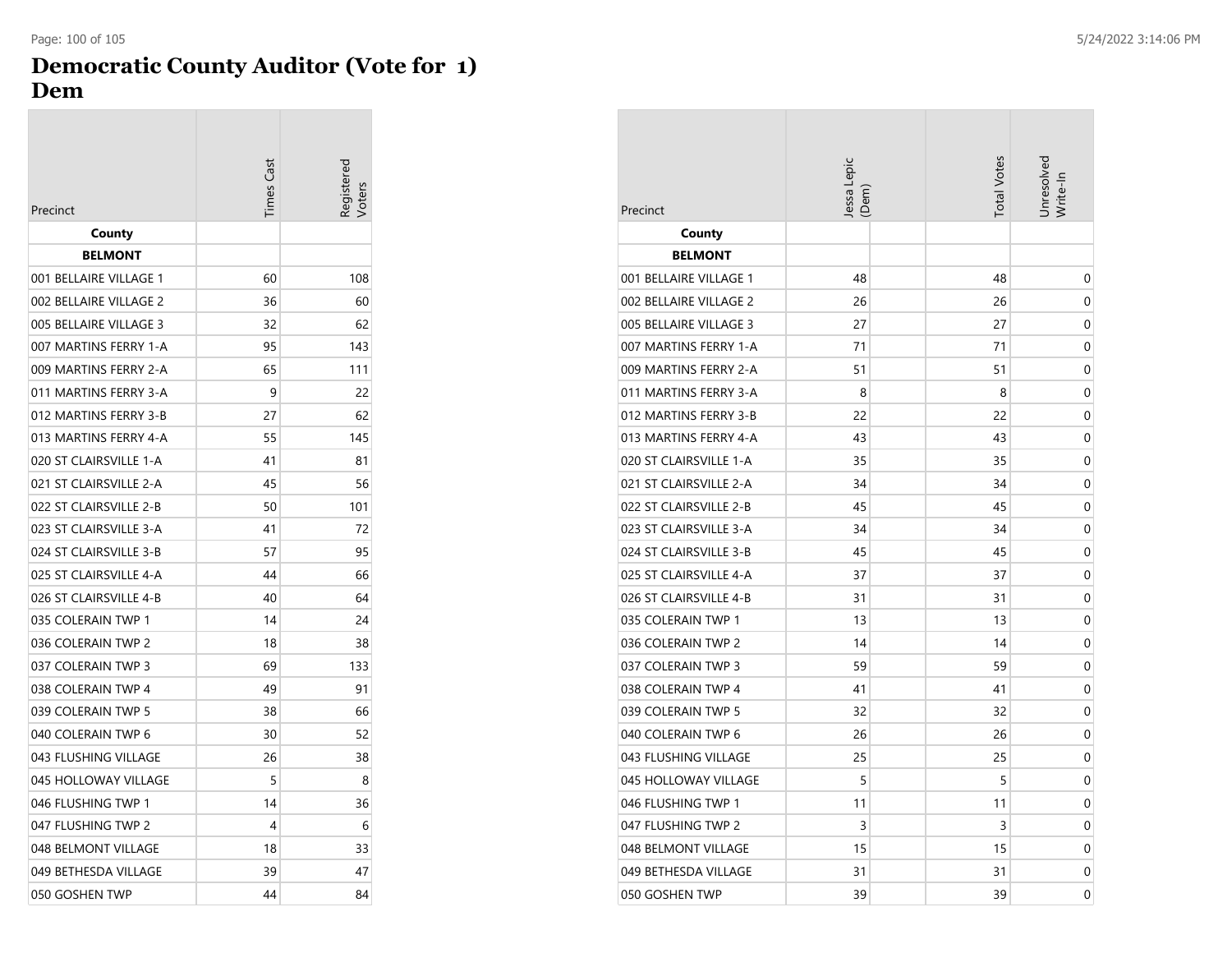÷

| Precinct                  | Times Cas | Registerec |
|---------------------------|-----------|------------|
| 052 KIRKWOOD TWP          | 2         | 5          |
| 053 SHADYSIDE VILLAGE 1   | 62        | 98         |
| 054 SHADYSIDE VILLAGE 2   | 82        | 113        |
| 057 SHADYSIDE VILLAGE 3   | 61        | 94         |
| 061 MEAD TWP 1            | 64        | 109        |
| 063 MEAD TWP 2            | 40        | 59         |
| 064 BRIDGEPORT VILLAGE 1  | 25        | 41         |
| 066 BRIDGEPORT VILLAGE 2  | 35        | 67         |
| 071 BROOKSIDE VILLAGE     | 30        | 53         |
| 072 PEASE TWP 1           | 72        | 119        |
| 073 PEASE TWP 2           | 39        | 78         |
| 076 PEASE TWP 3           | 22        | 34         |
| 077 YORKVILLE VILLAGE     | 12        | 31         |
| 078 PEASE TWP 4           | 26        | 63         |
| 079 PEASE TWP 5           | 35        | 48         |
| 083 PULTNEY TWP 1         | 11        | 37         |
| 084 PULTNEY TWP 2         | 65        | 151        |
| 085 PULTNEY TWP 3         | 55        | 128        |
| 087 PULTNEY TWP 4         | 55        | 107        |
| 097 RICHLAND TWP 1        | 33        | 61         |
| 098 RICHLAND TWP 2        | 43        | 97         |
| 099 RICHLAND TWP 3        | 21        | 64         |
| 100 RICHLAND TWP 4        | 35        | 77         |
| 101 RICHLAND TWP 5        | 47        | 84         |
| 102 RICHLAND TWP 6        | 62        | 134        |
| 103 RICHLAND TWP 7        | 20        | 35         |
| 105 SMITH TWP             | 26        | 85         |
| 107 SOMERSET TWP 1        | 13        | 28         |
| 108 SOMERSET TWP 2        | 9         | 12         |
| 109 MORRISTOWN VILLAGE    | 3         | 14         |
| 110 UNION TWP 1           | 10        | 41         |
| 111 UNION TWP 2           | 47        | 123        |
| 112 BARNESVILLE VILLAGE 1 | 62        | 89         |

| Precinct                  | Jessa Lepic<br>(Dem) | <b>Total Votes</b> | Unresolved<br>Write-In |
|---------------------------|----------------------|--------------------|------------------------|
| 052 KIRKWOOD TWP          | $\overline{c}$       | 2                  | 0                      |
| 053 SHADYSIDE VILLAGE 1   | 49                   | 49                 | 0                      |
| 054 SHADYSIDE VILLAGE 2   | 68                   | 68                 | 0                      |
| 057 SHADYSIDE VILLAGE 3   | 50                   | 50                 | 0                      |
| 061 MEAD TWP 1            | 53                   | 53                 | 0                      |
| 063 MEAD TWP 2            | 33                   | 33                 | 0                      |
| 064 BRIDGEPORT VILLAGE 1  | 21                   | 21                 | 0                      |
| 066 BRIDGEPORT VILLAGE 2  | 31                   | 31                 | 0                      |
| 071 BROOKSIDE VILLAGE     | 21                   | 21                 | 0                      |
| 072 PEASE TWP 1           | 57                   | 57                 | 0                      |
| 073 PEASE TWP 2           | 37                   | 37                 | 0                      |
| 076 PEASE TWP 3           | 18                   | 18                 | 0                      |
| 077 YORKVILLE VILLAGE     | 10                   | 10                 | 0                      |
| 078 PEASE TWP 4           | 24                   | 24                 | 0                      |
| 079 PEASE TWP 5           | 31                   | 31                 | 0                      |
| 083 PULTNEY TWP 1         | 10                   | 10                 | 0                      |
| 084 PULTNEY TWP 2         | 46                   | 46                 | 0                      |
| 085 PULTNEY TWP 3         | 41                   | 41                 | 0                      |
| 087 PULTNEY TWP 4         | 40                   | 40                 | 0                      |
| 097 RICHLAND TWP 1        | 27                   | 27                 | 0                      |
| 098 RICHLAND TWP 2        | 36                   | 36                 | 0                      |
| 099 RICHLAND TWP 3        | 20                   | 20                 | 0                      |
| 100 RICHLAND TWP 4        | 31                   | 31                 | 0                      |
| 101 RICHLAND TWP 5        | 38                   | 38                 | 0                      |
| 102 RICHLAND TWP 6        | 55                   | 55                 | 0                      |
| 103 RICHLAND TWP 7        | 15                   | 15                 | 0                      |
| 105 SMITH TWP             | 21                   | 21                 | 0                      |
| 107 SOMERSET TWP 1        | 10                   | 10                 | 0                      |
| 108 SOMERSET TWP 2        | 8                    | 8                  | 0                      |
| 109 MORRISTOWN VILLAGE    | 2                    | 2                  | 0                      |
| 110 UNION TWP 1           | 8                    | 8                  | 0                      |
| 111 UNION TWP 2           | 38                   | 38                 | 0                      |
| 112 BARNESVILLE VILLAGE 1 | 53                   | 53                 | 0                      |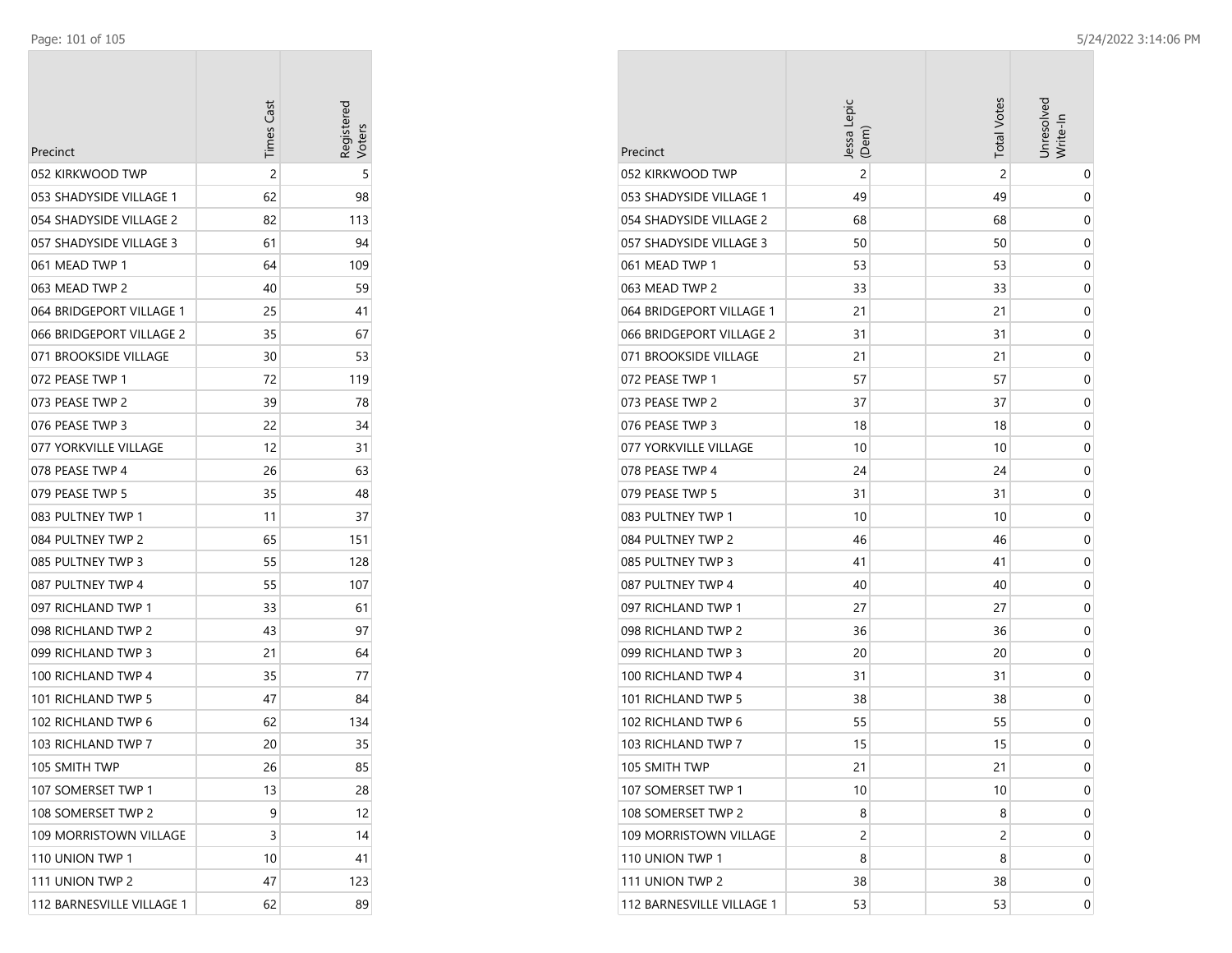$\sim$ 

| Precinct                                    | <b>Times Cast</b> | Registered<br>Voters |
|---------------------------------------------|-------------------|----------------------|
| 114 BARNESVILLE VILLAGE 2                   | 39                | 46                   |
| 115 BARNESVILLE VILLAGE 3                   | 22                | 39                   |
| 120 WARREN TWP                              | 57                | 119                  |
| <b>122 WASHINGTON TWP</b>                   | 18                | 33                   |
| 123 WAYNE TWP                               | 20                | 32                   |
| 124 WHEELING TWP 1                          | 37                | 53                   |
| 125 WHEELING TWP 2                          | 21                | 37                   |
| <b>127 POWHATAN POINT</b><br><b>VILLAGE</b> | 66                | 99                   |
| 129 YORK TWP                                | 37                | 62                   |
| <b>BELMONT - Total</b>                      | 2,606             | 4,803                |
| <b>Cumulative</b>                           |                   |                      |
| Cumulative                                  | 0                 | 0                    |
| Cumulative - Total                          | 0                 | 0                    |
| County - Total                              | 2,606             | 4,803                |

| Precinct                                    | Jessa Lepic<br>(Dem) | <b>Total Votes</b> | Unresolved<br>Write-In |
|---------------------------------------------|----------------------|--------------------|------------------------|
| 114 BARNESVILLE VILLAGE 2                   | 32                   | 32                 | 0                      |
| 115 BARNESVILLE VILLAGE 3                   | 20                   | 20                 | $\mathbf 0$            |
| 120 WARREN TWP                              | 47                   | 47                 | $\mathbf 0$            |
| <b>122 WASHINGTON TWP</b>                   | 14                   | 14                 | $\mathbf 0$            |
| 123 WAYNE TWP                               | 14                   | 14                 | 0                      |
| 124 WHEELING TWP 1                          | 29                   | 29                 | $\mathbf 0$            |
| 125 WHEELING TWP 2                          | 19                   | 19                 | 0                      |
| <b>127 POWHATAN POINT</b><br><b>VILLAGE</b> | 57                   | 57                 | $\Omega$               |
| 129 YORK TWP                                | 31                   | 31                 | $\mathbf 0$            |
| <b>BELMONT - Total</b>                      | 2,138                | 2,138              | $\mathbf 0$            |
| <b>Cumulative</b>                           |                      |                    |                        |
| Cumulative                                  | $\mathbf 0$          | $\mathbf 0$        | 0                      |
| Cumulative - Total                          | $\mathbf 0$          | $\Omega$           | $\mathbf 0$            |
| County - Total                              | 2,138                | 2,138              | $\mathbf 0$            |

**COL**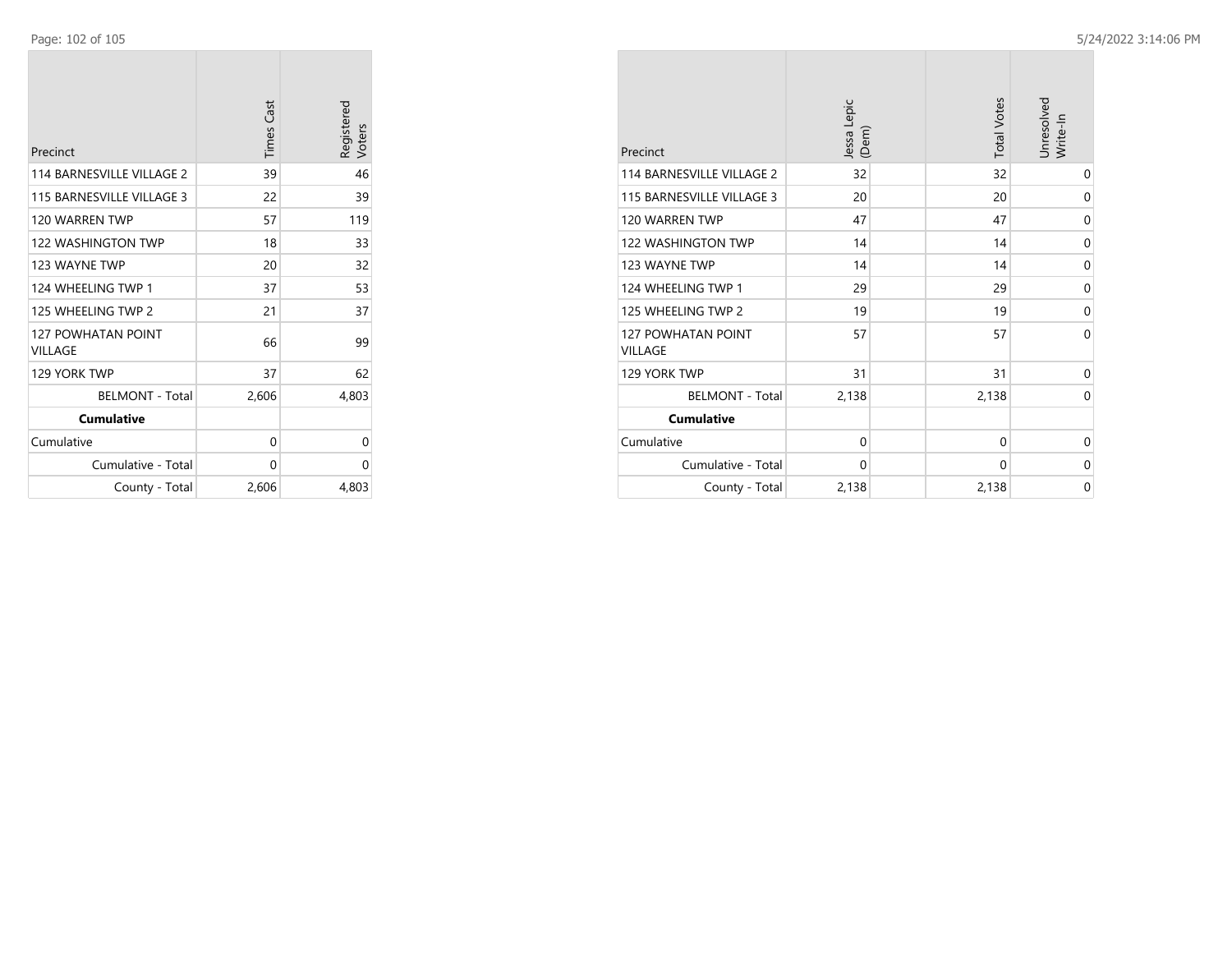## **Republican County Auditor (Vote for 1) Rep**

| Precinct               | imes Cast | 'oters |
|------------------------|-----------|--------|
| County                 |           |        |
| <b>BELMONT</b>         |           |        |
| 001 BELLAIRE VILLAGE 1 | 133       | 55     |
| 002 BELLAIRE VILLAGE 2 | 48        | 41     |
| 005 BELLAIRE VILLAGE 3 | 69        | 24     |
| 007 MARTINS FERRY 1-A  | 114       | 75     |
| 009 MARTINS FERRY 2-A  | 93        | 76     |
| 011 MARTINS FERRY 3-A  | 32        | 21     |
| 012 MARTINS FERRY 3-B  | 66        | 37     |
| 013 MARTINS FERRY 4-A  | 70        | 46     |
| 020 ST CLAIRSVILLE 1-A | 123       | 71     |
| 021 ST CLAIRSVILLE 2-A | 81        | 47     |
| 022 ST CLAIRSVILLE 2-B | 131       | 102    |
| 023 ST CLAIRSVILLE 3-A | 85        | 53     |
| 024 ST CLAIRSVILLE 3-B | 85        | 62     |
| 025 ST CLAIRSVILLE 4-A | 83        | 39     |
| 026 ST CLAIRSVILLE 4-B | 74        | 51     |
| 035 COLERAIN TWP 1     | 64        | 41     |
| 036 COLERAIN TWP 2     | 65        | 38     |
| 037 COLERAIN TWP 3     | 213       | 92     |
| 038 COLERAIN TWP 4     | 88        | 40     |
| 039 COLERAIN TWP 5     | 119       | 84     |
| 040 COLERAIN TWP 6     | 62        | 39     |
| 043 FLUSHING VILLAGE   | 98        | 60     |
| 045 HOLLOWAY VILLAGE   | 24        | 11     |
| 046 FLUSHING TWP 1     | 55        | 31     |
| 047 FLUSHING TWP 2     | 21        | 20     |
| 048 BELMONT VILLAGE    | 56        | 40     |
| 049 BETHESDA VILLAGE   | 137       | 77     |
| 050 GOSHEN TWP         | 212       | 163    |

| Precinct               | Cindi L. Henry<br>(Rep) | <b>Total Votes</b> | Unresolved<br>Write-In |
|------------------------|-------------------------|--------------------|------------------------|
| County                 |                         |                    |                        |
| <b>BELMONT</b>         |                         |                    |                        |
| 001 BELLAIRE VILLAGE 1 | 101                     | 101                | 0                      |
| 002 BELLAIRE VILLAGE 2 | 34                      | 34                 | 0                      |
| 005 BELLAIRE VILLAGE 3 | 44                      | 44                 | 0                      |
| 007 MARTINS FERRY 1-A  | 88                      | 88                 | 0                      |
| 009 MARTINS FERRY 2-A  | 62                      | 62                 | 0                      |
| 011 MARTINS FERRY 3-A  | 29                      | 29                 | 0                      |
| 012 MARTINS FERRY 3-B  | 43                      | 43                 | 0                      |
| 013 MARTINS FERRY 4-A  | 47                      | 47                 | 0                      |
| 020 ST CLAIRSVILLE 1-A | 84                      | 84                 | 0                      |
| 021 ST CLAIRSVILLE 2-A | 55                      | 55                 | 0                      |
| 022 ST CLAIRSVILLE 2-B | 100                     | 100                | 0                      |
| 023 ST CLAIRSVILLE 3-A | 64                      | 64                 | 0                      |
| 024 ST CLAIRSVILLE 3-B | 63                      | 63                 | 0                      |
| 025 ST CLAIRSVILLE 4-A | 62                      | 62                 | 0                      |
| 026 ST CLAIRSVILLE 4-B | 51                      | 51                 | 0                      |
| 035 COLERAIN TWP 1     | 52                      | 52                 | 0                      |
| 036 COLERAIN TWP 2     | 51                      | 51                 | 0                      |
| 037 COLERAIN TWP 3     | 159                     | 159                | 0                      |
| 038 COLERAIN TWP 4     | 74                      | 74                 | $\mathbf 0$            |
| 039 COLERAIN TWP 5     | 82                      | 82                 | 0                      |
| 040 COLERAIN TWP 6     | 44                      | 44                 | 0                      |
| 043 FLUSHING VILLAGE   | 71                      | 71                 | 0                      |
| 045 HOLLOWAY VILLAGE   | 20                      | 20                 | 0                      |
| 046 FLUSHING TWP 1     | 45                      | 45                 | 0                      |
| 047 FLUSHING TWP 2     | 17                      | 17                 | 0                      |
| 048 BELMONT VILLAGE    | 48                      | 48                 | 0                      |
| 049 BETHESDA VILLAGE   | 113                     | 113                | 0                      |
| 050 GOSHEN TWP         | 146                     | 146                | 0                      |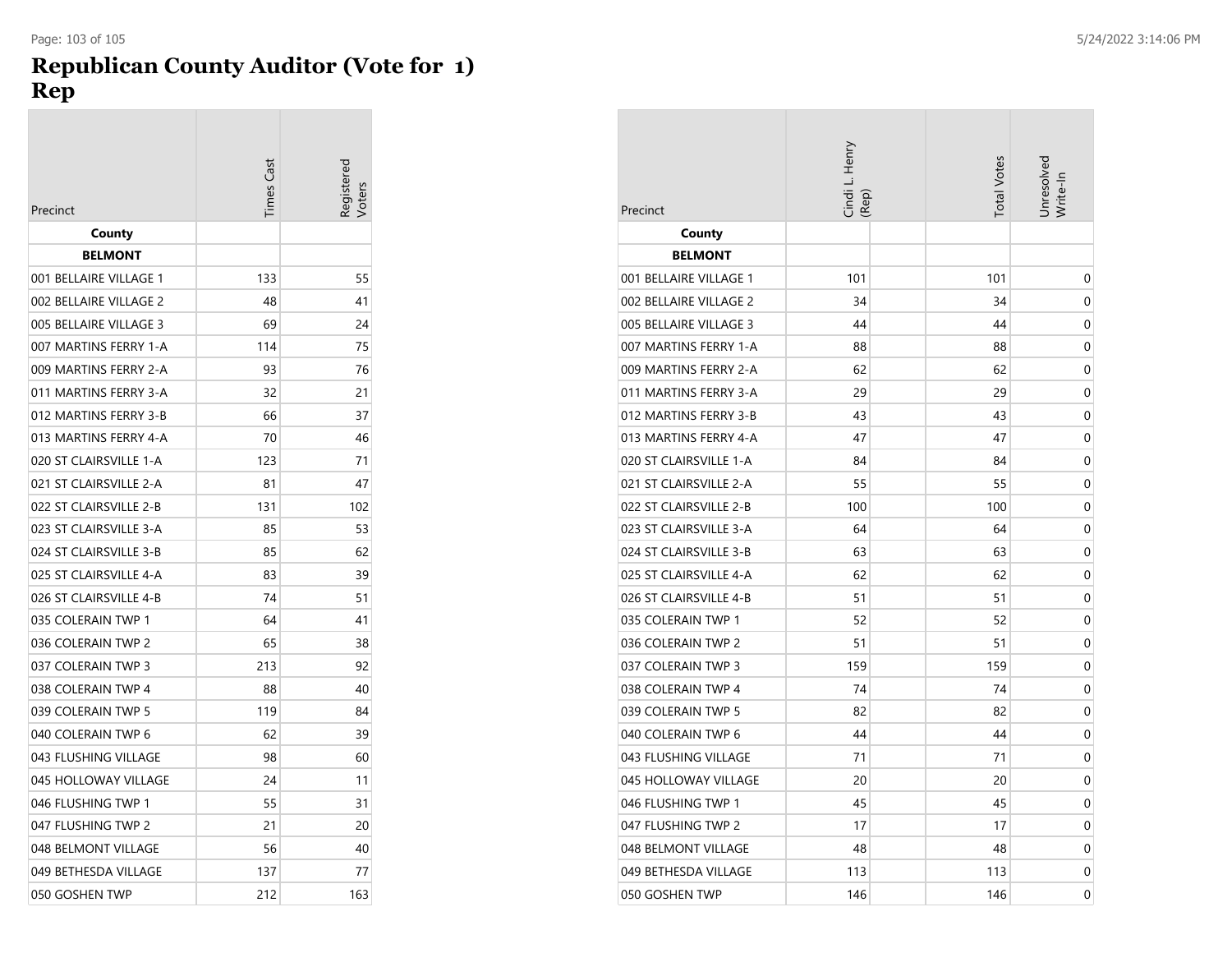| Precinct                  | Times Cast | Registerec<br><b>Voters</b> |
|---------------------------|------------|-----------------------------|
| 052 KIRKWOOD TWP          | 54         | 37                          |
| 053 SHADYSIDE VILLAGE 1   | 117        | 71                          |
| 054 SHADYSIDE VILLAGE 2   | 156        | 95                          |
| 057 SHADYSIDE VILLAGE 3   | 103        | 54                          |
| 061 MEAD TWP 1            | 145        | 112                         |
| 063 MEAD TWP 2            | 92         | 61                          |
| 064 BRIDGEPORT VILLAGE 1  | 51         | 37                          |
| 066 BRIDGEPORT VILLAGE 2  | 35         | 32                          |
| 071 BROOKSIDE VILLAGE     | 69         | 39                          |
| 072 PEASE TWP 1           | 112        | 84                          |
| 073 PEASE TWP 2           | 71         | 32                          |
| 076 PEASE TWP 3           | 48         | 40                          |
| 077 YORKVILLE VILLAGE     | 33         | 20                          |
| 078 PEASE TWP 4           | 97         | 60                          |
| 079 PEASE TWP 5           | 27         | 15                          |
| 083 PULTNEY TWP 1         | 48         | 22                          |
| 084 PULTNEY TWP 2         | 156        | 100                         |
| 085 PULTNEY TWP 3         | 133        | 114                         |
| 087 PULTNEY TWP 4         | 156        | 70                          |
| 097 RICHLAND TWP 1        | 143        | 99                          |
| 098 RICHLAND TWP 2        | 140        | 98                          |
| 099 RICHLAND TWP 3        | 94         | 71                          |
| 100 RICHLAND TWP 4        | 191        | 129                         |
| 101 RICHLAND TWP 5        | 224        | 135                         |
| 102 RICHLAND TWP 6        | 199        | 157                         |
| 103 RICHLAND TWP 7        | 91         | 59                          |
| 105 SMITH TWP             | 200        | 145                         |
| 107 SOMERSET TWP 1        | 91         | 63                          |
| 108 SOMERSET TWP 2        | 38         | 36                          |
| 109 MORRISTOWN VILLAGE    | 31         | 11                          |
| 110 UNION TWP 1           | 72         | 46                          |
| 111 UNION TWP 2           | 187        | 121                         |
| 112 BARNESVILLE VILLAGE 1 | 171        | 117                         |

| Precinct                      | Cindi L. Henry<br>(Rep) | <b>Total Votes</b> | Jnresolved<br>Write-In |
|-------------------------------|-------------------------|--------------------|------------------------|
| 052 KIRKWOOD TWP              | 46                      | 46                 | 0                      |
| 053 SHADYSIDE VILLAGE 1       | 83                      | 83                 | 0                      |
| 054 SHADYSIDE VILLAGE 2       | 105                     | 105                | 0                      |
| 057 SHADYSIDE VILLAGE 3       | 74                      | 74                 | 0                      |
| 061 MEAD TWP 1                | 106                     | 106                | 0                      |
| 063 MEAD TWP 2                | 70                      | 70                 | 0                      |
| 064 BRIDGEPORT VILLAGE 1      | 30                      | 30                 | 0                      |
| 066 BRIDGEPORT VILLAGE 2      | 27                      | 27                 | 0                      |
| 071 BROOKSIDE VILLAGE         | 50                      | 50                 | 0                      |
| 072 PEASE TWP 1               | 87                      | 87                 | 0                      |
| 073 PEASE TWP 2               | 54                      | 54                 | 0                      |
| 076 PEASE TWP 3               | 39                      | 39                 | 0                      |
| 077 YORKVILLE VILLAGE         | 23                      | 23                 | 0                      |
| 078 PEASE TWP 4               | 81                      | 81                 | 0                      |
| 079 PEASE TWP 5               | 24                      | 24                 | 0                      |
| 083 PULTNEY TWP 1             | 34                      | 34                 | 0                      |
| 084 PULTNEY TWP 2             | 98                      | 98                 | 0                      |
| 085 PULTNEY TWP 3             | 91                      | 91                 | 0                      |
| 087 PULTNEY TWP 4             | 109                     | 109                | 0                      |
| 097 RICHLAND TWP 1            | 108                     | 108                | 0                      |
| 098 RICHLAND TWP 2            | 105                     | 105                | 0                      |
| 099 RICHLAND TWP 3            | 65                      | 65                 | 0                      |
| 100 RICHLAND TWP 4            | 139                     | 139                | 0                      |
| 101 RICHLAND TWP 5            | 161                     | 161                | 0                      |
| 102 RICHLAND TWP 6            | 154                     | 154                | 0                      |
| 103 RICHLAND TWP 7            | 69                      | 69                 | 0                      |
| 105 SMITH TWP                 | 152                     | 152                | 0                      |
| 107 SOMERSET TWP 1            | 65                      | 65                 | 0                      |
| 108 SOMERSET TWP 2            | 27                      | 27                 | 0                      |
| <b>109 MORRISTOWN VILLAGE</b> | 26                      | 26                 | 0                      |
| 110 UNION TWP 1               | 57                      | 57                 | 0                      |
| 111 UNION TWP 2               | 138                     | 138                | 0                      |
| 112 BARNESVILLE VILLAGE 1     | 132                     | 132                | 0                      |